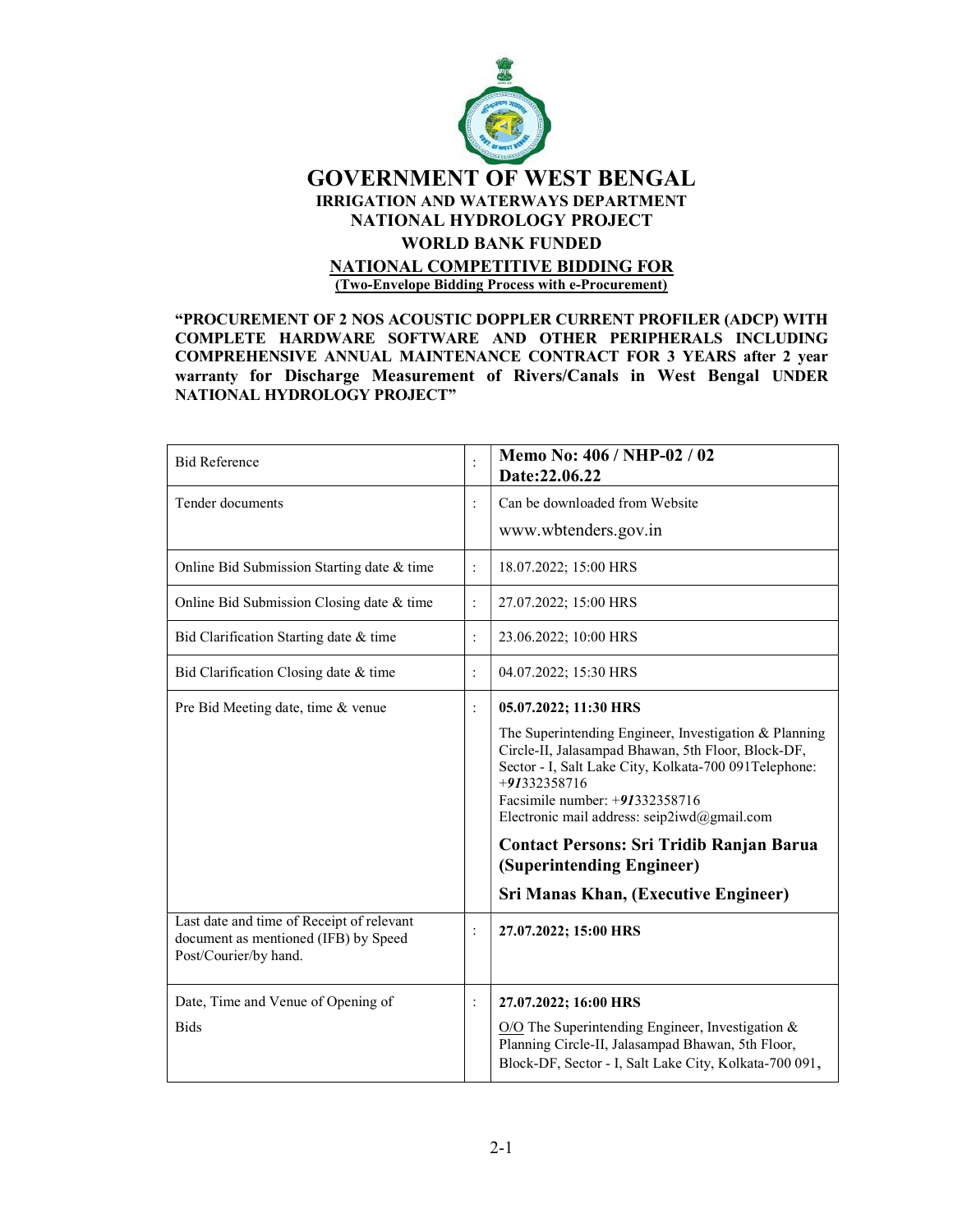## SECTION I: INVITATION FOR BIDS (IFB)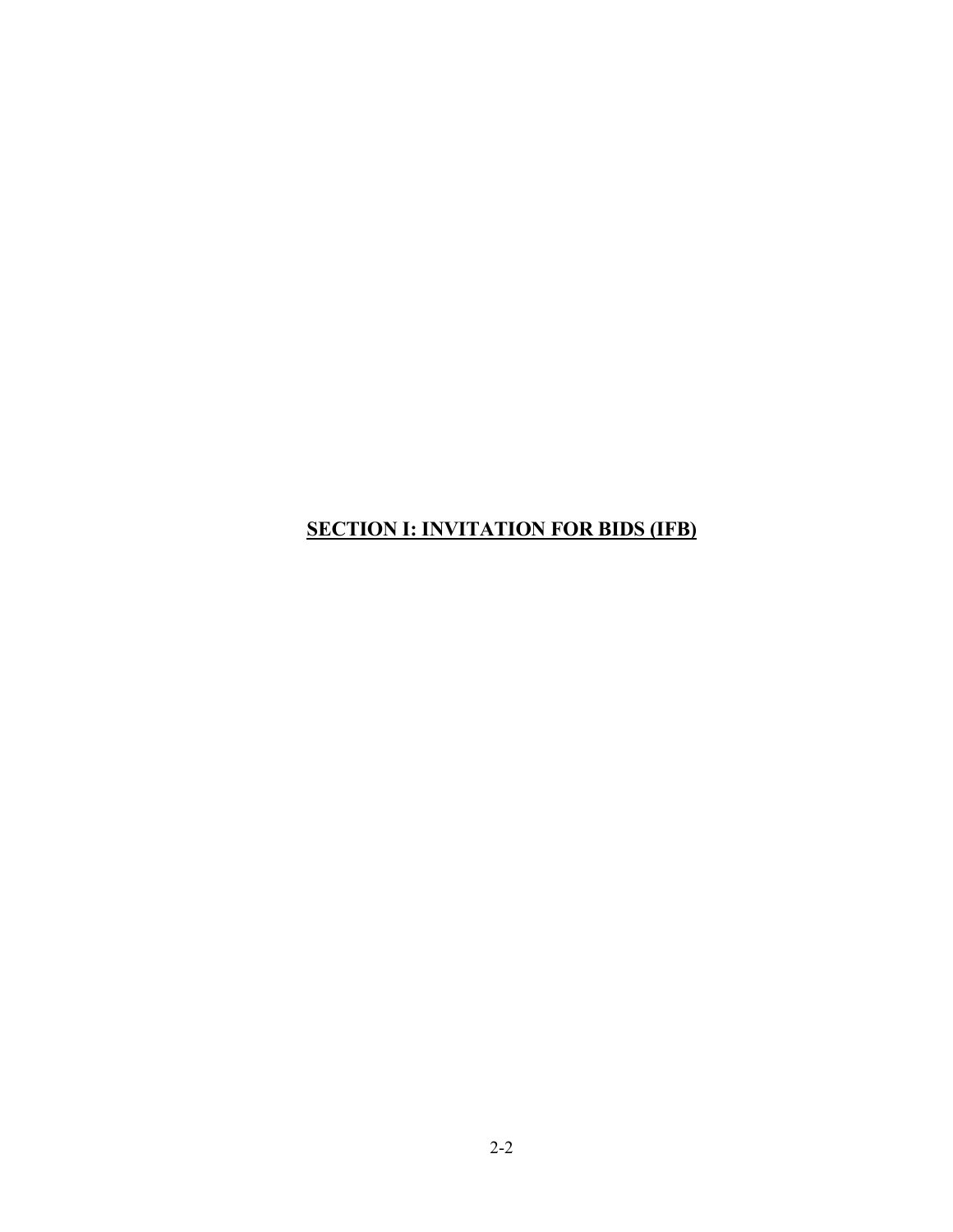#### NATIONAL COMPETITIVE BIDDING FOR

"PROCUREMENT OF 2 NOS ACOUSTIC DOPPLER CURRENT PROFILER<br>(ADCP) WITH COMPLETE HARDWARE SOFTWARE AND OTHER (ADCP) WITH COMPLETE HARDWARE SOFTWARE AND OTHER PERIPHERALS INCLUDING COMPREHENSIVE ANNUAL MAINTENANCE CONTRACT FOR 3 YEARS after 2 year warranty for Discharge Measurement of Rivers/Canals in West BengalUNDER NATIONAL HYDROLOGY PROJECT"

#### (Two-Envelope Bidding Process with e-Procurement) INVITATION FOR BIDS (IFB)

E-Procurement Notice

Memo No :406 / NHP-02 / 02 Date: 22.06.2022

| IBRD Loan No.     | :8725IN                     |
|-------------------|-----------------------------|
| <b>Package No</b> | : NHP-2021-2022-WBSW-780918 |
| IFB No.           | : WBIW/NHP/IFB-02/2022-23   |

- 1. This Invitation For Bid follows the General Procurement Notice for this Project that appeared in Development Business on 9<sup>th</sup> March, 2017
- 2. The Government of India has received financing from the World Bank towards the cost of National Hydrology project and it is intended that part of the proceeds will be applied to eligible payments under the contract for "PROCUREMENT OF 2 NOS ACOUSTIC DOPPLER CURRENT PROFILER (ADCP) WITH COMPLETE HARDWARE SOFTWARE AND OTHER PERIPHERALS INCLUDING COMPREHENSIVE ANNUAL MAINTENANCE CONTRACT FOR 3 YEARS after 2 year warranty for Discharge Measurement of Rivers/Canals in West Bengal UNDER NATIONAL HYDROLOGY PROJECT".
- 3. The Executive Engineer, Burdwan Investigation & Planning Division I&W Department, Govt. of West Bengal now invites online bids from eligible bidders for "PROCUREMENT OF 2 NOS ACOUSTIC DOPPLER CURRENT PROFILER (ADCP) WITH COMPLETE HARDWARE SOFTWARE AND OTHER PERIPHERALS INCLUDING COMPREHENSIVE ANNUAL MAINTENANCE CONTRACT FOR 3 YEARS after 2 year warranty for Discharge Measurement of Rivers/Canals in West Bengal UNDER NATIONAL HYDROLOGY PROJECT".
- 4.

Bidding will be conducted through the National Competitive Bidding (NCB) procedures agreedwith the World Bank. The bidding is open to all eligible bidders as defined in the Bank's Procurement Guidelines. In addition, please refer to paragraphs 1.6 and 1.7 of the Guidelines setting forth the World Bank's policy on conflict of interest.

5. Bidding documents are available online on www.wbtenders.gov.infor a nonrefundable fee as indicated below, in the form of Demand Draft/Cashier's cheque/Certified cheque on any Scheduled/Nationalized bank payable at Burdwan in favour of The Executive Engineer, Burdwan Investigation & Planning Division, Govt. of West Bengal. Demand Draft to be submitted subsequently as per the procedure described in paragraph 7 below). Bidders will be required to register in the website, which is free of cost. The bidder would be responsible for ensuring that any addenda available on the website is also downloaded and incorporated.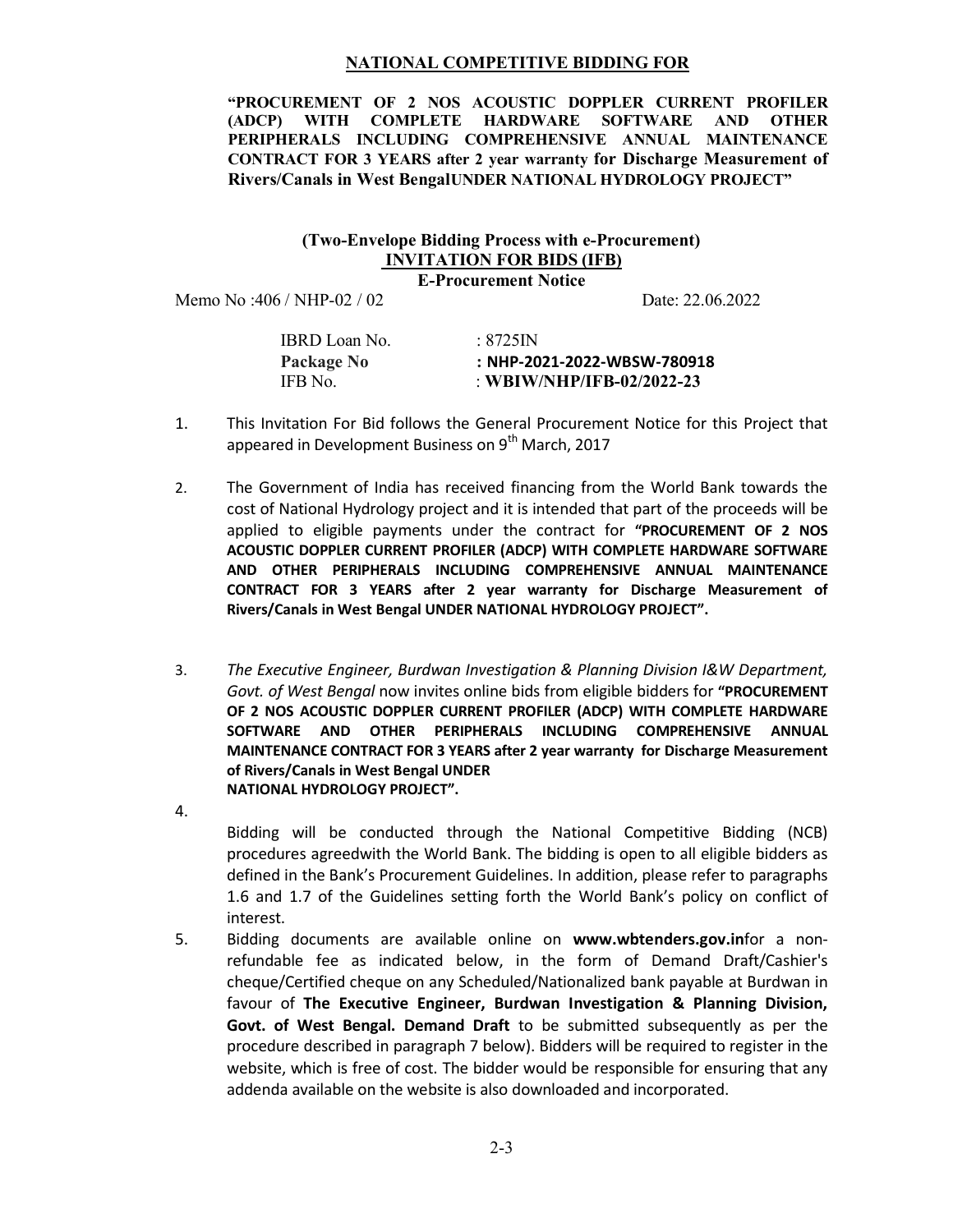- (a) Price of bidding document: Nil
- (b) Online Bid Submission Starting date &time: 18.07.2022; 10:00 HRS
- (c) Online Bid Submission Closing date & time: 27.07.2022; 15:00 HRS
- (d) Last date and time of receipt of relevant document as mentioned (IFB) by SpeedPost/Courier/by hand : 27.07.2022, 15:00 HRS
- (e) Time and date of : 27.07.2022, 16:00 HRS opening of bids

For submission of the bids, the bidder is required to have Digital Signature Certificate (DSC) from one of the authorized Certifying Authorities, authorised by Government of India for issuing DSC. Aspiring bidders who have not obtained the user ID and password for participating in e-procurement in this Project, may obtain the same from the website:www.wbtenders.gov.in

6. Bids security of the amount specified in the bidding document, drawn in favour of The Executive Engineer, Burdwan Investigation & Planning Division, I&W Department Address: Purta Bhavan, 3rd Floor, Purba Bardhaman, 713103, WEST BENGAL be submitted as per the procedure described in paragraph 7 below. The Bid security will have to be in any one of the forms as specified in the bidding document and shall have to be valid for 45 days beyond the original validity period of the bids. Bids must be submitted online on www.wbtenders.gov.inon or before the date and time for receipt of bids, and will be opened online on the specified time and date for opening of bids, as given above. Any bid or modifications to bid (including discount) received outside e-procurement system will not be considered. If the office happens to be closed on the date of opening of the bids as specified, the bids will be opened on the next working day at the same time. The electronic bidding system would not allow any late submission of bids.

- 7. The bidders are required to submit (a) original power of attorney (b) original bid security in approved form; and (c) original affidavit regarding correctness of information furnished with bid document with The Executive Engineer, Burdwan Investigation & Planning Division, I&W Department before the opening of the Bid given above, either by registered post/speed post/courier or by hand, failing which the bids will be declared non-responsive and will not be opened.
- 8. Other details can be seen in the bidding document. The Purchaser shall not be held liable for any delays due to system failure beyond its control. Even though the system will attempt to notify the bidders of any bid updates, the Purchaser shall not be liable for any information not received by the bidder. It is the bidders' responsibility to verify the website for the latest information related to this bid.

Seal of Office & Address O/o The Executive Engineer, Burdwan Inv. & Planning Division, I&W Department, Purta Bhavan, 3rd Floor, Purba Bardhaman, 713103, WEST BENGAL E mail: eebipd2022@gmail.com Tel: 0342 2646799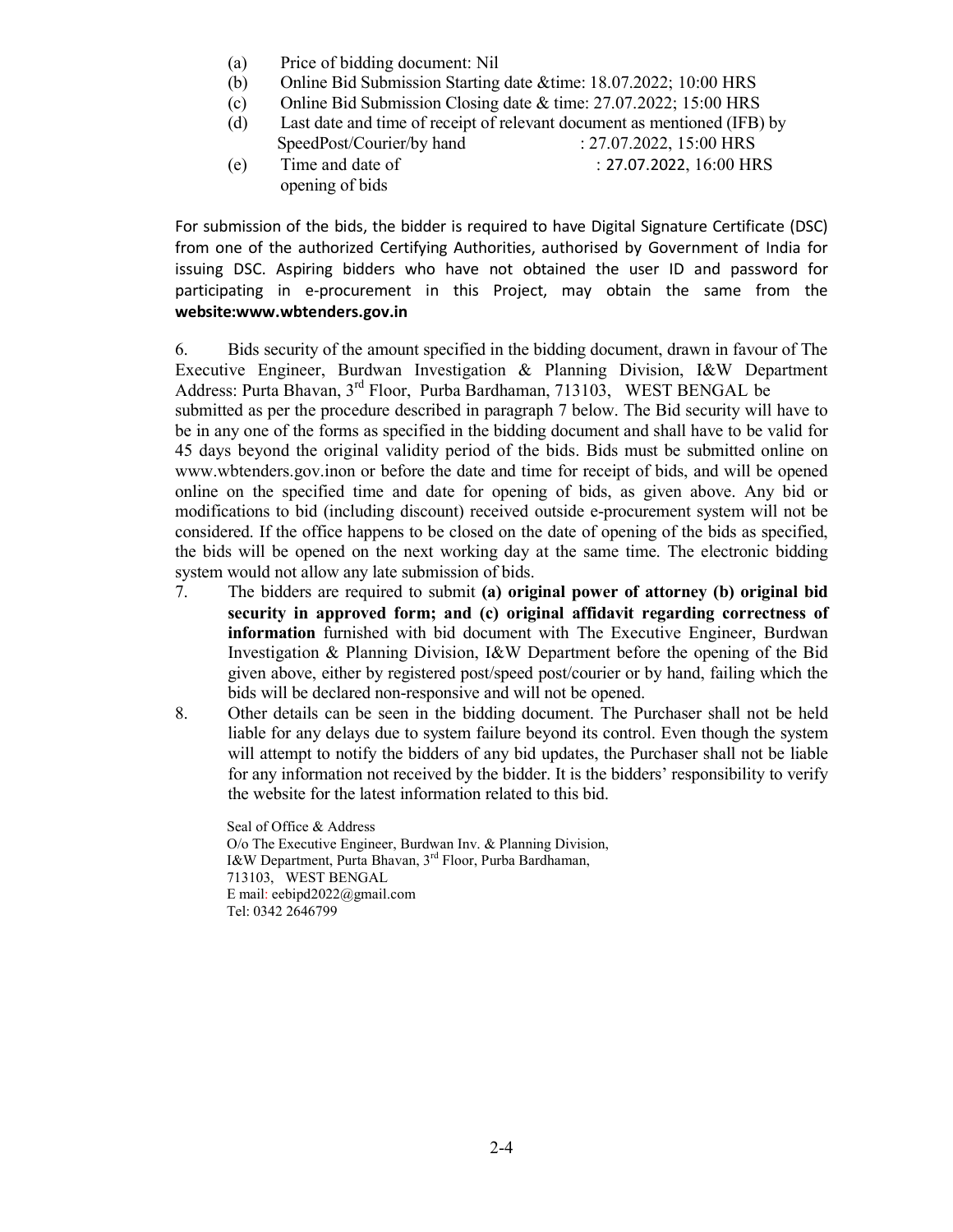# TABLE OF CONTENTS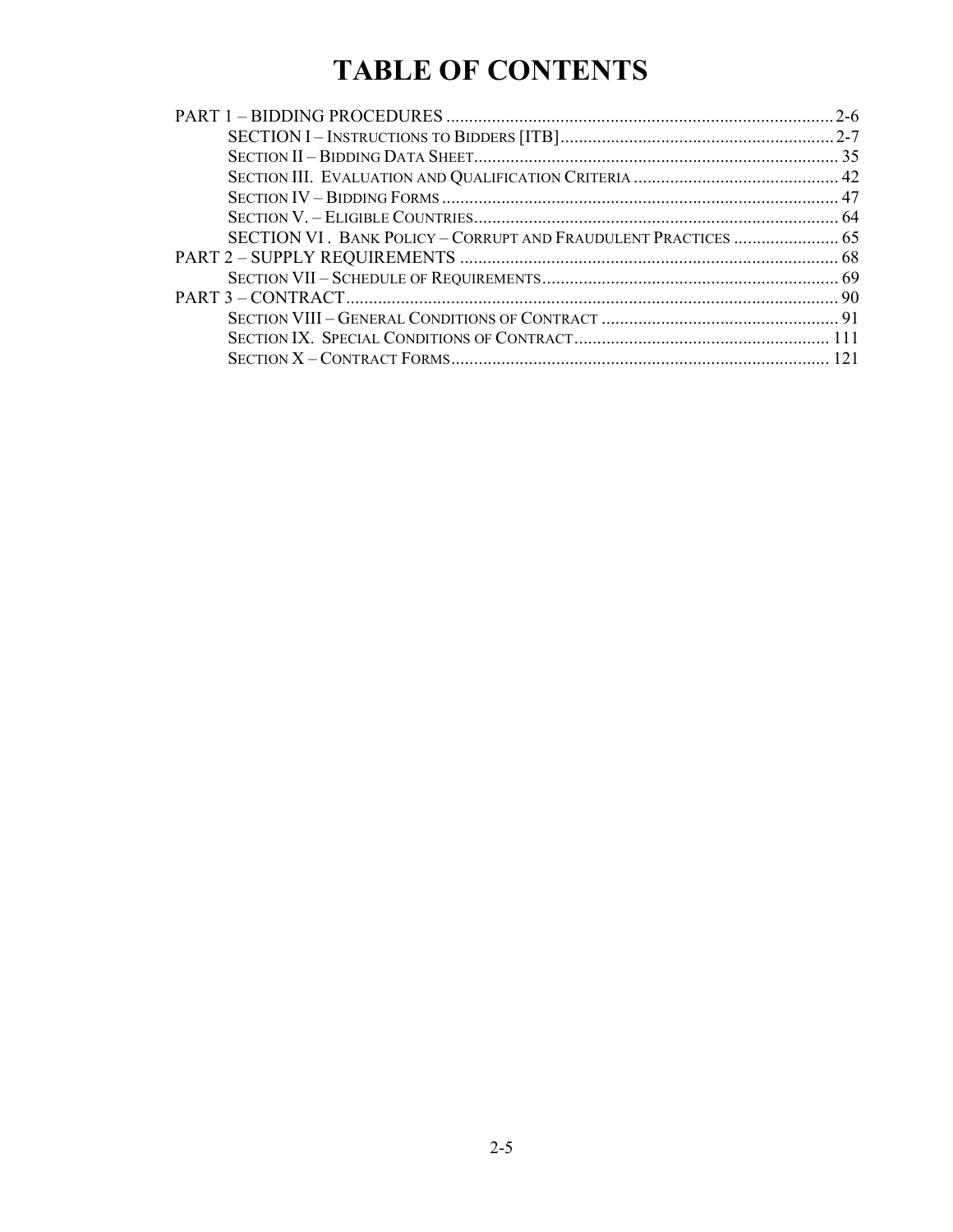## PART 1 – BIDDING PROCEDURES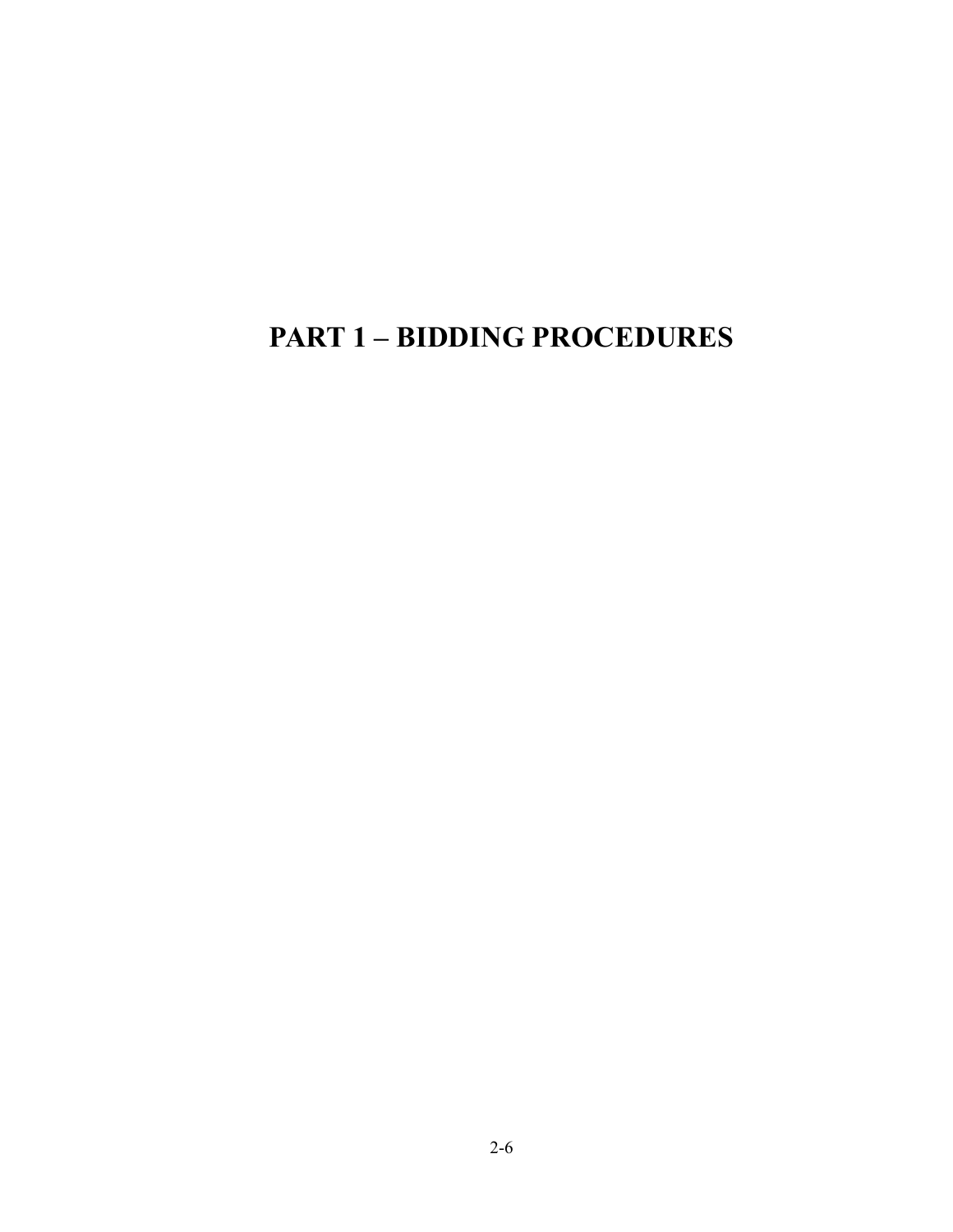# SECTION I – INSTRUCTIONS TO BIDDERS [ITB]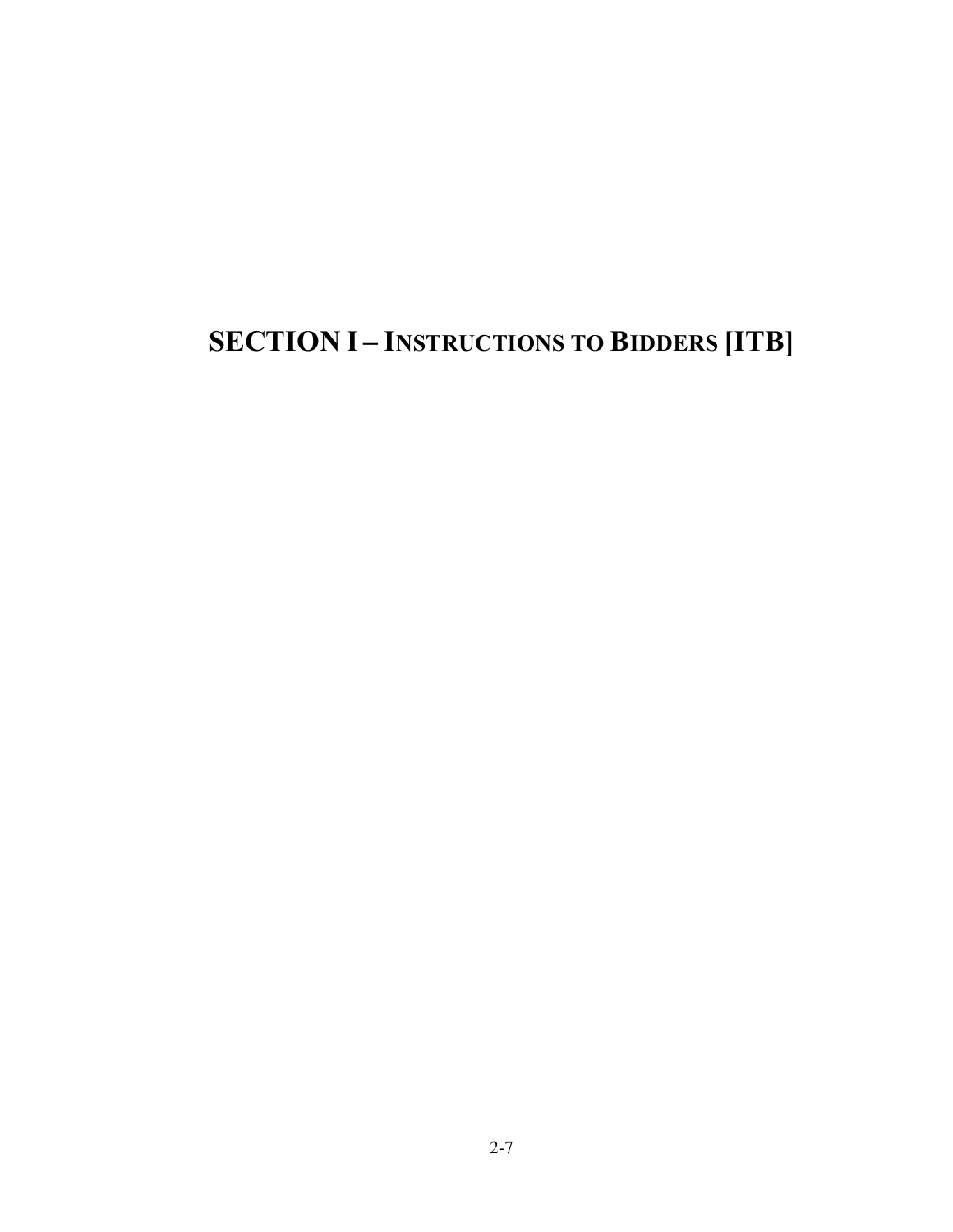# **Section I. Instructions to Bidders**

## **Table of Clauses**

| 1.  |                                                                    |  |
|-----|--------------------------------------------------------------------|--|
| 2.  |                                                                    |  |
| 3.  |                                                                    |  |
| 4.  |                                                                    |  |
| 5.  |                                                                    |  |
|     |                                                                    |  |
| 6.  |                                                                    |  |
| 7.  |                                                                    |  |
| 8.  |                                                                    |  |
|     |                                                                    |  |
| 9.  |                                                                    |  |
| 10. |                                                                    |  |
| 11. |                                                                    |  |
| 12. |                                                                    |  |
| 13. |                                                                    |  |
| 14. |                                                                    |  |
| 15. |                                                                    |  |
| 16. | DOCUMENTS ESTABLISHING THE ELIGIBILITY AND CONFORMITY OF THE GOODS |  |
|     |                                                                    |  |
| 17. | DOCUMENTS ESTABLISHING THE ELIGIBILITY & QUALIFICATIONS OF THE     |  |
|     |                                                                    |  |
| 18  |                                                                    |  |
| 19  |                                                                    |  |
| 20  |                                                                    |  |
|     |                                                                    |  |
| 21  |                                                                    |  |
| 22  |                                                                    |  |
| 23  |                                                                    |  |
| 24  | WITHDRAWAL, SUBSTITUTION, AND MODIFICATION OF BIDS26               |  |
|     |                                                                    |  |
| 25  |                                                                    |  |
|     |                                                                    |  |
| 26  |                                                                    |  |
| 27  |                                                                    |  |
| 28  |                                                                    |  |
| 29  |                                                                    |  |
|     |                                                                    |  |
| 30  |                                                                    |  |
| 31  |                                                                    |  |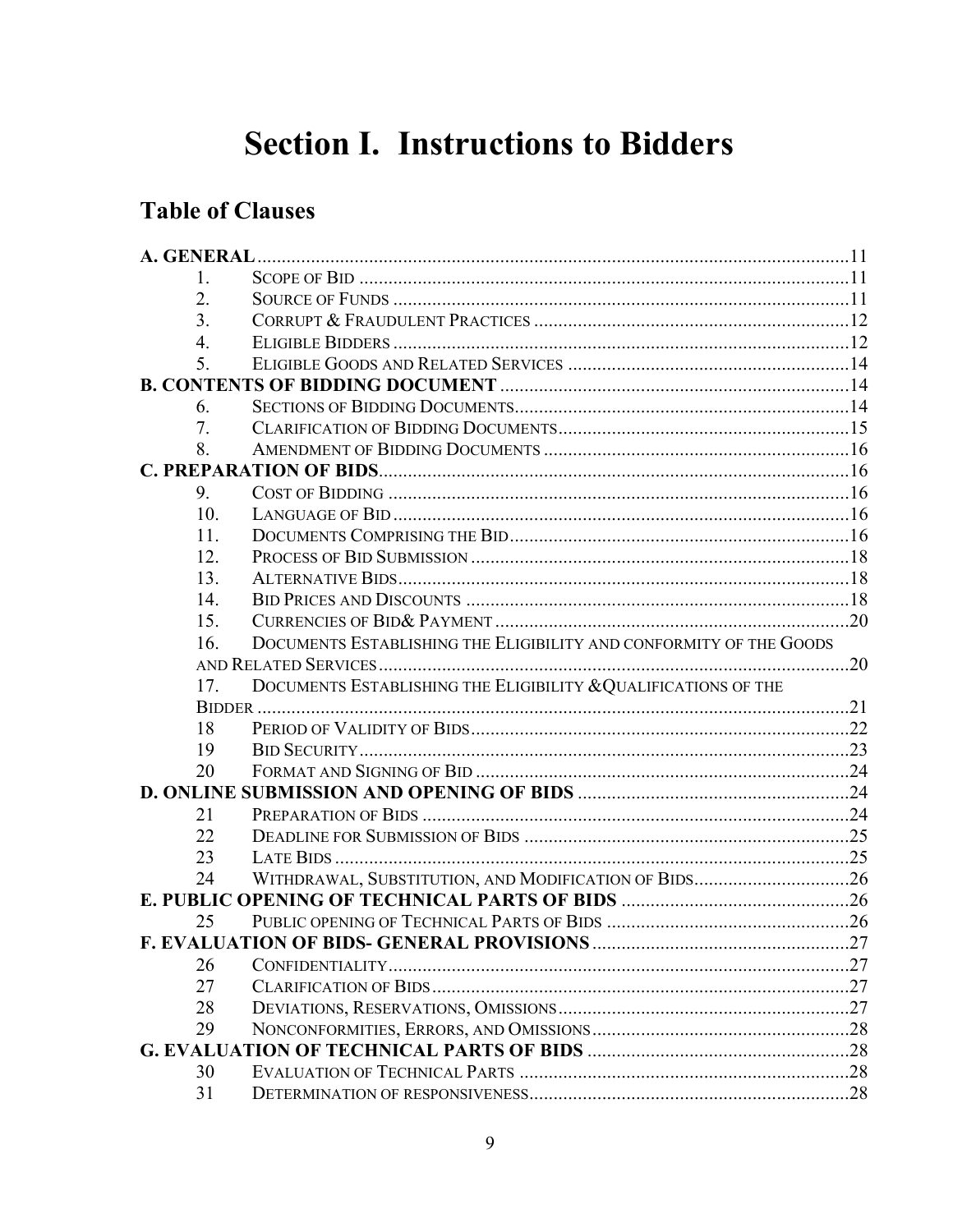| 32 |                                                                      |  |
|----|----------------------------------------------------------------------|--|
|    |                                                                      |  |
| 33 |                                                                      |  |
|    |                                                                      |  |
| 34 |                                                                      |  |
| 35 |                                                                      |  |
| 36 |                                                                      |  |
| 37 |                                                                      |  |
| 38 |                                                                      |  |
| 39 | PURCHASERS RIGHT TO ACCEPT ANY BID, AND TO REJECT ANY OR ALL BIDS 33 |  |
|    |                                                                      |  |
| 38 |                                                                      |  |
| 39 | PURCHASER'S RIGHT TO VARY QUANTITIES AT TIME OF AWARD 33             |  |
| 40 |                                                                      |  |
|    |                                                                      |  |
|    |                                                                      |  |
| 41 |                                                                      |  |
| 42 |                                                                      |  |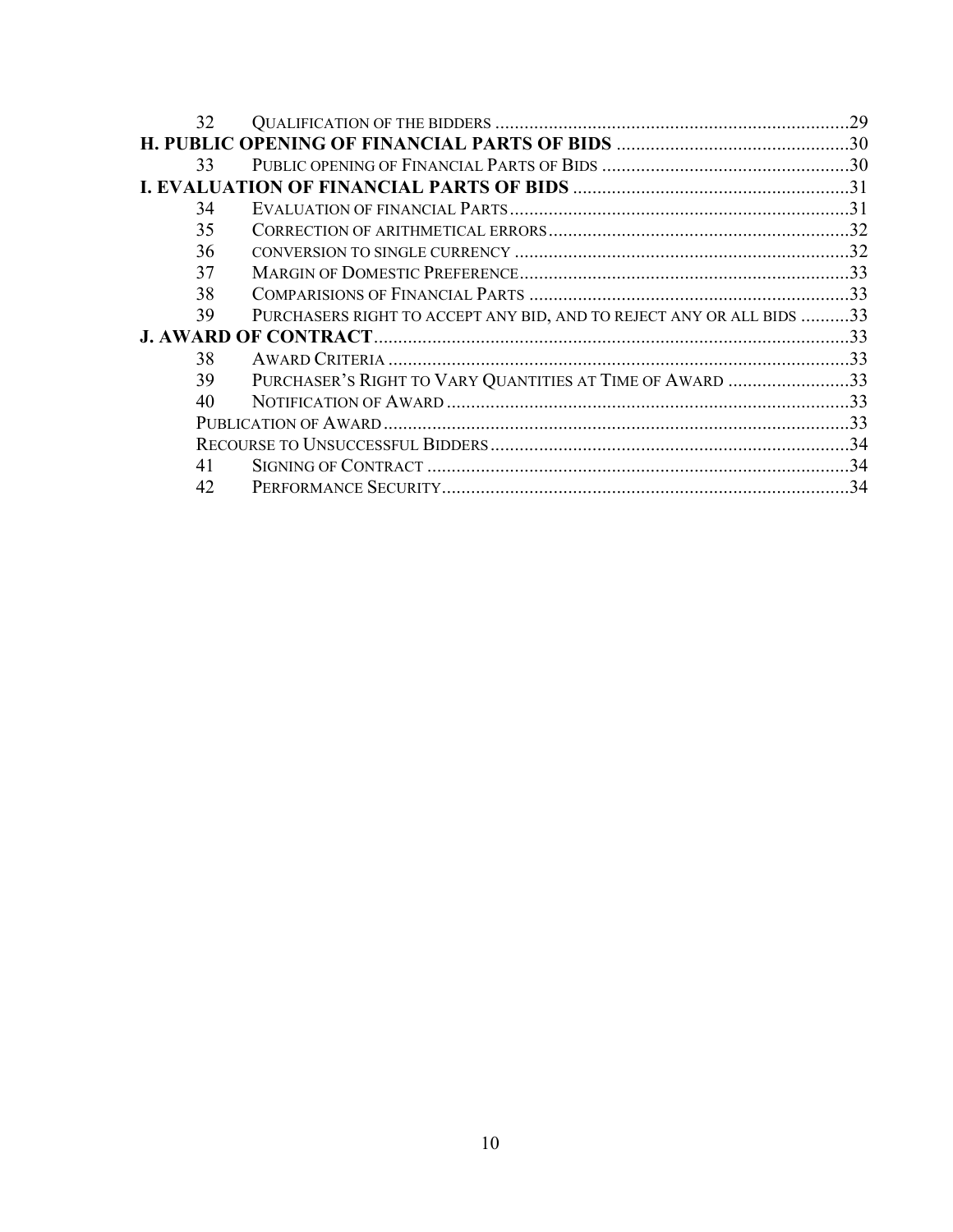## Section I. Instructions to Bidders

### A. General

- 1. Scope of Bid 1.1 The Purchaser indicated in the Bidding Data Sheet (BDS), issues these Bidding Documents for the supply of Goods and Related Services incidental thereto as specified in Section VII, Schedule of Requirements. The name, identification and number of lots (contracts) of this National Competitive Bidding (NCB) procurement are specified in the BDS.
	- 1.2 Throughout these Bidding Documents:
	- (a) the term "in writing" means communicated in written form (e.g. by mail, e-mail, fax, telex, including if specified in the BDS, distributed or received through the electronicprocurement system used by the Employer) with proof of receipt;
	- (b) if the context so requires, "singular" means "plural" and vice versa; and
	- (c) "day" means calendar day.
- 2. Source of Funds 2.1 The Government of India (hereinafter called "Borrower") specified in the BDS has received financing (hereinafter called "funds") from the International Bank for Reconstruction and Development (hereinafter called "the Bank") in an amount specified in BDS toward the project named in the BDS. The Borrower intends to apply a portion of the funds to eligible payments under the contract for which these Bidding Documents are issued.
	- 2.2 Payment by the Bank will be made only at the request of the Borrower and upon approval by the Bank in accordance with the terms and conditions of the Loan (or other financing)Agreement. The Loan (or other financing) Agreement prohibits a withdrawal from the loan or other financing) account for the purpose of any payment to persons or entities, or for any import of goods, if such payment or import, to the knowledge of the Bank, is prohibited by decision of the United Nations Security Council taken under Chapter VII of the Charter of the United Nations. No party other than the Borrower shall derive any rights from the Loan (or other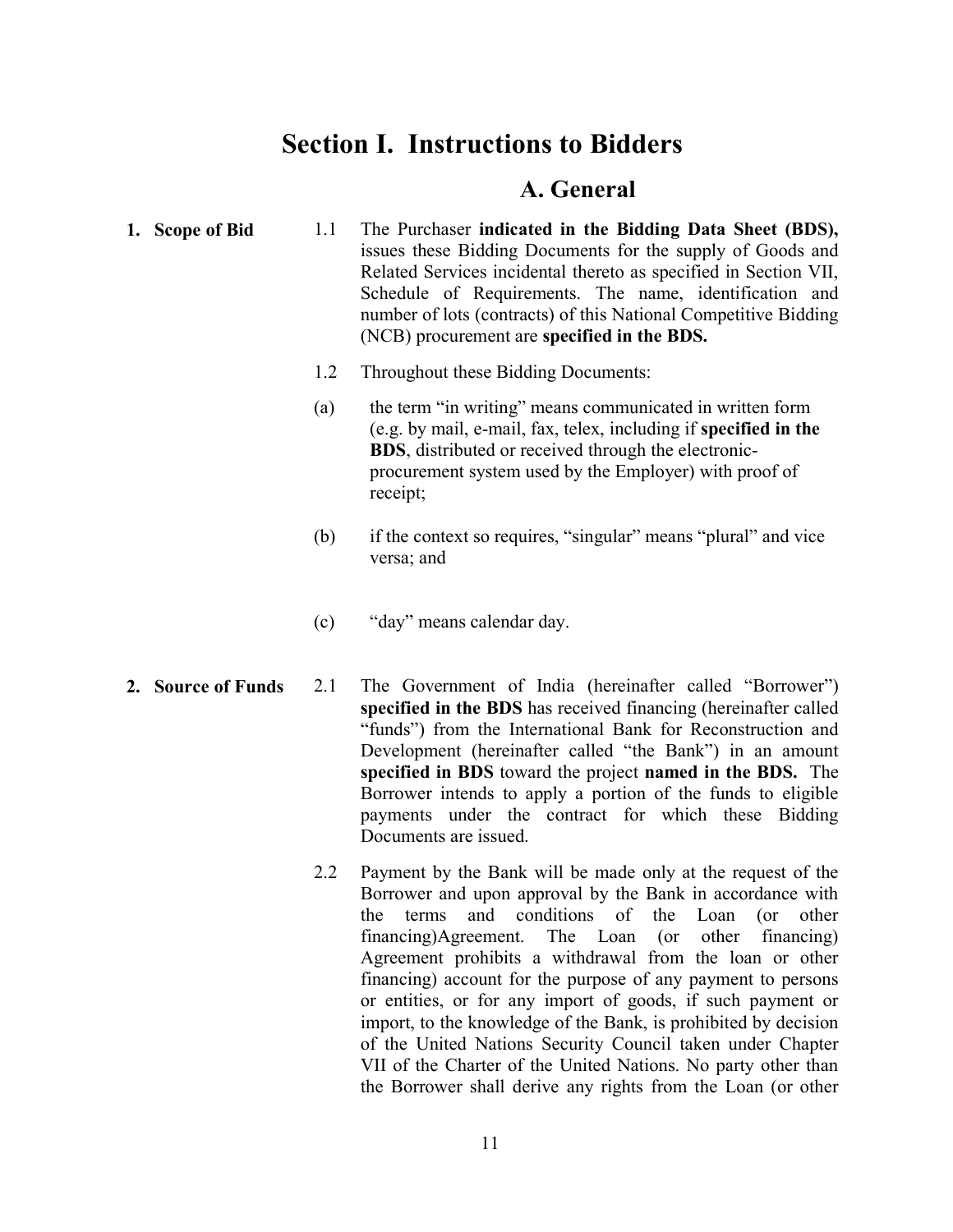financing) Agreement or have any claim to the funds.

#### 3. Corrupt &Fraudulent **Practices** 3.1 The Bank requires compliance with its policy in regard to corrupt and fraudulent practices as set forth in Section VI.

3.2 In further pursuance of this policy, Bidders shall permit and shall cause its agents (whether declared or not), sub-contractors, subconsultants, service providers or suppliers and to permit the Bank to inspect all accounts, records and other documents relating to the submission of the application, bid submission (in case prequalified), and contract performance (in the case of award), and to have them audited by auditors appointed by the Bank.

#### 4. Eligible Bidders 4.1 A Bidder may be a firm that is a private entity, or a government owned entity subject to ITB 4.5.

- 4.2 A Bidder shall not have a conflict of interest. Any Bidder found to have a conflict of interest shall be disqualified. A Bidder may be considered to have a conflict of interest for the purpose of this bidding process, if the Bidder:
	- a. directly or indirectly controls, is controlled by or is under common control with another Bidder; or
	- b. receives or has received any direct or indirect subsidy from another Bidder; or
	- c. has the same legal representative as another Bidder; or
	- d. has a relationship with another Bidder, directly or through common third parties, that puts it in a position to influence the bid of another Bidder, or influence the decisions of the Purchaser regarding this bidding process; or
	- e. participates in more than one bid in this bidding process. Participation by a Bidder in more than one Bid will result in the disqualification of all Bids in which such Bidder is involved. However, this does not limit the inclusion of the same subcontractor in more than one bid; or
	- f. any of its affiliates participated as a consultant in the preparation of the design or technical specifications of the goods/equipment that are the subject of the bid; or
	- g. any of its affiliates has been hired (or is proposed to be hired) by the Purchaser or Borrower for the Contract implementation; or
	- h. would be providing goods, works, or non-consulting services resulting from or directly related to consulting services for the preparation or implementation of the project specified in the BDS ITB 2.1 that it provided or were provided by any of its affiliate that directly or indirectly controls, is controlled by,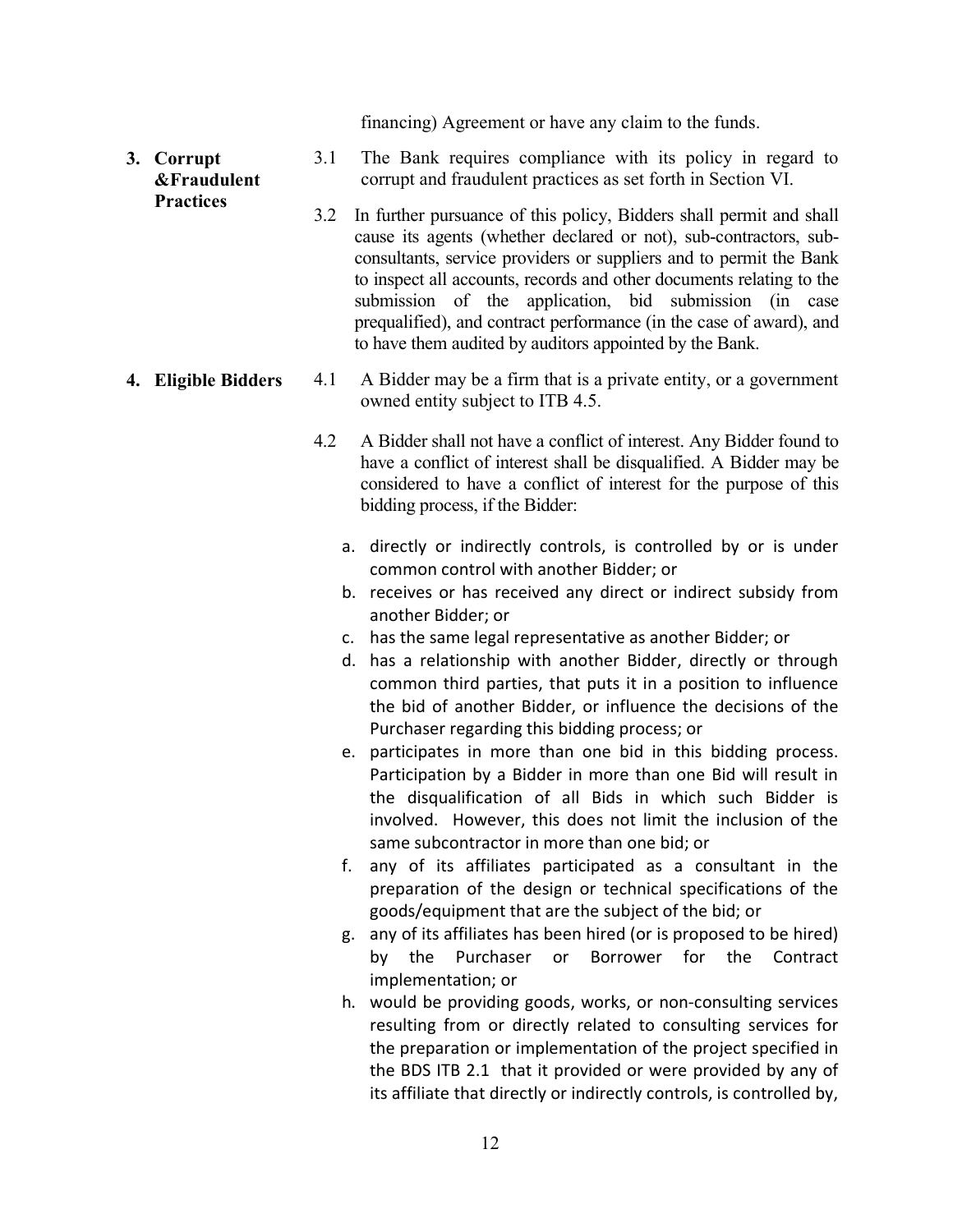or is under common control with that firm; or

- i. has a close business or family relationship with a professional staff of the Borrower (or of the project implementing agency, or of a recipient of a part of the loan) who: (i) are directly or indirectly involved in the preparation of the bidding documents or specifications of the contract, and/or the bid evaluation process of such contract; or (ii) would be involved in the implementation or supervision of such contract unless the conflict stemming from such relationship has been resolved in a manner acceptable to the Bank throughout the procurement process and execution of the contract.
- 4.3 A Bidder may have the nationality of any country, subject to the restrictions pursuant to ITB 4.7. A Bidder shall be deemed to have the nationality of a country if the Bidder is constituted, incorporated or registered in and operates in conformity with the provisions of the laws of that country, as evidenced by its articles of incorporation (or equivalent documents of constitution or association) and its registration documents, as the case may be. This criterion also shall apply to the determination of the nationality of proposed sub-contractors or sub-consultants for any part of the Contract including related Services.
- 4.4 A Bidder that has been sanctioned by the Bank in accordance with the above ITB 3.1, including in accordance with the Bank's Guidelines on Preventing and Combating Corruption in Projects Financed by IBRD Loans and IDA Credits and Grants ("Anti-Corruption Guidelines"), shall be ineligible to be prequalified for, bid for, or be awarded a Bank-financed contract or benefit from a Bank-financed contract, financially or otherwise, during such period of time as the Bank shall have determined. The list of debarred firms and individuals is available at the electronic address specified in the BDS.
- 4.5 Bidders that are Government-owned enterprises or institutions in the Purchaser's Country may participate only if they can establish that they (i) are legally and financially autonomous (ii) operate under commercial law, and (iii) are not dependent agencies of the Purchaser. To be eligible, a government-owned enterprise or institution shall establish to the Bank's satisfaction, through all relevant documents, including its Charter and other information the Bank may request, that it: (i) is a legal entity separate from the government (ii) does not currently receive substantial subsidies or budget support; (iii) operates like any commercial enterprise, and, inter alia, is not obliged to pass on its surplus to the government, can acquire rights and liabilities, borrow funds and be liable for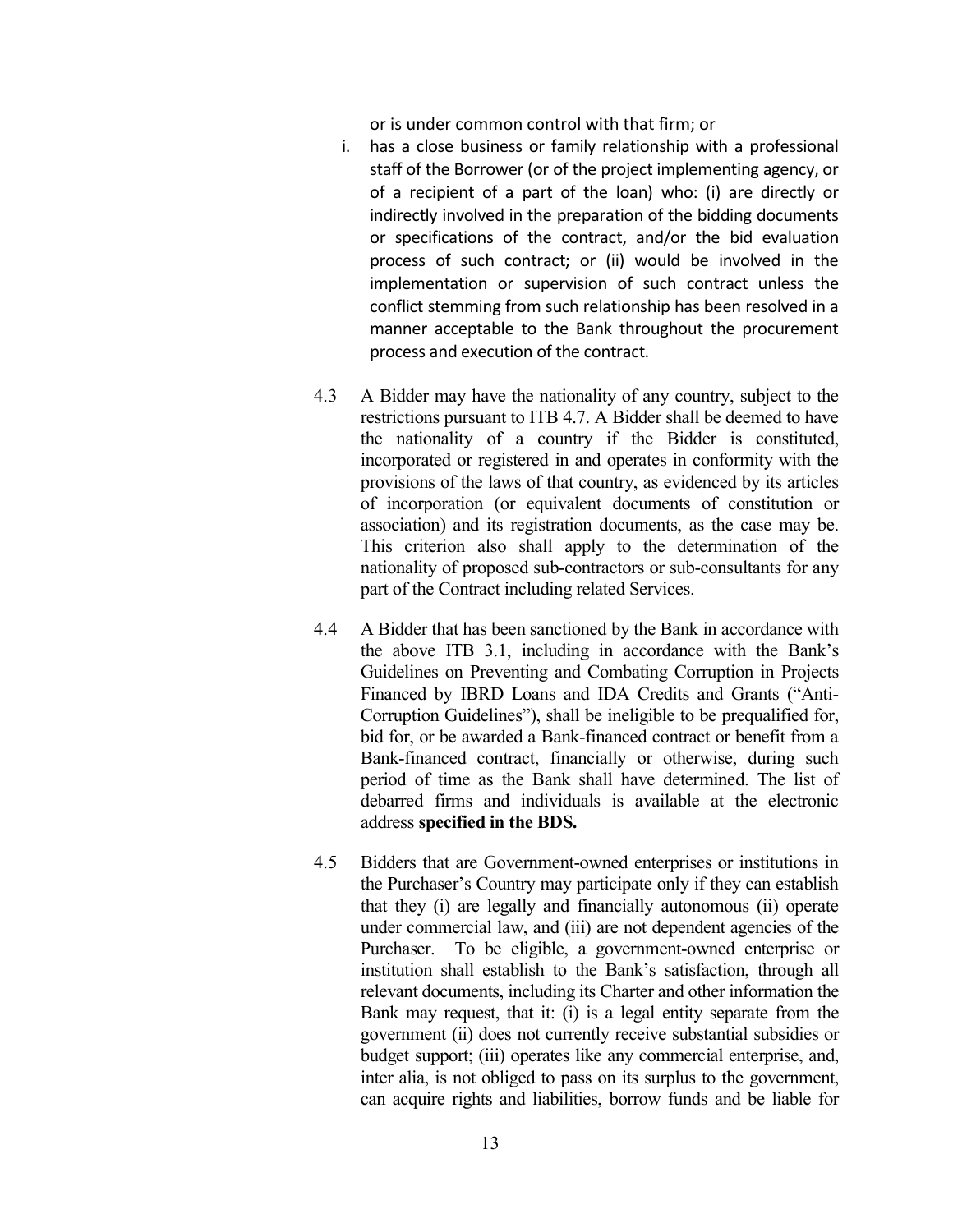repayment of its debts, and can be declared bankrupt; and (iv) is not bidding for a contract to be awarded by the department or agency of the government which under their applicable laws or regulations is the reporting or supervisory authority of the enterprise or has the ability to exercise influence or control over the enterprise or institution.

- 4.6 A Bidder shall not be under suspension from bidding by the Purchaser as the result of the operation of a Bid–Securing Declaration.
- 4.7 Firms and individuals may be ineligible if so indicated in Section V and (a) as a matter of law or official regulations, the Borrower's country prohibits commercial relations with that country, provided that the Bank is satisfied that such exclusion does not preclude effective competition for the supply of goods or the contracting of works or services required; or (b) by an act of compliance with a decision of the United Nations Security Council taken under Chapter VII of the Charter of the United Nations, the Borrower's country prohibits any import of goods or contracting of works or services from that country, or any payments to any country, person, or entity in that country.
- 4.8 A bidder shall provide such evidence of eligibility satisfactory to the Purchaser, as the Purchaser shall reasonably request.
- 5.1 All the Goods and Related Services to be supplied under the Contract and financed by the Bank may have their origin in any country in accordance with Section V, Eligible Countries.
	- 5.2 For purposes of this Clause, the term "goods" includes commodities, raw material, machinery, equipment, and industrial plants; and "related services" includes services such as insurance, installation, training, and initial maintenance.
	- 5.3 The term "origin" means the country where the goods have been mined, grown, cultivated, produced, manufactured or processed; or, through manufacture, processing, or assembly, another commercially recognized article results that differs substantially in its basic characteristics from its components.

## B. Contents of Bidding Document

6. Sections of Bidding Documents 6.1 The Bidding Documents consist of Parts 1, 2, and 3, which include all the Sections indicated below, and should be read in conjunction with any Addendum issued in accordance with ITB Clause 8.

5. Eligible Goods and Related **Services**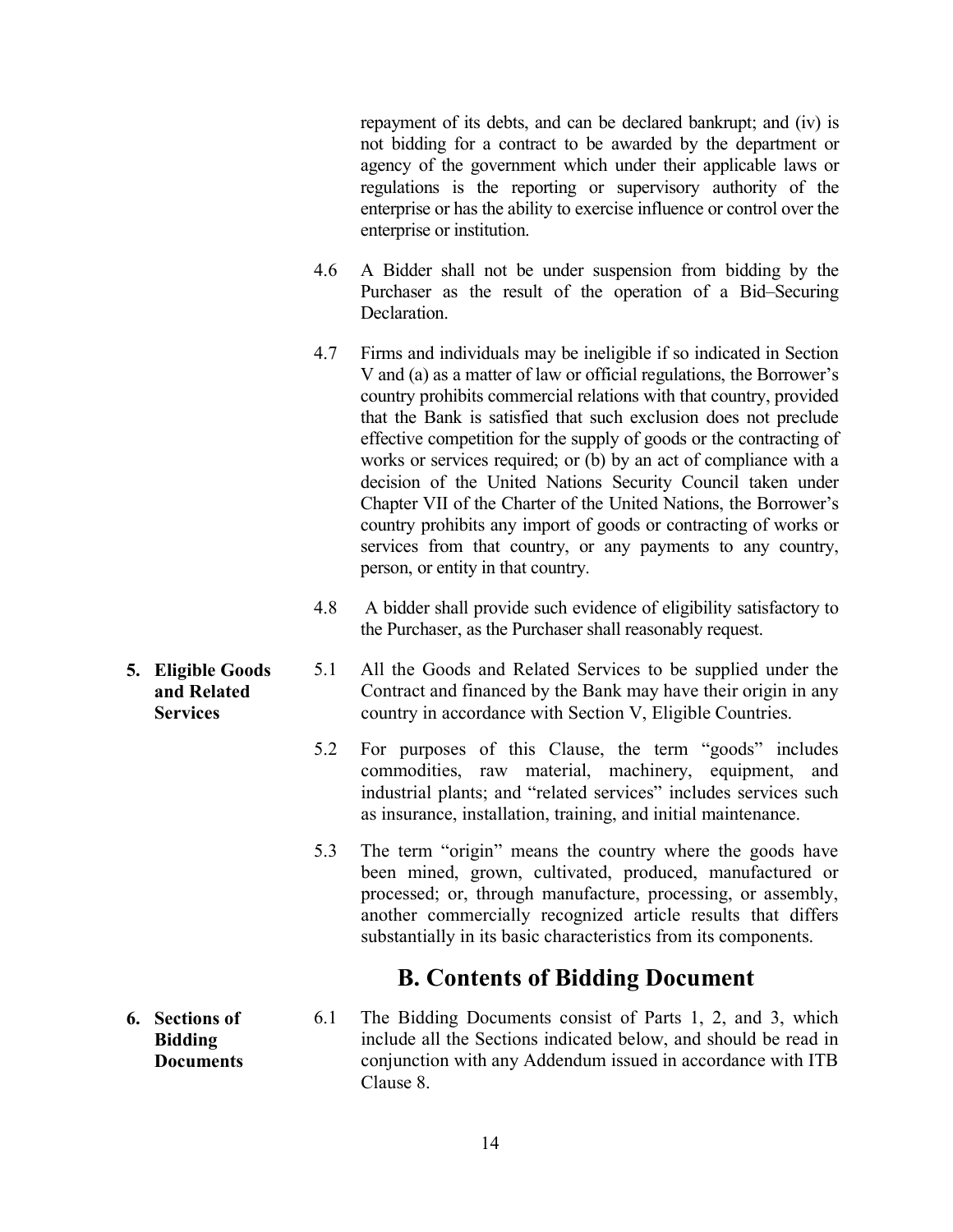#### PART 1 Bidding Procedures

- Section I. Instructions to Bidders (ITB)
- Section II. Bidding Data Sheet (BDS)
- Section III. Evaluation and Qualification Criteria
- Section IV. Bidding Forms
- Section V. Eligible Countries
- Section VI Bank Policy-Corrupt and Fraudulent Practices

#### PART 2 Supply Requirements

Section VII. Schedule of Requirements

#### PART 3 Contract

- Section VIII. General Conditions of Contract (GCC)
- Section IX. Special Conditions of Contract (SCC)
- Section X. Contract Forms
- 6.2 The Invitation for Bids issued by the Purchaser is not part of the Bidding Document.
- 6.3 Unless obtained directly from the Purchaser, the Purchaser is not responsible for the completeness of the document, responses to requests for clarification, minutes of pre-bid meeting (if any), or Addenda to the Bidding Document in accordance with ITB 8. In case of any contradiction, documents obtained directly from the Purchaser shall prevail.
- 6.4 The Bidder is expected to examine all instructions, forms, terms, and specifications in the Bidding Documents and to furnish with its Bid all information or documentation as is required by the Bidding Documents.
- 7.1 The electronic bidding system specified in the BDS provides for online clarifications. A prospective Bidder requiring any clarification on the Bidding Documents may notify the Purchaser online. Clarifications requested through any other mode shall not be considered by the Purchaser. The Purchaser will respond to any request for clarification, provided that such request is received no later than fifteen (15) days prior to the deadline for submission of bids. Description of clarification
- 7. Clarification of Bidding **Documents**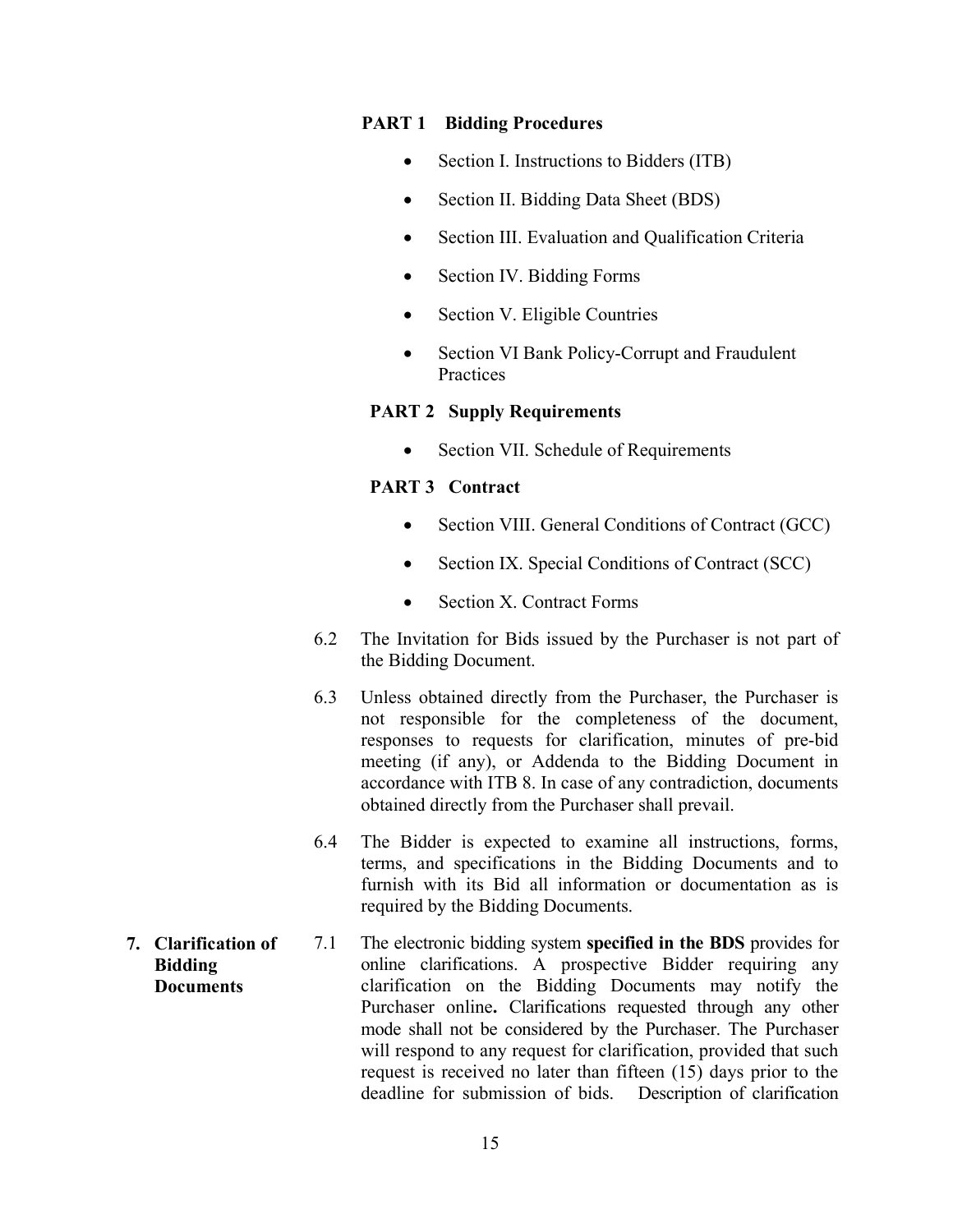sought and the response of the Purchaser shall be uploaded for information of all Bidders without identifying the source of request for clarification. Should the Purchaser deem it necessary to amend the Bidding Documents as a result of a clarification, it shall do so following the procedure under ITB Clause 8 and ITB Sub-Clause 22.2. It is the bidder's responsibility to check on the e-procurement system, for any addendum/ amendment/ corrigendum to the bidding document.

- 8. Amendment of Bidding Documents 8.1 At any time prior to the deadline for submission of bids, the Purchaser may amend the Bidding Documents by issuing addendum. The addendum will appear on the e-procurement system under "Latest Corrigendum" and email notification is also automatically sent to those bidders who have started working on the tender, or as otherwise specified in BDS.
	- 8.2 Any addendum thus issued shall be part of the Bidding Documents and shall be deemed to have been communicated to all the bidders.
	- 8.3 To give prospective Bidders reasonable time in which to take an addendum into account in preparing their bids, the Purchaser may, at its discretion, extend the deadline for the submission of bids, pursuant to ITB Sub-Clause 22.2

### C. Preparation of Bids

- 9. Cost of Bidding 9.1 The Bidder shall bear all costs associated with the preparation and submission of its bid, and the Purchaser shall not be responsible or liable for those costs, regardless of the conduct or outcome of the bidding process.
- 10. Language of Bid 10.1 The Bid, as well as all correspondence and documents relating to the bid exchanged by the Bidder and the Purchaser, shall be written in English language. Supporting documents and printed literature that are part of the Bid may be in another language provided they are accompanied by an accurate translation of the relevant passages into English language, in which case, for purposes of interpretation of the Bid, such translation shall govern.
- 11. Documents Comprising the Bid 11.1 The Bid shall comprise two Parts, namely the Technical Part and the Financial Part. These two Parts shall be submitted simultaneously.
	- 11.2 The Technical Part shall contain the following:
		- (a) Letter of Bid Technical Part, in accordance with ITB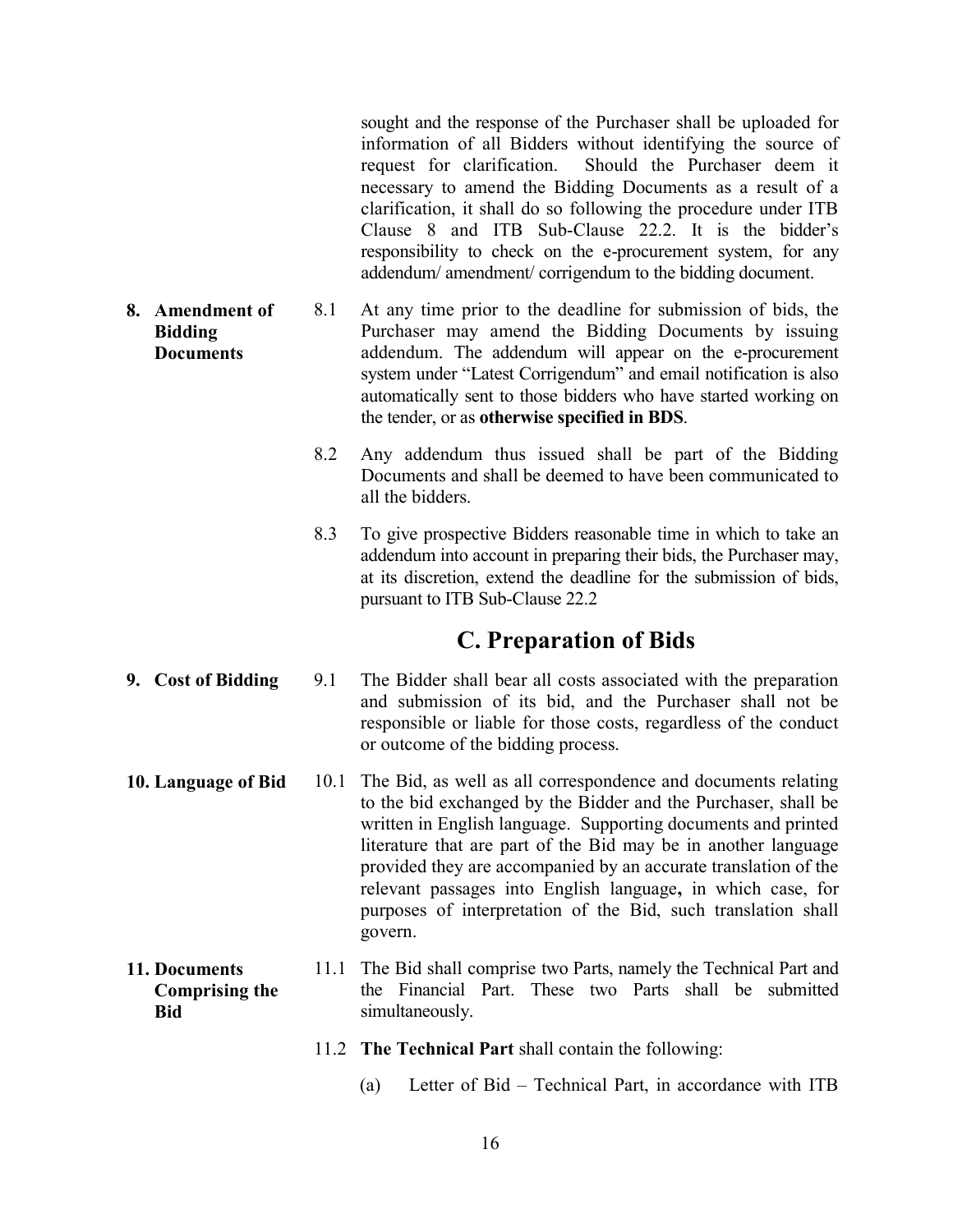Clause 12;

- (b) Bid Security, in accordance with ITB Clause 19.1, if required;
- (c) Alternative bids– Technical Part, if permissible, inaccordance with ITB 13, the Technical Part of any Alternative Bid;
- (d) written confirmation authorizing the signatory of the Bid to commit the Bidder, in accordance with ITB Clause 20.2;
- (e) documentary evidence in accordance with ITB Clause 17 establishing the Bidder's qualifications to perform the contract if its bid is accepted;
- (f) documentary evidence in accordance with ITB 17 establishing the Bidder's eligibility to bid;
- (g) documentary evidence in accordance with ITB Clause 16, that the Goods and Related Services to be supplied by the Bidder are of eligible origin;
- (h) documentary evidence in accordance with ITB Clauses 16, that the Goods and Related Services conform to the Bidding Documents;
- (i) Manufacturer's authorization form; and
- (j) any other document required in the BDS.
- 11.3 The Financial Part shall contain the following:
	- (a) Letter of Bid Financial Part: prepared in accordance with ITB 12 and ITB 14;
	- (b) Price Schedules: completed prepared in accordance with ITB 12 and ITB 14;
	- (c) Alternative Bid Financial Part; if permissible in accordance with ITB 13, the Financial Part of any Alternative Bid; and
	- (d) any other document required in the BDS.
- 11.4 The Technical Part shall not include any financial information related to the Bid price. Where material financial information related to the Bid price is contained in the Technical Part, the Bid shall be declared non-responsive.
- 11.5 The Bidder shall furnish in the Letter of Bid, information on commissions and gratuities, if any, paid or to be paid to agents or any other party relating to this Bid.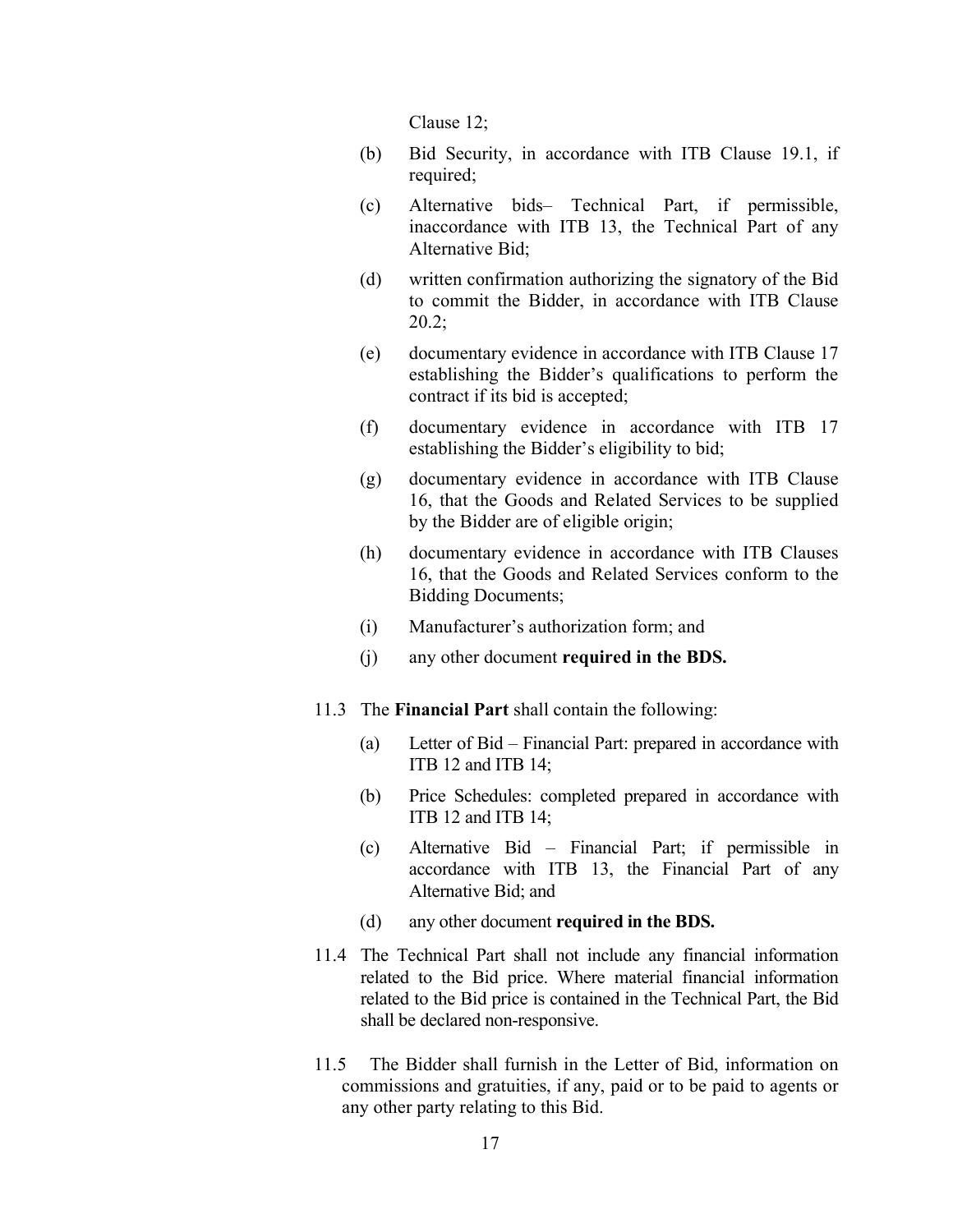- 12. Process of Bid Submission 12.1 The Letter of Bid and Price Schedules shall be prepared using the relevant forms furnished in Section IV, Bidding Forms. The forms must be completed without any alterations to the text, and no substitutes shall be accepted except as provided under ITB 20.2. All blank spaces shall be filled in with the information requested.
	- 12.2 Entire Bid including the Letter of Bid and filled-up Price Schedules shall be submitted online on e-procurement system specified in ITB 7.1. Details and process of online submission of the tender and relevant documents are given in the website mentioned above. Scanned copies of documents listed in clauses 11 and 12.3 should also be uploaded on this website.
	- 12.3 Submission of Original Documents: The bidders are required to separately submit (i)original power of attorney; (ii)original bid security in approved form; and (iii)original affidavit regarding correctness of information furnished with bid document, with the office specified in the BDS, before the opening of the Bid, either by registered/speed post/courier or by hand, failing which the bids will be declared non-responsive and will not be opened. Hard copy of rest of the bid is not to be submitted.
- 13. Alternative Bids 13.1 Unless otherwise specified in the BDS, alternative bids shall not be considered.

**Discounts** 

- 14. Bid Prices and 14.1 The prices and discounts quoted by the Bidder in the Letter of Bid and in the Price Schedules shall conform to the requirements specified below.
	- 14.2 All lots (contracts) and items must be listed and priced separately in the Price Schedules.
	- 14.3 The price to be quoted in the Letter of Bid, in accordance with ITB 12.1, shall be the total price of the bid, excluding any discounts offered.
	- 14.4 The Bidder shall quote any discounts and indicate the methodology for their application in the Letter of Bid in accordance with ITB 12.1.
	- 14.5 Prices quoted by the Bidder shall be fixed during the Bidder's performance of the Contract and not subject to variation on any account, unless otherwise specified in the BDS. A bid submitted with an adjustable price quotation shall be treated as nonresponsive and shall be rejected, pursuant to ITB 29. However, if in accordance with the BDS, prices quoted by the
		- 18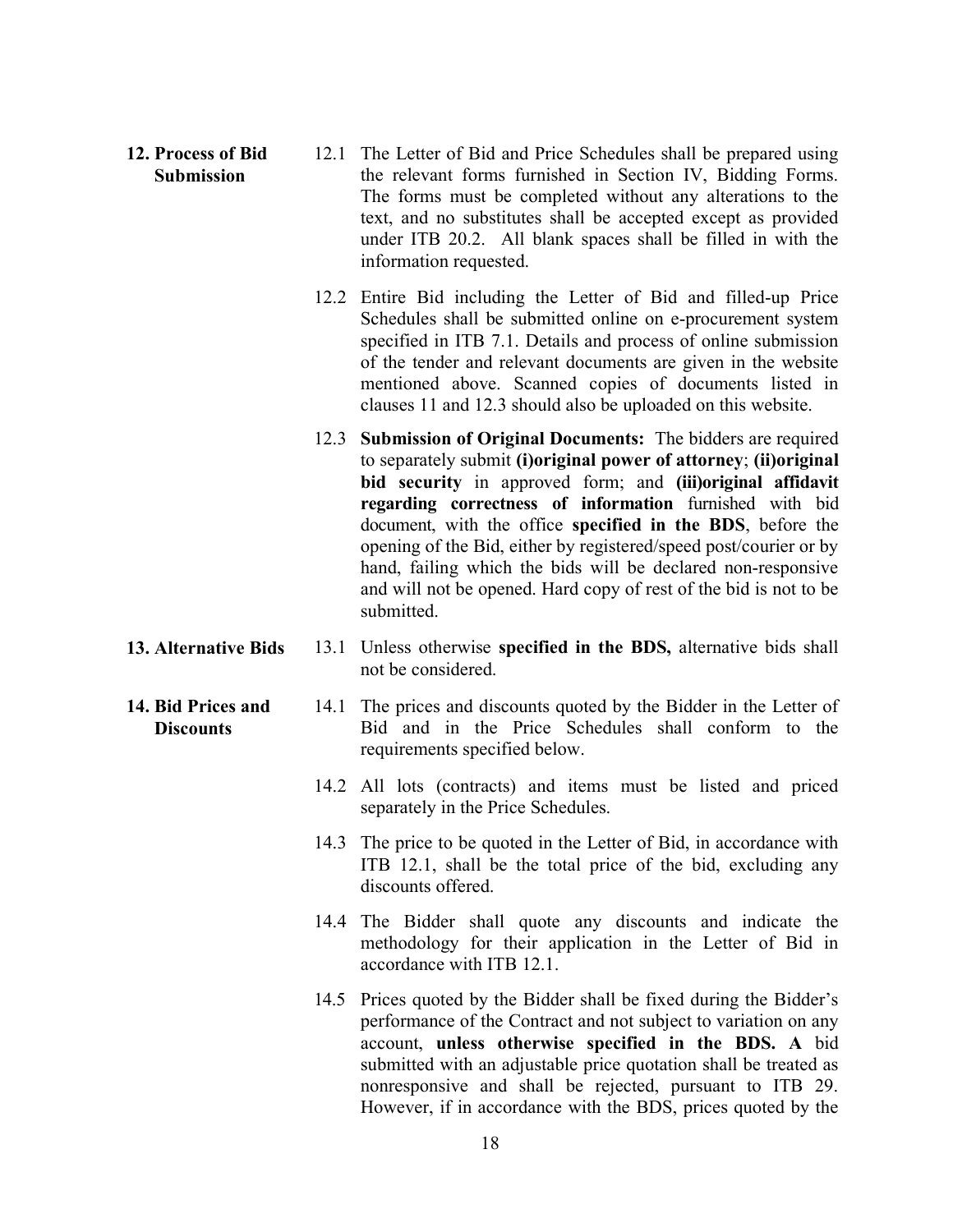Bidder shall be subject to adjustment during the performance of the Contract, a bid submitted with a fixed price quotation shall not be rejected, but the price adjustment shall be treated as zero.

- 14.6 If so specified in ITB 1.1, bids are being invited for individual lots (contracts) or for any combination of lots (packages). Unless otherwise specified in the BDS, prices quoted shall correspond to 100 % of the items specified for each lot and to 100% of the quantities specified for each item of a lot. Bidders wishing to offer discounts for the award of more than one Contract shall specify in their bid the price reductions applicable to each package, or alternatively, to individual Contracts within the package. Discounts shall be submitted in accordance with ITB 14.4 provided the bids for all lots (contracts) are submitted and opened at the same time.
- 14.7 The terms EXW and other similar terms shall be governed by the rules prescribed in the current edition of Incoterms, published by The International Chamber of Commerce, as specified in the BDS.
- 14.8 Prices shall be quoted as specified in the Price Schedule included in Section IV, Bidding Forms. The dis-aggregation of price components is required solely for the purpose of facilitating the comparison of bids by the Purchaser. This shall not in any way limit the Purchaser's right to contract on any of the terms offered. In quoting prices, the Bidder shall be free to use transportation through carriers registered in any eligible country, in accordance with Section V Eligible Countries. Similarly, the Bidder may obtain insurance services from any eligible country in accordance with Section V Eligible Countries. Prices shall be entered in the following manner:

#### (a) For Goods:

- (i) the price of the Goods quoted EXW (ex-works, exfactory, ex-warehouse, ex-showroom, or off-the-shelf, as applicable), including all duties, and GST and other taxes already paid or payable on the components and raw material used in the manufacture or assembly of the Goods;
- (ii) any GST and other taxes which will be payable in India on the Goods, if the contract is awarded to the Bidder; and
- (iii) the price for inland transportation, insurance, and other local services required to convey the Goods to their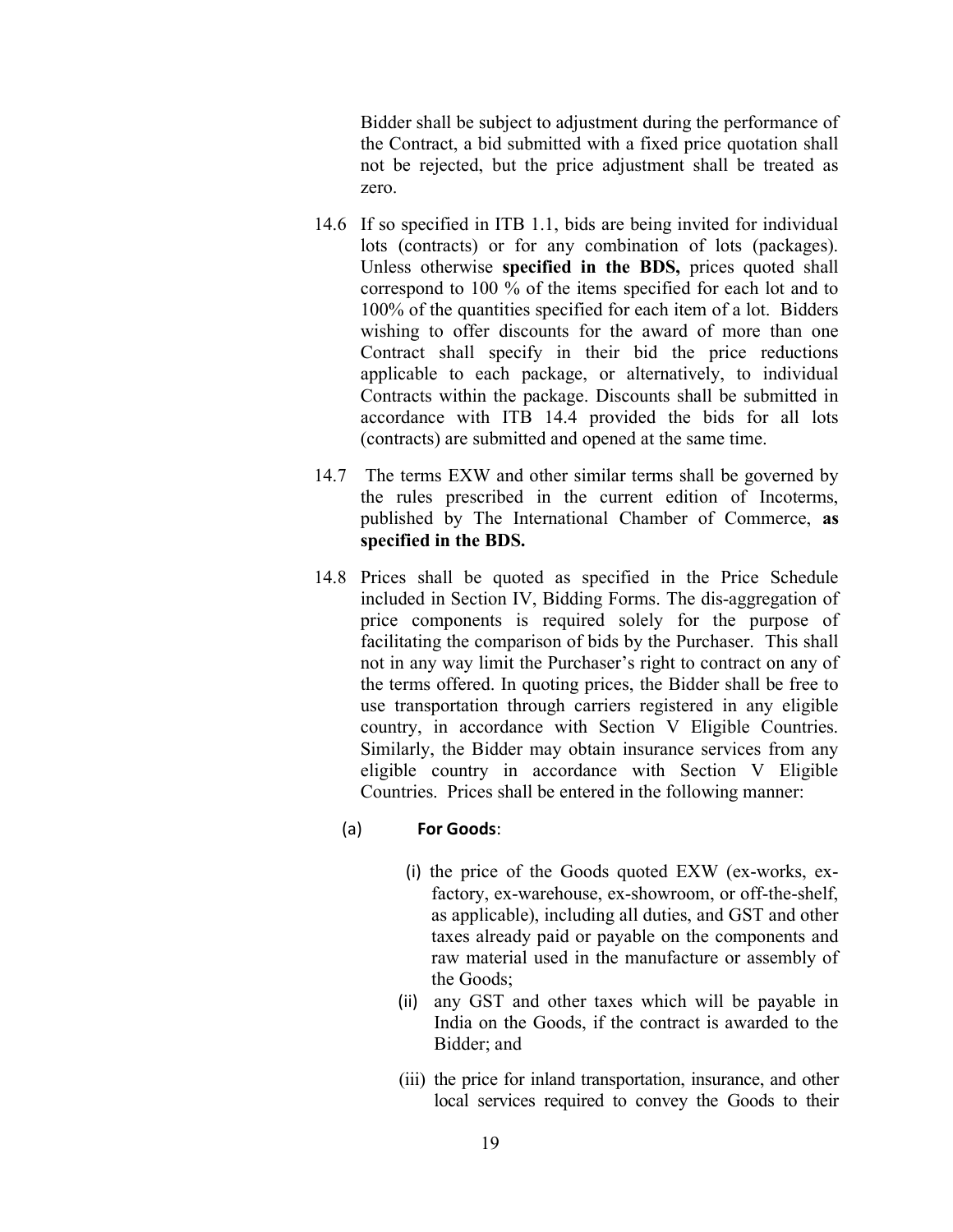final destination (Project Site) specified in the BDS.

- (b) for the Related Services, other than inland transportation and other services required to convey the Goods to their final destination, whenever such Related Services are specified in the Schedule of Requirements:
	- (i) the price of each item comprising the Related Services (inclusive of any applicable taxes).

#### 14.9 Deemed Export Benefits

Bidders may like to ascertain availability of tax/duty exemption benefits, available for contracts financed under World Bank Credits/ Loans. They are solely responsible for obtaining such benefits, which they have considered in their bid and in case of failure to receive such benefits for reasons whatsoever, the Purchaser will not compensate the bidder.

 Where the bidder has quoted taking into account such benefits, it must give all information required for issue of necessary Certificates in terms of the Government of India's relevant Notification along with its bid as perform stipulated in Section IV Bidding Forms. Where the Purchaser issues such Certificates, such taxes and duties will not be reimbursed separately.

If the Bidder has considered the Deemed Export Benefits in its bid, the Bidder shall confirm and certify that the Purchaser will not be required to undertake any responsibilities of the deemed export scheme or the benefits available during contract execution except issuing the required certificates. Bids which do not conform to this provision or any condition by the Bidder which makes the bid subject to availability of deemed export benefits or compensation on withdrawal of or any variations in the deemed export benefits scheme will make the bid non responsive and hence liable to rejection.

- 15. Currencies of Bid& Payment
- 16. Documents Establishing the Eligibility and conformity of the Goods and Related Services
- 15.1 The Bidder shall quote the Price in Indian Rupees only.
- 16.1 To establish the eligibility of the Goods and Related Services in accordance with ITB Clause 5, Bidders shall complete the country of origin declarations in the Price Schedule Forms, included in Section IV, Bidding Forms.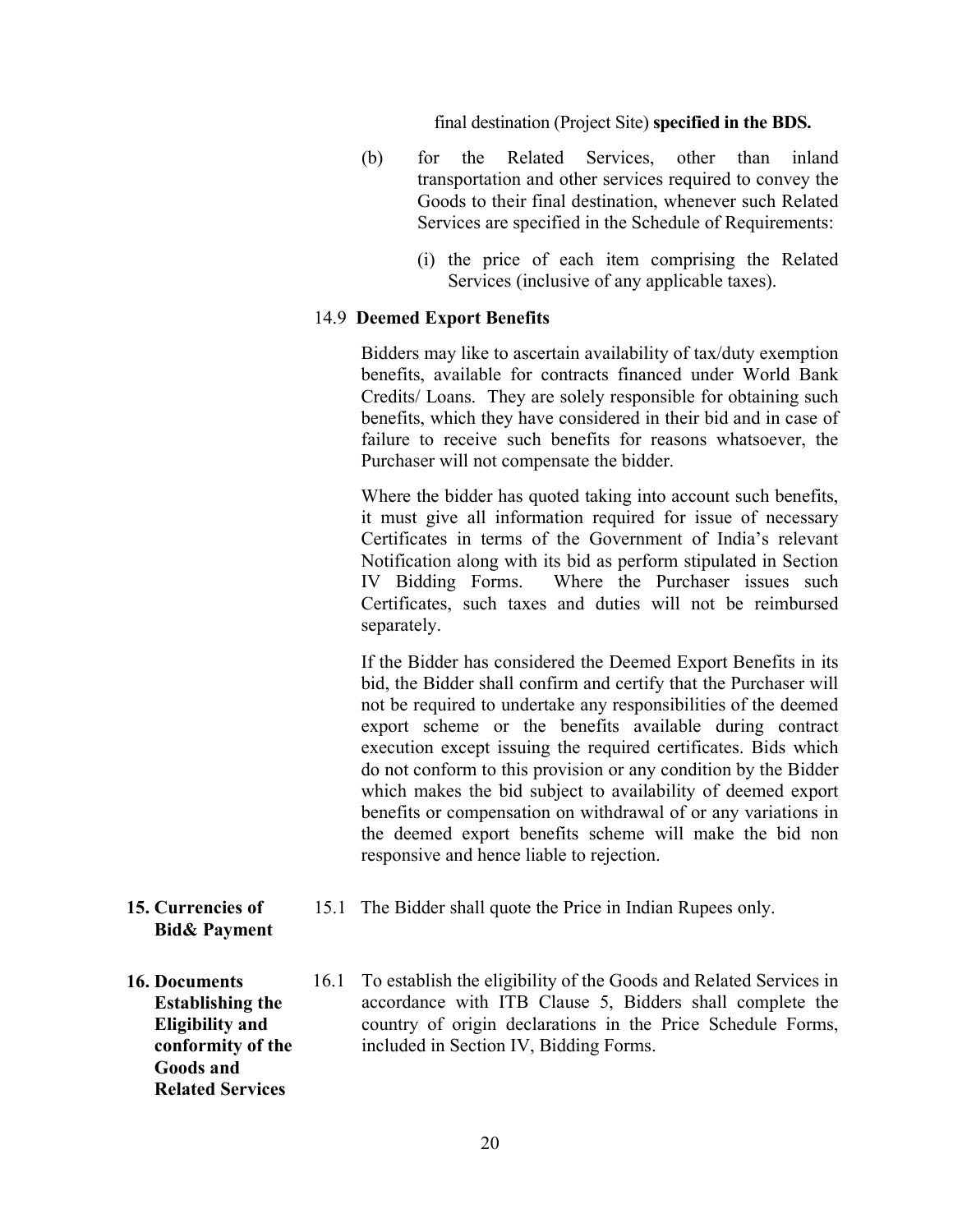- 16.2 To establish the conformity of the Goods and Related Services to the Bidding Documents, the Bidder shall furnish as part of its Bid the documentary evidence that the Goods conform to the technical specifications and standards specified in Section VII, Schedule of Requirements.
- 16.3 The documentary evidence may be in the form of literature, drawings or data, and shall consist of a detailed item by item description of the essential technical and performance characteristics of the Goods and Related Services, demonstrating substantial responsiveness of the Goods and Related Services to the technical specification, and if applicable, a statement of deviations and exceptions to the provisions of the Section VII Schedule of Requirements.
- 16.4 The Bidder shall also furnish a list giving full particulars, including available sources and current prices of spare parts, special tools, etc., necessary for the proper and continuing functioning of the Goods during the period specified in the BDS following commencement of the use of the goods by the Purchaser.
- 16.5 Standards for workmanship, process, material, and equipment, as well as references to brand names or catalogue numbers specified by the Purchaser in the Schedule of Requirements, are intended to be descriptive only and not restrictive. The Bidder may offer other standards of quality, brand names, and/or catalogue numbers, provided that it demonstrates, to the Purchaser's satisfaction, that the substitutions ensure substantial equivalence or are superior to those specified in the Section VII Schedule of Requirements.
- 17.1 To establish Bidder's eligibility in accordance with ITB 4, Bidders shall complete the Letter of Bid, included in Section IV, Bidding Forms.
	- 17.2 The documentary evidence of the Bidder's qualifications to perform the contract if its bid is accepted shall establish to the Purchaser's satisfaction:
		- (a) that the Bidder meets each of the qualification criterion Criteria specified in Section III, Evaluation and Qualification;
		- (b) (i) that, if required in the BDS, a Bidder that does not manufacture or produce the Goods it offers to supply shall submit the Manufacturer's Authorization using the form included in Section IV, Bidding Forms to demonstrate that

17. Documents Establishing the **Eligibility** &Qualifications of the Bidder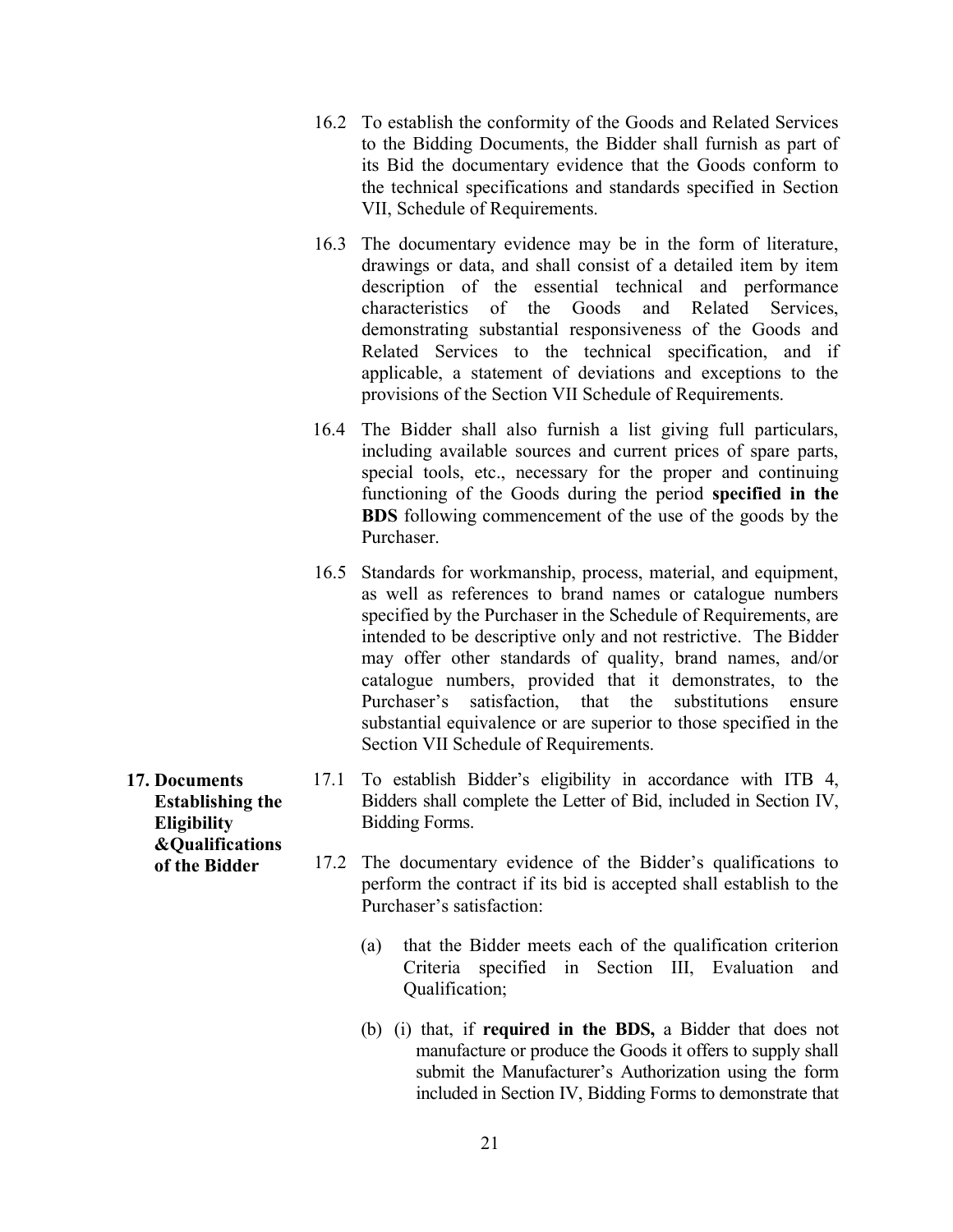it has been duly authorized by the manufacturer or producer of the Goods to supply these Goods in the Purchaser's Country;

- (ii) Supplies for any particular item in each schedule of the bid should be from one manufacturer only. Bids from agents offering supplies from different manufacturers for the same item of the schedule in the bid will be treated as non-responsive.
- (iii) that, if **required in the BDS**, the Bidder is or will be (if awarded the contract) represented by an Agent in the country equipped and able to carry out the Supplier's maintenance, repair and spare parts-stocking obligations prescribed in the Conditions of Contract and/or Technical Specifications;
- (c) Bids from Joint Ventures are not acceptable.
- Validity of Bids 18.1 Bids shall remain valid for the period specified in the BDS after the bid submission deadline date prescribed by the Purchaser in accordance with ITB 22.1. A bid valid for a shorter period shall be rejected by the Purchaser as nonresponsive.
	- 18.2 In exceptional circumstances, prior to the expiration of the bid validity period, the Purchaser may request bidders to extend the period of validity of their bids. The request and the responses shall be made in writing. If a Bid Security is requested in accordance with ITB Clause 19, it shall also be extended for a corresponding period. A Bidder may refuse the request without forfeiting its Bid Security. A Bidder granting the request shall not be required or permitted to modify its bid, except as provided in ITB Sub-Clause 18.3.
	- 18.3 If the award is delayed by a period exceeding fifty-six (56) days beyond the expiry of the initial bid validity, the Contract price shall be determined as follows:
		- (a) In the case of fixed price contracts, the Contract price shall be the bid price adjusted by the factor specified in the BDS for each week or part of the week that has elapsed from the expiration of the initial bid validity to the date of notification of award to the successful bidder.
		- (b) In the case of adjustable price contracts, no adjustment shall be made.

18 Period of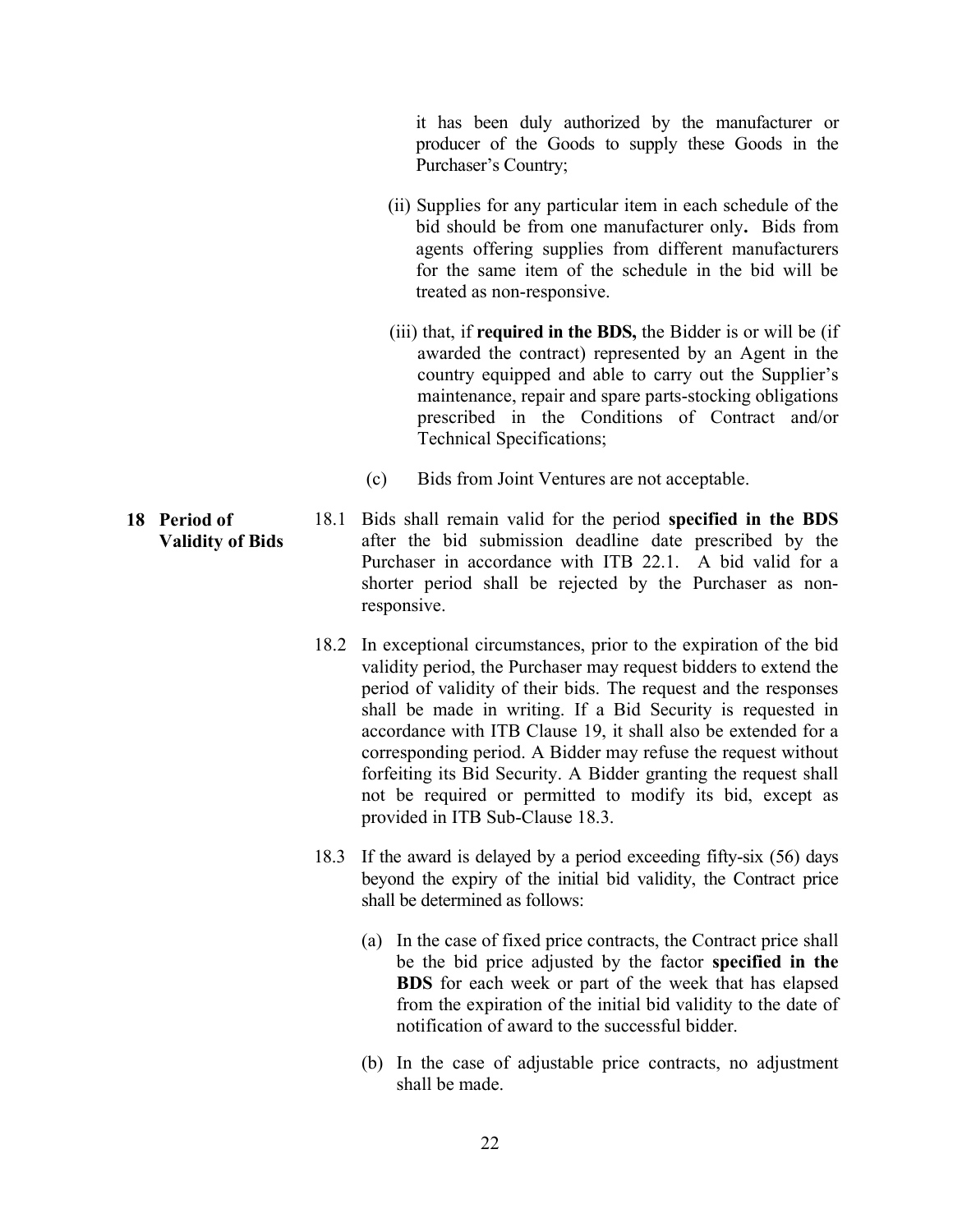- (c) In any case, bid evaluation shall be based on the bid Price without taking into consideration the applicable correction from those indicated above.
- 19 Bid Security 19.1 The Bidder shall furnish as part of its bid, a Bid Security, if required, as specified in the BDS.
	- Not used.19.3 The Bid Security shall be in the amount specified in the BDS and denominated in Indian Rupees or a freely convertible currency, and shall:
		- (a) at the bidder's option, be in the form of either a certified check, demand draft, letter of credit, or a bank guarantee from a Nationalized /Scheduled Bank in India, or another security specified in the BDS;
		- (b) be substantially in accordance with one of the forms of Bid Security included in Section IV, Bidding Forms, or other form approved by the Purchaser prior to bid submission;
		- (c) be payable promptly upon written demand by the Purchaser in case the conditions listed in ITB Clause 19.7 are invoked;
		- (d) be submitted in its original form; copies will not be accepted;
		- (e) remain valid for a period of 45 days beyond the original validity period of the bids, or beyond any period of extension of bid validity, if so requested under ITB Clause 18.2.
	- 19.4 If a Bid Security is required in accordance with ITB Sub-Clause 19.1, any bid not accompanied by a substantially responsive Bid Security shall be rejected by the Purchaser as non-responsive.
	- 19.5 The Bid Security of unsuccessful Bidders shall be returned as promptly as possible upon the successful Bidder's signing the contract and furnishing the Performance Security pursuant to ITB Clause 42.
	- 19.6 The Bid Security of the successful Bidder shall be returned as promptly as possible once the successful Bidder has signed the contract and furnished the required performance security.
	- 19.7 The Bid Security may be forfeited:
	- (a) if a Bidder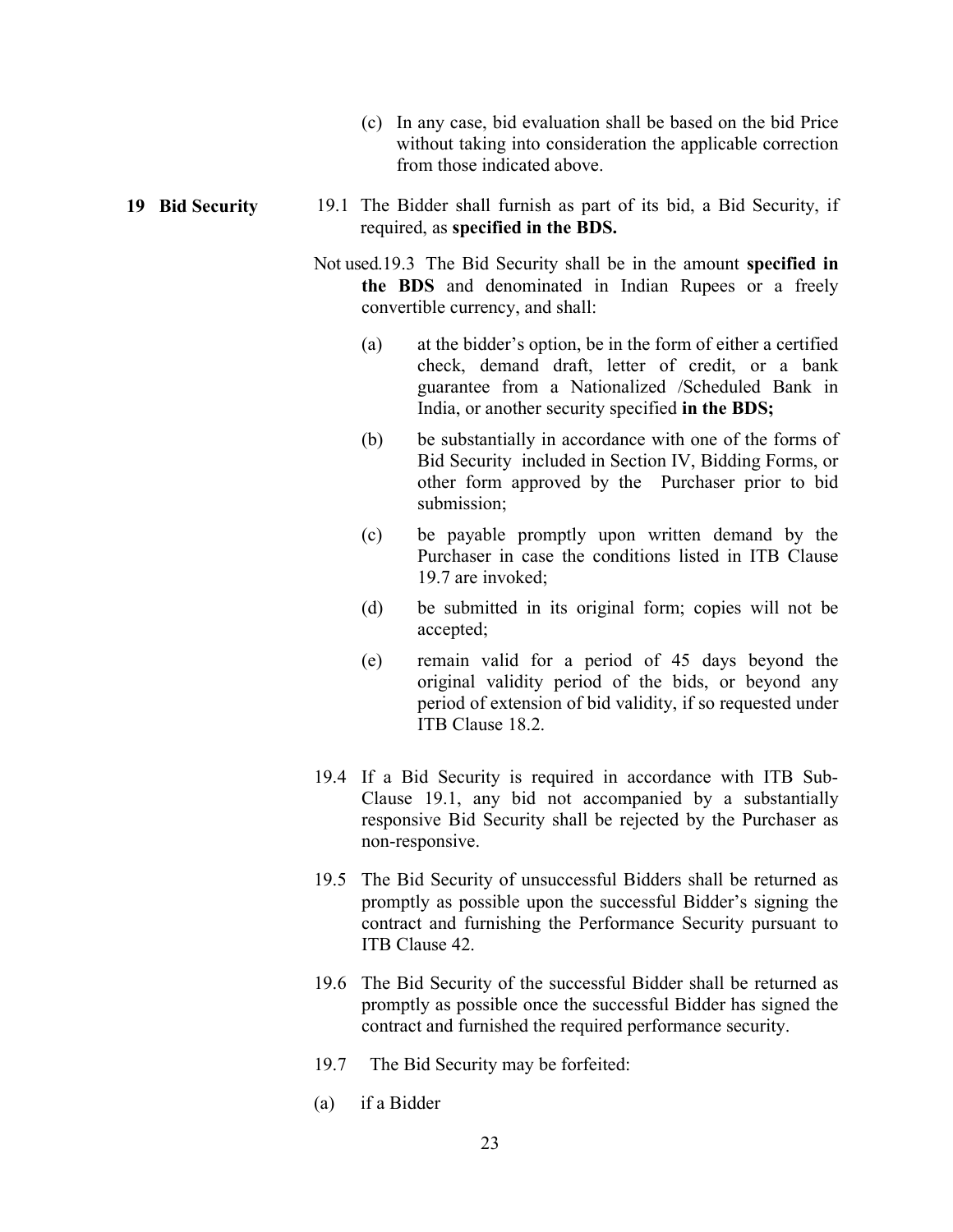- (i) withdraws its bid during the period of bid validity specified by the Bidder in the Letter of Bid, except as provided in ITB Sub-Clause 18.2;
	- or
- (ii) does not accept the correction of errors in pursuant to ITB35,

or

- b) if the successful Bidder fails to:
	- (i) sign the Contract in accordance with ITB Clause 43; or
	- (ii) furnish a Performance Security in accordance with ITB Clause 44.

19.8 Not used.

- 19.9 If a bid security is not required in the BDS, and
	- (a) if a Bidder withdraws its bid during the period of bid validity specified by the Bidder on the Letter of Bid Form, except as provided in ITB 18.2, or does not accept the correction of errors pursuant to ITB 31; or
	- (b) if the successful Bidder fails to sign the Contract in accordance with ITB 41; or furnish a performance security in accordance with ITB 42;

 the Borrower may, if provided for in the BDS, declare the Bidder ineligible to be awarded a contract by the Purchaser for a period of time as stated in the BDS.

- 20.1 The Bidder shall prepare the Bid as per details given in ITB 21.
- 20.2 The bid shall be signed by a person duly authorized to sign on behalf of the Bidder. The authorization shall consist of a written confirmation as specified in the BDS and shall be uploaded along with the bid.
- 20.3 Not used.
- 20.4 Corrections if any in the bid can be carried out by editing the information before electronic submission on e-procurement portal.

#### D. Online Submission of Bids

21.1Bids, both Technical and Financial Parts, shall be submitted online on the e-procurement system specified in BDS 7.1. Detailed guidelines for viewing bids and submission of online bids are given on the website. The

20 Format and Signing of Bid

21 Preparation of

**Bids**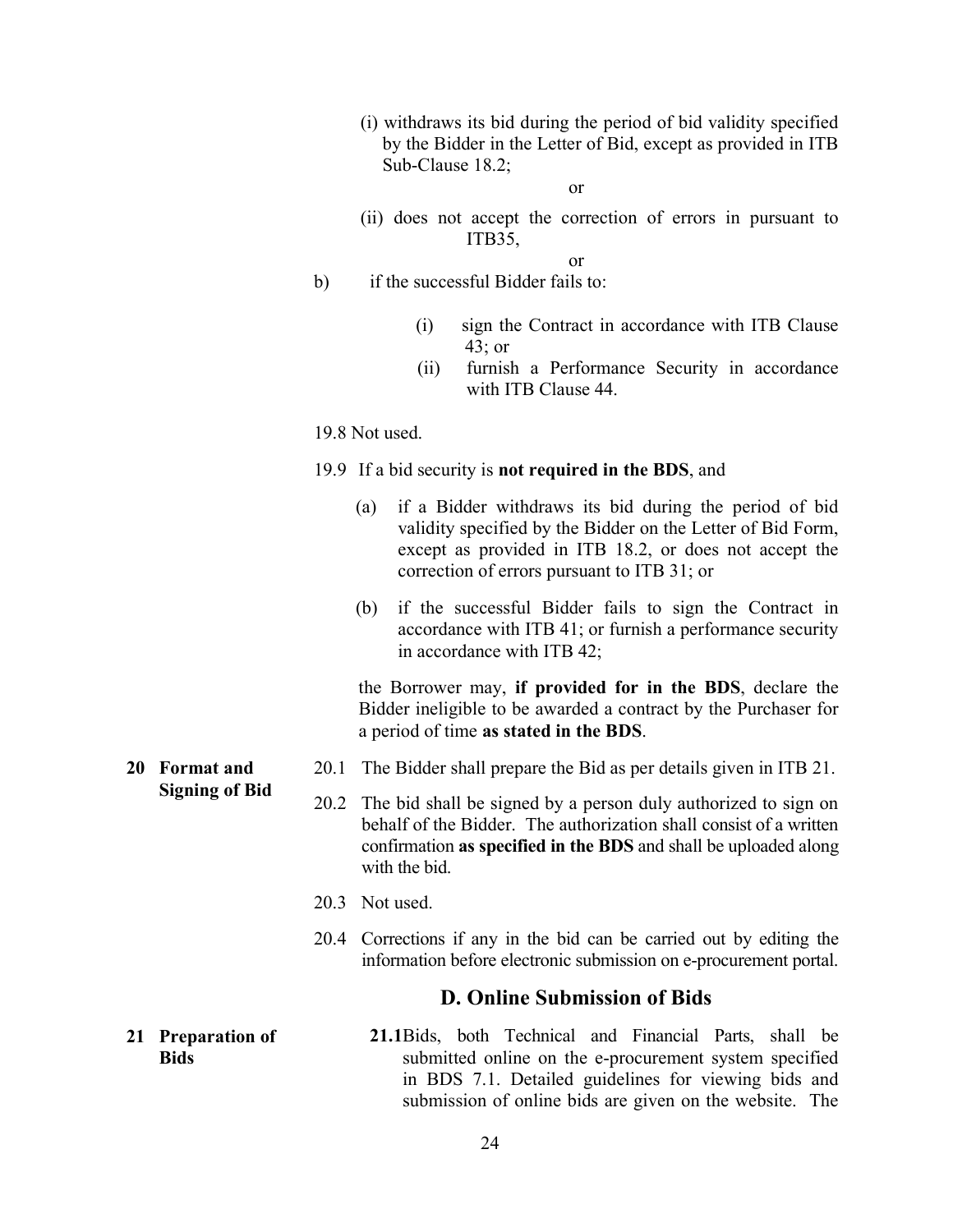Invitation for Bids under this Project is published on this website. Any citizen or prospective bidder can logon to this website and view the Invitation for Bids and can view the details of goods for which bids are invited. A prospective bidder can submit its bid online; however, the bidder is required to have enrolment/registration in the website, and should have valid Digital Signature Certificate (DSC) in the form of smart card/e-token obtained from any authorised certifying agency of Government of India (for class of DSC specified in BDS). The bidder should register in the website using the relevant option available. Then the Digital Signature registration has to be done with the e-token, after logging into the website. The bidder can then login the website through the secured login by entering the password of the e-token & the user id/ password chosen during registration. After getting the bid schedules, the Bidder should go through them carefully and submit the specified documents, along with the bid, otherwise the bid will be rejected.

- 21.2The completed bid comprising of documents indicated in ITB 12, should be uploaded on the e-procurement portal along with scanned copies of requisite certificates as are mentioned in different sections in the bidding document and scanned copy of the bid security.
- 21.3All the documents are required to be signed digitally by the bidder. After electronic on line bid submission, the system generates a unique bid identification number which is time stamped as per server time. This shall be treated as acknowledgement of bid submission.
- 21.4 Physical, Email, Telex, Cable or Facsimile bids will be rejected as non-responsive.
- 22.1 Bids must be uploaded online no later than the date and time specified in the BDS.
- 22.2 The Purchaser may, at its discretion, extend the deadline for the submission of bids by amending the Bidding Documents in accordance with ITB Clause 8, in which case all rights and obligations of the Purchaser and Bidders previously subject to the deadline shall thereafter be subject to the deadline as extended.

#### 23 Late Bids 23.1 The electronic bidding system would not allow any late submission of bids after due date & time as per server time.

22 Deadline for Submission of **Bids**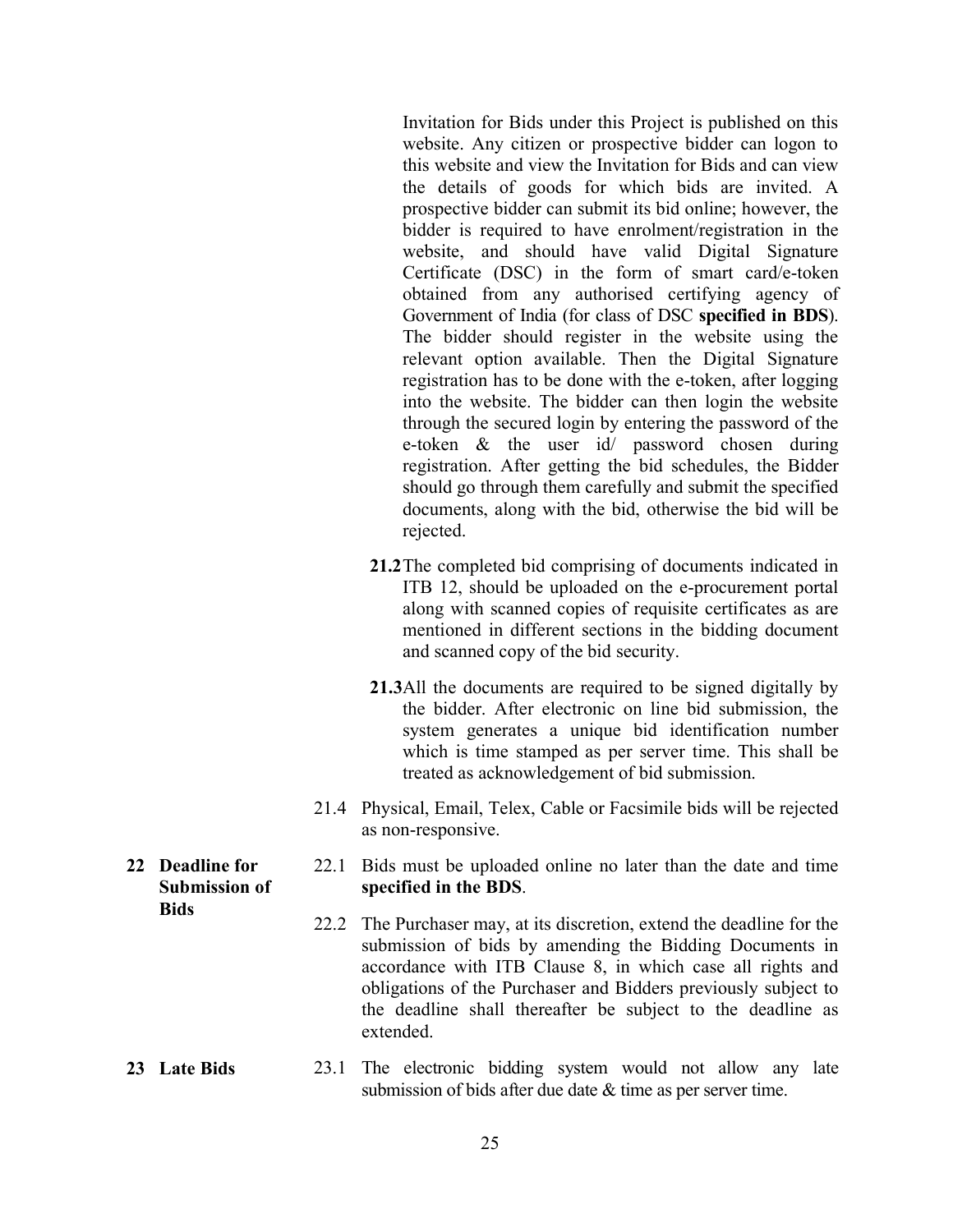- 24 Withdrawal, Substitution, and Modification of **Bids** 24.1Bidders may modify their bids by using appropriate option for bid modification on the e-procurement portal, before the deadline for submission of bids. For this the bidder need not make any additional payment towards the cost of bid document. For bid modification and consequential re-submission, the bidder is not required to withdraw his bid submitted earlier. The last modified bid submitted by the bidder within the bid submission time shall be considered as the bid. For this purpose, modification/withdrawal by other means will not be accepted. In online system of bid submission, the modification and consequential re-submission of bids is allowed any number of times. A bidder may withdraw his bid by using appropriate option for bid withdrawal, before the deadline for submission of bids, however, if the bid is withdrawn, re-submission of the bid is not allowed.
	- 24.2 Bids requested to be withdrawn in accordance with ITB Sub-Clause 24.1 shall not be opened.
	- 24.3 No bid may be withdrawn, substituted, or modified in the interval between the deadline for submission of bids and the expiration of the period of bid validity specified by the Bidder on the Letter of Bid or any extension thereof.

#### E. Public Opening of Technical Parts of Bids

25 Public Opening of Technical Parts of Bids 25.1The Purchaser shall publicly open Technical Parts of all bids received by the deadline, at the date, time and place specified in the BDS, in the presence of Bidder's designated representatives and anyone who chooses to attend, and this could also be viewed by the bidders online. The Financial Parts of the bids shall remain unopened in the e-procurement system, until the subsequent public opening, following the evaluation of the Technical Parts of the Bids. In all cases, original documents submitted as specified in ITB 12.3 shall be first scrutinized, and Bids that do not comply with the provisions of ITB 12.3 will be declared non-responsive and will not be opened. Thereafter, bidder's names, and such other details as the Purchaser may consider appropriate will be notified online as Technical Part bid opening summary.

26

In the event of the specified date of bid opening being declared a holiday for the Purchaser, the bids will be opened at the appointed time and location on the next working day.

25.2The electronic summary of the bid opening will be generated and uploaded online. The Purchaser will also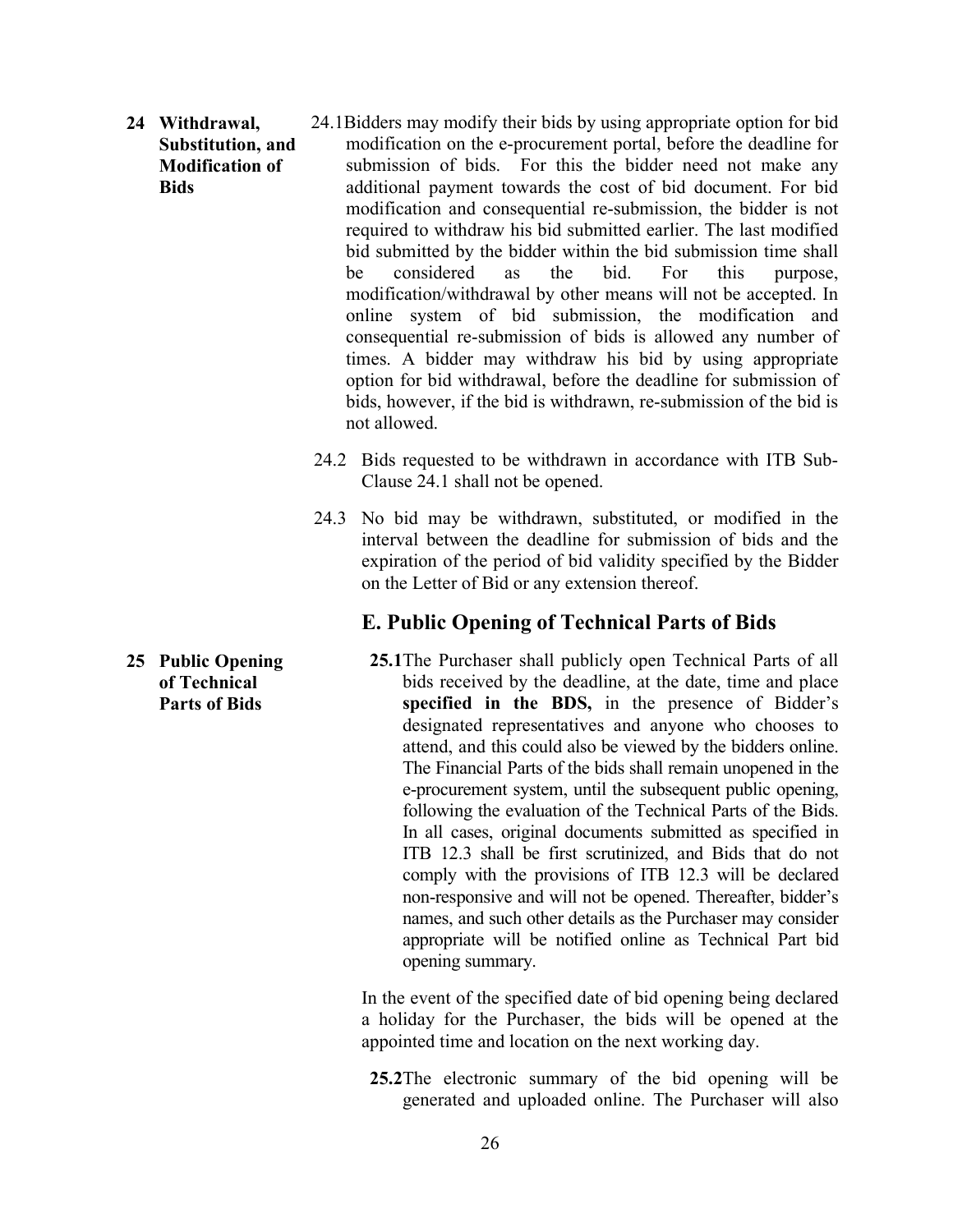prepare minutes of the Bid opening, including the information disclosed and upload the same for viewing online. Only Bids, alternative bids if permitted in ITB 13, and discounts that are opened at Bid opening shall be considered further for evaluation.

## F. Evaluation of Bids – General Provisions

- 26 Confidentiality 26.1 Information relating to the examination, evaluation, comparison, and post-qualification of bids, and recommendation of contract award, shall not be disclosed to bidders or any other persons not officially concerned with such process until information on Contract Award is communicated to all Bidders in accordance with ITB 40.
	- 26.2 Any effort by a Bidder to influence the Purchaser in the examination, evaluation, comparison, and post-qualification of the bids or contract award decisions may result in the rejection of its Bid.
	- 26.3 Notwithstanding ITB Sub-Clause 26.2, from the time of bid opening to the time of Contract Award, if any Bidder wishes to contact the Purchaser on any matter related to the bidding process, it should do so in writing.
- 27 Clarification of **Bids** 27.1 To assist in the examination, evaluation, comparison of the bids and post-qualification of the Bidders, the Purchaser may, at its discretion, ask any Bidder for a clarification of its Bid. Any clarification submitted by a Bidder in respect to its Bid, that is not in response to a request by the Purchaser shall not be considered. The Purchaser's request for clarification and the response shall be in writing. No change, including any voluntary increase or decrease, in the prices or substance of the Bid shall be sought, offered, or permitted, except to confirm the correction of arithmetic errors discovered by the Purchaser in the Evaluation of the bids, in accordance with ITB Clause 31.
	- 27.2 If a Bidder does not provide clarifications of its bid by the date and time set in the Purchaser's request for clarification, its bid may be rejected.
- 28 Deviations, Reservations, **Omissions**
- (a) During the evaluation of bids, the following definitions apply:
	- (b) "Deviation" is a departure from the requirements specified in the Bidding Documents;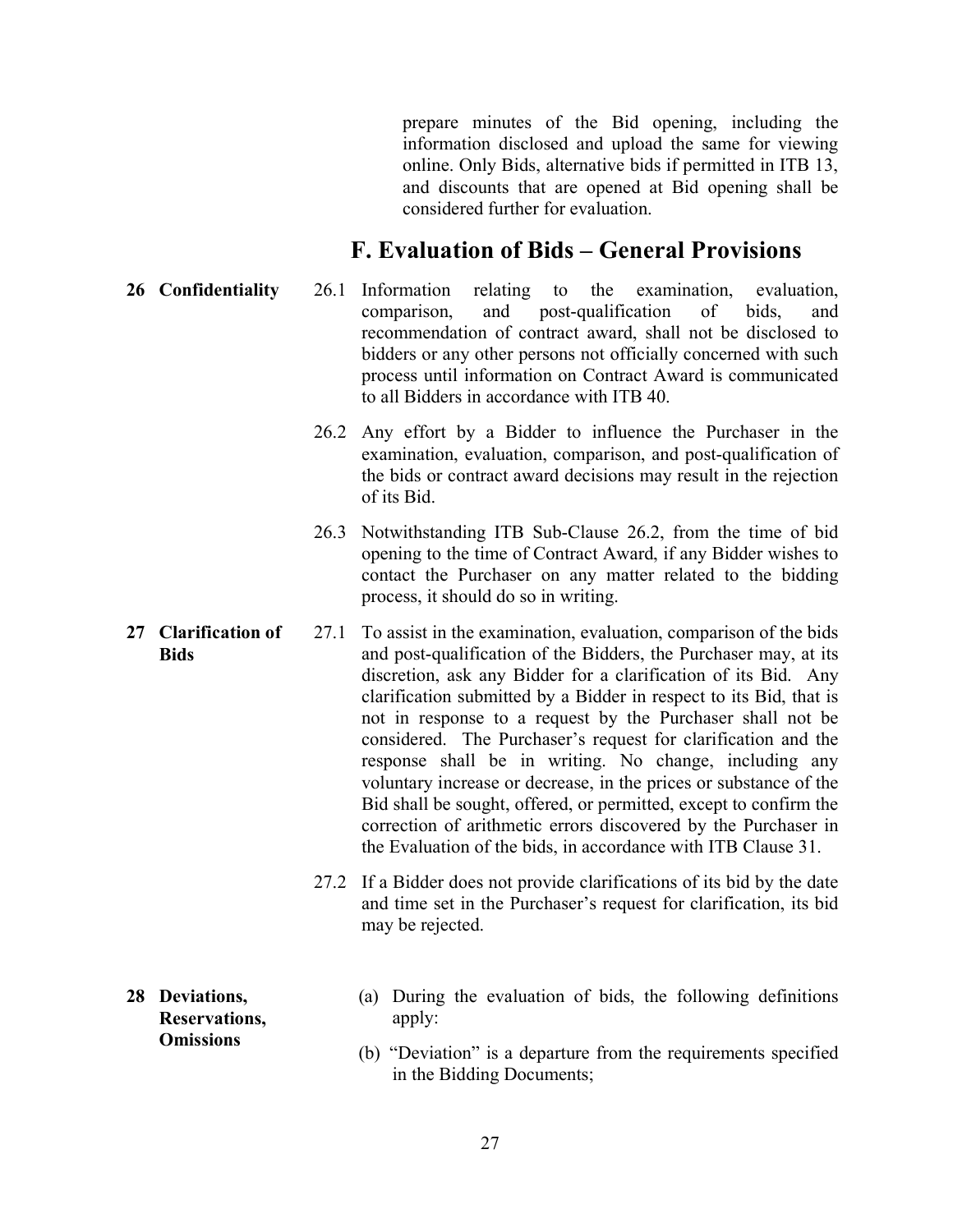- (c) "Reservation" is the setting of limiting conditions or withholding from complete acceptance of the requirements specified in the Bidding Documents; and
- (d) "Omission" is the failure to submit part or all of the information or documentation required in the Bidding **Documents**
- 29.1Provided that a Bid is substantially responsive, the Purchaser may waive any nonconformities or omissions in the Bid which do not constitute a material deviation, reservation or omission.
	- 29.2Provided that a Bid is substantially responsive, the Purchaser may request that the Bidder submit the necessary information or documentation, within a reasonable period of time, to rectify nonmaterial nonconformities or omissions in the Bid related to documentation requirements. Such omission shall not be related to any aspect of the price or substance of the Bid. Failure of the Bidder to comply with the request may result in the rejection of its Bid.
	- 29.3Provided that a Bid is substantially responsive, the Purchaser shall rectify quantifiable nonmaterial nonconformities related to the Bid Price. To this effect, the Bid Price shall be adjusted, for comparison purposes only, to reflect the price of a missing or non-conforming item or component in the manner specified in the BDS.

#### G. Evaluation of Technical Parts of Bids

- 30 Evaluation of Technical Parts 30.1 In evaluating the Technical Parts of each Bid, the Purchaser shall use the c methodologies listed in ITB 31, ITB 32, and Section III, Evaluation and Qualification No other evaluation criteria or methodologies shall be permitted.
- 31 Determination of Responsiveness 31.1 The Purchaser's determination of a bid's responsiveness is to be based on the contents of the bid itself as defined in ITB 31.
	- 31.2 A substantially responsive Bid is one that meets the requirements of the Bidding Documents without material deviation, reservation, or omission. A material deviation, reservation, or omission is one that:

If accepted, would

(i) affect in any substantial way the scope, quality,

29 Nonconformities, Errors and **Omissions**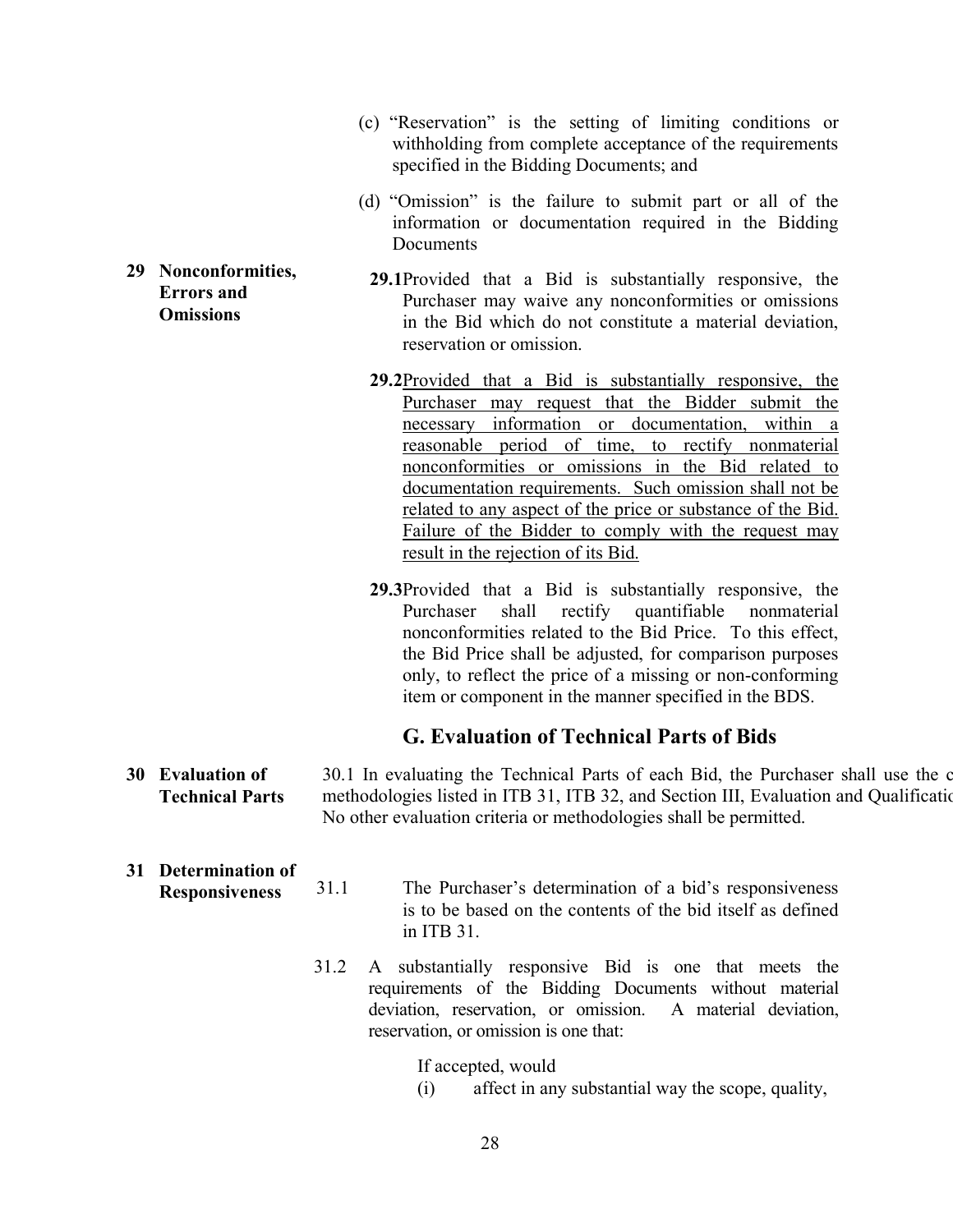or performance of the Goods and Related Services specified in the Contract; or

- (ii) limit in any substantial way, inconsistent with the Bidding Documents, the Purchaser's rights or the Bidder's obligations under the Contract; or
- (b) if rectified would unfairly affect the competitive position of other bidders presenting substantially responsive bids.
- 31.2.1 Bids from Agents, without proper authorization from the manufacturer as per Section IV, shall be treated as nonresponsive.
- 31.3.1 The Purchaser shall examine the bids to confirm that all documents and technical documentation requested in ITB Clause 11 have been provided, and to determine the completeness of each document submitted.
- 31.3.2 The Purchaser shall examine the bid to confirm that the Bidder has accepted all terms and conditions specified in GCC and the SCC without material deviations or reservations. Deviations from or objections or reservations to critical provisions such as those concerning Performance Security (GCC Clause 18). Warranty (GCC Clause 28), Force Majeure (Clause 32), Limitation of liability (GCC Clause 30), Governing law (GCC Clause 9) and Taxes & Duties (GCC Clause 17) will be deemed to be a material deviation. The Purchaser's determination of a bid's responsiveness is to be based on the contents of the bid itself without recourse to extrinsic evidence.
- 31.4 If a bid is not substantially responsive to the Bidding Documents, it shall be rejected by the Purchaser and may not subsequently be made responsive by the Bidder by correction of the material deviation, reservation, or omission.
- 32 Qualification of the Bidders 32.1The Purchaser shall determine, to its satisfaction, whether all eligible Bidders, whose Bidshave been determined to be substantially responsive to the bidding document, meet the Qualification Criteria specified in Section III, Evaluation and Qualification Criteria.
	- 32.2 The determination shall be based upon an examination of the documentary evidence of the Bidder's qualifications submitted by the Bidder, pursuant to ITB 17. The determination shall not take into consideration the qualifications of other firms such as the Bidder's subsidiaries, parent entities,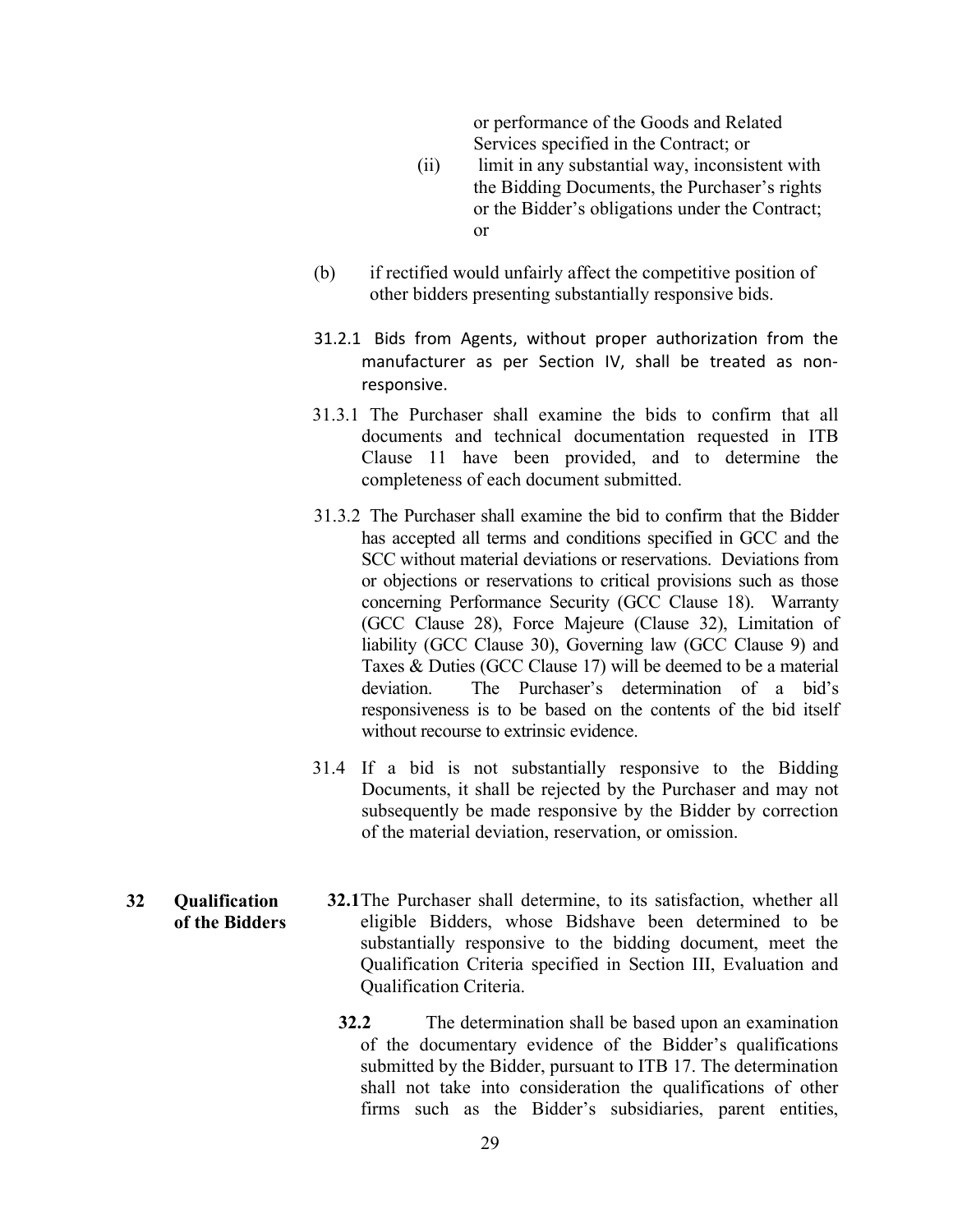affiliates, subcontractors (other than specialized subcontractors if permitted in the bidding document), or any other firm(s) different from the Bidder.

- 32.3If a Bidder does not meet the qualifying criteria specified in Section III, Evaluation and Qualification Criteria, its Bid shall be rejected by the Purchaser and may not subsequently be made responsive by correction of the material deviation, reservation, or omission.
- 32.4Only Bids that are both substantially responsive to the bidding document, and meet all Qualification Criteria shall have the Financial Parts of their Bids opened at the second public opening

#### H- Public Opening of Financial Parts of Bids

- 33 Public Opening of Financial Parts 33.1 Following the completion of the evaluation of the Technical Parts of the Bids, and the Bank has issued its no objection (if applicable), the Purchaser shall notify in writing those Bidders who have failed to meet the Qualification Criteria and/or whose Bids were considered non-responsive to the requirements in the bidding document, advising them of the following information:
	- (a) their Technical Part of Bid failed to meet the requirements of the bidding document;
	- (b) their Financial Part of the Bid shall not be opened; and
	- (c) notify them of the date and time for public opening of the Financial Parts of the Bids. Financial Parts of the bids shall not be opened earlier than seven (7) days from the communication of technical evaluation results to the bidders.
	- 33.2 The Purchaser shall, simultaneously, notify in writing those Bidders whose Technical Parts have been evaluated as substantially responsive to the bidding document and met the Qualification Criteria, advising them of the following information:
		- (a) their Bid has been evaluated as substantially responsive to the bidding document and met the Qualification Criteria;
		- (b) their Financial Part of Bid will be opened at the public opening of Financial Parts;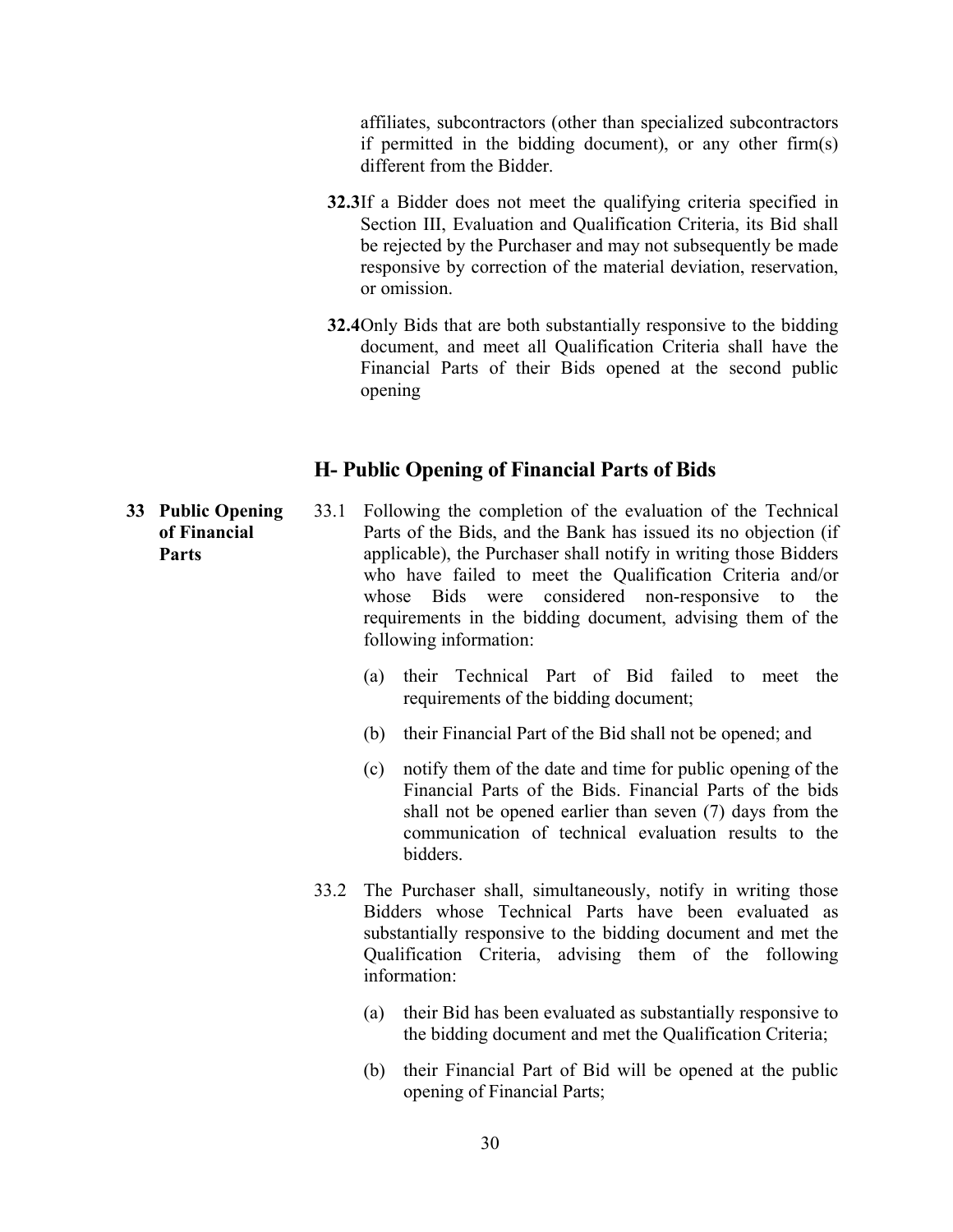- (c) notify them of the date and time of the second public opening of the Financial Parts of the Bids, as specified in the BDS.
- 33.3 The opening date should allow Bidders sufficient time to make arrangements for attending the opening. The Financial Part of the Bid shall be opened publicly in the presence of Bidders' designated representatives and anyone who chooses to attend, and this could also be viewed by the bidders online. The bidder's names, the Bid prices, the total amount of each bid, including any discounts and Alternative Bid – Financial Part, and such other details as the Purchaser may consider appropriate will be notified online by the Purchaser at the time of bid opening.

In the event of the specified date of bid opening being declared a holiday for the Purchaser, the bids will be opened at the appointed time and location on the next working day.

33.4 The electronic summary of the bid opening will be generated and uploaded online. The Purchaser will also prepare minutes of the Bid opening, including the information disclosed and upload the same for viewing online. Only Financial Part of Bids, Financial Parts of Alternative Bids and discounts that are opened and read out at Bid opening shall be considered further for evaluation.

### I. Evaluation of Financial Parts of Bids

- 34.1 To evaluate the Financial Part of each Bid, the Purchaser shall consider the following:
	- (a) evaluation will be done for Items or Lots (contracts), as specified in theBDS; andthe Bid Price as quoted in accordance with ITB 14;
	- (b) Not used;
	- (c) price adjustment due to discounts offered in accordance with ITB 14.4;
	- (d) Not used;
	- (e) price adjustment due to quantifiable nonmaterial nonconformities in accordance with ITB 29.3; and
	- (f) the additional evaluation factors specified in Section III, Evaluation and Qualification Criteria.
	- 34.2 The estimated effect of the price adjustment provisions of the

34 Evaluation of Financial Parts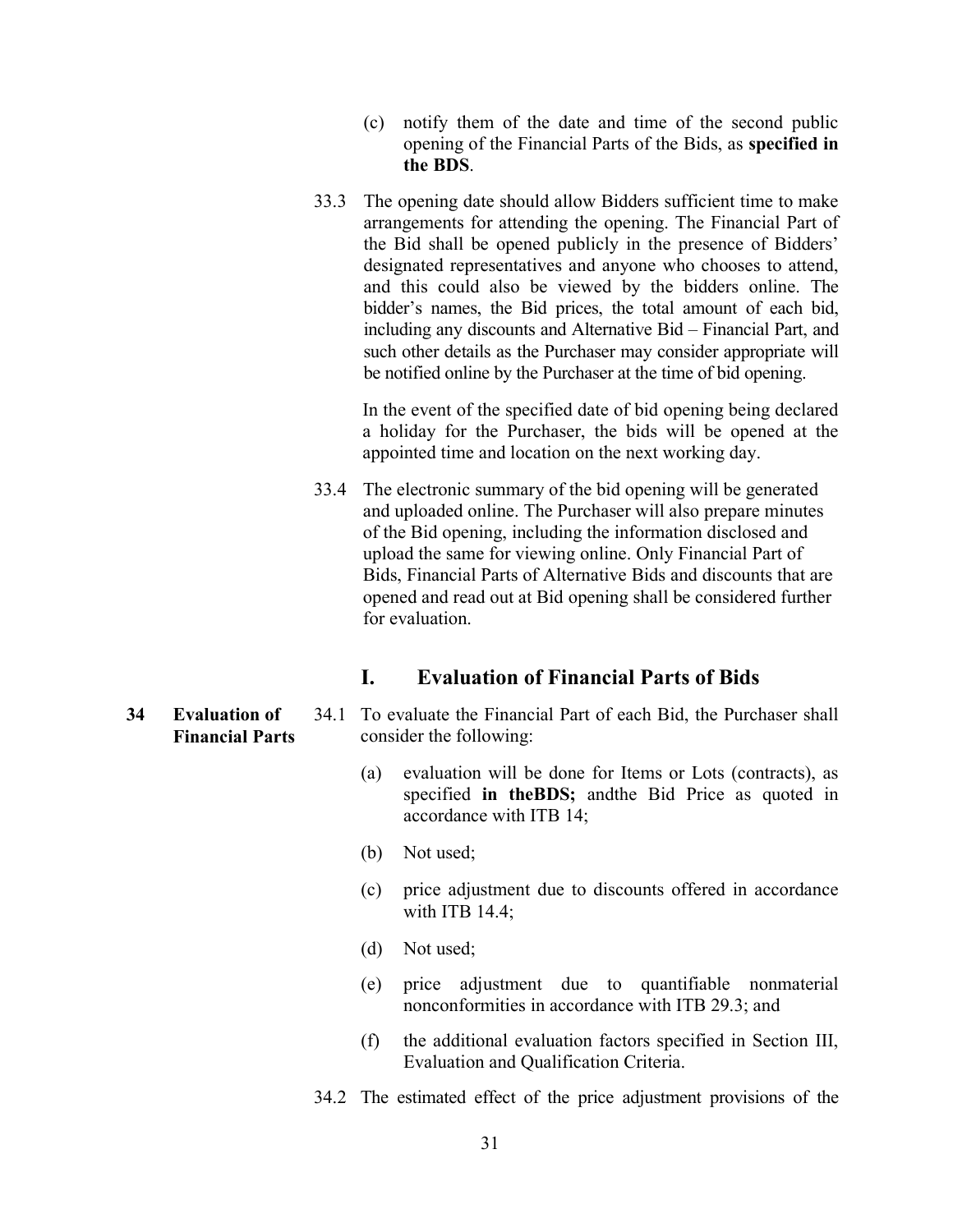Conditions of Contract, applied over the period of execution of the Contract, shall not be taken into account in Bid evaluation.

- 34.3 If this bidding document allows Bidders to quote separate prices for different lots (contracts), the methodology to determine the lowest evaluated cost of the lot (contract) combinations, including any discounts offered in the Letter of B–d - Financial Part, is specified in Section III, Evaluation and Qualification Criteria.
- 34.4 The Purchaser's evaluation of a Bid will exclude and not take into account:
	- (a) in the case of Goods manufactured in India or goods of foreign origin already located in India, GST and other similar taxes, which will be payable on the goods if a contract is awarded to the Bidder;
	- (b) Not used;
	- (c) any allowance for price adjustment during the period of execution of the contract, if provided in the Bid.
- 34.5 The Purchaser's evaluation of a Bid may require the consideration of other factors, in addition to the Bid price quoted in accordance with ITB 14. These factors may be related to the characteristics, performance, and terms and conditions of purchase of the Goods and Related Services. The effect of the factors selected, if any, shall be expressed in monetary terms to facilitate comparison of Bids, unless otherwise specified in the BDS from amongst those set out in Section III, Evaluation and Qualification Criteria. The criteria and methodologies to be used shall be as specified in ITB 34.1 (f).
- 35 Correction of Arithmetical **Errors** 35.1 The e-procurement system automatically calculates the total amount from unit rates and quantities and the system also automatically populates the amount in words from the amount in figures and therefore there is no scope of discrepancy and need for arithmetic correction.
- 36 Conversion to Single **Currency** 36.1 Not applicable.
- 37 Margin of Domestic Preference 37.1 Not applicable.

38.1 The Purchaser shall compare the evaluated prices of all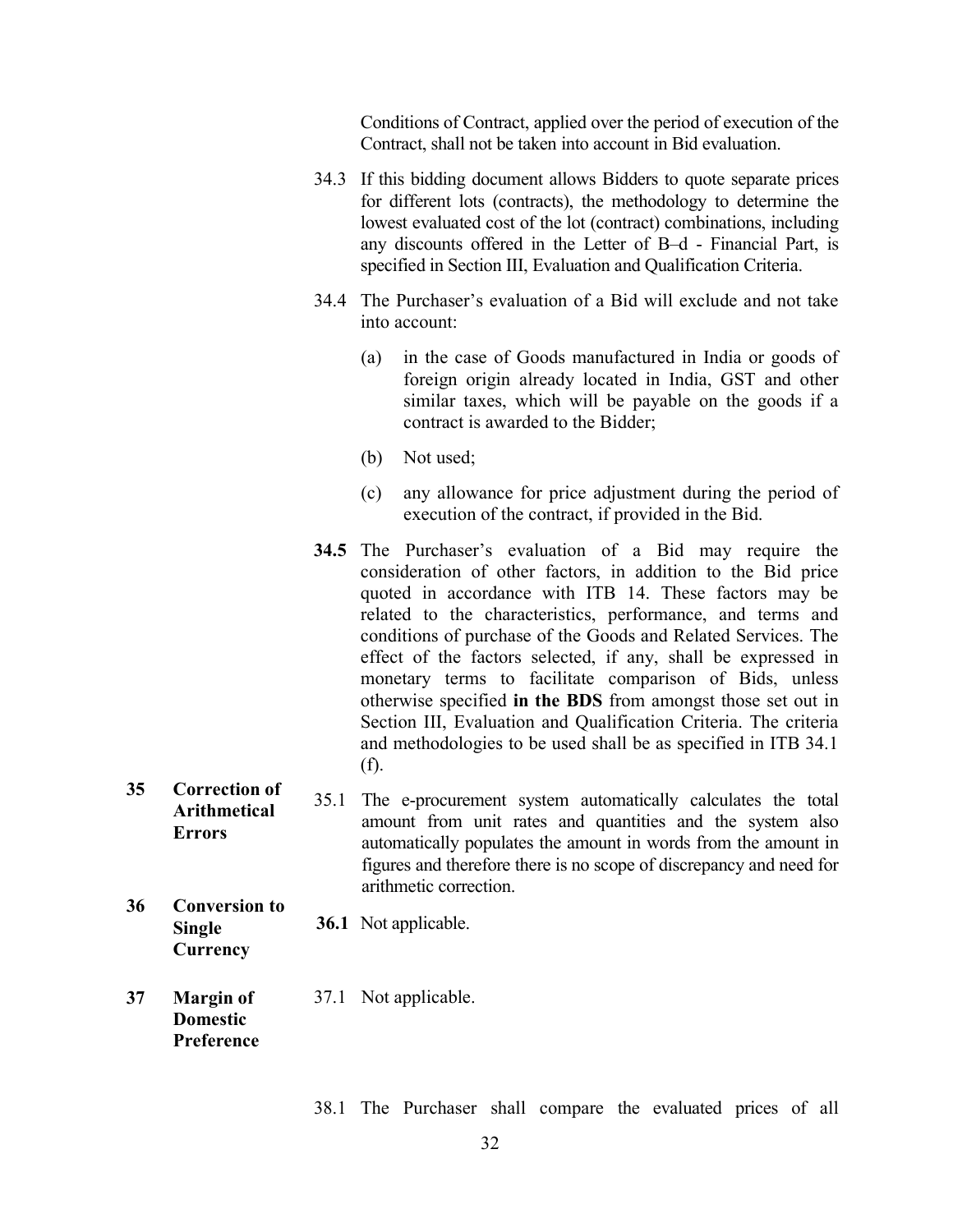| 38 Comparison of<br><b>Financial Parts</b>                                             | substantially responsive bids to determine the lowest-evaluated<br>bid, in accordance with ITB Clause 34.                                                                                                                                                                                                                                                                                                                                                                                                                                                                                                                                                                                         |
|----------------------------------------------------------------------------------------|---------------------------------------------------------------------------------------------------------------------------------------------------------------------------------------------------------------------------------------------------------------------------------------------------------------------------------------------------------------------------------------------------------------------------------------------------------------------------------------------------------------------------------------------------------------------------------------------------------------------------------------------------------------------------------------------------|
| 39Purchaser's Right<br>to Accept Any Bid,<br>and to Reject Any or<br><b>All Bids</b>   | 39.1 The Purchaser reserves the right to accept or reject any bid, and<br>to annul the bidding process and reject all bids at any time prior<br>to contract award, without thereby incurring any liability to<br>Bidders. In case of annulment, all documents submitted and<br>specifically, bid securities, shall be promptly returned to the<br>Bidders.                                                                                                                                                                                                                                                                                                                                        |
|                                                                                        | <b>J. Award of Contract</b>                                                                                                                                                                                                                                                                                                                                                                                                                                                                                                                                                                                                                                                                       |
| <b>40 Award</b><br>Criteria                                                            | 40.1 Subject to ITB 39.1, the Purchaser shall award the Contract to<br>the Bidder whose bid has been determined to be the lowest<br>evaluated bid and is substantially responsive to the Bidding<br>Documents, provided further that the Bidder is determined to<br>be qualified to perform the Contract satisfactorily.                                                                                                                                                                                                                                                                                                                                                                          |
| 41. Purchaser's<br><b>Right to</b><br><b>Vary</b><br>Quantities<br>at Time of<br>Award | 41.1At the time the Contract is awarded, the Purchaser reserves the<br>right to increase or decrease the quantity of Goods and Related<br>Services originally specified in Section VII, Schedule of<br>Requirements, provided this does not exceed the percentages<br>specified in the BDS, and without any change in the unit prices<br>or other terms and conditions of the bid and the Bidding<br>Documents.                                                                                                                                                                                                                                                                                   |
| <b>42 Notification of</b><br>Award                                                     | 42.1Prior to the expiration of the period of bid validity, the Purchaser<br>shall notify the successful Bidder, in writing, that its Bid has<br>been accepted. The notification letter (hereinafter called "Letter<br>of Acceptance") shall specify the sum that the purchaser will pay<br>in consideration of the supply of Goods (hereinafter called "the<br>Contract Price").                                                                                                                                                                                                                                                                                                                  |
| <b>Publication of</b><br>Award                                                         | 42.2 At the same time the Purchaser shall publish in a National<br>website (GOI web site - www.wbtenders.gov.inor on the<br>Purchaser's website with free access if available, or in the official<br>gazette, the results identifying the bid and lot numbers and the<br>following information: (i) name of each Bidder who submitted a<br>Bid; (ii) bid prices as read out at bid opening; (iii) name and<br>evaluated prices of each Bid that was evaluated; (iv) name of<br>bidders whose bids were rejected and the reasons for their<br>rejection; and (v) name of the successful Bidder, and the price it<br>offered, as well as the duration and summary scope of the<br>contract awarded. |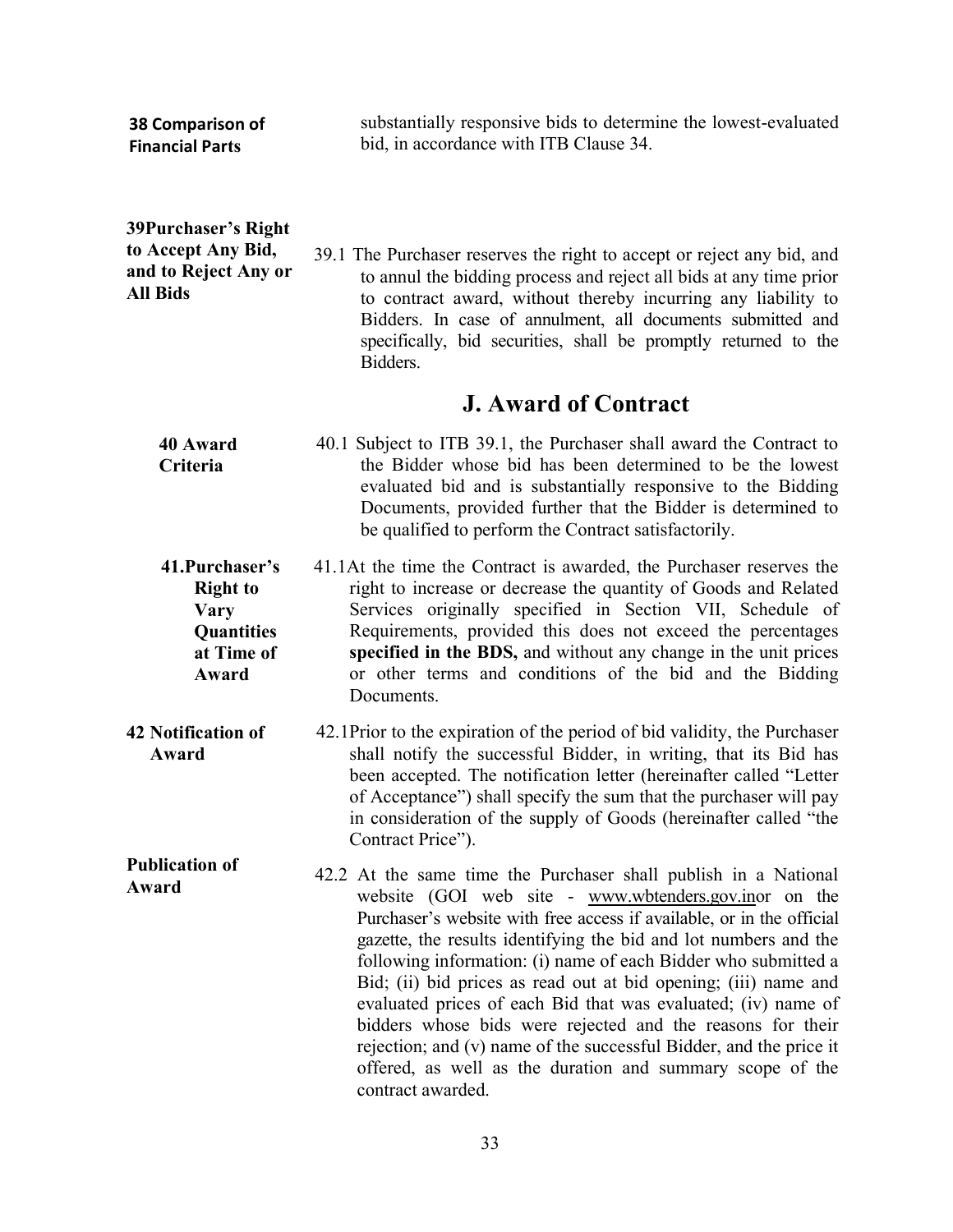| <b>Recourse to</b><br><b>Unsuccessful Bidders</b> | 42.3 The Purchaser shall promptly respond in writing to any<br>unsuccessful Bidder who, after Publication of contract<br>award, requests in writing the grounds on which its bid<br>was not selected.                                                                                                                                                                                                                                                                                                                                                                                                                                                                                                                                                                                                              |
|---------------------------------------------------|--------------------------------------------------------------------------------------------------------------------------------------------------------------------------------------------------------------------------------------------------------------------------------------------------------------------------------------------------------------------------------------------------------------------------------------------------------------------------------------------------------------------------------------------------------------------------------------------------------------------------------------------------------------------------------------------------------------------------------------------------------------------------------------------------------------------|
|                                                   | 42.4Until a formal Contract is prepared and executed, the<br>notification of award shall constitute a binding Contract.                                                                                                                                                                                                                                                                                                                                                                                                                                                                                                                                                                                                                                                                                            |
|                                                   | 42.5 Upon the successful Bidder's furnishing of the performance<br>security and signing the Contract Form pursuant to ITB<br>Clause 42, the Purchaser will promptly notify each<br>unsuccessful Bidder and will discharge its bid security,<br>pursuant to ITB Clause 19.5                                                                                                                                                                                                                                                                                                                                                                                                                                                                                                                                         |
| 43. Signing of<br>Contract                        | 43.1Promptly after notification, the Purchaser shall send the<br>successful Bidder the Contract Agreement.                                                                                                                                                                                                                                                                                                                                                                                                                                                                                                                                                                                                                                                                                                         |
|                                                   | 43.2 Within twenty-one (21) days of receipt of the Contract<br>Agreement, the successful Bidder shall sign, date, and return it<br>to the Purchaser.                                                                                                                                                                                                                                                                                                                                                                                                                                                                                                                                                                                                                                                               |
| 44. Performance<br><b>Security</b>                | 44.1 Within twenty one (21) days of the receipt of notification of<br>award from the Purchaser, the successful Bidder, if required, shall<br>furnish the Performance Security in accordance with the GCC, using<br>for that purpose the Performance Security Form included in Section X<br>Contract forms, or another Form acceptable to the Purchaser. Failure<br>of the successful Bidder to submit the above-mentioned Performance<br>Security or sign the Contract shall constitute sufficient grounds for<br>the annulment of the award and forfeiture of the Bid Security. In that<br>event the Purchaser may award the Contract to the next lowest evaluated<br>Bidder, whose bid is substantially responsive and is determined by the<br>Purchaser to be qualified to perform the Contract satisfactorily. |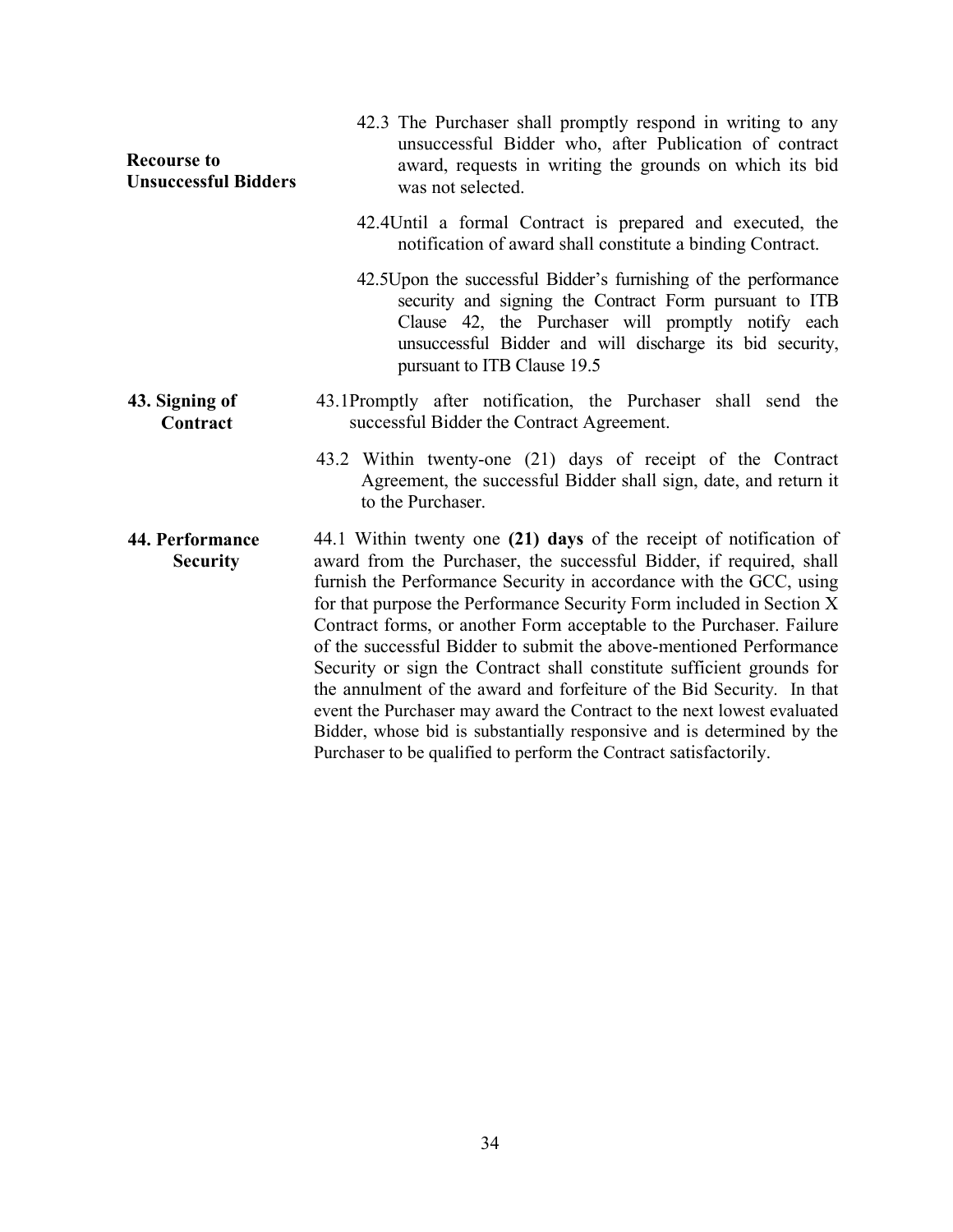## SECTION -I - BIDDING DATA SHEET

The following specific data for the goods to be procured shall complement, supplement, or amend the provisions in the Instructions to Bidders (ITB). Whenever there is a conflict, the provisions herein shall prevail over those in ITB.

| <b>ITB Clause</b><br>Reference | A. General                                                                                                                                                                                                                                                                                                                                                                            |
|--------------------------------|---------------------------------------------------------------------------------------------------------------------------------------------------------------------------------------------------------------------------------------------------------------------------------------------------------------------------------------------------------------------------------------|
| <b>ITB 1.1</b>                 | The Purchaser is:                                                                                                                                                                                                                                                                                                                                                                     |
|                                | The Executive Engineer, Burdwan Investigation & Planning Division, $1 \& W$<br>Department, Govt. of West Bengal                                                                                                                                                                                                                                                                       |
| <b>ITB 1.1</b>                 | The name and identification number of the NCB is:                                                                                                                                                                                                                                                                                                                                     |
|                                | "PROCUREMENT OF 2 NOS ACOUSTIC DOPPLER CURRENT PROFILER (ADCP) WITH<br><b>SOFTWARE</b><br><b>INCLUDING</b><br><b>COMPLETE</b><br><b>HARDWARE</b><br><b>AND</b><br><b>OTHER</b><br>PERIPHERALS<br><b>COMPREHENSIVE ANNUAL MAINTENANCE CONTRACT FOR 3 YEARS after 2 year warranty</b><br>for Discharge Measurement of Rivers/Canals in West BengalUNDER NATIONAL HYDROLOGY<br>PROJECT". |
|                                | (Bid No: WBIW/NHP/IFB-02/2022-23)                                                                                                                                                                                                                                                                                                                                                     |
|                                | The number, identification and names of the (contracts): (one) lot.                                                                                                                                                                                                                                                                                                                   |
| ITB 1.2(a)                     | The Purchaser shall use the electronic-procurement system specified in BDS 7.1<br>to manage this Bidding process.                                                                                                                                                                                                                                                                     |
| <b>ITB 2.1</b>                 | The Borrower is: Government of India                                                                                                                                                                                                                                                                                                                                                  |
|                                | Loan Agreement Amount: US\$ 175 million<br>(i)                                                                                                                                                                                                                                                                                                                                        |
|                                | Loan no: 8725-IN<br>(ii)                                                                                                                                                                                                                                                                                                                                                              |
|                                |                                                                                                                                                                                                                                                                                                                                                                                       |
|                                |                                                                                                                                                                                                                                                                                                                                                                                       |
| <b>ITB 2.1</b>                 | The name of the Project is: National Hydrology Project.                                                                                                                                                                                                                                                                                                                               |
| <b>ITB 4.4</b>                 | A list of firms debarred from participating in World Bank projects is available at<br>http://www.worldbank.org/debarr                                                                                                                                                                                                                                                                 |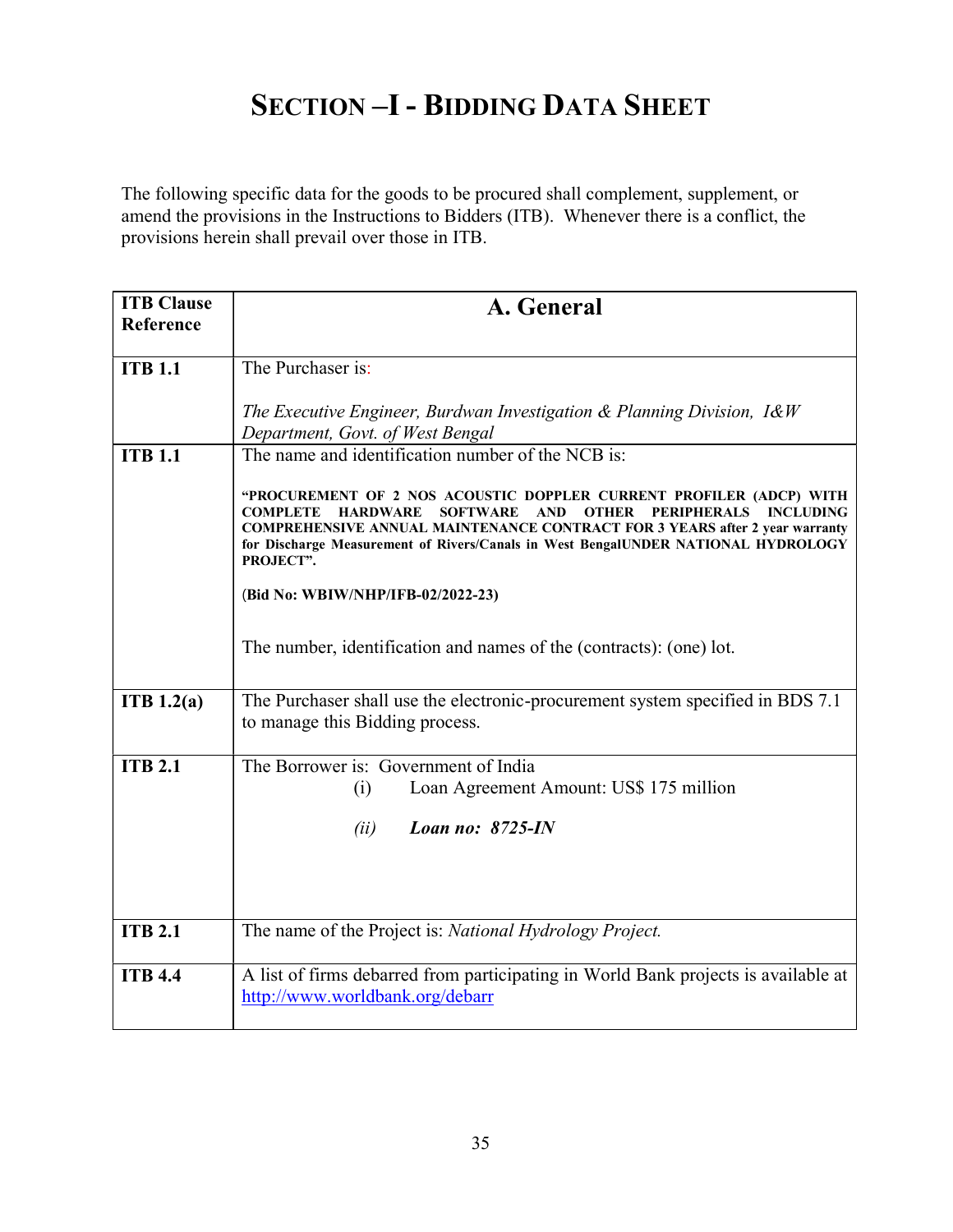|                 | <b>B. Contents of Bidding Documents</b>                                                                                                                                                                                                     |
|-----------------|---------------------------------------------------------------------------------------------------------------------------------------------------------------------------------------------------------------------------------------------|
| <b>ITB 7.1</b>  | <b>Electronic-Procurement System</b>                                                                                                                                                                                                        |
|                 | The Purchaser shall use the following electronic-procurement system to manage<br>this Bidding process:                                                                                                                                      |
|                 | www.wbtenders.gov.in                                                                                                                                                                                                                        |
| <b>ITB</b> 7.1a | A Pre-bid meeting shall be held shall be held at the following date, time and                                                                                                                                                               |
|                 | place to clarify issues with respect to the bidding document:                                                                                                                                                                               |
|                 | Date: 18.07.2022 <mark>;</mark>                                                                                                                                                                                                             |
|                 | <b>Time: 11:30 HRS</b>                                                                                                                                                                                                                      |
|                 | Place: The Superintending Engineer, Investigation & Planning Circle-II, Jalasampad Bhawan'<br>5th Floor, Block-DF, Sect-r - I, Salt Lake City, Kolkata-700 091,                                                                             |
|                 | Phone: +91332358716                                                                                                                                                                                                                         |
|                 | <b>Contact Person: Sri Tridib Ranjan Barua, Superintending Engineer</b>                                                                                                                                                                     |
|                 | <b>Sri Manas Khan, Executive Engineer</b>                                                                                                                                                                                                   |
| <b>ITB 8.1</b>  | The addendum will appear on the e-procurement system under latest<br>corrigendum and email notification is also automatically sent to those bidders<br>who have started working on this tender.                                             |
|                 | <b>C. Preparation of Bids</b>                                                                                                                                                                                                               |
| ITB $11.1(j)$   | The Bidder shall submit the following additional documents in its bid:                                                                                                                                                                      |
|                 | <i>Certification</i> of incorporation of the bidder<br>1.                                                                                                                                                                                   |
|                 | The bidder shall clearly confirm that all facilities exist with him (or<br>2.<br>manufacturer, as applicable) in his factory for inspection and testing and<br>these can be accessed by the Purchaser or his representative for inspection. |
|                 | Technical schedules of goods as required by technical specifications.<br>3.                                                                                                                                                                 |
|                 | Descriptive Documents, drawings, notes and references of operating and<br>4.<br>assembly of mechanical parts                                                                                                                                |
|                 | A detailed description of the Goods essential technical and performance<br>characteristics.                                                                                                                                                 |
|                 | 5. A clause-by-clause commentary on the Purchaser's technical specifications<br>demonstrating substantial responsiveness of the Goods and Services to those<br>specifications or a statement of deviations and exceptions to the provisions |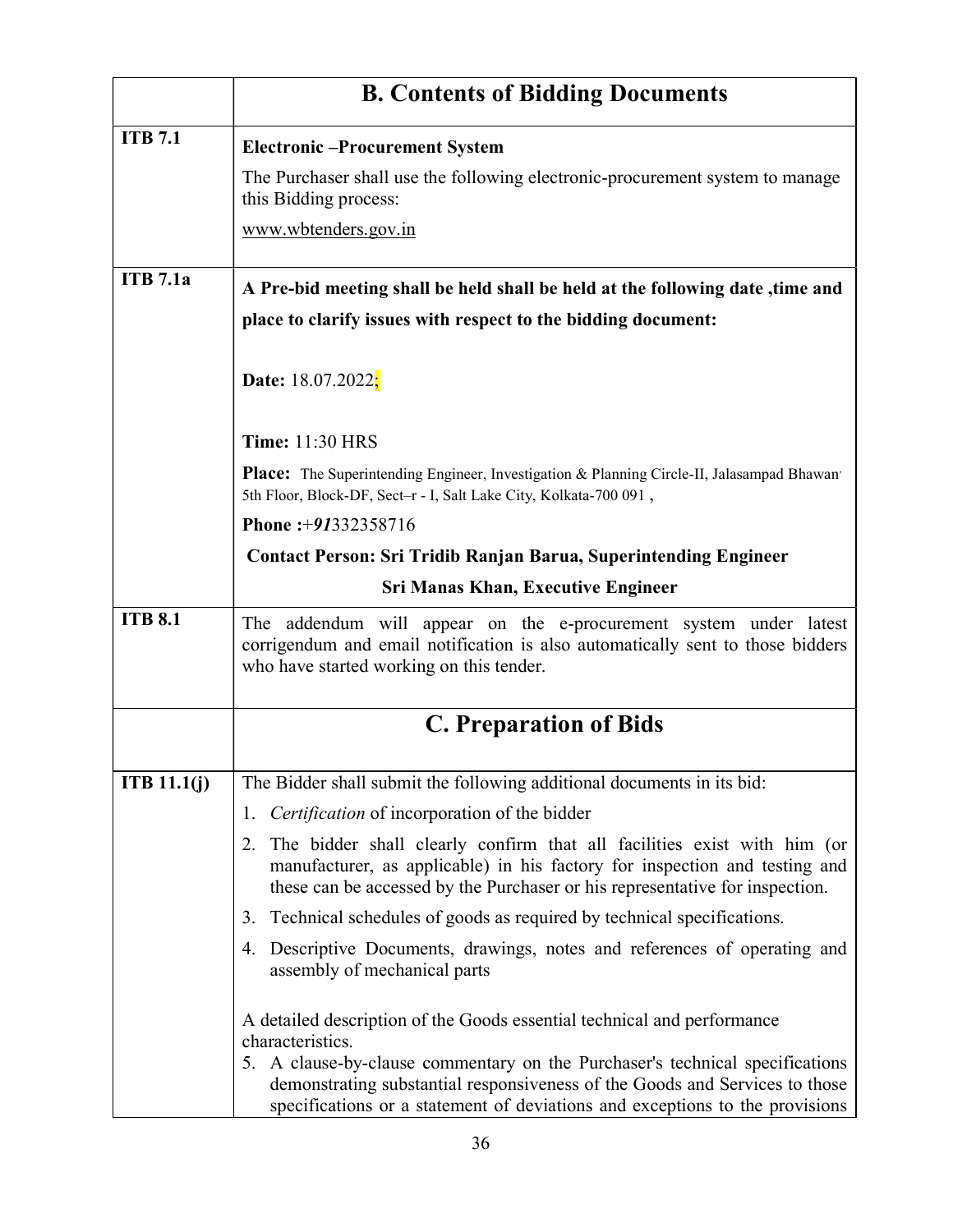|                     | of the Technical Specification                                                                                                                                                                                                                                                                                                                                                                                                                                                                                                                                                                                                     |
|---------------------|------------------------------------------------------------------------------------------------------------------------------------------------------------------------------------------------------------------------------------------------------------------------------------------------------------------------------------------------------------------------------------------------------------------------------------------------------------------------------------------------------------------------------------------------------------------------------------------------------------------------------------|
|                     |                                                                                                                                                                                                                                                                                                                                                                                                                                                                                                                                                                                                                                    |
|                     | 6. For purposes of the commentary to be furnished pursuant to Paragraph 6<br>above, the Bidder shall note that standards for workmanship, material and<br>goods, and references to brand names or catalogue numbers designated by<br>the Purchaser in its Technical Specifications are intended to be descriptive<br>only and not restrictive. The Bidder may substitute alternative standards,<br>brand names and/or catalogue numbers in its bid, provided that it<br>demonstrates to the purchaser's satisfaction that the substitutions ensure<br>substantial equivalence to those designated in the Technical Specifications. |
|                     | 7.<br>The documentary evidence of the goods and services eligibility shall<br>consist of a statement in the Price Schedule on the country of origin of<br>the goods and services offered which shall be confirmed by a certificate<br>of origin at the time of shipment                                                                                                                                                                                                                                                                                                                                                            |
|                     | Non-manufacturer bidders will submit the manufacturer's authorization<br>Form as per proforma in Section IV.                                                                                                                                                                                                                                                                                                                                                                                                                                                                                                                       |
|                     | The following details shall also be provided by Indian Bidder                                                                                                                                                                                                                                                                                                                                                                                                                                                                                                                                                                      |
|                     | a. Name, address, PAN and ward/circle where they are being assessed of the<br>Directors of the Bidding Company.                                                                                                                                                                                                                                                                                                                                                                                                                                                                                                                    |
|                     | b. Company's PAN and Income Tax clearance certificate and ward/circle<br>where it is being assessed,                                                                                                                                                                                                                                                                                                                                                                                                                                                                                                                               |
|                     | c. Registration details of the company under GST and other laws as may be<br>applicable.                                                                                                                                                                                                                                                                                                                                                                                                                                                                                                                                           |
|                     | d. The bidders from outside India shall provide the corresponding details of<br>Income Tax registration, Social Security Number, details regarding<br>Registration under goods $\&$ services tax (as may be applicable) etc.                                                                                                                                                                                                                                                                                                                                                                                                       |
|                     | 8. The bidder shall disclose instance of previous past performance that may<br>have resulted into adverse actions taken against the bidder during the last<br>five years.                                                                                                                                                                                                                                                                                                                                                                                                                                                          |
|                     | All document required in Section 3: Evaluation & Qualification Criteria.<br>9.                                                                                                                                                                                                                                                                                                                                                                                                                                                                                                                                                     |
|                     |                                                                                                                                                                                                                                                                                                                                                                                                                                                                                                                                                                                                                                    |
| ITB $11.3(a)$       | Note for Bidders: Bidders have to submit filled format of 'Letter of Bid-<br>Financial Part' in 'Financial Folder' only.                                                                                                                                                                                                                                                                                                                                                                                                                                                                                                           |
| <b>ITB</b> 11.3 (d) | The Bidder shall submit the following additional documents in its bid $-$ financial<br>part: None                                                                                                                                                                                                                                                                                                                                                                                                                                                                                                                                  |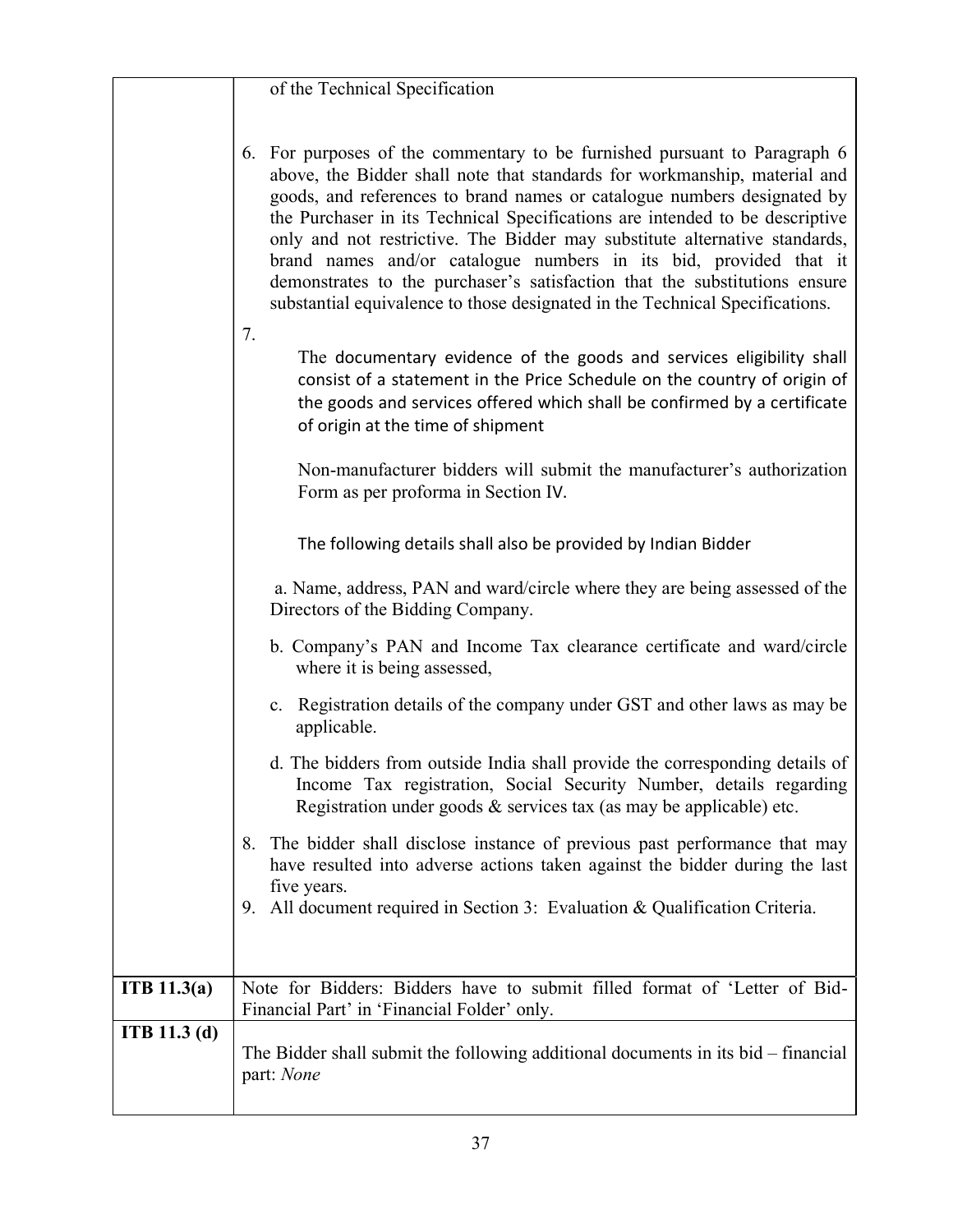| <b>ITB 12</b>                | Note for Bidders: Bidders have to submit the bids on the e-procurement portal<br>along with the relevant required documents. For this purpose, the bidders shall<br>fill up online, the forms that are available for online filling on the e-portal. The<br>rest of the forms shall be download by the bidders and filled up. The filled up<br>pages shall then be scanned and uploaded on the e-procurement portal along<br>with the scanned copies of the supporting documents. |
|------------------------------|-----------------------------------------------------------------------------------------------------------------------------------------------------------------------------------------------------------------------------------------------------------------------------------------------------------------------------------------------------------------------------------------------------------------------------------------------------------------------------------|
| <b>ITB 12.3</b>              | For submission of original documents, the Purchaser's address is:<br>Executive Engineer, Burdwan I & P Division, Purta Bhavan, 3 <sup>rd</sup> Floor Purba<br>Bardhaman, 713103, WEST BENGAL.<br>E mail: eebipd2022@gmail.com<br>Tel: 0342 2646799                                                                                                                                                                                                                                |
| <b>ITB 13.1</b>              | Alternative Bids shall not be considered.                                                                                                                                                                                                                                                                                                                                                                                                                                         |
| <b>ITB 14.5</b>              | The prices quoted by the Bidder shall not be subject to adjustment during the<br>performance of the Contract.                                                                                                                                                                                                                                                                                                                                                                     |
| <b>ITB 14.7</b>              | The Inco terms edition is Inco terms 2010 or higher.                                                                                                                                                                                                                                                                                                                                                                                                                              |
| <b>ITB</b> 14.8 (a)<br>(iii) | "Final destination (Project Site)": as mentioned in Schedule of Requirements.                                                                                                                                                                                                                                                                                                                                                                                                     |
| <b>ITB 14.9</b>              | As per latest instructions from Government of India.                                                                                                                                                                                                                                                                                                                                                                                                                              |
| <b>ITB 16.4</b>              | Period of time the Goods are expected to be functioning (for the purpose of spare<br>parts): a minimum period of 10 years after commissioning).                                                                                                                                                                                                                                                                                                                                   |
| ITB 17.2 (b)<br>(i)          | Manufacturer's authorization is: required as per proforma in Section IV.                                                                                                                                                                                                                                                                                                                                                                                                          |
| <b>ITB 17.2</b><br>$(b)$ iii | After Sales service is required which shall be provided by the Supplier or<br>alternatively by its Agent in case of a foreign bidder.                                                                                                                                                                                                                                                                                                                                             |
| <b>ITB 18.1</b>              | The bid validity period shall be 90 days.                                                                                                                                                                                                                                                                                                                                                                                                                                         |
| ITB $18.3(A)$                | The factor will be 1.0007692 per week(multiplicative)                                                                                                                                                                                                                                                                                                                                                                                                                             |
| <b>ITB 19.1</b>              | Bids shall include a Bid Security (issued by bank) included in Section IV<br>Bidding Forms.                                                                                                                                                                                                                                                                                                                                                                                       |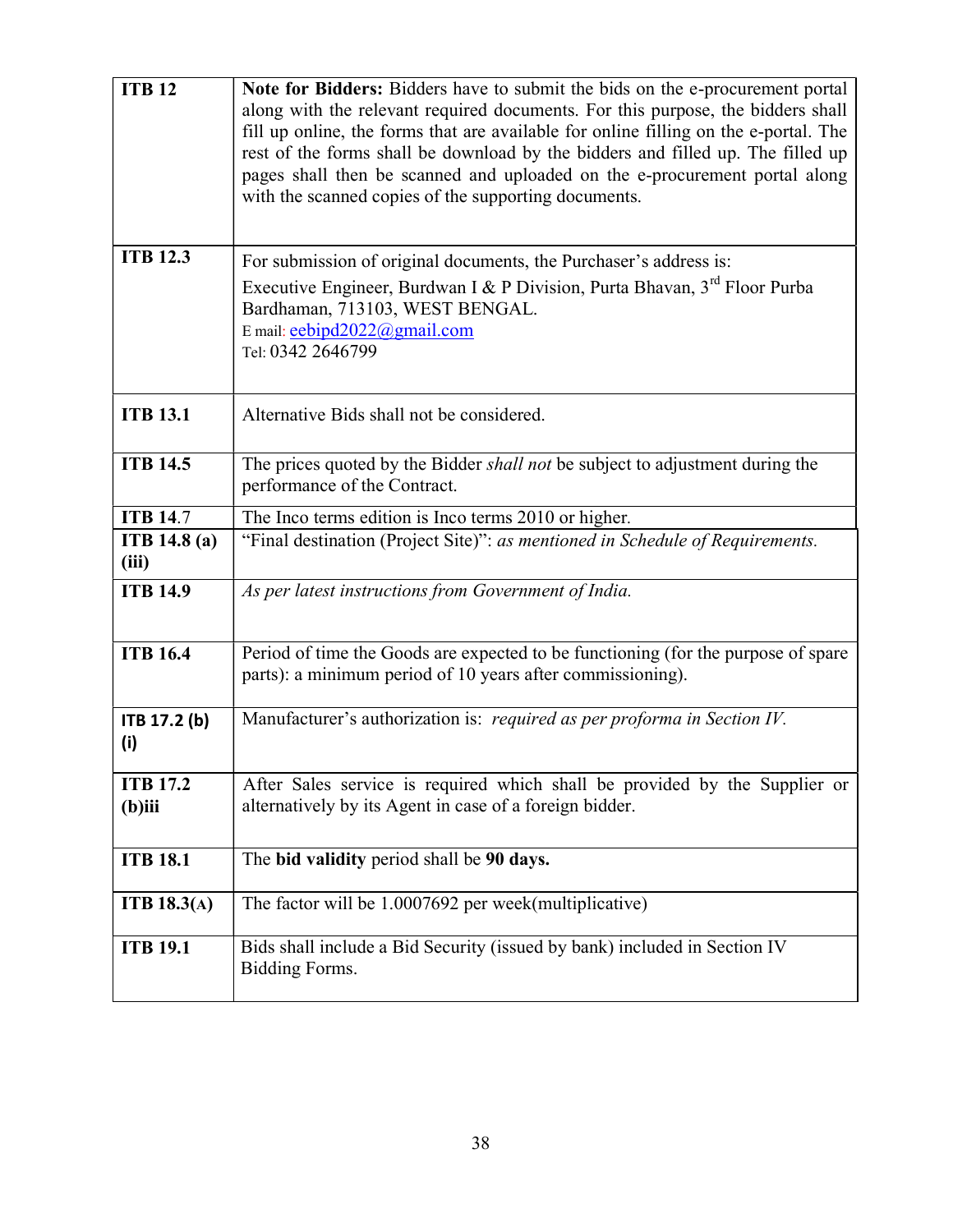| <b>ITB 19.3</b>     | The amount of the Bid Security shall be:Rs.1,20,000/-in the form of either                                                                                                                                                                                                                                               |
|---------------------|--------------------------------------------------------------------------------------------------------------------------------------------------------------------------------------------------------------------------------------------------------------------------------------------------------------------------|
|                     | Demand Draft or Bank Guarantee form issued by any nationalized                                                                                                                                                                                                                                                           |
|                     | bank/scheduled bank or NSC (present issue) by post office or post office Time                                                                                                                                                                                                                                            |
|                     | Deposit (TD) within the West Bengal state or other state (valid for 45 days                                                                                                                                                                                                                                              |
|                     | beyond the original validity period of the bid)                                                                                                                                                                                                                                                                          |
|                     | pledged duly in the name of The Executive Engineer, Burdwan Investigation &                                                                                                                                                                                                                                              |
|                     | Planning Division I&W Department, Govt of West Bengal.                                                                                                                                                                                                                                                                   |
| <b>ITB</b> 19.3 (a) | Other types of acceptable securities are: None                                                                                                                                                                                                                                                                           |
| <b>ITB 19.9</b>     | <b>Omitted</b>                                                                                                                                                                                                                                                                                                           |
| <b>ITB 20.2</b>     | The written confirmation of authorization to sign on behalf of the Bidder shall<br>consist of:                                                                                                                                                                                                                           |
|                     | 1. Original Power of Attorney;                                                                                                                                                                                                                                                                                           |
|                     | 2. Original affidavit vouching for the correctness of the information furnished<br>and documents uploaded                                                                                                                                                                                                                |
|                     | D. Online Submission and Opening of Bids                                                                                                                                                                                                                                                                                 |
|                     |                                                                                                                                                                                                                                                                                                                          |
| <b>ITB 21.1</b>     | Class of DSC required is: Class 2 with Signing Certificate                                                                                                                                                                                                                                                               |
| <b>ITB 21</b>       | The Envelope for submitting Document as per ITB 12.3 shall bear the following:<br><b>ORIGINAL DOCUMENTS AS PER CLAUSE 12.3 for</b><br>IFB No.(WBIW/NHP/IFB-02/2022-23)<br>for                                                                                                                                            |
|                     | "PROCUREMENT OF 2 NOS ACOUSTIC DOPPLER CURRENT PROFILER (ADCP)<br>WITH COMPLETE HARDWARE SOFTWARE AND OTHER PERIPHERALS<br><b>INCLUDING COMPREHENSIVE ANNUAL MAINTENANCE CONTRACT FOR 3</b><br>YEARS after 2 year warranty for Discharge Measurement of Rivers/Canals in<br>West BengalUNDER NATIONAL HYDROLOGY PROJECT" |
|                     | The Executive Engineer, Burdwan Investigation $\&$ Planning Division I&W<br>Department, Govt of West Bengal<br>E mail: eebipd2022@gmail.com<br>Tel: 0342 2646799                                                                                                                                                         |
| <b>ITB 22.1</b>     | The deadline for uploading of bids is:                                                                                                                                                                                                                                                                                   |
|                     | Date: 27.07.2022                                                                                                                                                                                                                                                                                                         |
|                     | Time: 15.00 HRS                                                                                                                                                                                                                                                                                                          |
| <b>ITB 24.1</b>     | Re-submission of the bid is not allowed if withdrawn.                                                                                                                                                                                                                                                                    |
|                     | <b>E. Public Opening of Technical Parts</b>                                                                                                                                                                                                                                                                              |
|                     | The online bid opening shall take place at:                                                                                                                                                                                                                                                                              |
| <b>ITB 25.1</b>     | Office of the Superintending Engineer, Investigation & Planning Circle-II,                                                                                                                                                                                                                                               |
|                     | Jalasampad Bhawan, 5th Floor, Block-DF, Sector - I, Salt Lake City, Kolkata-                                                                                                                                                                                                                                             |
|                     | 700 091                                                                                                                                                                                                                                                                                                                  |
|                     | Date 27.07.2022                                                                                                                                                                                                                                                                                                          |
|                     | Time: 16:00 HRS                                                                                                                                                                                                                                                                                                          |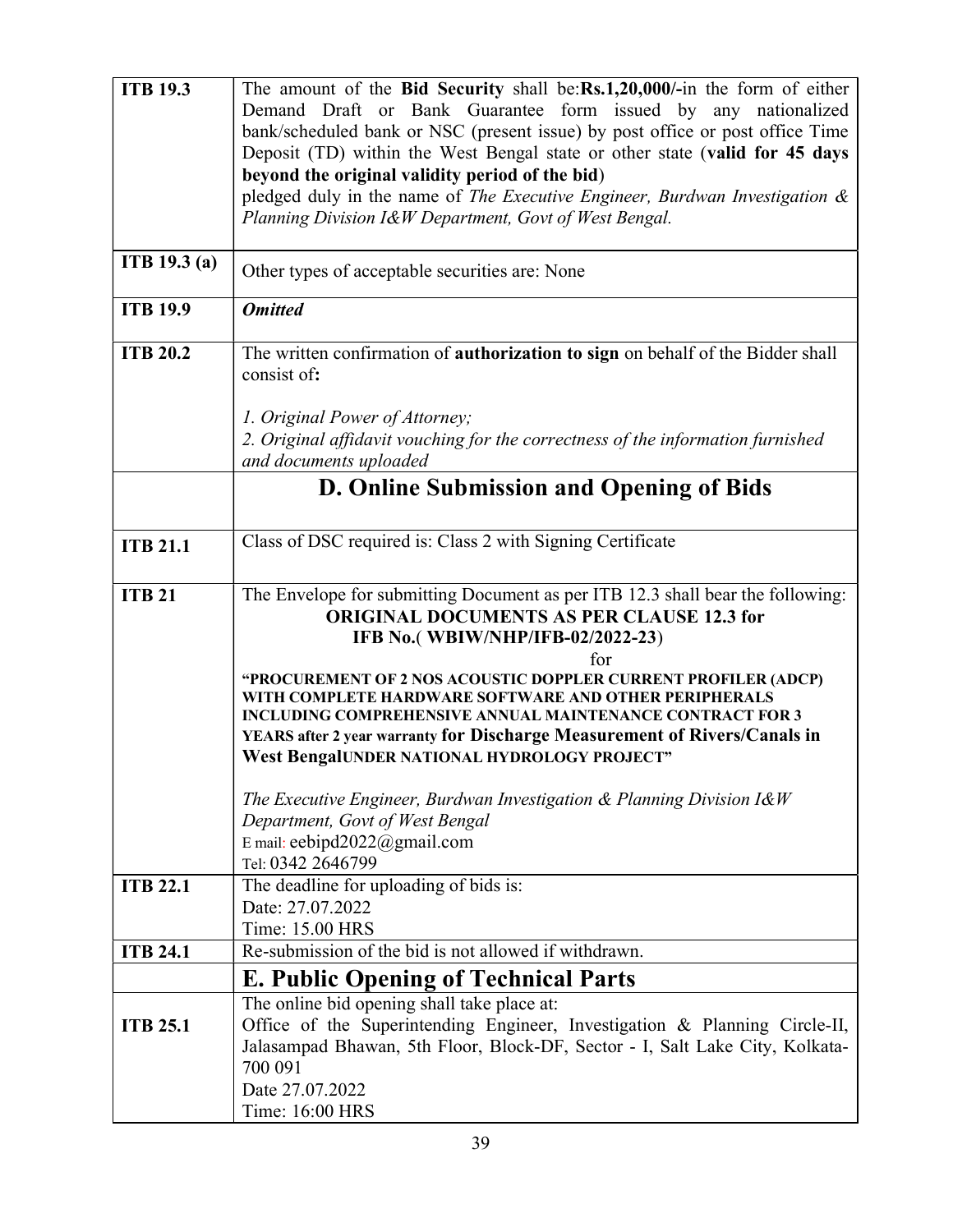|                 | <b>F. Evaluation of Bids – General Provisions</b>                                                                                                                                                                                                                                                                                                            |
|-----------------|--------------------------------------------------------------------------------------------------------------------------------------------------------------------------------------------------------------------------------------------------------------------------------------------------------------------------------------------------------------|
| <b>ITB 29.3</b> | The adjustment shall be based on the highest price of the item or component as<br>quoted in other substantially responsive Bids, subject to a maximum of the<br>estimated price of the item. If the price of the item or component cannot be<br>derived from the price of other substantially responsive Bids, the Purchaser shall<br>use its best estimate. |
|                 |                                                                                                                                                                                                                                                                                                                                                              |
|                 | <b>H. Public Opening of Financial Parts</b>                                                                                                                                                                                                                                                                                                                  |
| ITB 33.2 (c)    | Following the completion of the evaluation of the Technical Parts of the Bids, the<br>Purchaser will notify all Bidders of the date and time of the public opening of<br><b>Financial Parts.</b>                                                                                                                                                             |
|                 | The online opening of the Financial Parts of bids (for technically qualified bidders)<br>shall take place at:                                                                                                                                                                                                                                                |
|                 | Office of the Superintending Engineer, Investigation & Planning Circle-II,<br>Jalasampad Bhawan, 5th Floor, Block-DF, Sector - I, Salt Lake City, Kolkata-<br>700091Telephone: +91332358716<br>Date: [to be notified later]<br>Time: [to be notified later]                                                                                                  |
|                 | <b>I. Evaluation and Comparison of Bids</b>                                                                                                                                                                                                                                                                                                                  |
| ITB 34.1(a)     | Evaluation will be done for whole lot in one package.<br>Bids will not be evaluated for each item separately and single Contract will b<br>e concluded with the successful bidder.                                                                                                                                                                           |
| <b>ITB 34.3</b> | Not Applicable.                                                                                                                                                                                                                                                                                                                                              |
|                 |                                                                                                                                                                                                                                                                                                                                                              |
| <b>ITB 34.4</b> | The Purchaser's evaluation of a bid will exclude and not take into account:                                                                                                                                                                                                                                                                                  |
|                 | In the case of Goods manufactured in India or goods of foreign origin<br>(a)<br>already located in India, GST and other similar taxes, which will be<br>payable on the goods if a contract is awarded to the Bidder;                                                                                                                                         |
|                 | Not Used.<br>(b)                                                                                                                                                                                                                                                                                                                                             |
|                 | any allowance for price adjustment during the period of execution of the<br>(c)<br>contract, if provided in the bid.                                                                                                                                                                                                                                         |
|                 | But, the purchaser's evaluation of a bid will include i) price for inland<br>transportation, insurance, and other local services required to convey the Goods                                                                                                                                                                                                |
| <b>ITB 34.5</b> | to their Final Destination; and (ii) price for Related Services, if any                                                                                                                                                                                                                                                                                      |
|                 | The adjustments shall be determined using the following criteria, from amongst<br>those set out in Section III, Evaluation and Qualification Criteria:                                                                                                                                                                                                       |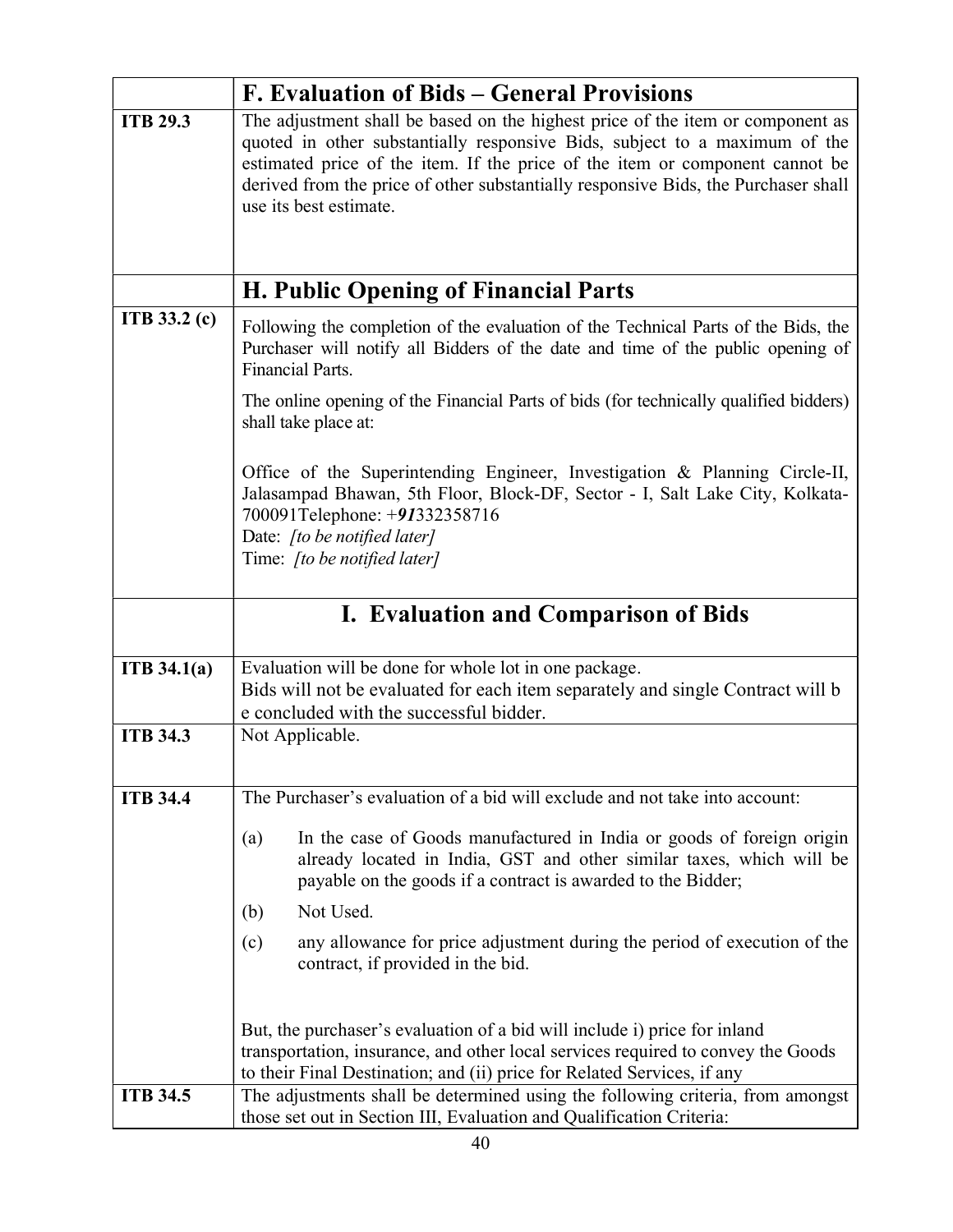|                       | Deviation in Delivery schedule: Not Applicable<br>(a)                                                                                                                |
|-----------------------|----------------------------------------------------------------------------------------------------------------------------------------------------------------------|
|                       | (b)<br>Deviation in payment schedule: Not Applicable                                                                                                                 |
|                       | the cost of major replacement components, mandatory spare<br>(c)<br>parts, and service: Not Applicable'                                                              |
|                       | the availability in the Purchaser's Country of spare parts and<br>(d)<br>after-sales services for the equipment offered in the bid Not<br>Applicable                 |
|                       | the projected operating and maintenance costs during the life of<br>(e)<br>the equipment 'Not Applicable'                                                            |
|                       | the performance and productivity of the equipment offered; 'Not<br>(f)<br>Applicable                                                                                 |
|                       | The cost of 3 years comprehensive AMC after expiry of Warranty<br>(g)<br>period of 2 years beyond testing and commissioning by applying<br>a discount factor of 10%. |
|                       |                                                                                                                                                                      |
|                       | <b>J. Award of Contract</b>                                                                                                                                          |
|                       | The maximum percentage by which quantities may be increased is: 15%                                                                                                  |
|                       | The maximum percentage by which quantities may be decreased is: 15%                                                                                                  |
| 1.<br><b>ITB 41.1</b> |                                                                                                                                                                      |
|                       |                                                                                                                                                                      |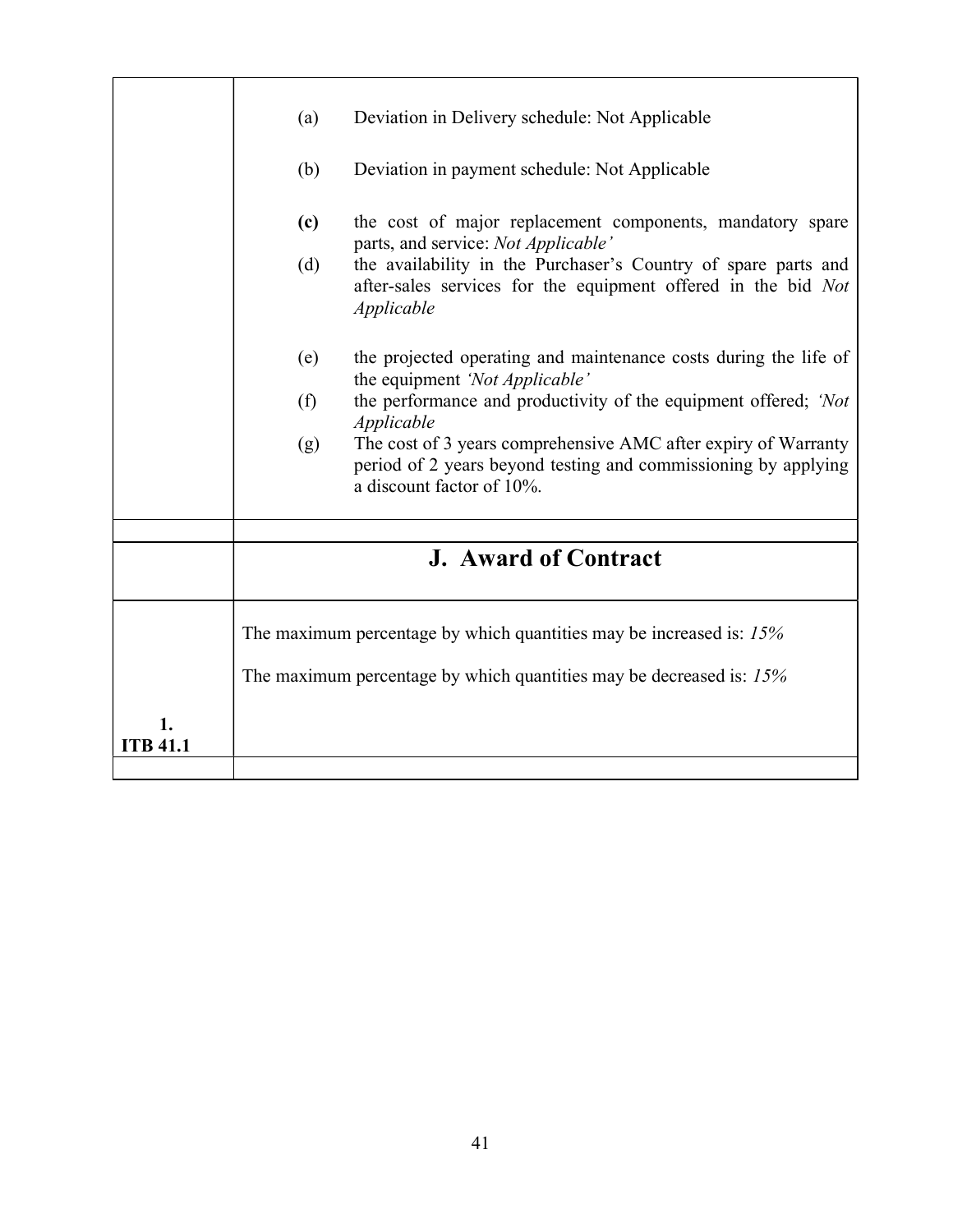# SECTION III. EVALUATION AND QUALIFICATION **CRITERIA**

This Section complements the Instructions to Bidders. It contains the criteria that the Purchaser shall use to evaluate a bid and determine whether a Bidder qualifies in accordance with ITB 34 &32. No other criteria shall be used.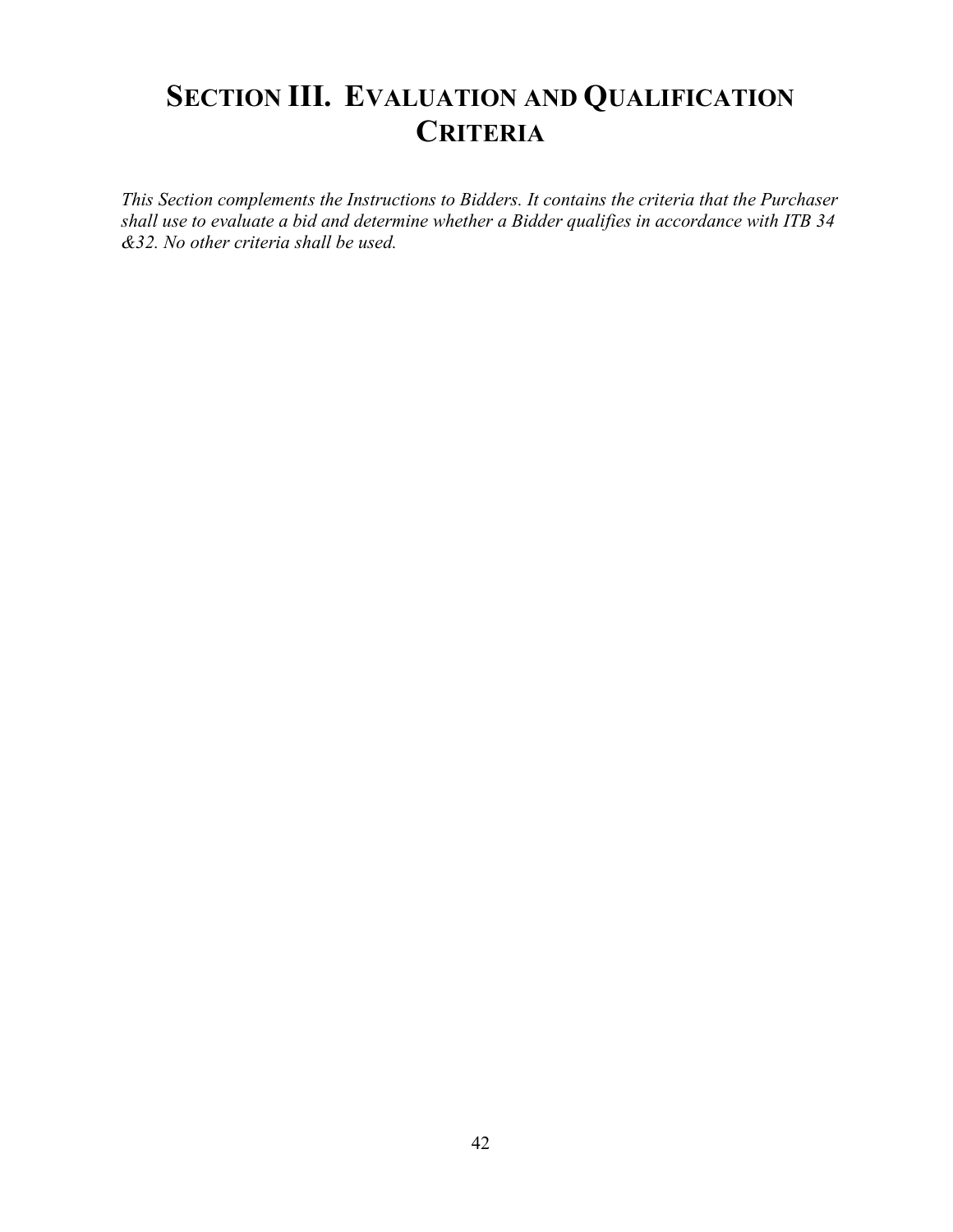## TECHNICAL PART

## 1. Qualification (ITB 32)

## 1.1 Qualification Criteria (ITB 32.1)

The Purchaser shall assess each Bid against the following Qualification Criteria. Requirements not included in the text below shall not be used in the evaluation of the Bidder's qualifications.

## I- Financial Capability

The Bidder shall furnish documentary evidence that it meets the following financial requirement(s):

- i) Capacity to have a cash flow The Bidder must provide a letter from a reputed bank stating the availability of liquid assets and/or credit facilities exclusively for this Contract only, of not less INR 15 Lakh (25% of contract estimated cost) or its equivalent amount in a freely convertible currency
- ii) The Minimum required annual turnover in respect of supply, installation and commissioning of goods and services for the successful Bidder in any two of the last five (5) years shall be of INR  $60.00$  Lakh (100% of contract estimated cost) or its equivalent amount in a freely convertible currency. Period of 5 years shall be reckoned from 31st march of financial year preceding the year in which bid is published.
- iii) Further, bidder should be in continuous business of supplying and/or after sale services of hydro-meteorological instruments  $\&$  systems during the last 3 years prior to date of bid submission.
- iv) Bidder shall furnish the legal status, place of registration and principal place of business of the company or firm or partnership, etc.;
- v) Details of experience and past performance on equipment offered and on those of similar nature within the past seven years (Prior to the date of bid submission) and details of current contracts in hand and other commitments (suggested Proforma given in Section IV)to be submitted by the bidder.
- vi) The bidder should furnish a brief write-up, backed with adequate data, explaining his available capacity and experience (both technical and commercial) for the supply of the required equipment within the specified time of completion after the meeting all their current commitments.
- vii) Reports on financial standing of the bidder such as profit and loss statements, balance sheets and auditor's report for the past three years, banker's certificate, etc.
- viii) A firm can submit only one bid in the same bidding process. A bidder who submits or participates in more than one bid will cause all the bids in which the bidder has participated to be disqualified.

ix) Should possess GST Registration. In case of foreign bidder, if presently bidder is not having any office(s) in India, he has to provide the GST registration certificate within one month of award of contract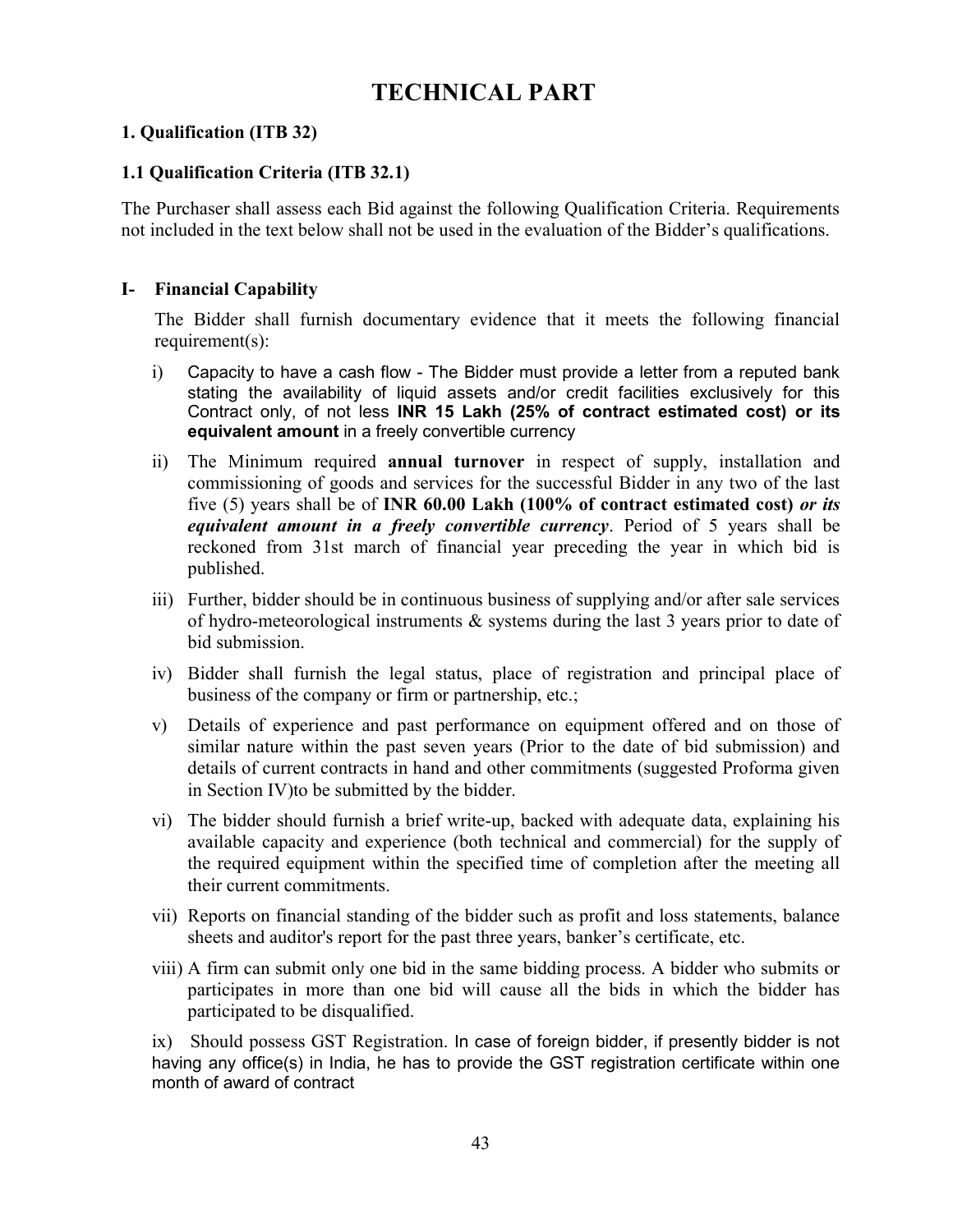#### II- Experience and Technical Capacity of Bidder

The Bidder shall furnish documentary evidence to demonstrate that it meets the following experience requirement(s):

#### i) ADCP Operational experience

The bidder must have supplied, tested, operated and maintained the Acoustic Doppler Current Profiler (ADCP) to the extent of at least 2 Nos of ADCP in any two of the year during a period of last 7 years from the last date of submission of bid document and should be in use satisfactorily with no adverse report for at least one year preceding the date of bid opening.

#### ii) Manufacturer Authorization for ADCP

If the bidder is not the manufacturer of the ADCP equipmentproposed for this bid (i.e. listed in table-1), the bidder shall furnish a legally enforceable authorization from manufacturer in the prescribed Form [Section-IV] assuring full guarantee and warranty obligations as per GCC and SCC for the goods offered;

If the bidder, himself is a manufacturer of the ADCP equipment (listed in Table-1), then a self-authorization suffices.

Further, bidder should furnish the documentary evidence from the manufacturer of the ADCP equipment proposed for this bid (listed in Table-1)to establish that the manufacturer has manufactured and supplied the quantity of the ADCP equipment as per Table-1 below total in any two of the year during a period of last 7 years from the last date of submission of bid document.

| S<br>No      | <b>Item</b>                                                                                                                                                                                                                                                                                                                                                                                                                                                       | <b>Total quantity to</b><br>be supplied as per<br>schedule of<br>requirement | Minimum number of<br>required<br>quantitytotal in any<br>two of last seven<br>years |
|--------------|-------------------------------------------------------------------------------------------------------------------------------------------------------------------------------------------------------------------------------------------------------------------------------------------------------------------------------------------------------------------------------------------------------------------------------------------------------------------|------------------------------------------------------------------------------|-------------------------------------------------------------------------------------|
| $\mathbf{1}$ | Supply of Acoustic Doppler Current<br>Profiler (ADCP) having Velocity<br>Profiling Range 0.4 to 40 meters<br>with bottom tracking facilities and<br>with DGPS, associated peripherals,<br>post processing sediment analysis<br>software, Laptop along with<br>Software and with all accessories for<br>discharge measurement in rivers /<br>Canals, with moving bed condition,<br>required attachments at<br>site,<br>complete as per technical<br>specifications | $\mathcal{D}_{\mathcal{L}}$                                                  | 3                                                                                   |

Table-1 Compliance for equipment manufacturer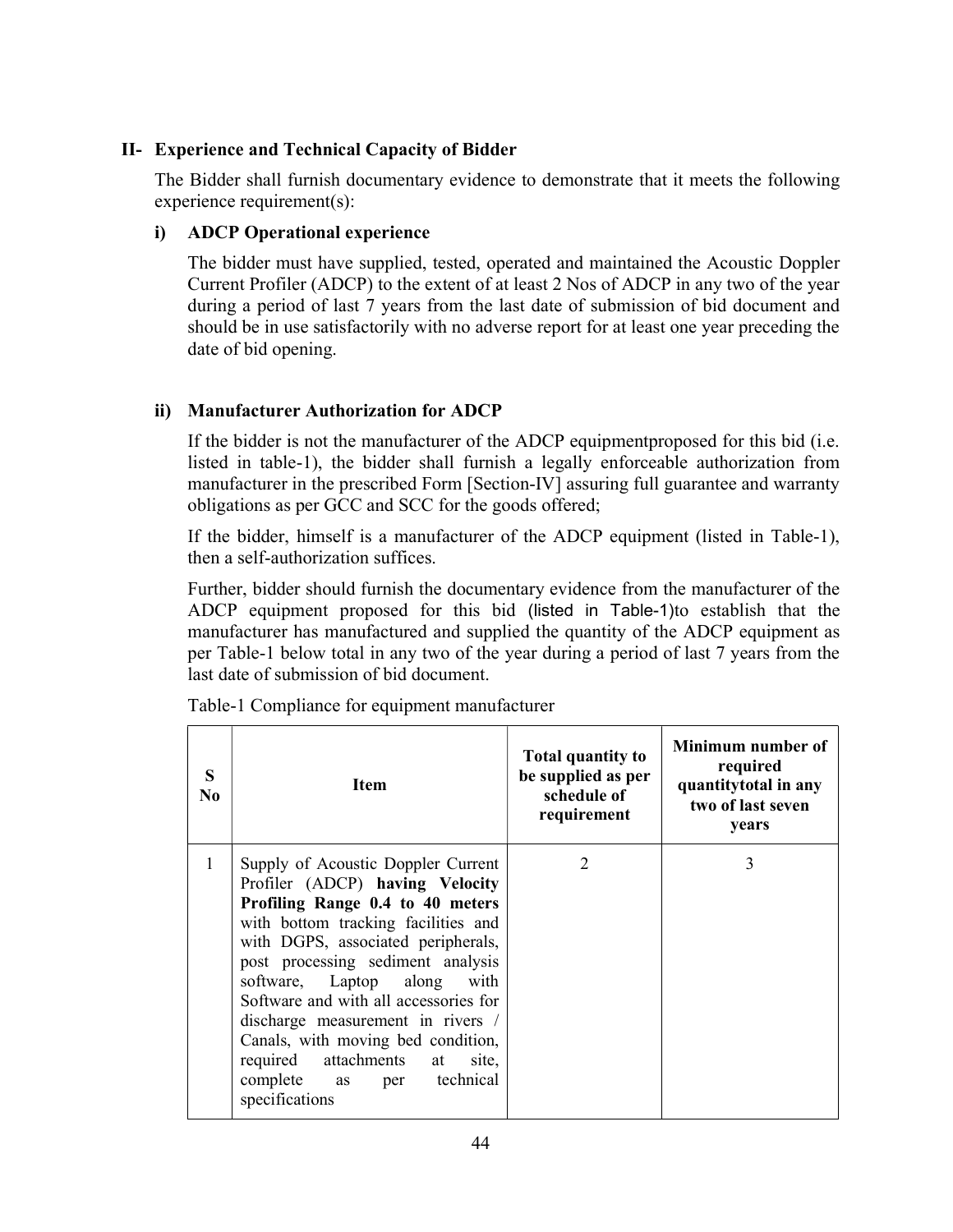- III- The bidder should have after sales support in the region (within a radius of 500 km from the State Capital). If bidder does not have any after sales support office within 500 km from state Capital at the time of bidding, he shall require to be establish the same within one month after successful award of contract
- IV- Even though the bidders meet the above qualifying criteria, they are subject to be disqualified if they have made misleading or false representations in the forms, statements and attachments submitted in proof of the qualification requirements; and/or record of poor performance such as, not properly completing the contract, inordinate delays in completion, litigation history, or financial failures etc.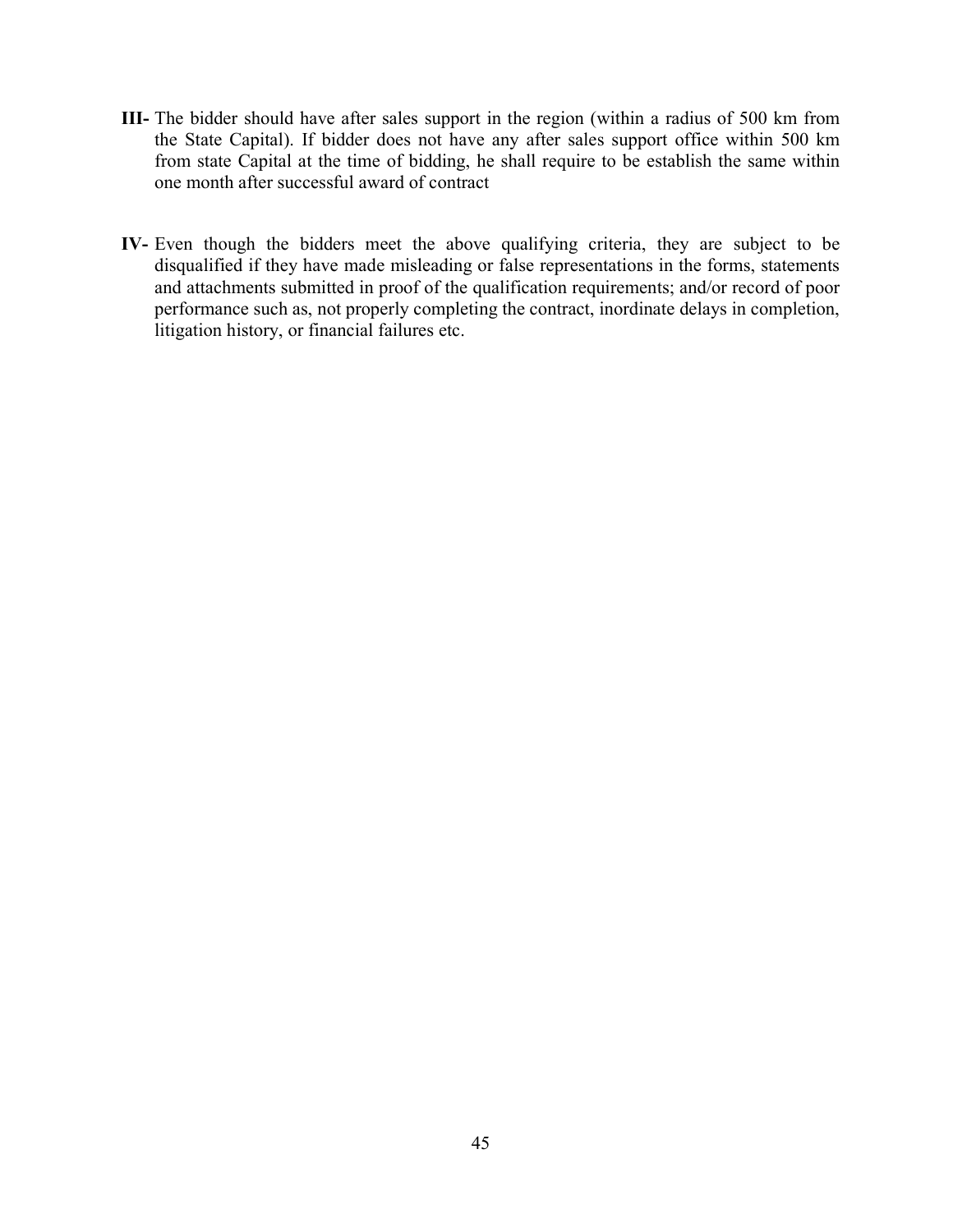## FINANCIAL PART

## 2. Margin of Preference (ITB 37) – Not Applicable

## 3. Evaluation (ITB 30, 31, and 34)

## 3.1.Evaluation Criteria (ITB 34.5)

The Purchaser shall use the criteria and methodologies listed in this Section to evaluate Bids. By applying the criteria and methodologies, the Purchaser shall determine the substantially responsive lowest-evaluated bid.

The evaluation will take into account cost of comprehensive AMC for 3 years after Two years warranty period & operation and Maintenance period. The amount of comprehensive AMC of future years would be compared to current level by applying discount factor of 10%.

#### 3.2. Multiple Contracts (ITB 34.3)Not Applicable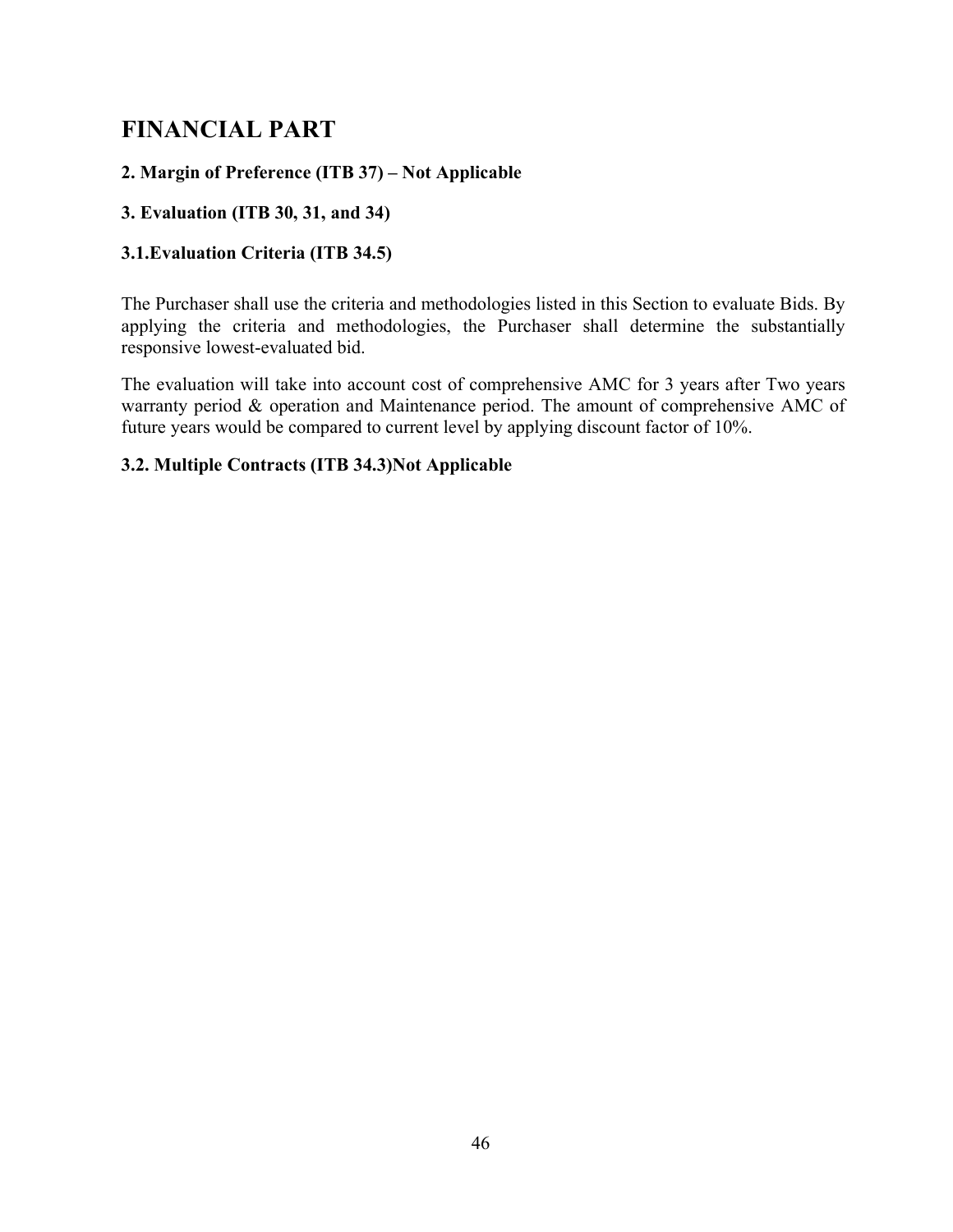SECTION IV – BIDDING FORMS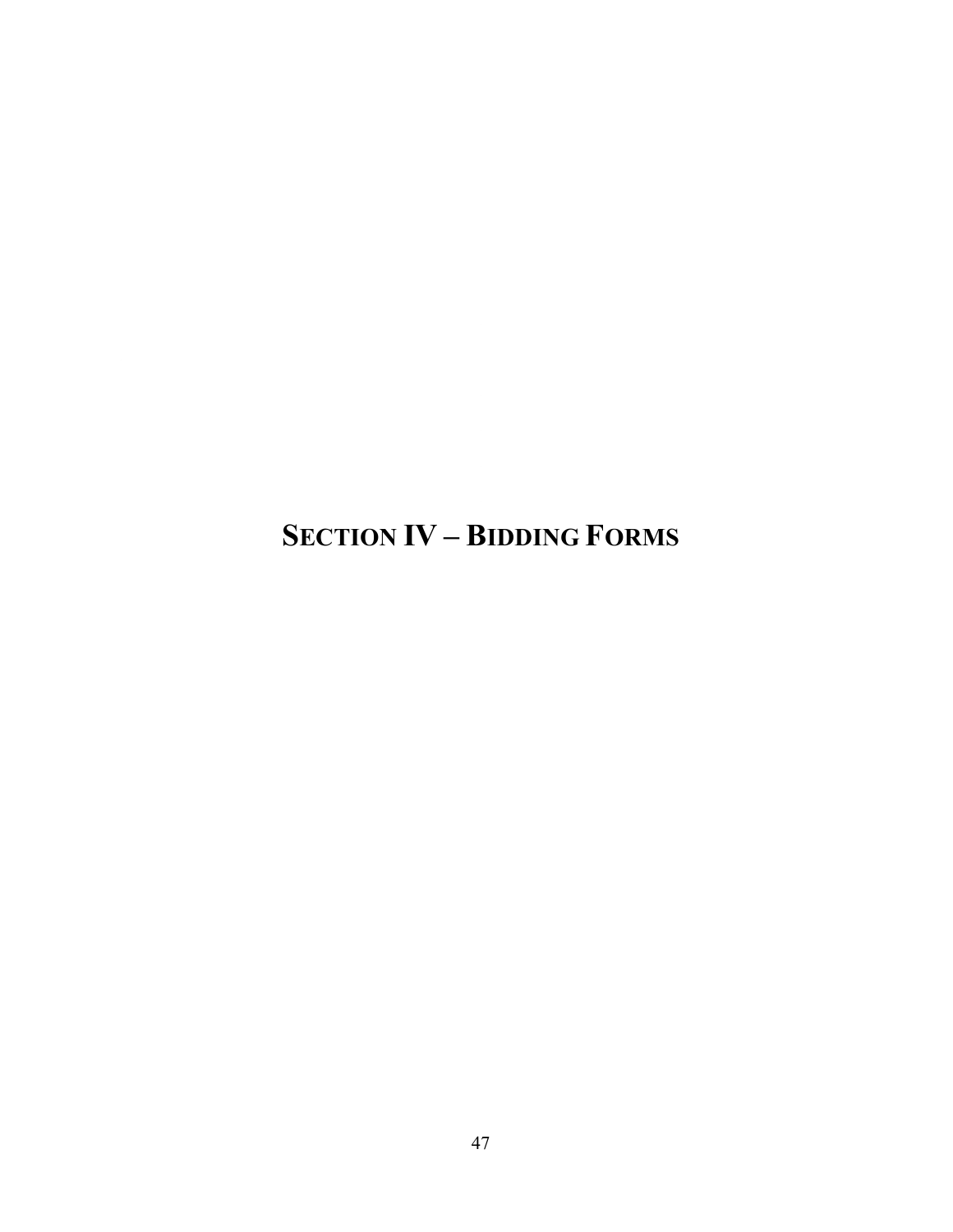## 1A. LETTER OF BID– TECHNICAL PART

The Bidder must prepare the Letter of Bid on stationery with its letterhead clearly showing the Bidder's complete name and address.

Note: All italicized text is for use in preparing these forms and shall be deleted from the final products.

No alterations to the text except as provided in ITB20.2, shall be permitted and no substitutions shall be accepted except as provided in ITB 12.]

> Date: *[insert date (as day, month and year) of Bid Submission]* NCB No.: *[insert number of bidding process]* Invitation for Bid No.: [insert No of IFB] Alternative No.: [insert identification No if this is a Bid for an alternative]

To:

We, the undersigned, declare that:

- (a) We have examined and have no reservations to the Bidding Documents, including Addenda No. issued in accordance with ITB 8: *[insert the number and issuing date of* each Addenda];
- (b) We meet the eligibility requirements and have no conflict of interest in accordance with ITB  $4$ ;
- (c) We havenot been suspended nor declared ineligible by the Purchaser based on execution of a Bid Securing Declaration in the Purchaser's country in accordance with ITB 4.6;
- (d) We offer to supply in conformity with the Bidding Documents and in accordance with the Delivery Schedules specified in the Schedule of Requirements the following Goods and Related Services *[insert a brief description of the Goods and Related Services]*;
- (e) Our bid shall be valid for the period of time specified in ITB Sub-Clause 18.1, from the date fixed for the bid submission deadline in accordance with ITB Sub-Clause 22, and it shall remain binding upon us and may be accepted at any time before the expiration of that period;
- (f) If our bid is accepted, we commit to obtain a performance security in accordance with the Bidding Documents;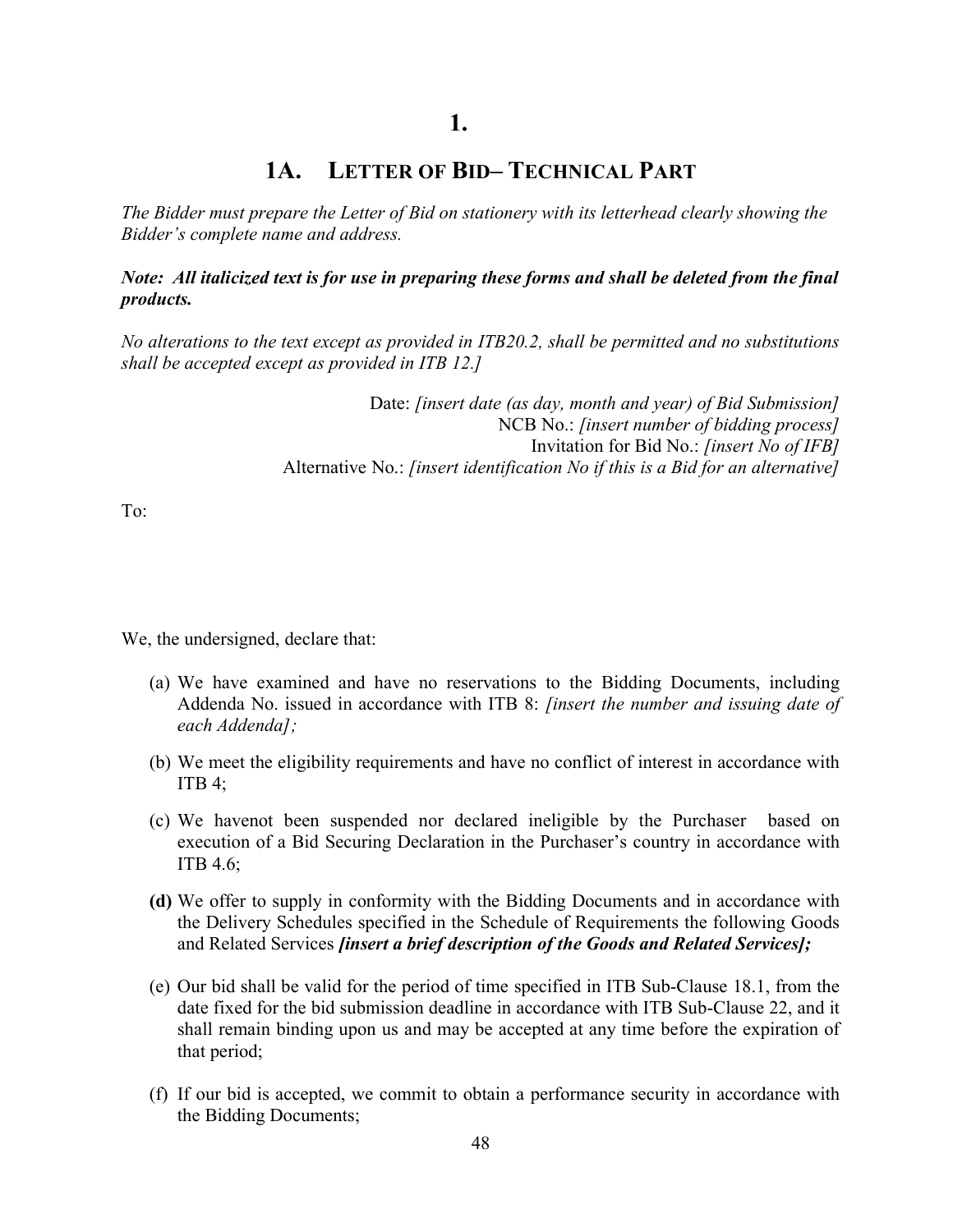- (g) Weare not participating, as a Bidder or as a subcontractor, in more than one bid in this bidding process in accordance with ITB 4.2(e), other than alternative bids submitted in accordance with ITB 13;
- (h) We, along with any of our subcontractors, suppliers, consultants, manufacturers, or service providers for any part of the contract, are not subject to, and not controlled by any entity or individual that is subject to, a temporary suspension or a debarment imposed by the World Bank Group or a debarment imposed by the World Bank Group in accordance with the Agreement for Mutual Enforcement of Debarment Decisions between the World Bank and other development banks. Further, we are not ineligible under the Purchaser's Country laws or official regulations or pursuant to a decision of the United Nations Security Council;
- (i) We are not a government owned entity/ We are a government owned entity but meet the requirements of ITB  $4.5$ ;
- (j) We understand that this bid, together with your written acceptance thereof included in your notification of award, shall constitute a binding contract between us, until a formal contract is prepared and executed;
- (k) We understand that you are not bound to accept the lowest evaluated bid or any other bid that you may receive;
- (l) We hereby certify that we have taken steps to ensure that no person acting for us or on our behalf will engage in any type of fraud and corruption; and
- (m)We undertake that, in competing for (and, if the award is made to us, in executing) the above contract, we will strictly observe the laws against fraud and corruption in force in India namely, "Prevention of Corruption Act 1988."

Name of the Bidder *linsert complete name of person signing the Bid* 

Name of the person duly authorized to sign the Bid on behalf of the Bidder<sup>\*\*</sup> *linsert complete* name of person duly authorized to sign the Bid]

Title of the person signing the Bid *linsert complete title of the person signing the Bidl* 

Signature of the person named above *[insert signature of person whose name and capacity are* shown above]

Date signed *linsert date of signing* day of *linsert month*, *linsert year* \*\*: Person signing the Bid shall have the power of attorney given by the Bidder to be attached with the Bid Schedules.

 $\overline{a}$ 

 $<sup>1</sup>$ Bidder to use as appropriate</sup>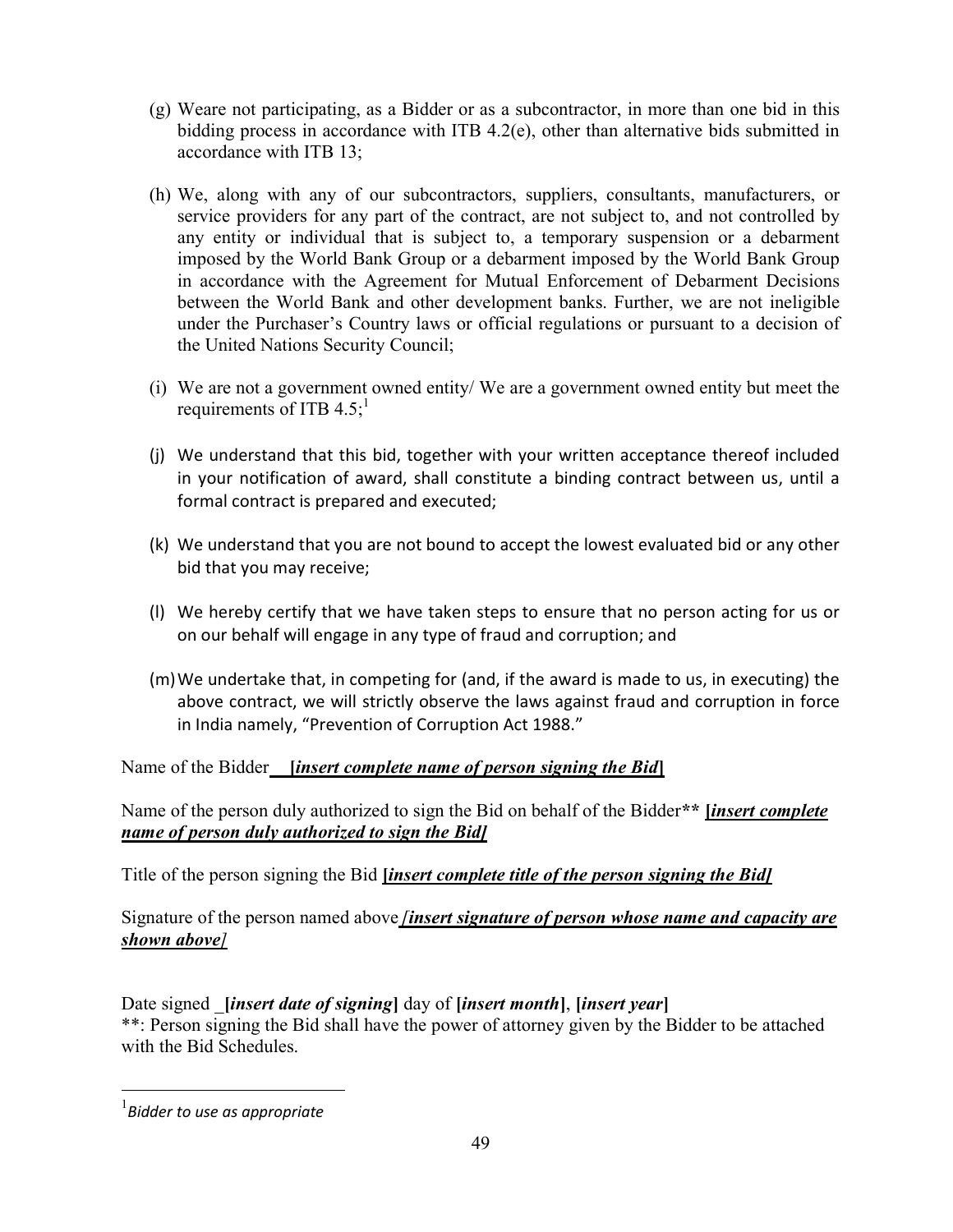## 1B. LETTER OF BID- FINANCIAL PART

The Bidder must prepare the Letter of Bid on stationery with its letterhead clearly showing the Bidder's complete name and address.

Note: All italicized text is for use in preparing these forms and shall be deleted from the final products.

No alterations to the text except as provided in ITB 20.2, shall be permitted and no substitutions shall be accepted except as provided in ITB 12.]

> Date: *[insert date (as day, month and year) of Bid Submission]* NCB No.: *[insert number of bidding process]* Invitation for Bid No.: [insert No of IFB] Alternative No.: *[insert identification No if this is a Bid for an alternative]*

To:

We, the undersignedBidder, hereby submit the second part of our Bid, the Financial Part. In submitting our Financial Part we make the following additional declarations:

- (a) Our bid shall be valid for the period of time specified in ITB Sub-Clause 18.1, from the date fixed for the bid submission deadline in accordance with ITB Sub-Clause 22, and it shall remain binding upon us and may be accepted at any time before the expiration of that period;
- (b) The total price of our Bid, excluding any discounts offered in item (c) below, is:

In case of only one lot, total price of the Bid *[insert the total price of the bid in words* and figures];

In case of multiple lots, total price of each lot *[insert the total price of each lot in* words and figures];

In case of multiple lots, total price of all lots (sum of all lots) [insert the total price of all lots in words and figures];

- (c) The discounts offered and the methodology for their application are:
	- (i) The discounts offered are:  $[Specify in detail each discount offered.]$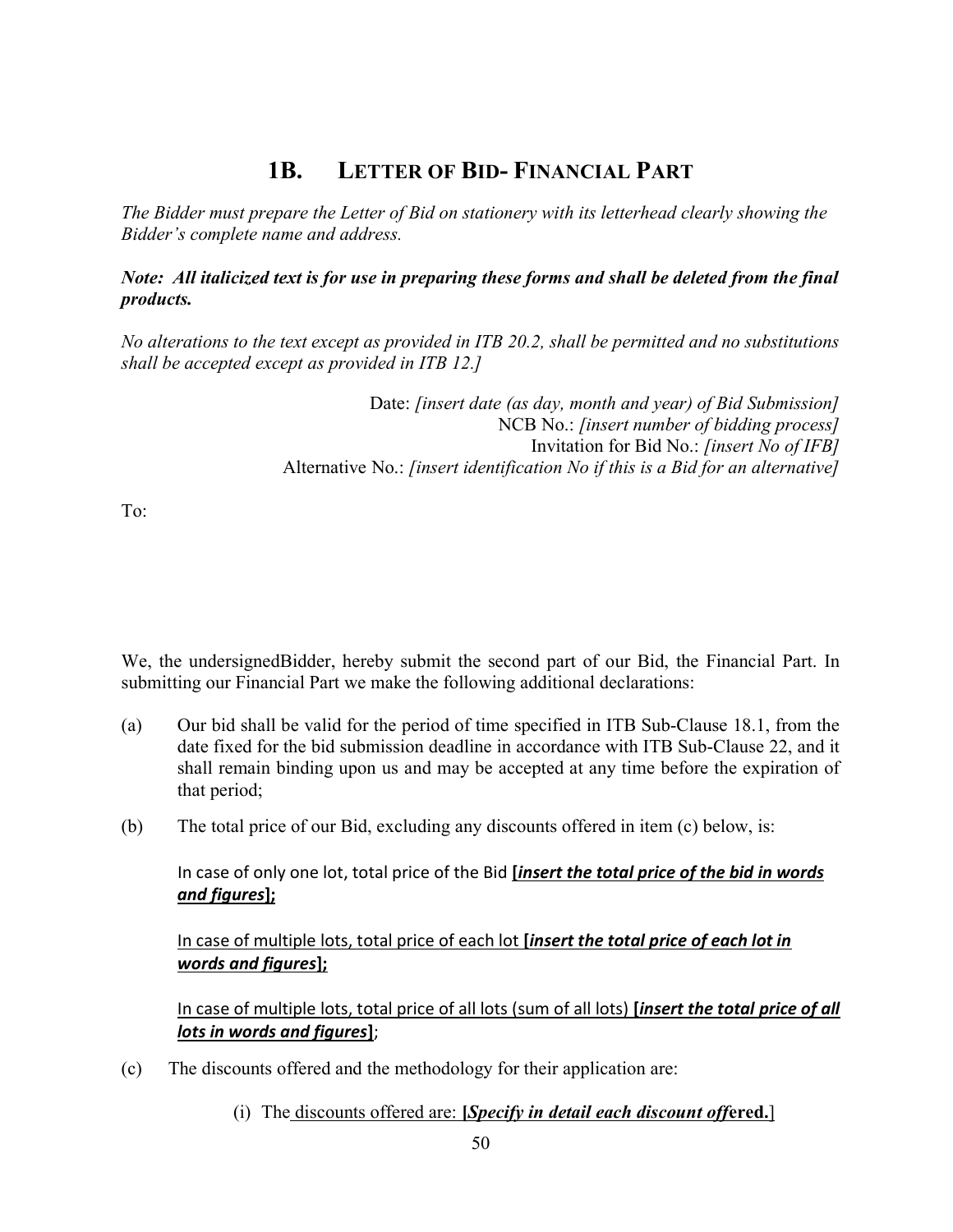- (ii) The exact method of calculations to determine the net price after application of discounts is shown below: [Specify in detail the method that shall be used to apply the discounts];Discounts.
- (d) The following commissions, gratuities, or fees have been paid or are to be paid with respect to the bidding process or execution of the Contract: *[insert complete name of each* Recipient, its full address, the reason for which each commission or gratuity was paid and the amount and currency of each such commission or gratuity]

| Name of Recipient | Address | Reason | Amount |
|-------------------|---------|--------|--------|
|                   |         |        |        |
|                   |         |        |        |
|                   |         |        |        |
|                   |         |        |        |

(If none has been paid or is to be paid, indicate "none.")

(e) We understand that this bid, together with your written acceptance thereof included in your notification of award, shall constitute a binding contract between us, until a formal contract is prepared and executed.

Name of the Bidder *[insert complete name of person signing the Bid]* 

Name of the person duly authorized to sign the Bid on behalf of the Bidder\*\* *linsert complete* name of person duly authorized to sign the Bid]

Title of the person signing the Bid *linsert complete title of the person signing the Bidl* 

Signature of the person named above *finsert signature of person whose name and capacity are* shown above]

Date signed *linsert date of signing* day of *linsert month*, *linsert year* 

\*\*: Person signing the Bid shall have the power of attorney given by the Bidder to be attached with the Bid Schedules.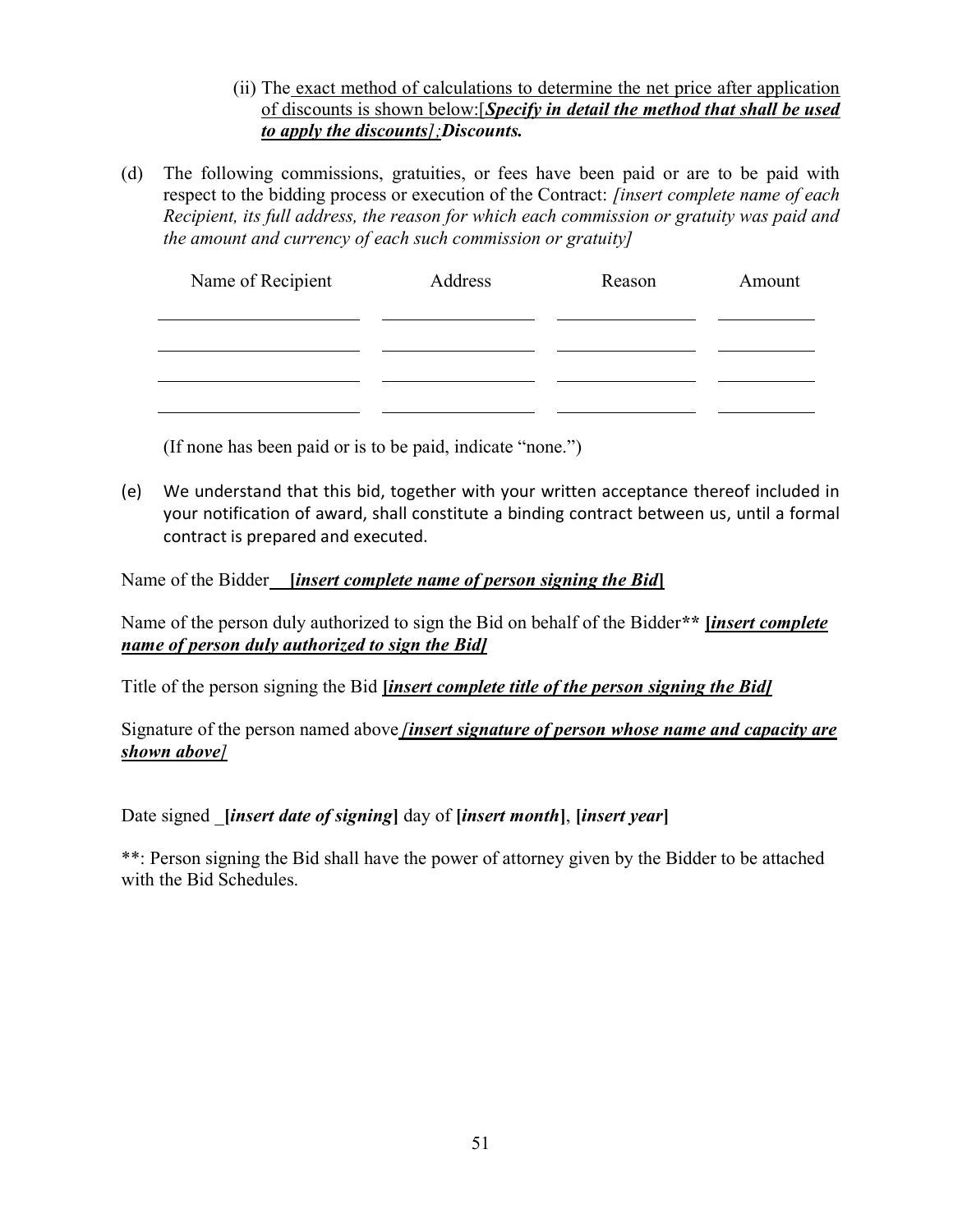## 2. BIDDER INFORMATION FORM

[The Bidder shall fill in this Form in accordance with the instructions indicated below. No alterations to its format shall be permitted and no substitutions shall be accepted.]

> Date: [insert date (as day, month and year) of Bid Submission] NCB No.: *[insert number of bidding process]*

> > Page of pages

1. Bidder's Legal Name [insert Bidder's legal name]

2. Bidder's actual or intended Country of Registration: [insert actual or intended Country of Registration]

3. Bidder's Year of Registration: [insert Bidder's year of registration]

4. Bidder's Legal Address in Country of Registration: [insert Bidder's legal address in country of registration]

5. Bidder's Authorized Representative Information

Name: [insert Authorized Representative's name]

Address: [insert Authorized Representative's Address]

Telephone/Fax numbers: [insert Authorized Representative's telephone/fax numbers]

Email Address: [insert Authorized Representative's email address]

- 6. Attached are copies of original documents of: [check the box(es) of the attached original documents]
- $\Box$  Articles of Incorporation or Registration of firm named in 1, above, in accordance with ITB Sub-Clauses 4.3.
- $\Box$  In case of government owned entity from the Purchaser's country, documents establishing legal and financial autonomy and compliance with commercial law and not dependent agency of borrower or sub-borrower or purchaser, in accordance with ITB Sub-Clause 4.5.
- Included are the organizational chart ,a list of Board of Directors, and the beneficial ownership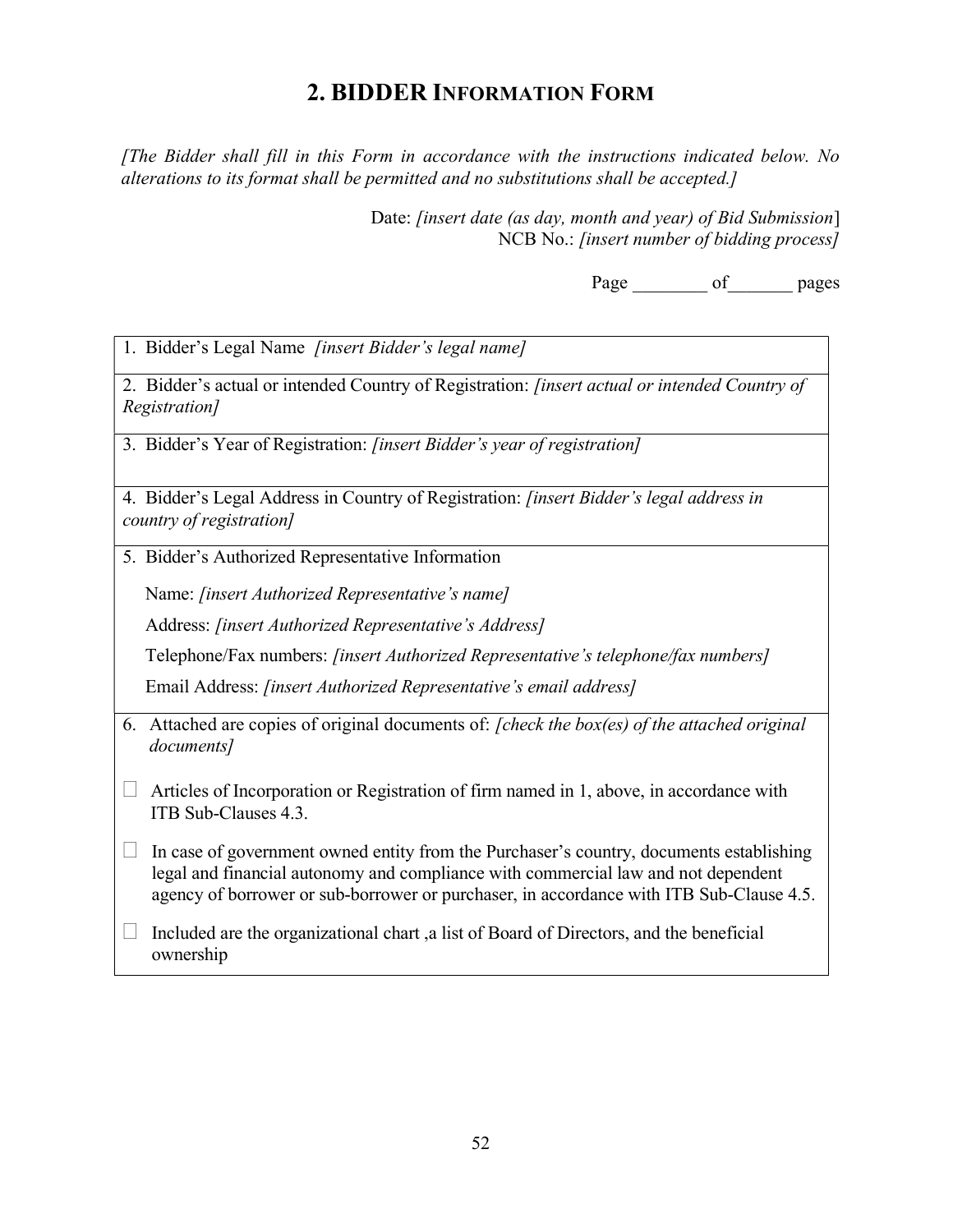# Price Schedule Forms

[The Bidder shall fill in these Price Schedule Forms in accordance with the instructions indicated. The list of line items in column 1 of the **Price Schedules** shall coincide with the List of Goods and Related Services specified by the Purchaser in the Schedule of Requirements.]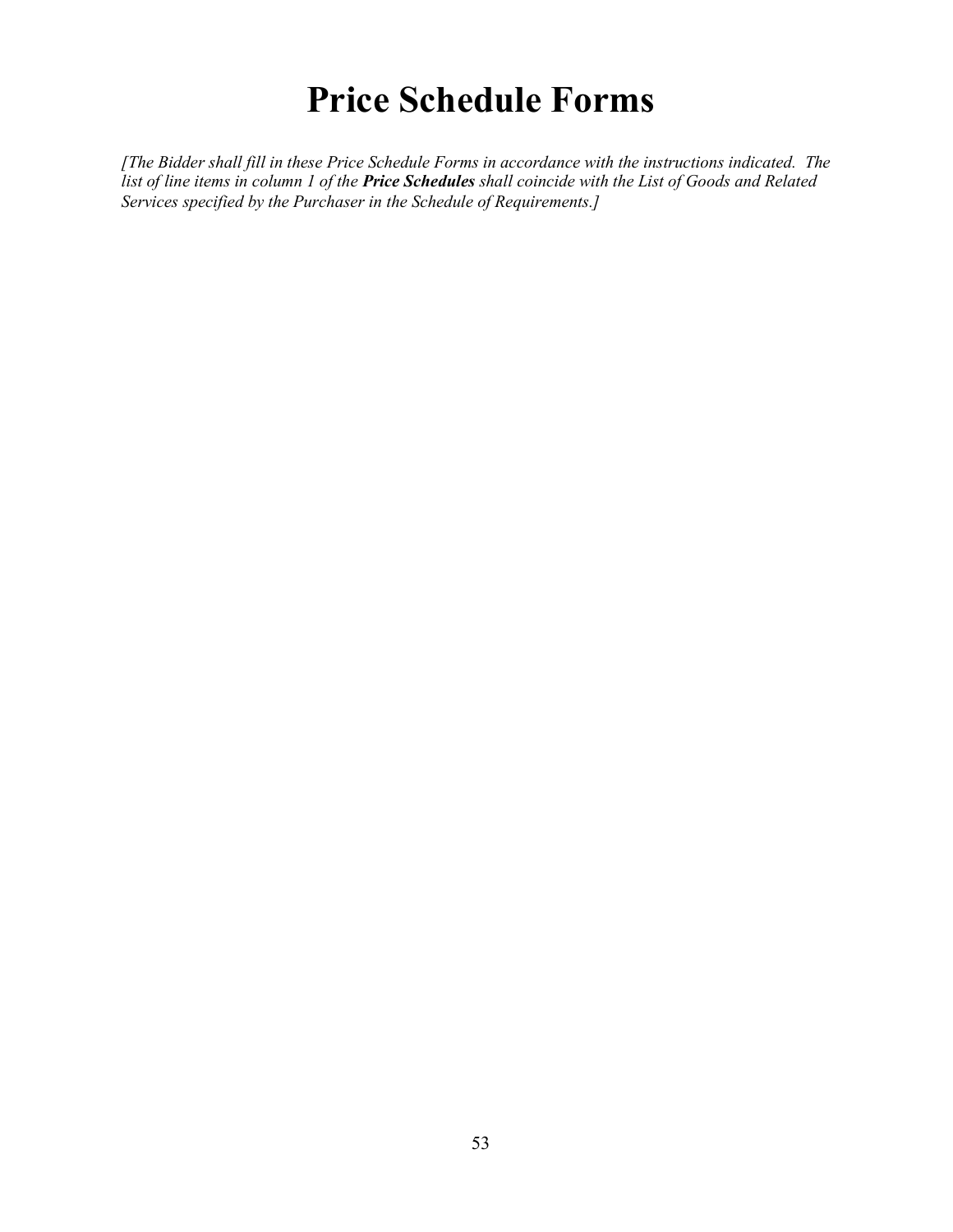# 2. PRICE SCHEDULE FOR SUPPLY AS PER SCHEDULE OF REQUIREMENTS

Tender Inviting Authority: The Executive Engineer, Burdwan Investigation & Planning Division, 3rd floor, Purta Bhawan, Purba Burdwan

Name of Work: "PROCUREMENT OF 2 NOS ACOUSTIC DOPPLER CURRENT PROFILER (ADCP) WITH COMPLETE HARDWARE SOFTWARE AND OTHER PERIPHERALS INCLUDING COMPREHENSIVE ANNUAL MAINTENANCE CONTRACT FOR 3 YEARS after 2 year warranty for Discharge Measurement of Rivers/Canals in West BengalUNDER NATIONAL HYDROLOGY PROJECT"

Contract No: WBIW/NHP/IFB-02/2022-23

Name of the Bidder/ Bidding Firm / Company :

#### PRICE SCHEDULE

#### (DOMESTIC TENDERS - RATES ARE TO GIVEN IN RUPEES (INR) ONLY) (This BOQ template must not be modified/replaced by the bidder and the same should be uploaded after filling the relevant columns, else the bidder is liable to be rejected for this tender. Bidders are allowed to enter the Bidder Name and Values only )

| <b>NUMBER#</b>  | <b>TEXT#</b>                | <b>TEXT#</b>                   | TEXT#                          | <b>NUMBER</b><br># | <b>TEXT</b><br># | <b>NUMBER#</b>                                                                               | <b>NUMBER</b>                                                                                                               | <b>NUMBER</b>                                                                                                                                                                          | <b>NUMBER</b>                                                                                                                                  | <b>NUMBER</b>                                                                                  |
|-----------------|-----------------------------|--------------------------------|--------------------------------|--------------------|------------------|----------------------------------------------------------------------------------------------|-----------------------------------------------------------------------------------------------------------------------------|----------------------------------------------------------------------------------------------------------------------------------------------------------------------------------------|------------------------------------------------------------------------------------------------------------------------------------------------|------------------------------------------------------------------------------------------------|
| Line Item<br>No | <b>Description of Goods</b> | <b>Country</b><br>οf<br>origin | <b>Delivery</b><br><b>Date</b> | Quantity           | Unit             | Unit price<br><b>EXW</b><br><b>[excluding</b><br><b>GST and</b><br>other<br>taxes if<br>any] | <b>Total EXW</b><br>price per<br>line item<br><b>[excluding</b><br><b>GST and</b><br>other<br>taxes if<br>any]<br>(Col.5X7) | Price per line<br>item for inland<br>transportation,<br>insurance and<br>other services<br>required to<br>convey the<br>Goods to their<br>final<br>destination<br>(ITB<br>14.8(a)(iii) | <b>Total GST</b><br>and other<br>taxes<br>payable per<br>item if<br><b>Contract is</b><br>awarded (in<br>accordance<br>with ITB<br>14.8(a)(ii) | <b>Total</b><br><b>Price per</b><br>line item<br><b>Excluding</b><br><b>GST</b><br>$(Col.8+9)$ |
|                 | ŋ                           | 3                              | 4                              | 5                  | 6                |                                                                                              | 8                                                                                                                           | 9                                                                                                                                                                                      | 10                                                                                                                                             | 11                                                                                             |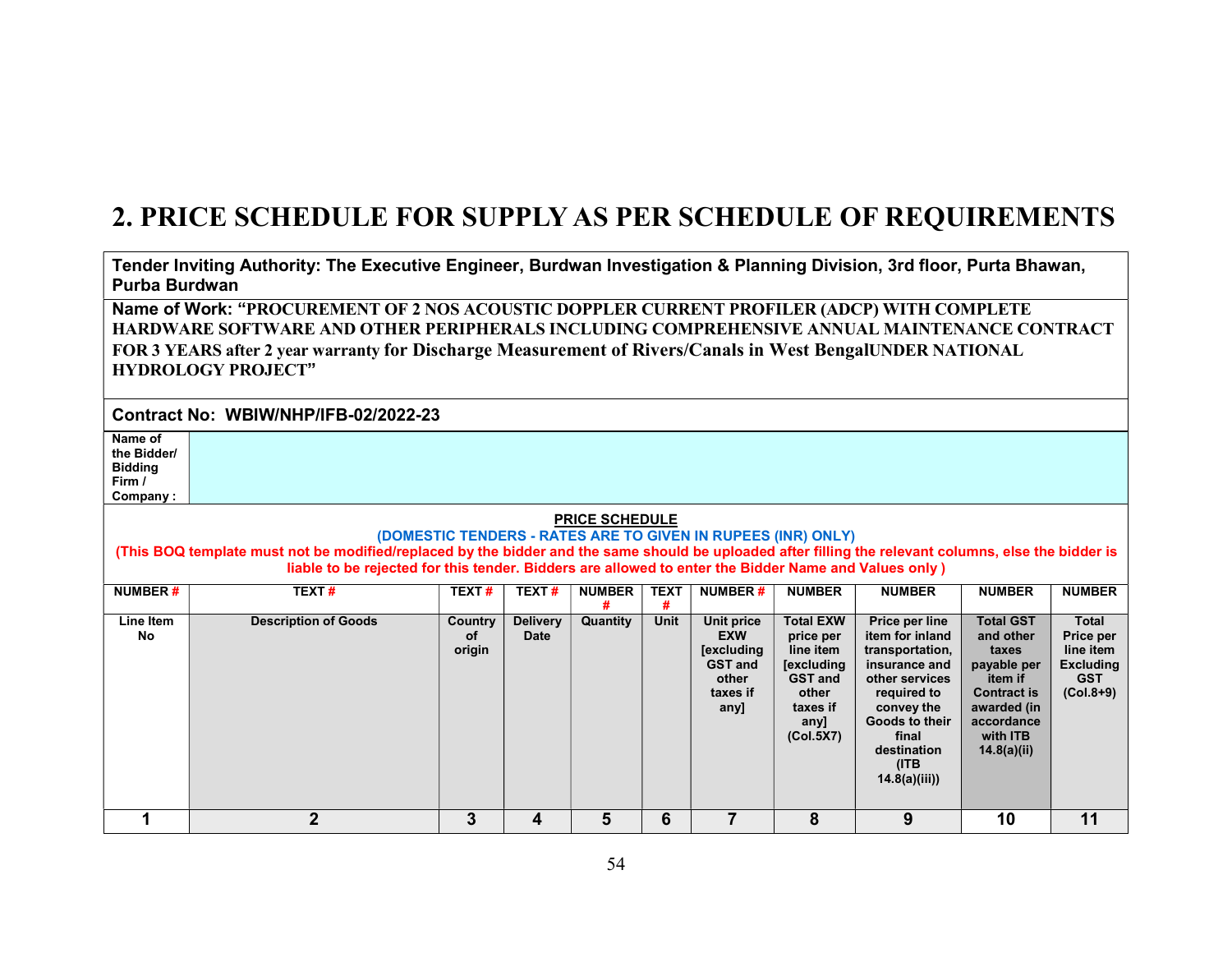|                                        | <b>Acoustic Doppler Current Profiler (ADCP)</b>                                                                                                                                                                                                                                                                                                                                                                                                                                                               |  |                                                         |   |      |      |      |  |  |      |
|----------------------------------------|---------------------------------------------------------------------------------------------------------------------------------------------------------------------------------------------------------------------------------------------------------------------------------------------------------------------------------------------------------------------------------------------------------------------------------------------------------------------------------------------------------------|--|---------------------------------------------------------|---|------|------|------|--|--|------|
|                                        | Supply of Acoustic Doppler<br>Current Profiler (ADCP) having<br><b>Velocity Profiling Range 0.4to</b><br>40 meters with bottom tracking<br>facilities and with DGPS,<br>associated peripherals, post<br>processing software for sediment<br>analysis, Laptop along with<br>Software and with all accessories<br>for discharge measurement in<br>rivers / Canals, with moving bed<br>condition, required attachments at<br>site, complete as per technical<br>specifications with two years<br>warranty period |  | 90 days<br>from<br>date of<br>signing<br>of<br>contract | 2 | Nos. |      | 0.00 |  |  | 0.00 |
| <b>Grand</b><br>Total of<br><b>GST</b> | <b>Quoted GST in Words</b>                                                                                                                                                                                                                                                                                                                                                                                                                                                                                    |  | 0.00<br><b>INR Only Zero Only</b>                       |   |      |      |      |  |  |      |
| <b>Grand Total</b>                     | Quoted Rate in Words without GST                                                                                                                                                                                                                                                                                                                                                                                                                                                                              |  | <b>INR Only Zero Only</b>                               |   |      | 0.00 |      |  |  |      |

\*GST to be quoted item-wise as per HSN Code

Name of Bidder: [insert complete name of Bidder]

Signature of Bidder [signature of person signing the Bid]

Date [insert date]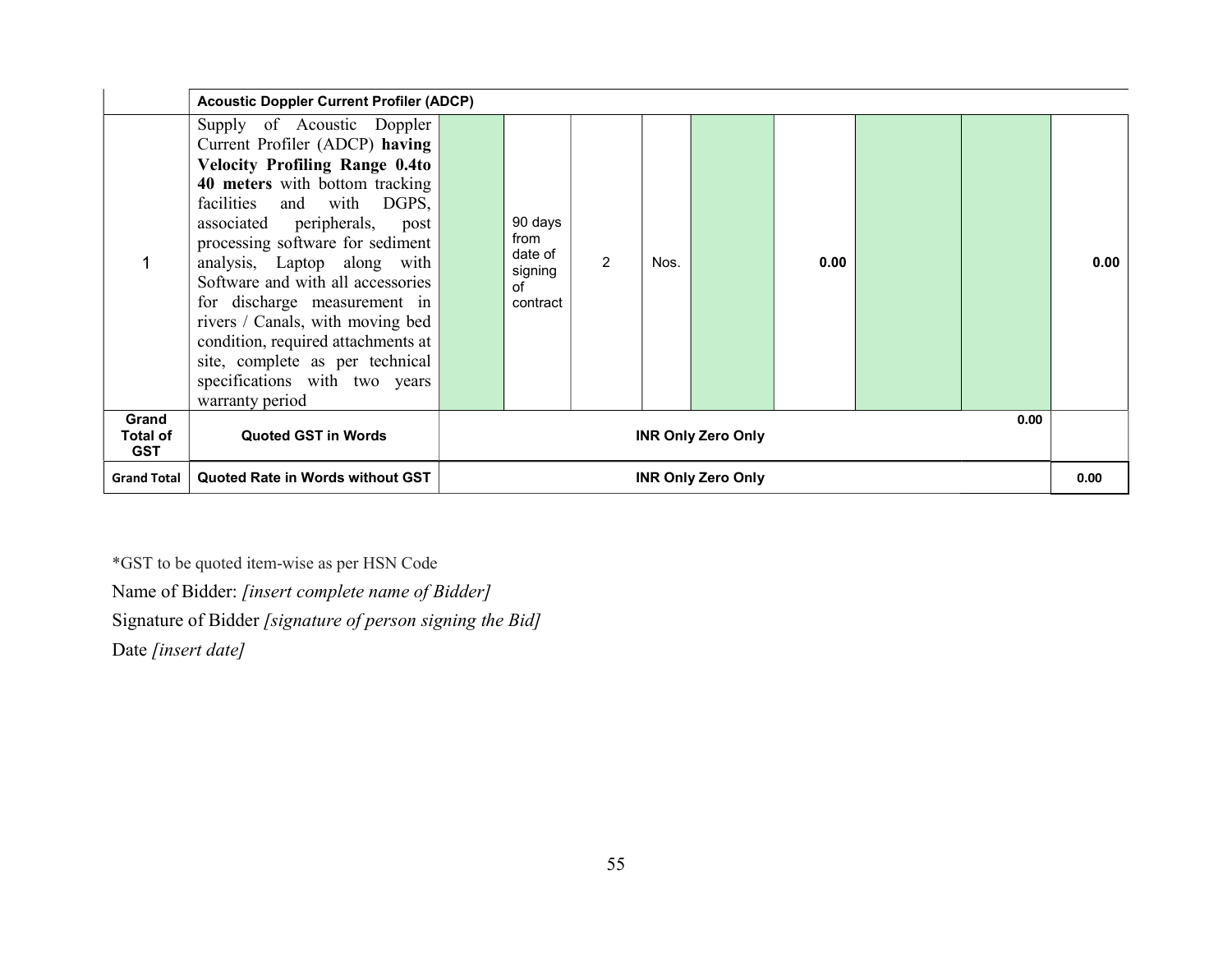## B. PRICE AND COMPLETION SCHEDULE - RELATED SERVICES

Tender Inviting Authority: The Executive Engineer, Burdwan Investigation & Planning Division, 3rd floor, Purta Bhawan, Purba Burdwan

Name of Work: "PROCUREMENT OF 2 NOS ACOUSTIC DOPPLER CURRENT PROFILER (ADCP) WITH COMPLETE HARDWARE SOFTWARE AND OTHER PERIPHERALS INCLUDING COMPREHENSIVE ANNUAL MAINTENANCE CONTRACT FOR 3 YEARS after 2 year warranty for Discharge Measurement of Rivers/Canals in West Bengal UNDER NATIONAL HYDROLOGY PROJECT"

|                                                                                                                                                                                                                                                                                                                                                           | Contract No: WBIW/NHP/IFB-02/2022-23 |                                |                                                                       |                    |                  |                                  |                                                                                                                                 |                                                                                      |
|-----------------------------------------------------------------------------------------------------------------------------------------------------------------------------------------------------------------------------------------------------------------------------------------------------------------------------------------------------------|--------------------------------------|--------------------------------|-----------------------------------------------------------------------|--------------------|------------------|----------------------------------|---------------------------------------------------------------------------------------------------------------------------------|--------------------------------------------------------------------------------------|
| Name of<br>the<br>Bidder/<br><b>Bidding</b><br>Firm /<br>Company                                                                                                                                                                                                                                                                                          |                                      |                                |                                                                       |                    |                  |                                  |                                                                                                                                 |                                                                                      |
| <b>PRICE SCHEDULE</b><br>(DOMESTIC TENDERS - RATES ARE TO GIVEN IN RUPEES (INR) ONLY)<br>(This BOQ template must not be modified/replaced by the bidder and the same should be uploaded after filling the relevant<br>columns, else the bidder is liable to be rejected for this tender. Bidders are allowed to enter the Bidder Name and Values<br>only) |                                      |                                |                                                                       |                    |                  |                                  |                                                                                                                                 |                                                                                      |
| <b>NUMBER</b><br>#                                                                                                                                                                                                                                                                                                                                        | <b>TEXT#</b>                         | TEXT#                          | <b>TEXT#</b>                                                          | <b>NUMBER</b><br># | <b>TEXT</b><br># | <b>NUMBER</b><br>#               | <b>NUMBER</b>                                                                                                                   | <b>NUMBER</b>                                                                        |
| <b>Service</b><br><b>No</b>                                                                                                                                                                                                                                                                                                                               | <b>Description of Services</b>       | <b>Country</b><br>οf<br>origin | <b>Delivery</b><br>Date at<br>place of<br><b>Final</b><br>destination | <b>Quantity</b>    | <b>Unit</b>      | Unit price<br>(Excluding<br>GST) | <b>Total GST</b><br>and other<br>taxes<br>payable per<br>item if<br><b>Contract is</b><br>awarded (in<br>accordance<br>with ITB | <b>Total</b><br>Price per<br>service<br><b>Excluding</b><br><b>GST</b><br>(Col. 5X7) |

14.8(a)(ii)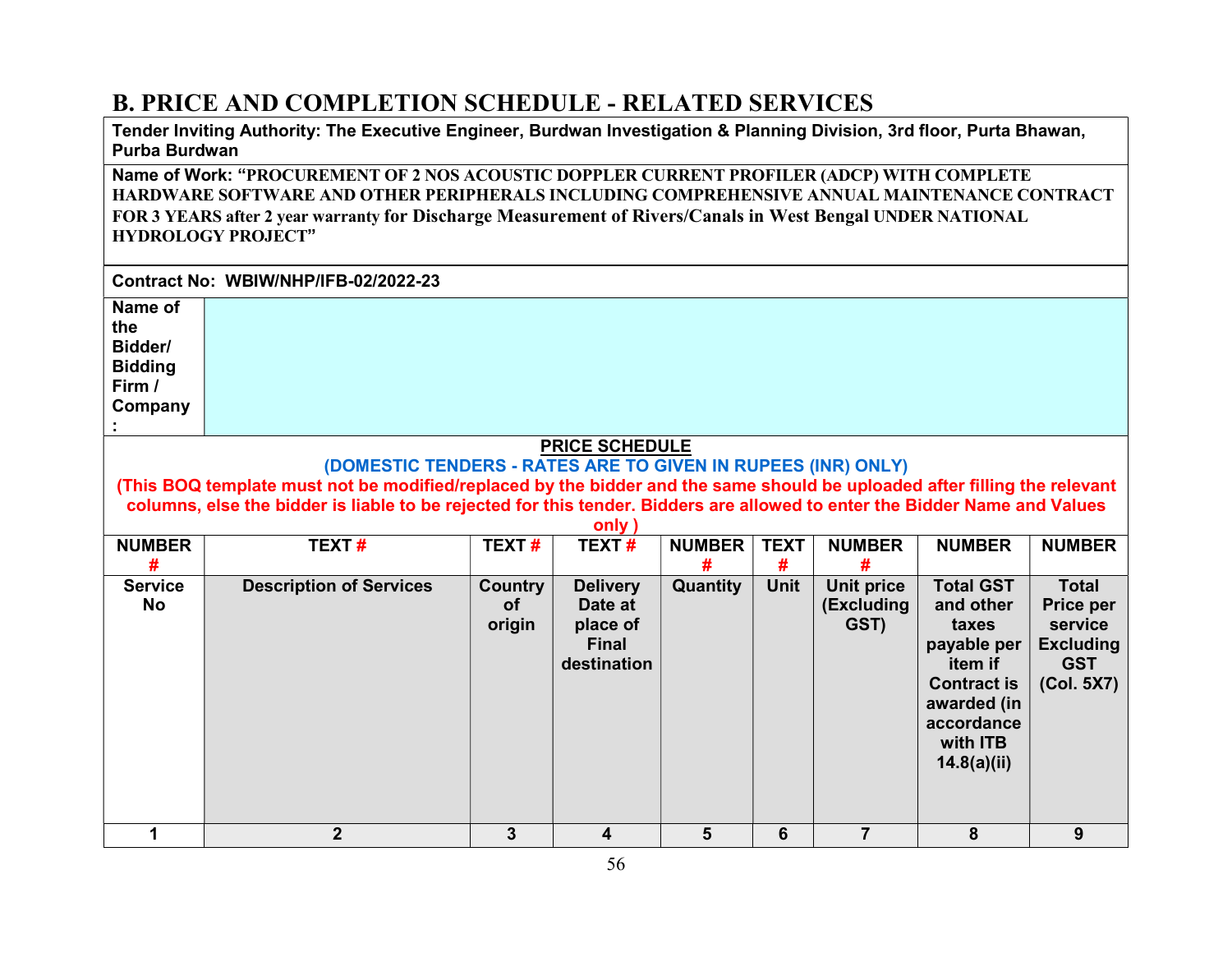|                | <b>Acoustic Doppler Current Profiler (ADCP)</b>                                                                                                                                                                                                                                                                                                                                                                                                                                                                                   |                                                                    |                |      |  |      |
|----------------|-----------------------------------------------------------------------------------------------------------------------------------------------------------------------------------------------------------------------------------------------------------------------------------------------------------------------------------------------------------------------------------------------------------------------------------------------------------------------------------------------------------------------------------|--------------------------------------------------------------------|----------------|------|--|------|
| 1              | Testing and Commissioning of<br>Acoustic Doppler Current Profiler<br>(ADCP) having Velocity Profiling<br>Range 0.4to 40 meterswith bottom<br>tracking<br>facilities<br>andwith<br>DGPS, associated peripherals, post<br>processing software for sediment<br>analysis; Laptop along with<br>Software and with all accessories<br>for discharge measurement in rivers<br>Canals, with moving bed<br>condition, required attachments at<br>site, complete as per technical<br>specificationswith<br>two<br>years<br>warranty period. | 120 days<br>from<br>effective<br>date of<br>signing of<br>Contract | $\overline{2}$ | Nos. |  | 0.00 |
|                | Comprehensive AMC for all<br>ADCPs including DGPS along<br>with all accessories, installed at                                                                                                                                                                                                                                                                                                                                                                                                                                     | 1st year<br>after expiry<br>of warranty<br>period of 2<br>years    | $\mathbf 1$    | Lot. |  | 0.00 |
| $\overline{2}$ | designated locations within West<br>Bengal after 2 years warranty<br>This includes<br>period<br>the<br>replacement of batteries as and<br>when required at bidder's cost;                                                                                                                                                                                                                                                                                                                                                         | 2nd year<br>after expiry<br>of warranty<br>period of 2<br>years    | $\mathbf{1}$   | Lot. |  | 0.00 |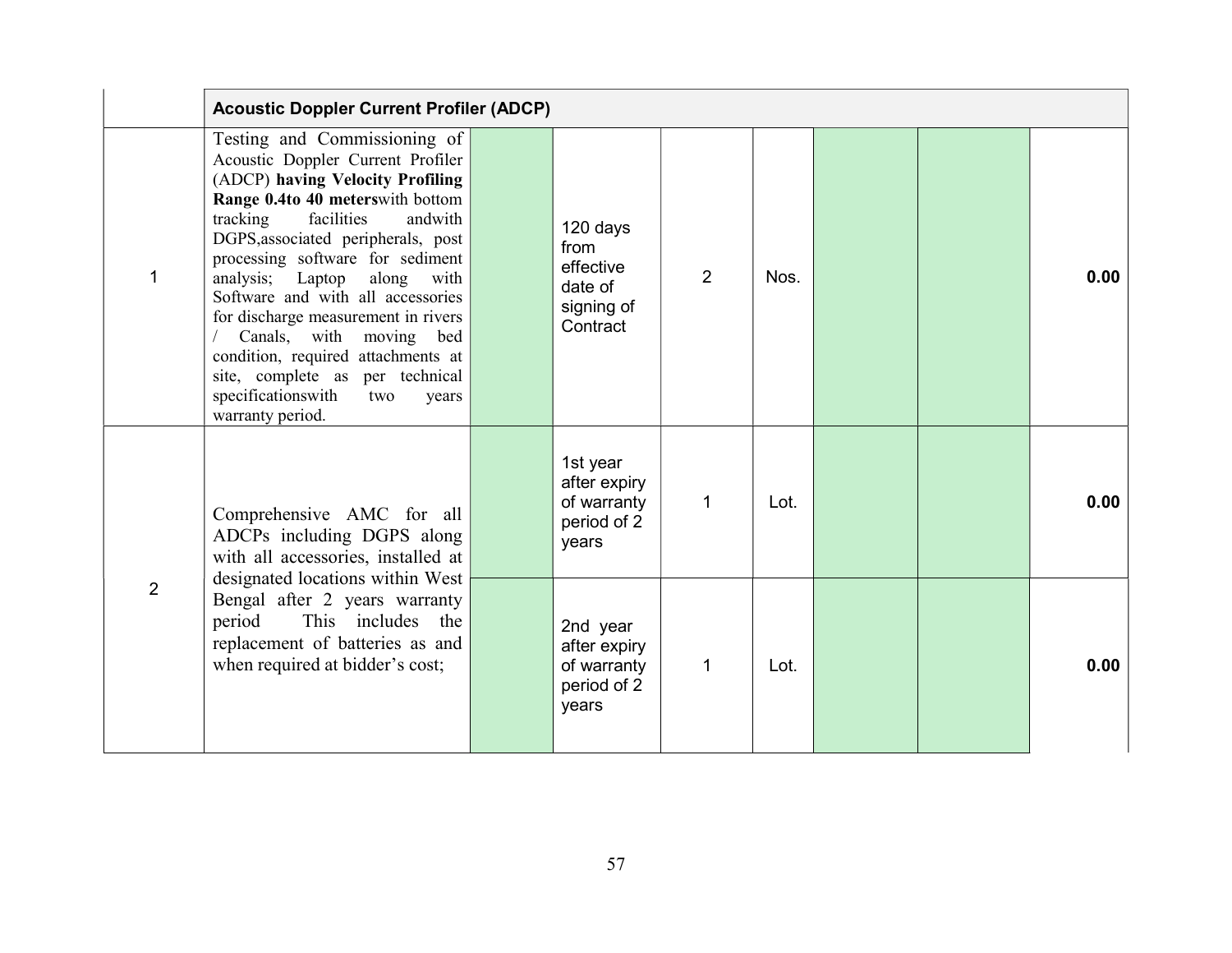|                              |                                                                                                                                                                                                                                                                                                                                                                                                                                                                                         | 3rd year<br>after expiry<br>of warranty<br>period of 2<br>years                     | 1                         | Lot. |      | 0.00 |
|------------------------------|-----------------------------------------------------------------------------------------------------------------------------------------------------------------------------------------------------------------------------------------------------------------------------------------------------------------------------------------------------------------------------------------------------------------------------------------------------------------------------------------|-------------------------------------------------------------------------------------|---------------------------|------|------|------|
| 3                            | Training of the purchaser's<br>personnel at the site in assembly,<br>startup & operation of ADCP.<br>Which includes<br>installation,<br>testing, operation at minimum 3<br>different locations, retrieval of<br>data, procedure for generating<br>rating curve with practical<br>maintenance<br>sessions<br>and<br>requirements & procedure for<br>configuration,<br>equipment<br>necessary training manualsin soft<br>and hard copies etc, Complete as<br>per technical specifications | As per<br>Training<br>Schedule<br>Continuous<br>activity till<br>warranty<br>period | $\overline{4}$            | Nos. |      | 0.00 |
| <b>Grand Total</b><br>of GST | <b>Quoted GST in Words</b>                                                                                                                                                                                                                                                                                                                                                                                                                                                              |                                                                                     | <b>INR Only Zero Only</b> |      | 0.00 |      |
| <b>Grand Total</b>           | <b>Quoted Rate in Words</b>                                                                                                                                                                                                                                                                                                                                                                                                                                                             |                                                                                     | <b>INR Only Zero Only</b> |      |      | 0.00 |

\*GST to be quoted item-wise as per HSN Code Name of Bidder [insert complete name of Bidder] Signature of Bidder [signature of person signing the Bid

Date [insert date]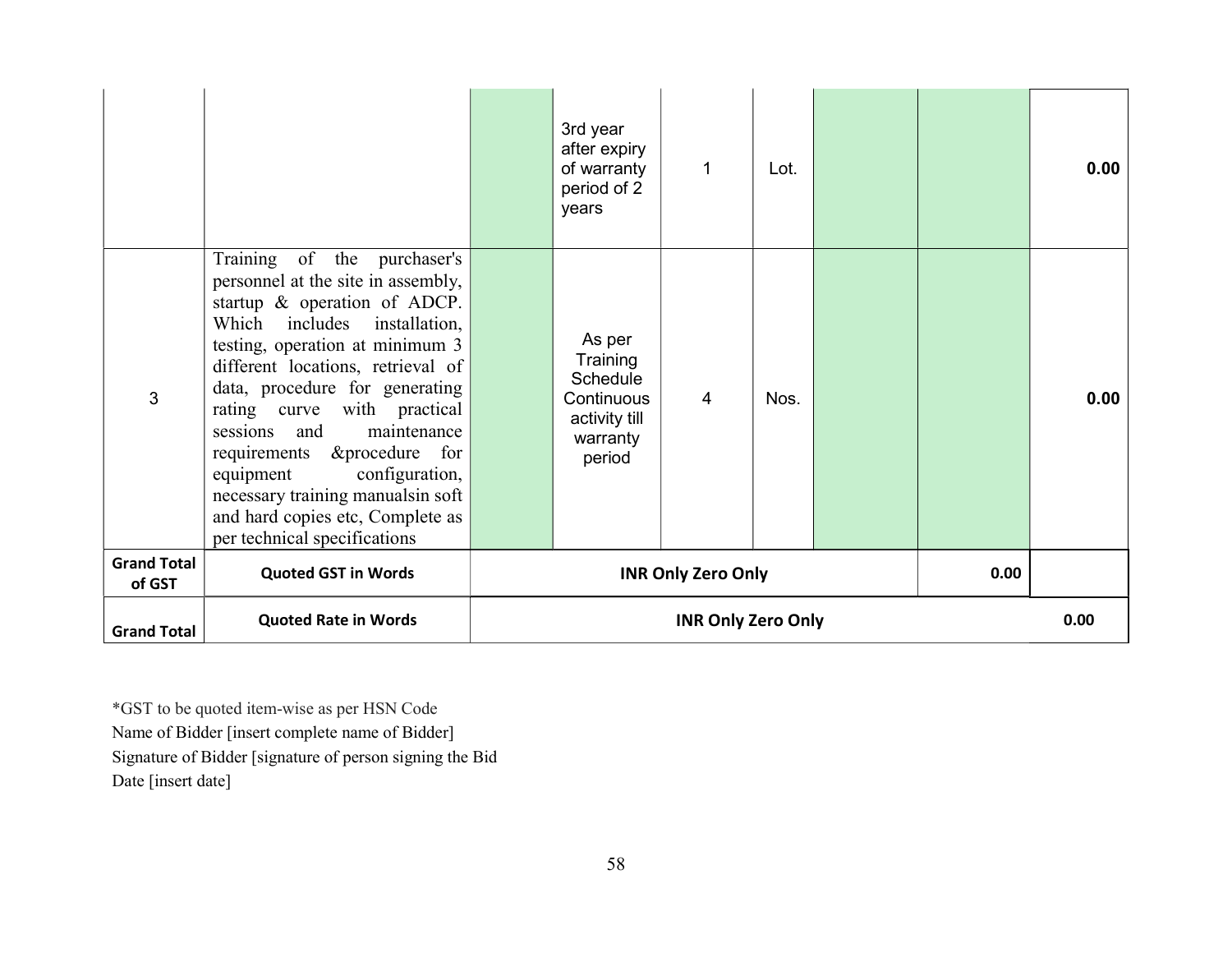## 5. FORMS OF BID SECURITY

## Form of Bid Security - Bank Guarantee

[Guarantor letterhead or SWIFT identifier code]

Bank Guarantee No…………………….[insert guarantee reference number] Date…………………………………....finsert date of issue of the guarantee]

WHEREAS,  $\int$  [name of Bidder]<sup>2</sup> (hereinafter called "the Applicant") has submitted his Bid dated  $\int date$  or will submit his Bid for the supply of *[name of Contract]* (hereinafter called "the Bid") under Invitation for Bids No……………………….[insert number] (hereinafter called "the IFB")

KNOW ALL PEOPLE by these presents that We *[name of bank]* of [name of country] having our registered office at \_\_\_\_\_\_\_\_\_\_\_\_\_\_\_\_\_\_\_\_\_\_\_\_\_\_\_\_\_\_\_\_\_\_\_ (hereinafter called "the Bank") are bound unto [name of Purchaser] (hereinafter called "the Purchaser ") in the sum of  $\frac{1}{3}$  for which payment well and truly to be made to the said Purchaser the Bank binds itself, his successors and assigns by these presents.

SEALED with the Common Seal of the said Bank this \_\_\_\_\_\_\_\_\_ day of  $20$ .

THE CONDITIONS of this obligation are:

 (1) If after Bid opening the Applicant (a) withdraws his bid during the period of Bid validity specified in the Letter of Bid; or (b) does not accept the correction of the Bid Price pursuant to ITB 31;

or

- (2) If the Applicant having been notified of the acceptance of his bid by the Purchaser during the period of Bid validity:
	- (a) fails or refuses to execute the Contract Agreement in accordance with the Instructions to Bidders, if required; or
	- (b) fails or refuses to furnish the Performance Security, in accordance with the Instruction to Bidders.

 $\frac{2}{\pi}$ In the case of a JV, the bidder should be stated as "a Joint Venture consisting of ………., and …….".

 $^3$ The Applicant should insert the amount of the guarantee in words and figures denominated in Indian  $^3$ Rupees. This figure should be the same as shown in Clause 19.1 of the Instructions to Bidders.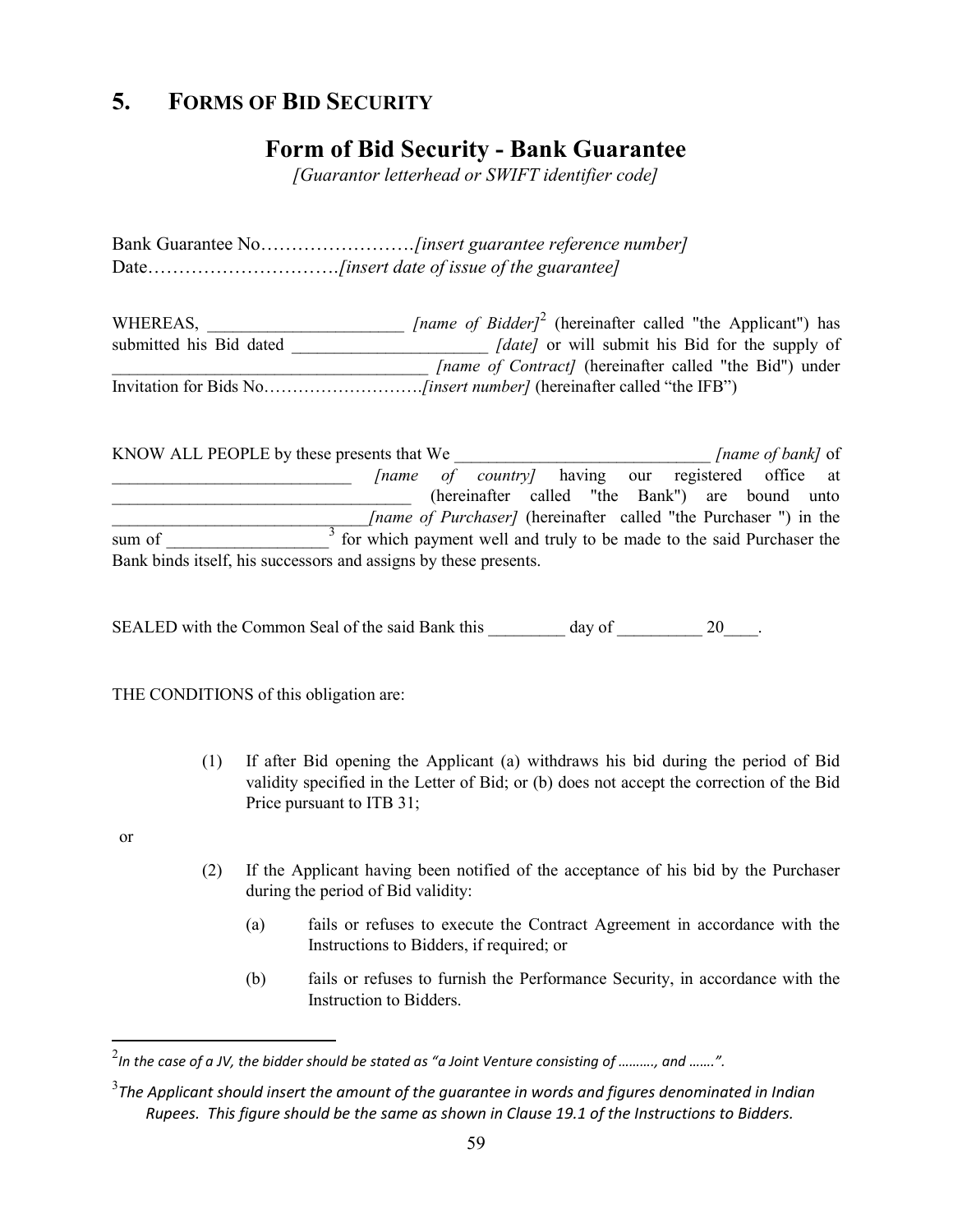we undertake to pay to the Purchaser up to the above amount upon receipt of his first written demand, without the Purchaser having to substantiate his demand, provided that in his demand the Purchaser will note that the amount claimed by him is due to him owing to the occurrence of one or any of the four conditions, specifying the occurred condition or conditions.

This Guarantee will remain in force up to and including the date 45 days after the deadline for submission of Bids as such deadline is stated in the Instructions to Bidders or as it may be extended by the Purchaser, notice of which extension(s) to the Bank is hereby waived. Any demand in respect of this guarantee should reach the Bank not later than the above date.

| <b>DATE</b>    | SIGNATURE OF THE BANK |
|----------------|-----------------------|
| <b>WITNESS</b> | <b>SEAL</b>           |

[signature, name, and address]

Note: All italicized text (including footnotes) is for use in preparing this form and shall be deleted from the final product.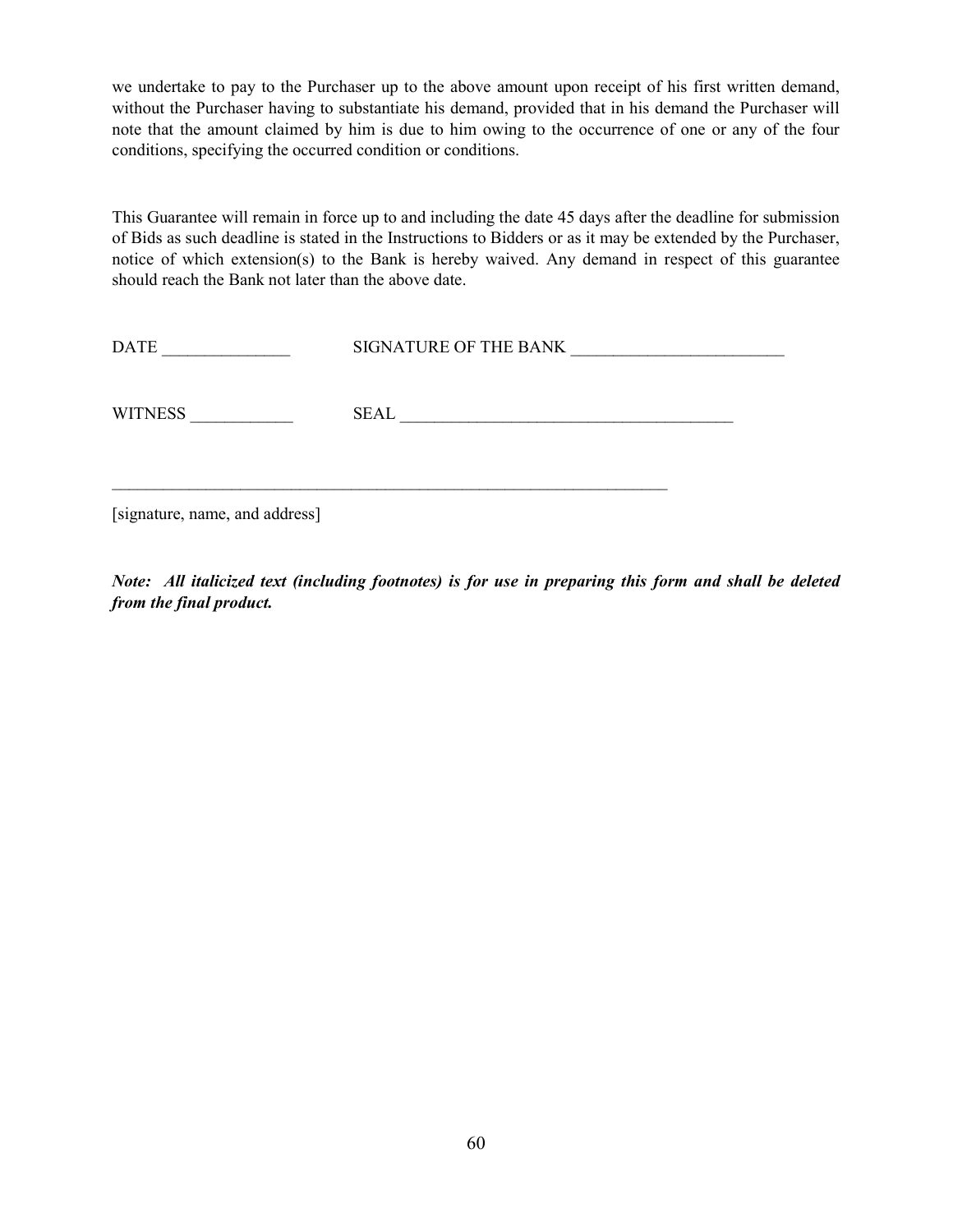## 6. MANUFACTURER'S AUTHORIZATION

[The Bidder shall require the Manufacturer to fill in this Form in accordance with the instructions indicated. This letter of authorization should be on the letterhead of the Manufacturer and should be signed by a person with the proper authority to sign documents that are legally binding on the Manufacturer. The Bidder shall include it in its bid, if so indicated in the **BDS.**]

> Date: *[insert date (as day, month and year) of Bid Submission]* NCB No.: *[insert number of bidding process]* Alternative No.: [insert identification No if this is a Bid for an alternative]

To:

The Executive Engineer, Burdwan Investigation & Planning Division I&W Department, Govt of West Bengal WHEREAS

We *[insert complete name of Manufacturer]*, who are official manufacturers of*[insert type of* goods manufactured], having factories at [insert full address of Manufacturer's factories], do hereby authorize *[insert complete name of Bidder]* to submit a bid the purpose of which is to provide the following Goods, manufactured by us *[insert name and or brief description of the* Goods], and to subsequently negotiate and sign the Contract against the above IFB.

We hereby extend our full guarantee and warranty in accordance with Clause 28 of the General Conditions of Contract, with respect to the Goods offered by the above firm against this IFB.

We as manufacturers of *[insert type of goods manufactured]* confirm to provide spares and service support for a minimum period of 10 years after commissioning.

Signed: [insert signature(s) of authorized representative(s) of the Manufacturer]

Name: [insert complete name(s) of authorized representative(s) of the Manufacturer] Title: [insert title]

Duly authorized to sign this Authorization on behalf of: *[insert complete name of Bidder]* 

Dated on \_\_\_\_\_\_\_\_\_\_\_\_ day of \_\_\_\_\_\_\_\_\_\_\_\_\_\_\_\_\_\_\_\_, finsert date of signing]

Note – Modify this format suitably in cases where manufacturer's warranty and guarantee are not applicable for the items for which bids are invited. If the supply consists of number of items, indicate the specific item (s) for which alone the above authorization is required.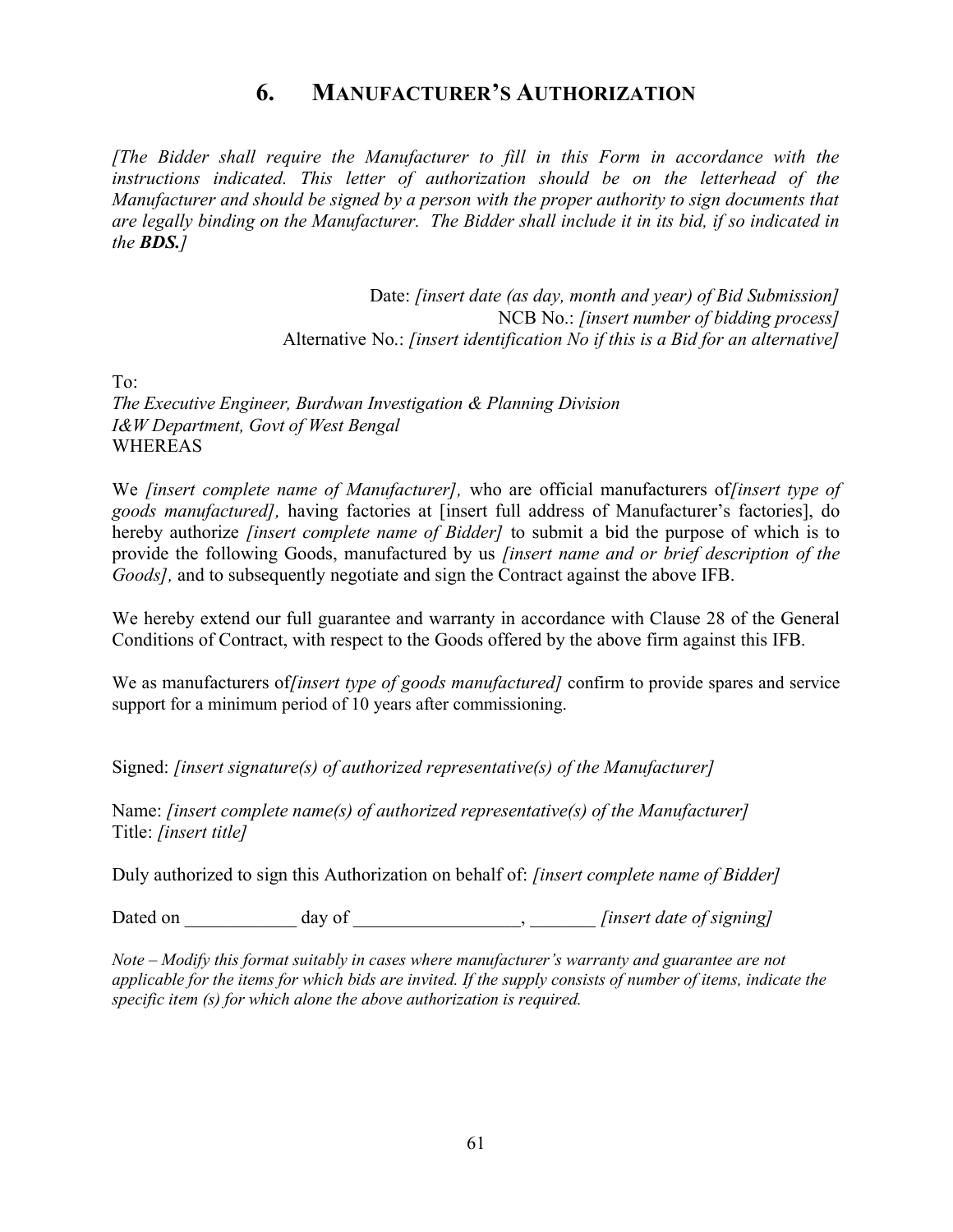## 7. DECLARATION FOR CLAIMING TAX/ DUTY EXEMPTION<sup>4</sup>

## (Name of the Project)

(Information for issue of certificate for claiming exemption of Tax/ Duty in terms of Government of India'srelevant notification)

(Bidder's Name and Address): To

(Name of Purchaser)

………………………….

Dear Sir:

 $\overline{a}$ 

- 1. We confirm that we are solely responsible for obtaining deemed export benefits which we have considered in our bid and in case of failure to receive such benefits for reasons whatsoever, Purchaser will not compensate us.
- 2. We are furnishing below the information required by the Purchaser for issue of necessary certificate in terms of Government of India's relevant notification.
	- (i) Ex-factory price per unit on which the tax/dutyis payable: \*Rs.

 $(ii)$  No of Units to be supplied:

 $\mathcal{L}_\text{max}$  , where  $\mathcal{L}_\text{max}$ 

(iii) Total cost on which the tax/duty is payable  $(Rs.)$ 

(The requirements listed above are as perCurrent notifications. These may be modified, as necessary, in terms of the rules in force)

| (Signature)    |  |
|----------------|--|
| (Printed Name) |  |
| (Designation)  |  |
| (Common Seal)  |  |

\* Please attach details item-wise with cost,if there are more than one items. The figures indicated should tally with what is given in the price schedule.

 $^4$  This declaration refers to ITB 14.9 and shall be retained only if ITB 14.9 is retained. The format may be modified as per the latest instructions of Government of India.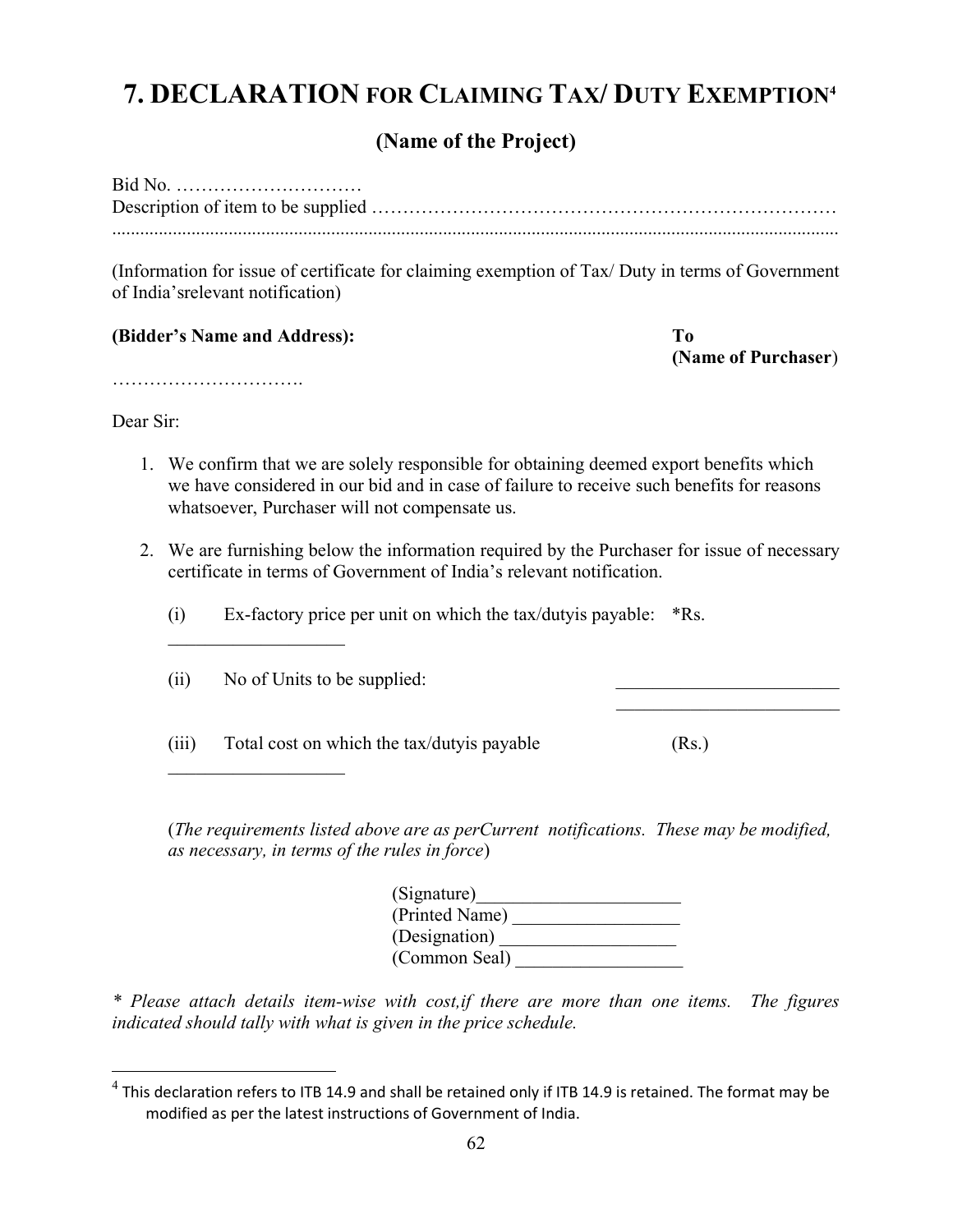## 8. PERFORMA FOR PERFORMANCE STATEMENT

[Please see ITB Clause 36.2 and Section III-Evaluation and Qualification Criteria]

| Proforma for Performance Statement (for a period of last three/five years)           |                                                                  |                   |                                                             |   |                                                                            |                                                                                                                                                                                                                    |  |
|--------------------------------------------------------------------------------------|------------------------------------------------------------------|-------------------|-------------------------------------------------------------|---|----------------------------------------------------------------------------|--------------------------------------------------------------------------------------------------------------------------------------------------------------------------------------------------------------------|--|
| Bid No.                                                                              | Date of opening _____________                                    |                   |                                                             |   |                                                                            | Time<br>Hours                                                                                                                                                                                                      |  |
|                                                                                      |                                                                  |                   |                                                             |   |                                                                            |                                                                                                                                                                                                                    |  |
| Order<br>Order<br>placed by<br>No. and<br>(full)<br>date<br>address of<br>Purchaser) | Description<br>and Detail<br>quantity of<br>ordered<br>equipment | Value<br>of order | Date of completion<br>of delivery<br>3.<br>As per<br>Actual |   | Remarks<br>indicating<br>reasons for<br>late<br><u>delivery, if</u><br>any | Has the equipment<br>been satisfactorily<br>functioning? (Attach<br>a certificate from the<br>Purchaser/Consigne<br>e with details BOQ<br>and approximate<br>order value,<br>Unpriced PO, with<br>current status,) |  |
| 1<br>2                                                                               | 3                                                                | $\overline{4}$    | contract<br>5                                               | 6 | 4.<br>7                                                                    | 5.<br>8                                                                                                                                                                                                            |  |

Signature and seal of the Bidder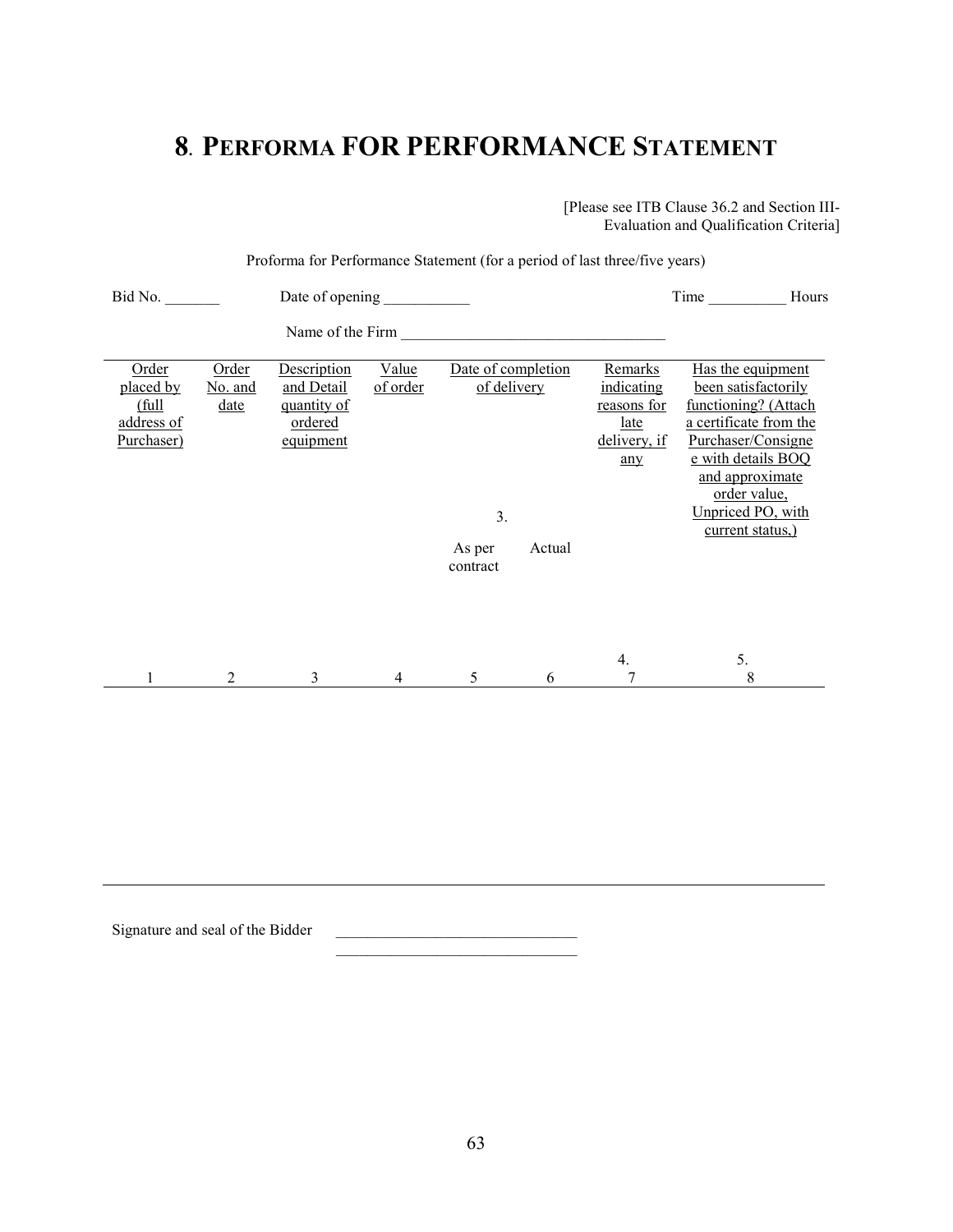# SECTION V. – ELIGIBLE COUNTRIES

## Public Information Center

#### Eligibility for the Provision of Goods, Works and Non Consulting Services in Bank-Financed Procurement

In reference to ITB 4.7 and 5.1, for the information of the Bidders, at the present time firms, goods and services from the following countries are excluded from this bidding process:

Under ITB 4.7(a) and 5.1: None

Under ITB 4.7(b) and 5.1: None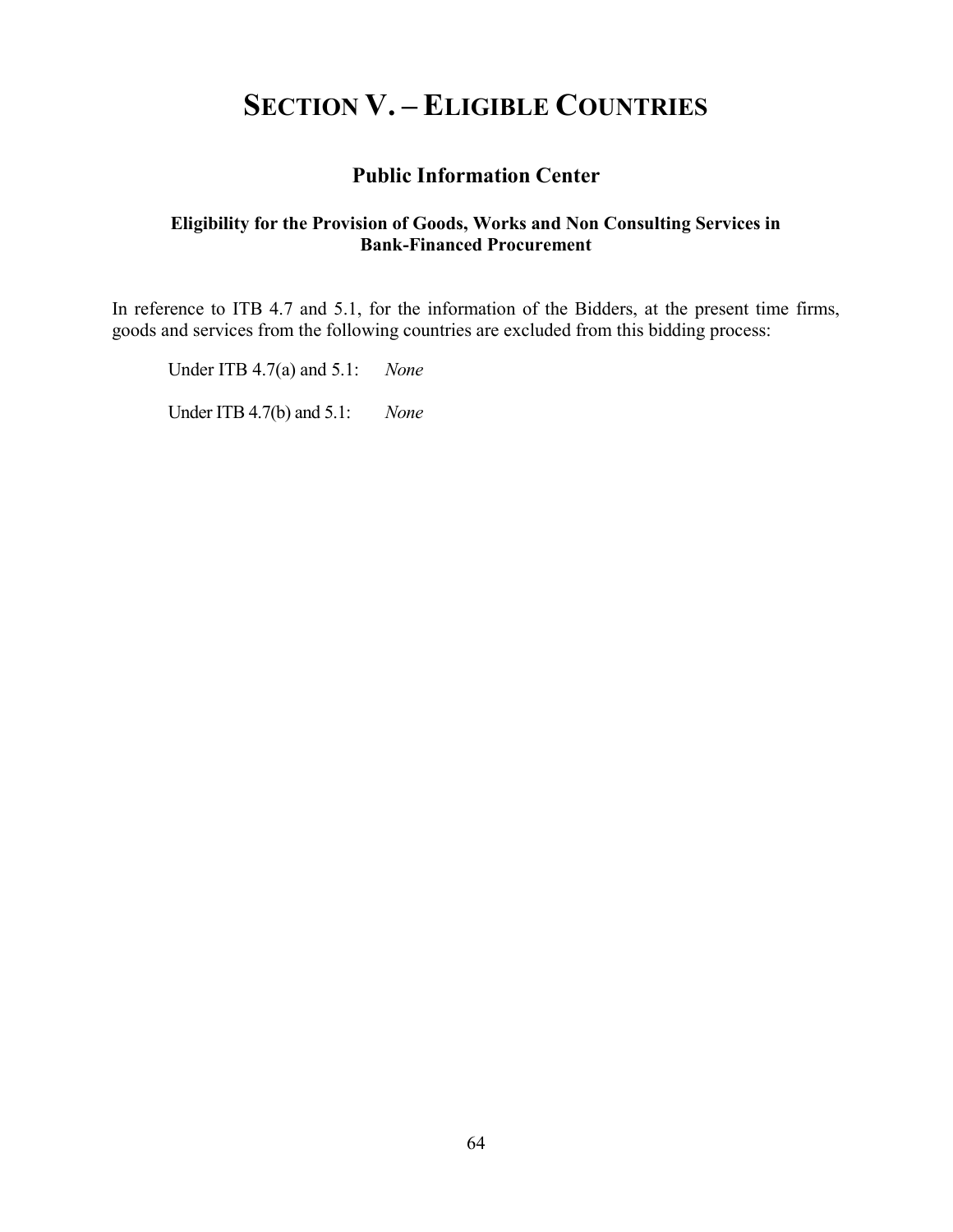# SECTION VI. BANK POLICY - CORRUPT AND FRAUDULENT PRACTICES

Guidelines for Procurement of Goods, Works, and Non-Consulting Services under IBRD Loans and IDA Credits & Grants by World Bank Borrowers, dated January 2011.

#### "Fraud and Corruption:

- 1.16 It is the Bank's policy to require that Borrowers (including beneficiaries of Bank loans), bidders, suppliers, contractors and their agents (whether declared or not), sub-contractors, sub-consultants, service providers or suppliers, and any personnel thereof, observe the highest standard of ethics during the procurement and execution of Bank-financed contracts.<sup>5</sup> In pursuance of this policy, the Bank:
	- (a) Defines, for the purposes of this provision, the terms set forth below as follows:
		- (i) "Corrupt practice" is the offering, giving, receiving, or soliciting, directly or indirectly, of anything of value to influence improperly the actions of another party; $^6$ ;
		- ii) "fraudulent practice" is any act or omission, including a misrepresentation, that knowingly or recklessly misleads, or attempts to mislead, a party to obtain a financial or other benefit or to avoid an obligation;<sup>7</sup>
		- (iii) "Collusive practice" is an arrangement between two or more parties designed to achieve an improper purpose, including to influence improperly the actions of another party;<sup>8</sup>

 5 In this context, any action to influence the procurement process or contract execution for undue advantage is improper.

<sup>6</sup> For the purpose of this sub-paragraph, "another party" refers to a public official acting in relation to the procurement process or contract execution. In this context, "public official" includes World Bank staff and employees of other organizations taking or reviewing procurement decisions.

<sup>7</sup> For the purpose of this sub-paragraph, "party" refers to a public official; the terms "benefit" and "obligation" relate to the procurement process or contract execution; and the "act or omission" is intended to influence the procurement process or contract execution.

<sup>8</sup> For the purpose of this sub-paragraph, "parties" refers to participants in the procurement process (including public officials) attempting either themselves, or through another person or entity not participating in the procurement or selection process, to simulate competition or to establish bid prices at artificial, non-competitive levels, or are privy to each other's bid prices or other conditions.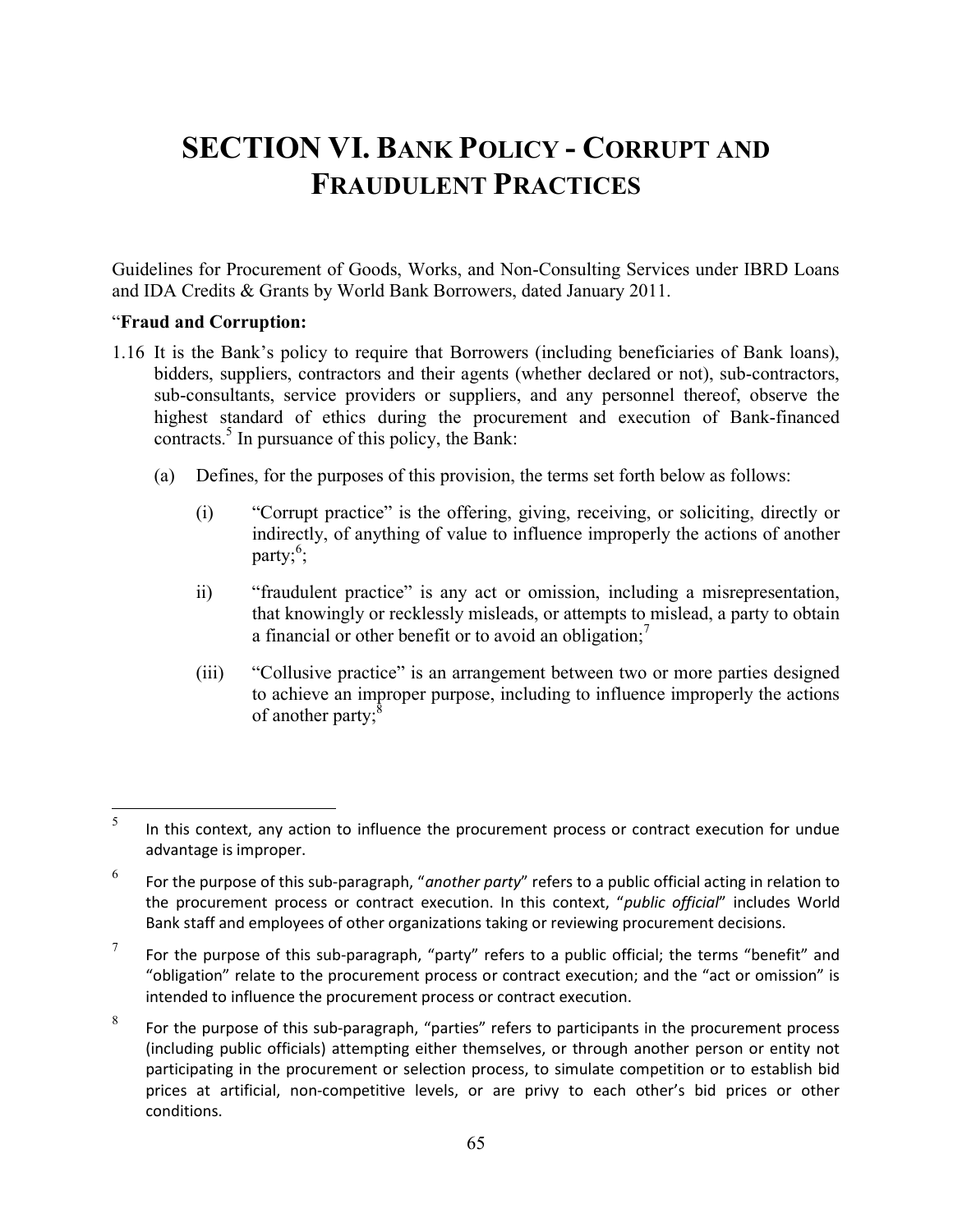- (iv) "Coercive practice" is impairing or harming, or threatening to impair or harm, directly or indirectly, any party or the property of the party to influence improperly the actions of a party; $\frac{9}{2}$
- (v) "Obstructive practice" is:
	- (aa) deliberately destroying, falsifying, altering, or concealing of evidence material to the investigation or making false statements to investigators in order to materially impede a Bank investigation into allegations of a corrupt, fraudulent, coercive or collusive practice; and/or threatening, harassing or intimidating any party to prevent it from disclosing its knowledge of matters relevant to the investigation or from pursuing the investigation, or
	- (bb) acts intended to materially impede the exercise of the Bank's inspection and audit rights provided for under paragraph 1.16(e) below.
- (b) will reject a proposal for award if it determines that the bidder recommended for award, or any of its personnel, or its agents, or its sub-consultants, sub-contractors, service providers, suppliers and/or their employees, has, directly or indirectly, engaged in corrupt, fraudulent, collusive, coercive, or obstructive practices in competing for the contract in question;
- (c) will declare misprocurement and cancel the portion of the loan allocated to a contract if it determines at any time that representatives of the Borrower or of a recipient of any part of the proceeds of the loan engaged in corrupt, fraudulent, collusive, coercive, or obstructive practices during the procurement or the implementation of the contract in question, without the Borrower having taken timely and appropriate action satisfactory to the Bank to address such practices when they occur, including by failing to inform the Bank in a timely manner at the time they knew of the practices;
- (d) will sanction a firm or individual, at any time, in accordance with the prevailing Bank's sanctions procedures,  $\frac{10}{10}$  including by publicly declaring such firm or individual ineligible, either indefinitely or for a stated period of time: (i) to be awarded a Bank-financed contract; and (ii) to be a nominated  $1$ ;

 $11$  A nominated sub-contractor, consultant, manufacturer or supplier, or service provider (different names are used depending on the particular bidding document) is one which has either been: (i)

<sup>9</sup>  For the purpose of this sub-paragraph, "party" refers to a participant in the procurement process or contract execution.

 $10$  A firm or individual may be declared ineligible to be awarded a Bank financed contract upon: (i) completion of the Bank's sanctions proceedings as per its sanctions procedures, including, inter alia, cross-debarment as agreed with other International Financial Institutions, including Multilateral Development Banks, and through the application the World Bank Group corporate administrative procurement sanctions procedures for fraud and corruption; and (ii) as a result of temporary suspension or early temporary suspension in connection with an ongoing sanctions proceeding. See footnote 14 and paragraph 8 of Appendix 1 of these Guidelines.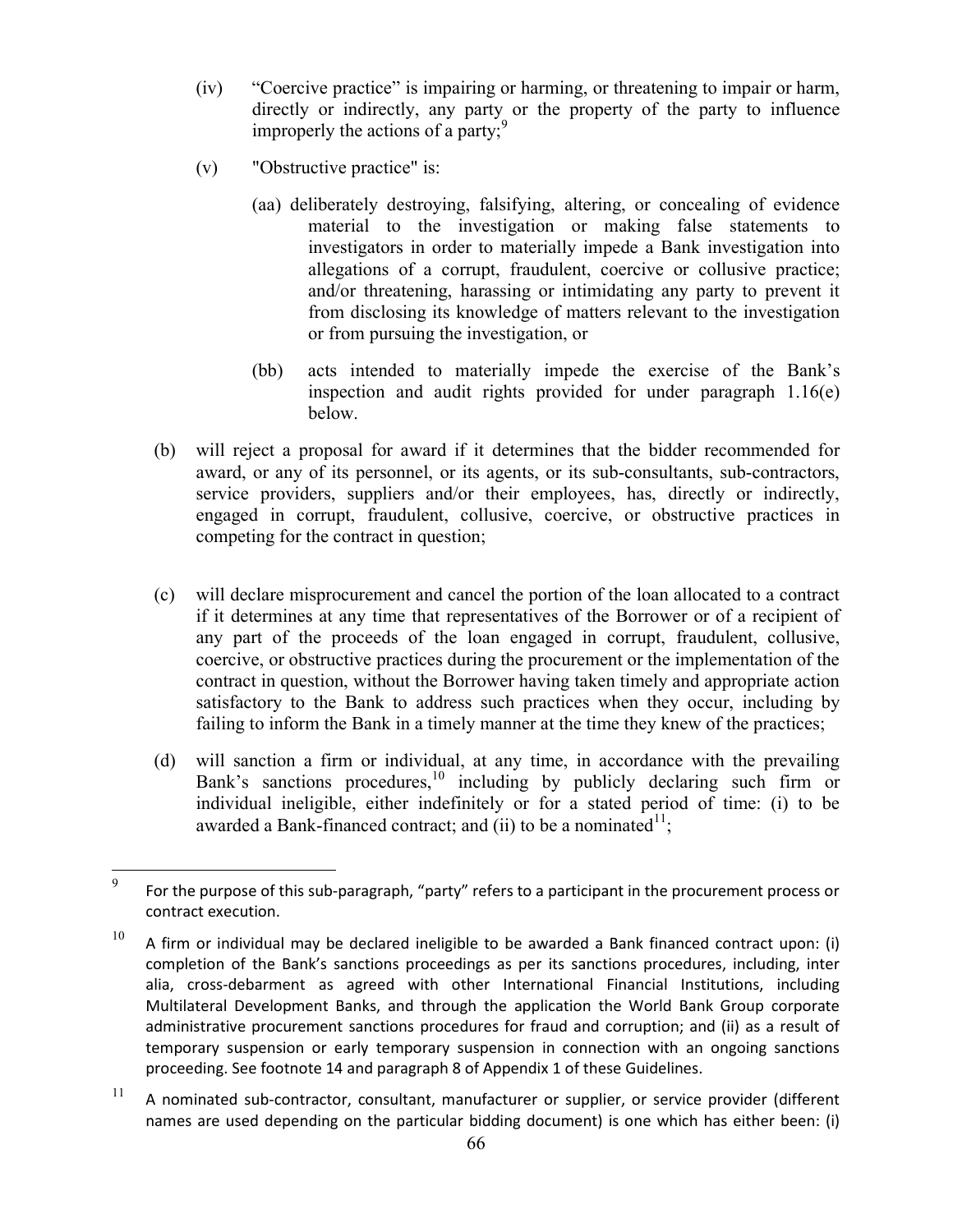(e) will require that a clause be included in bidding documents and in contracts financed by a Bank loan, requiring bidders, suppliers and contractors, and their subcontractors, agents, personnel, consultants, service providers, or suppliers, to permit the Bank to inspect all accounts, records, and other documents relating to the submission of bids and contract performance, and to have them audited by auditors appointed by the Bank."

 $\overline{a}$ 

included by the bidder in its pre-qualification application or bid because it brings specific and critical experience and know-how that allow the bidder to meet the qualification requirements for the particular bid; or (ii) appointed by the Borrower.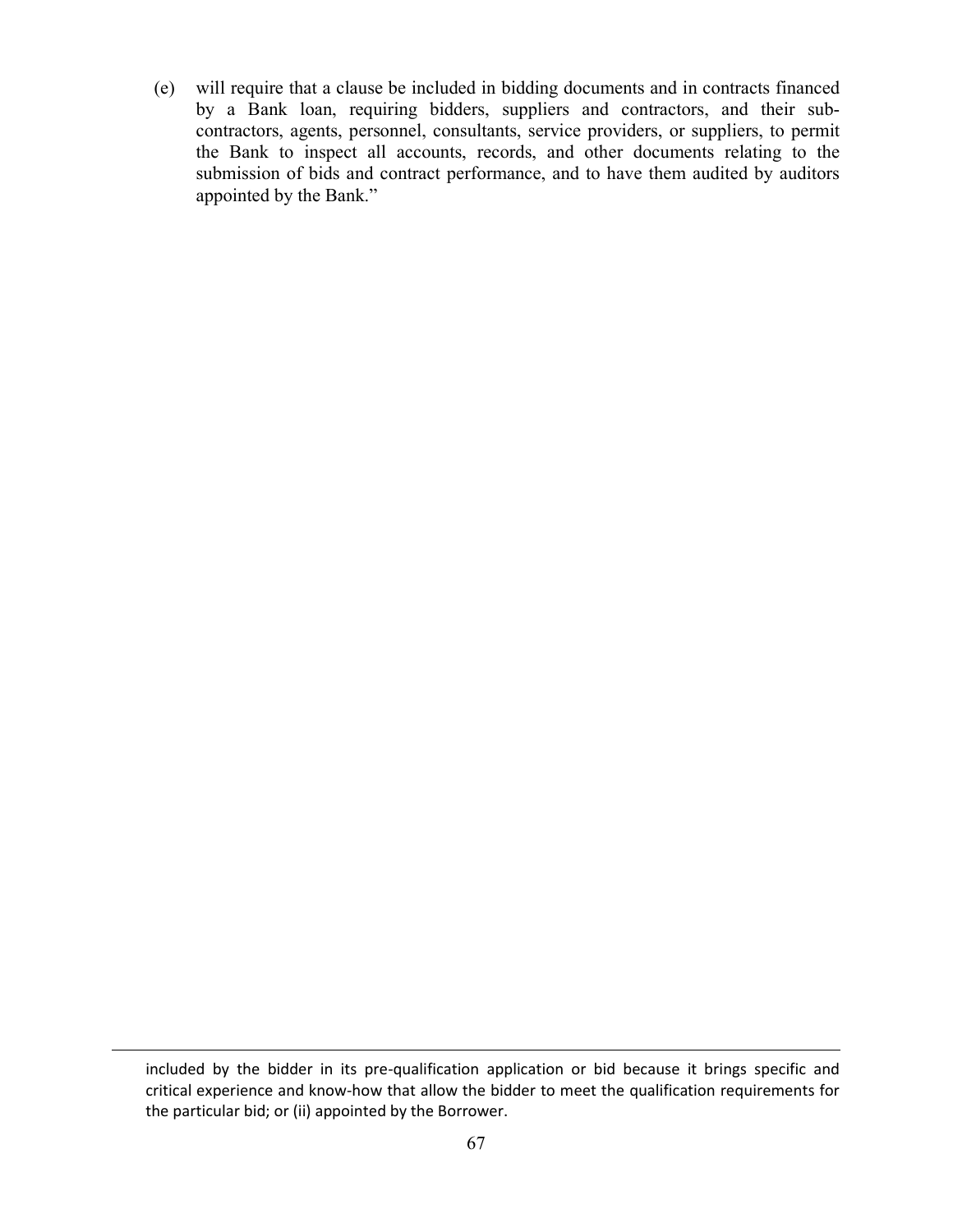# PART 2 - SUPPLY REQUIREMENTS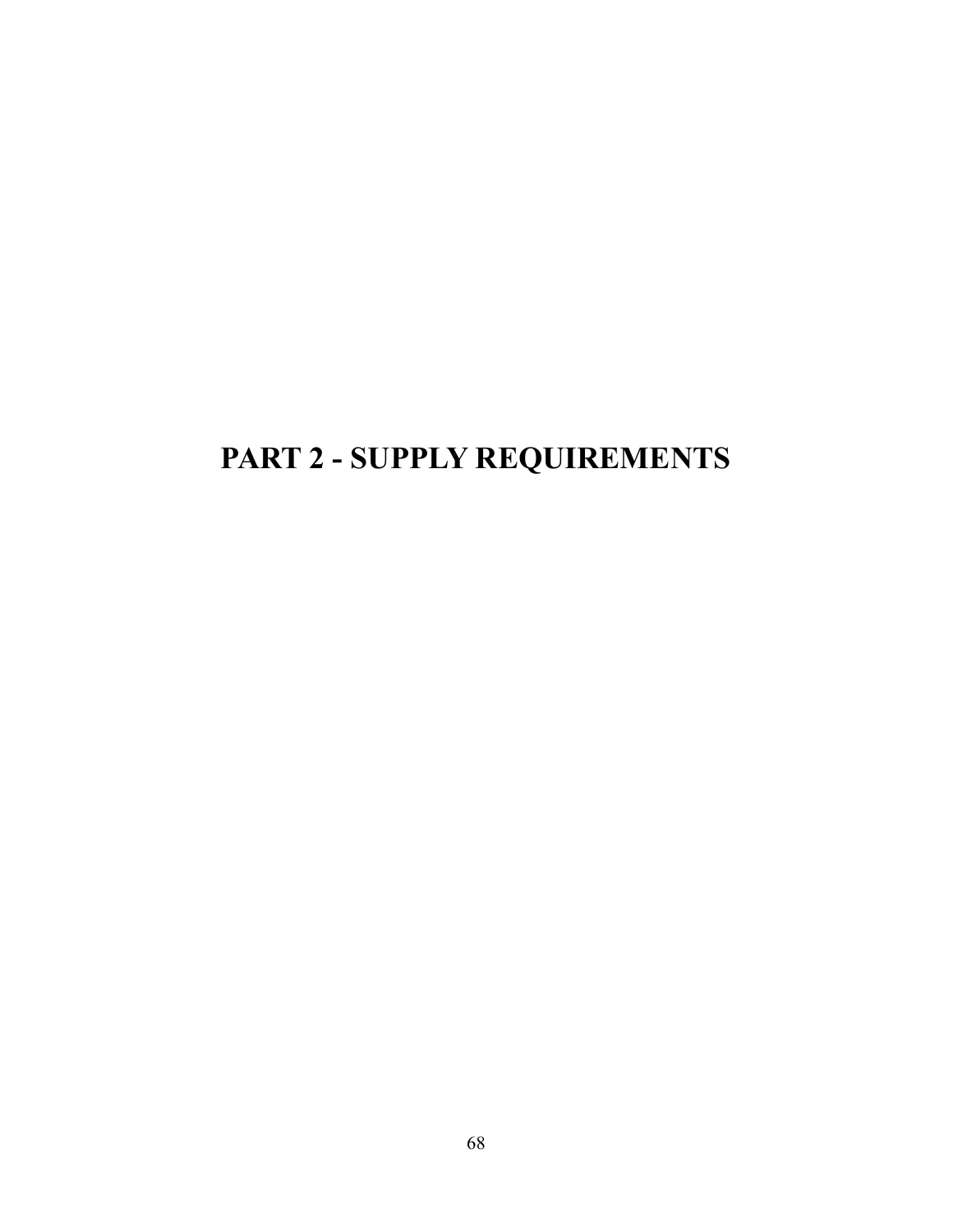# SECTION VII – SCHEDULE OF REQUIREMENTS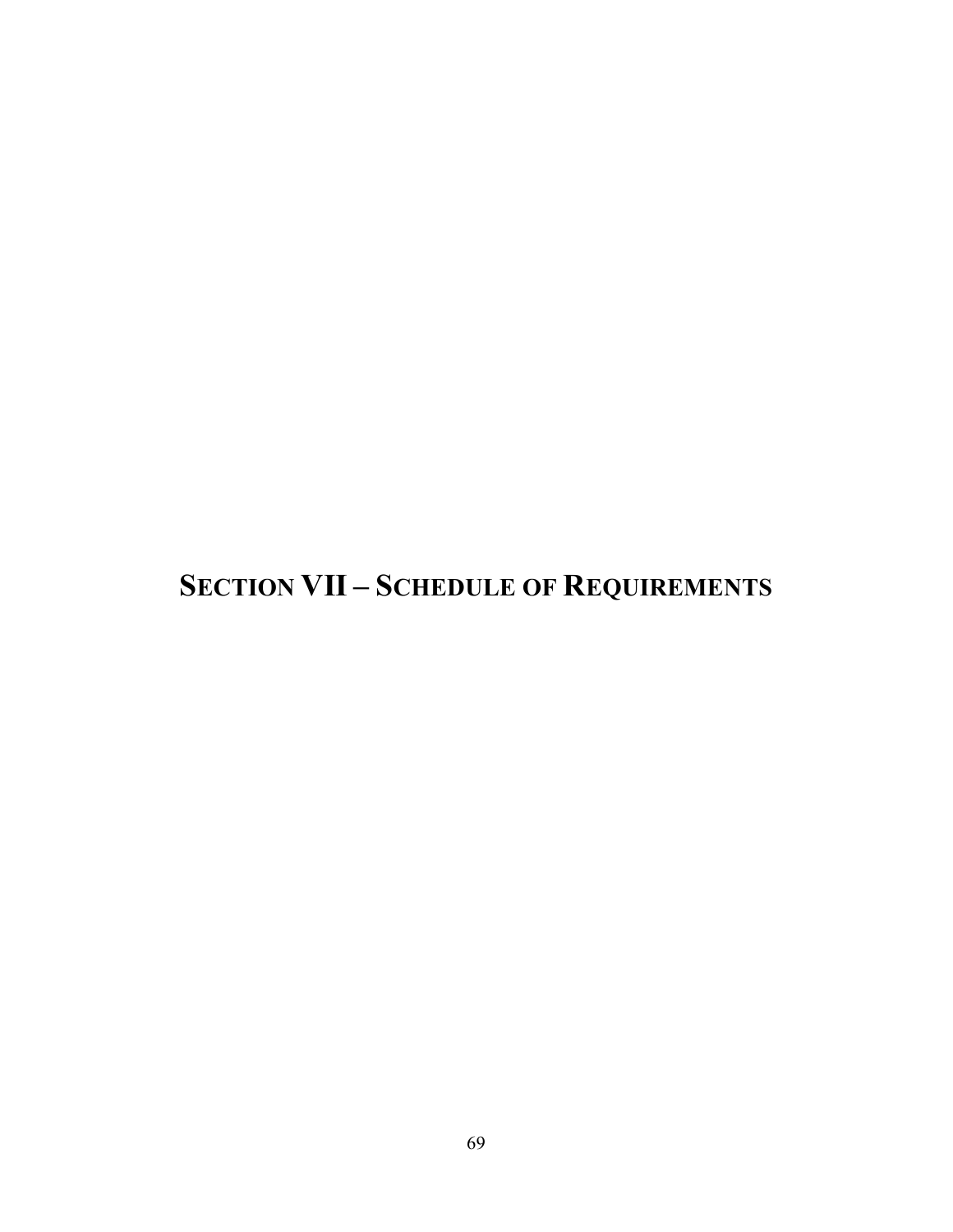# 1. LIST OF GOODS AND DELIVERY SCHEDULE

| Line                | <b>Description of Goods</b>                                                                                                                                                                                                                                                                                                                                                                                                                                                                                  | Quantity | <b>Physical</b> | <b>Final (Site)</b>                                                                                                                   | Delivery (as per Incoterms) Date               |                                                |                                             |  |
|---------------------|--------------------------------------------------------------------------------------------------------------------------------------------------------------------------------------------------------------------------------------------------------------------------------------------------------------------------------------------------------------------------------------------------------------------------------------------------------------------------------------------------------------|----------|-----------------|---------------------------------------------------------------------------------------------------------------------------------------|------------------------------------------------|------------------------------------------------|---------------------------------------------|--|
| Item<br>$N^{\circ}$ |                                                                                                                                                                                                                                                                                                                                                                                                                                                                                                              |          | unit            | <b>Destination as</b><br>specified in BDS                                                                                             | <b>Earliest Delivery</b><br>Date               | <b>Latest Delivery</b><br>Date<br>6.           | Bidder's<br>offered<br><b>Delivery date</b> |  |
|                     | <b>Acoustic Doppler Current Profiler (ADCP)</b>                                                                                                                                                                                                                                                                                                                                                                                                                                                              |          |                 |                                                                                                                                       |                                                |                                                |                                             |  |
|                     | Supply of Acoustic Doppler Current Profiler<br>(ADCP) having Velocity Profiling Range<br>0.4 to 40 meters with bottom tracking<br>and with DGPS,<br>facilities<br>associated<br>peripherals,<br>software<br>post<br>processing<br>sediment analysis,<br>Laptop along<br>with<br>Software and with all accessories for<br>discharge measurement in rivers / Canals,<br>with moving bed condition, required<br>attachments at site, complete as per technical<br>specifications with two years warranty period | 02       | No.             | Office of the<br>Director, River<br>Research Institute,<br><b>I&amp;W</b> Directorate<br>Mohanpur, Nadia<br>PIN-741246<br>West Bengal | 90 days from date<br>of signing of<br>contract | 90 days from<br>date of signing<br>of contract |                                             |  |
|                     |                                                                                                                                                                                                                                                                                                                                                                                                                                                                                                              |          |                 |                                                                                                                                       |                                                |                                                |                                             |  |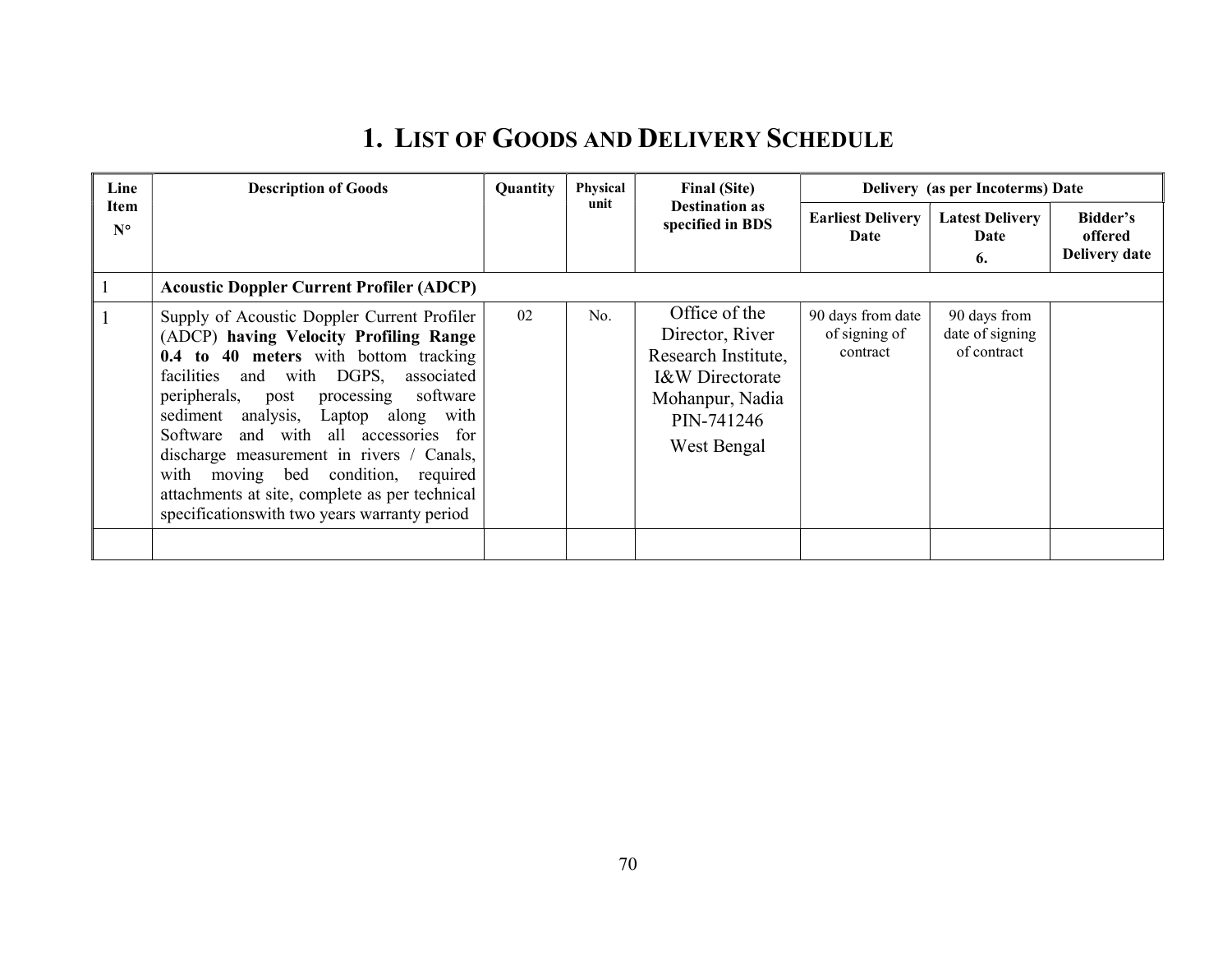## LIST OF RELATED SERVICES {[ITB CLAUSE 14.8B]} AND COMPLETION SCHEDULE

| <b>List of Related Services</b> |                                                                                                                                                                                                                                                                                                                                                                                                                                                                                                      |                |                      |                                                                                                            |                                                                |  |  |
|---------------------------------|------------------------------------------------------------------------------------------------------------------------------------------------------------------------------------------------------------------------------------------------------------------------------------------------------------------------------------------------------------------------------------------------------------------------------------------------------------------------------------------------------|----------------|----------------------|------------------------------------------------------------------------------------------------------------|----------------------------------------------------------------|--|--|
| <b>Sl. No.</b>                  | <b>Description</b>                                                                                                                                                                                                                                                                                                                                                                                                                                                                                   | Quantity       | <b>Physical Unit</b> | <b>Place where</b><br>service be<br>performed                                                              | Final<br>completion<br>date of service                         |  |  |
| 01                              | 02                                                                                                                                                                                                                                                                                                                                                                                                                                                                                                   | 0 <sub>3</sub> | 04                   | 05                                                                                                         | 06                                                             |  |  |
| S.                              | Acoustic Doppler Current Profiler (ADCP), 600KHZ                                                                                                                                                                                                                                                                                                                                                                                                                                                     |                |                      |                                                                                                            |                                                                |  |  |
| $S-1$                           | Testing and Commissioning of Acoustic Doppler<br>Current Profiler (ADCP) having Velocity Profiling Range<br>0.4 to 40 meters with bottom tracking facilities and with<br>DGPS, associated peripherals, post processing sediment<br>analysis software, Laptop along with Software and with all<br>accessories for discharge measurement in rivers / Canals,<br>with moving bed condition, required attachments at site,<br>complete as per technical specifications with two years<br>warranty period | 02             | No.                  | Office of the<br>Director, River<br>Research<br>Institute,<br>Mohanpur, Nadia<br>PIN-741246<br>West Bengal | 120 days from<br>the date of<br>signing of<br>Contract         |  |  |
| $S-2$                           | Comprehensive AMC for all ADCP including DGPS<br>along with all accessories, installed at designated locations<br>within West Bengal for3(three) years warranty period This<br>includes the replacement of batteries and spare parts as and<br>when required at bidder's cost;                                                                                                                                                                                                                       | 01             | Lot                  | Office of the<br>Director, River<br>Research<br>Institute,<br>Mohanpur, Nadia<br>PIN-741246<br>West Bengal | $1st$ year after<br>expiry of<br>warranty period<br>of 2 years |  |  |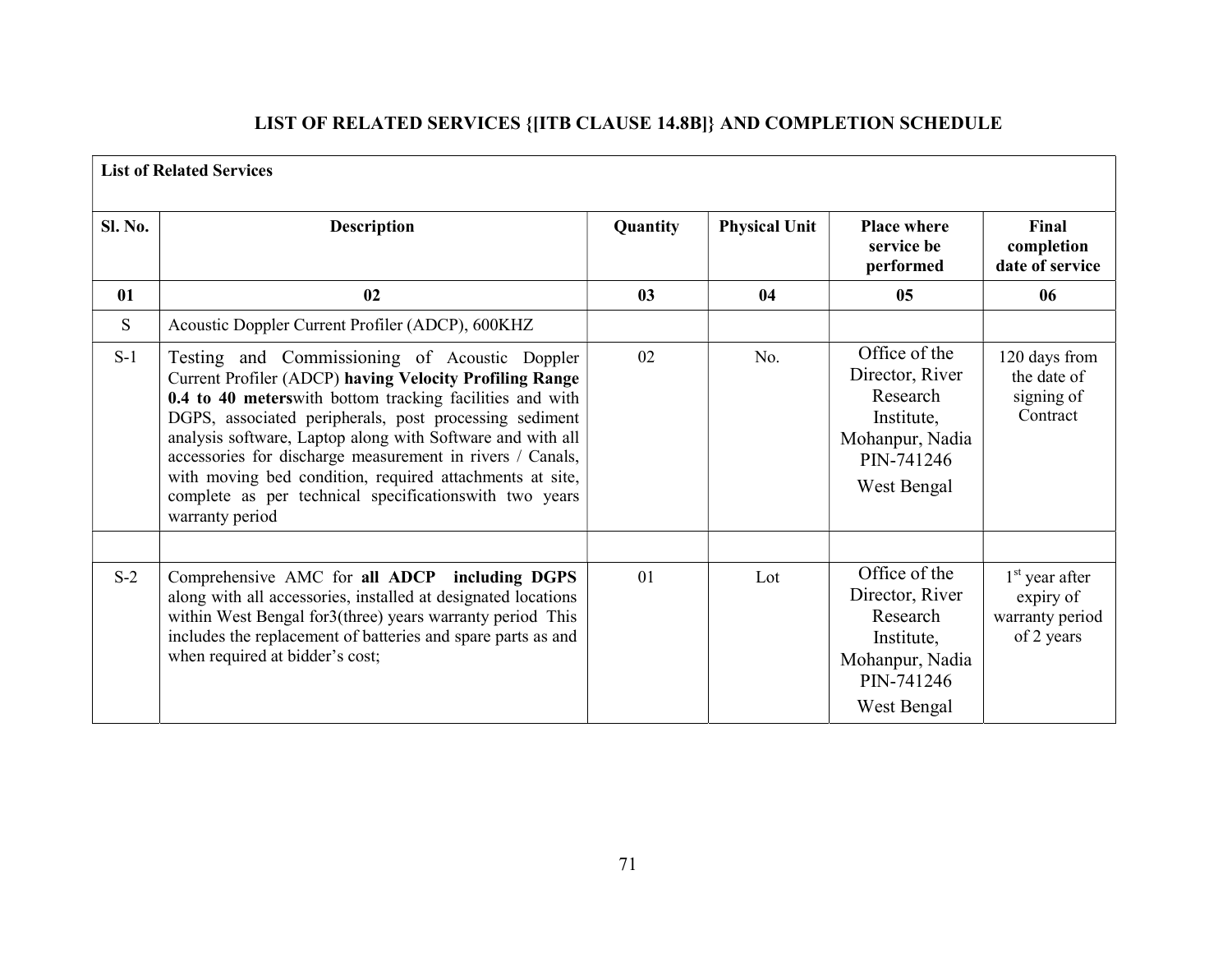|       |                                                                                                                                                                                                                                                                                                                                                                                                                                                           | 01 | Lot                 | Office of the<br>Director, River<br>Research<br>Institute,<br>Mohanpur, Nadia<br>PIN-741246<br>West Bengal | 2 <sup>nd</sup><br>year after<br>expiry of<br>warranty period<br>of 2 years |
|-------|-----------------------------------------------------------------------------------------------------------------------------------------------------------------------------------------------------------------------------------------------------------------------------------------------------------------------------------------------------------------------------------------------------------------------------------------------------------|----|---------------------|------------------------------------------------------------------------------------------------------------|-----------------------------------------------------------------------------|
|       |                                                                                                                                                                                                                                                                                                                                                                                                                                                           | 01 | Lot                 | Office of the<br>Director, River<br>Research<br>Institute,<br>Mohanpur, Nadia<br>PIN-741246<br>West Bengal | $3rd$ year after<br>expiry of<br>warranty period<br>of 2 years              |
| $S-3$ | Training of the purchaser's personnel at the site in<br>assembly, startup & operation of ADCP. Which includes<br>installation, testing, operation at minimum 3 different<br>locations, retrieval of data, procedure for generating<br>rating curve with practical sessions and maintenance<br>requirements & procedure for equipment configuration,<br>necessary training manualsin soft and hard copies etc,<br>Complete as per technical specifications | 04 | Nos.<br>(Trainings) | As per the training<br>schedules and as<br>decide by the<br>project manager.                               | As per the<br>training<br>schedules<br>Continuous<br>activity               |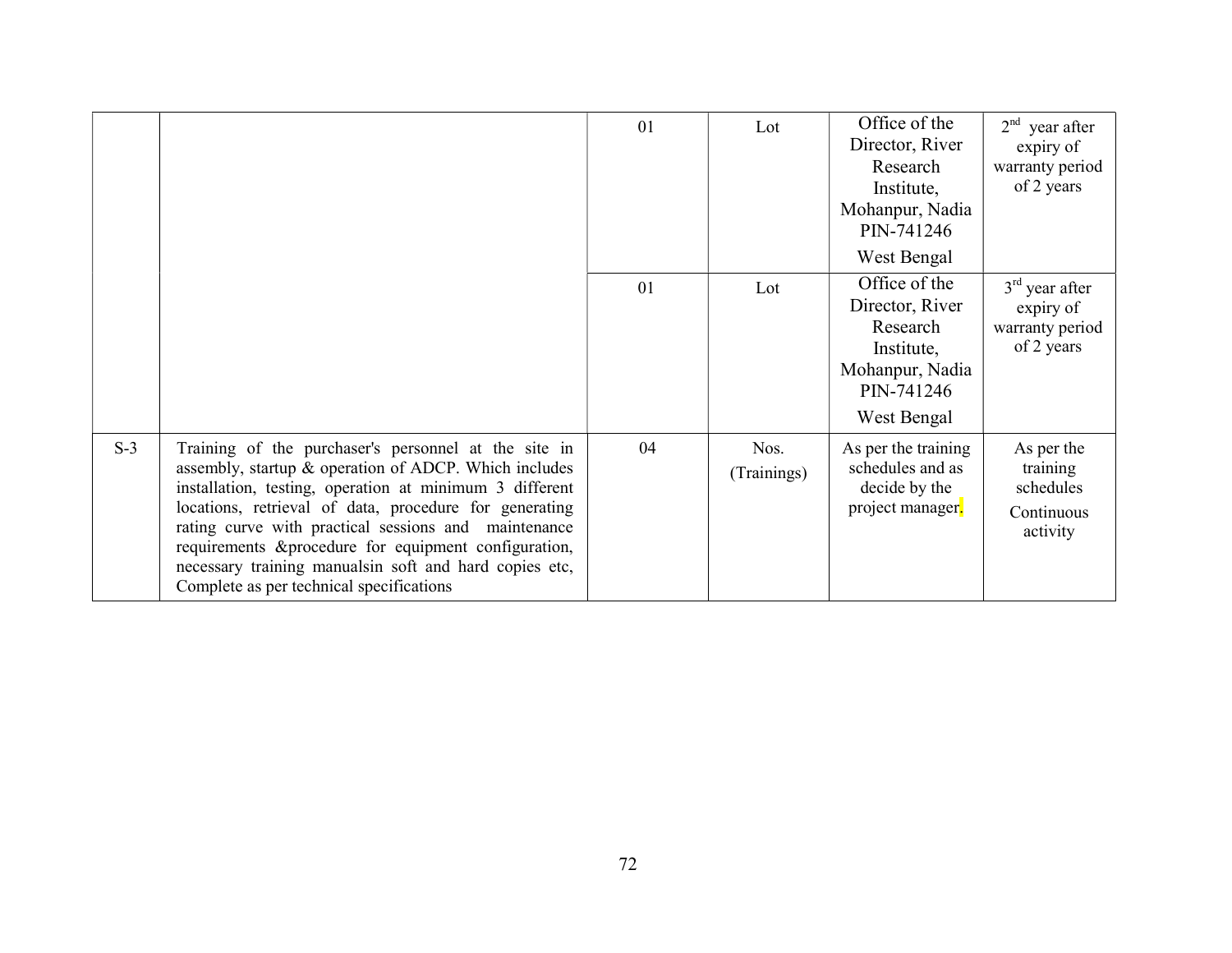## 3. TECHNICAL SPECIFICATIONS

#### 1.0 GENERAL

#### ACOUSTIC DOPPLER CURRENT PROFILER (ADCP)

#### A. Purpose

The Acoustic Doppler Current Profiler (ADCP) is to be used for automated discharge measurements with concentration of suspended load and bed load movement rate using software from a small boat/catamaran. The ADCP has to be mounted on a floating platform and can be securely pulled with the help of a boat. Typical applications are verification of velocity-area data, discharge measurements and calculation of total sediment load at important locations and discharge measurements on large rivers and canals. The ADCP will be deployed in a roving mode, being transported from one site of interest to the other. Floating platform will be part of the delivery; however, the boat is not included in the delivery. The discharge measuring system should be deployed at the nominated sites throughout the year.

#### B. Conditions and requirements

- The ADCP shall be of such a design that it operates reliably and accurately under the prevailing environmental and hydraulic conditions.
- The ADCP shall be easy to operate and maintain.
- All materials on the ADCP exterior shall be non-corrosive.
- The ADCP shall be small, light and easy to transport.
- The sensor-head shall be sturdy and impact resistant.
- The ADCP shall be installed in such a way that no air will be sucked underneath the transducers of the profiler.
- Rechargeable Sealed Maintenance Free Battery (Single cellonly or no multiple cell) hall be provide which will have capacity of at least 40 Hrs. continuous operation of entire ADCP system.
- Suitable mounting arrangement for outboard engine boats, cableway and bridge cranes shall be provided along with ADCP by the bidder to ensure easy installation of ADCP on Boat, cableway and bridge cranes
- The ADCP shall, utilize broadband signal processing to improve time, space and velocity resolution and accuracy in shallow water. However, The ADCP having alternative signal processing other than broad band, capable to improve time, space and velocity resolution and accuracy particularly in shallow water of depth shall also be acceptable.
- The ADCP shall have small dead zones at the surface and the bottom as it will be used in very shallowupto400mm (0.4M) and deeper water upto 40.000M.
- A portable PC (Laptop), meeting the requirements of the current profiler is to control the ADCP to monitor the data acquisition process, to store the collected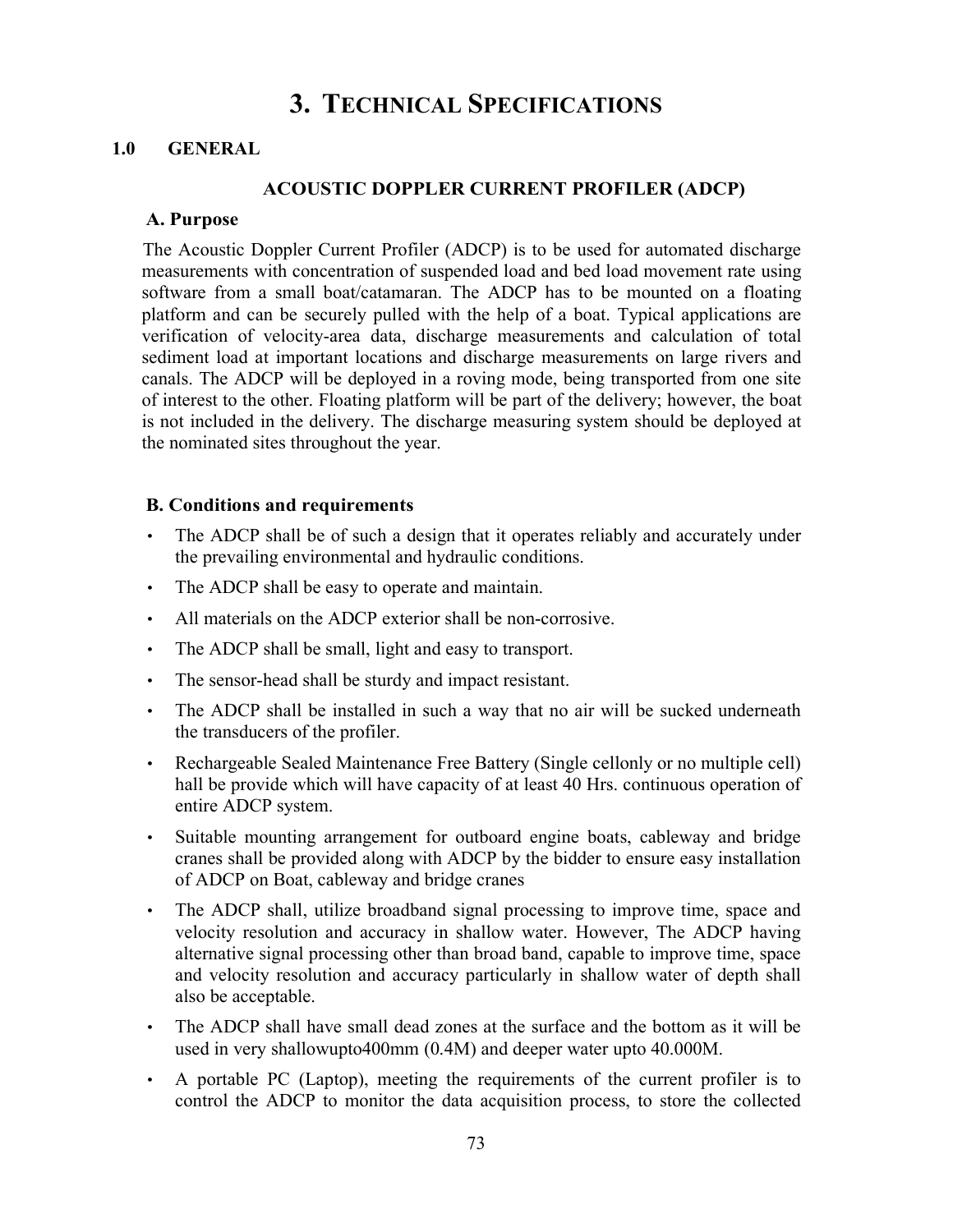data and to visualize collected data files. Laptop shall also be part of the delivery and accordingly price shall be quoted.

- The ADCP shall support accurate Bottom Tracking.
- The ADCP shall support wireless communication through Bluetooth or /and Indian license free band Radio modem
- The ADCP shall be provided with DGPS support, to be used during moving bed conditions.
- The ADCP shall have an acoustic frequency and operating modes suitable for robust bottom tracking in the presence of suspended material near river bed and for deeper profiling in high sediment concentrations as well as a fast sampling mode.
- All relevant data from ADCP, compass and other devices shall be stored on laptop PC for validation and post processing.
- The supplier shall provide adequate training to officials at all the locations onsite.
- The current profiler shall be supplied with the required accessories, software and operator's manual.
- The cost of maintenance, repairs & replacements for complete ADCP system shall be borne by the bidder during the warranty and AMC Period. The scope of maintenance support would include the replacement of defective components including ADCP, floating platform, consumables & batteries against any wear & tear during operations of the entire system.

### C. Design Requirements

The equipment offered should conform to the following technical Specifications:

| <b>ACOUSTIC DOPPLER CURRENT PROFILER (ADCP)</b> |                                              |                                                                                      |  |  |
|-------------------------------------------------|----------------------------------------------|--------------------------------------------------------------------------------------|--|--|
| S.<br>No.                                       | <b>Specifications</b>                        | <b>Requirement</b>                                                                   |  |  |
|                                                 | <b>Site Conditions</b>                       |                                                                                      |  |  |
| 1.                                              | Ambient<br>Temperature                       | (-)5 to 50 Degree C or better                                                        |  |  |
| 2.                                              | Humidity                                     | 5-100 %                                                                              |  |  |
| 3.                                              | Altitude                                     | 0-2500 meter or better                                                               |  |  |
| 4.                                              | Mode of operation                            | Real time from a sailing boat/ Bridge/cableway                                       |  |  |
| <b>Sensor</b>                                   |                                              |                                                                                      |  |  |
| 5.                                              | <b>ADCP Type</b>                             | Down looking ADCP for measurement of discharge in river<br>with moving bed condition |  |  |
| 6.                                              | <b>Velocity Profiling</b><br>Range           | 0.4 to 40 meters or better                                                           |  |  |
| 7.                                              | Profiling Velocity                           | $+/-20$ m/s                                                                          |  |  |
| 8.                                              | Overall Discharge<br>measurement<br>accuracy | Less than 4%                                                                         |  |  |
| 9.                                              | <b>Velocity Accuracy</b>                     | ±0.25% of measured velocity                                                          |  |  |
|                                                 | 10. Velocity Resolution                      | 0.001m/s                                                                             |  |  |
| 11.                                             | Depth Range                                  | 0.4 to 80 mtr or better                                                              |  |  |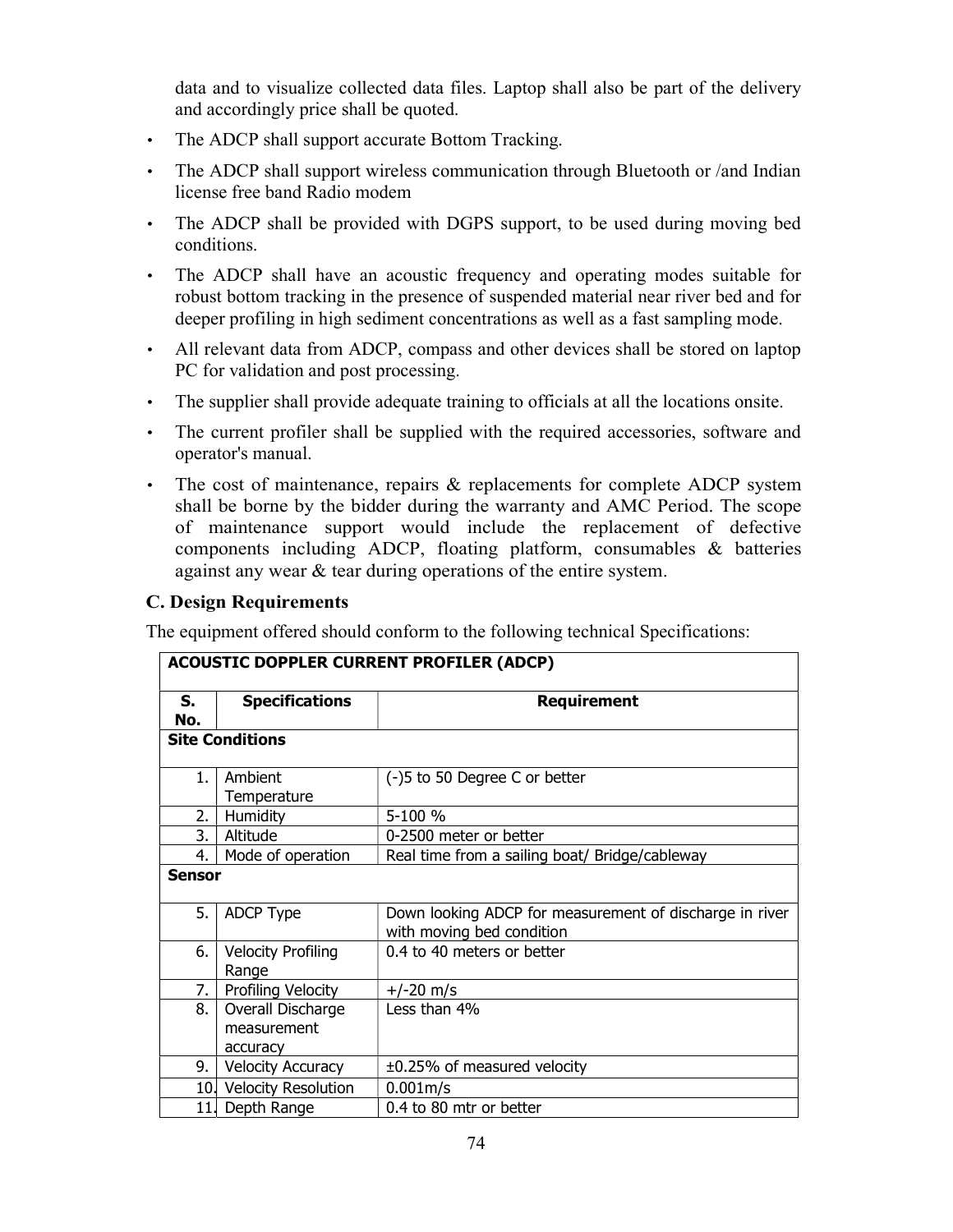|             | 12. Depth Accuracy                   | 1%. FSO                                                   |
|-------------|--------------------------------------|-----------------------------------------------------------|
|             | 13. Depth Resolution                 | $0.001$ m                                                 |
|             | 14. Temperature                      | Range: -5°C to 45°C                                       |
|             |                                      | Accuracy: ±0.5°C                                          |
|             |                                      | Resolution: 0.0625° or better                             |
|             | 15. Tilt (pitch and roll)            | Range: ±45°                                               |
|             |                                      | Accuracy: $\pm 1^{\circ}$                                 |
|             |                                      | Resolution: 0.1° or better                                |
|             | 16. Compass                          | Range: 0-360°                                             |
|             |                                      | Accuracy: $±2°$<br>Resolution: 0.1° or better             |
|             | 17. Communication                    | -Wired communication - RS-232 / USB / RS485 port- for at  |
|             |                                      | 1200 to 115,200 baud rate.                                |
|             |                                      | -Wireless communication- Bluetooth or /and Radio modem    |
|             |                                      | (license free band) - range >200m at115,200 baud          |
|             | 18 Positioning                       | Capability to acquire position by bottom tracking & using |
|             |                                      | DGPS in case of moving bed conditions.                    |
|             | 19. Computations                     | All performed internally or on Windows-based software     |
|             |                                      | (also to be supplied)                                     |
| <b>DGPS</b> |                                      |                                                           |
| 21          | <b>DGPS</b>                          | Smart Antenna DGPS in single housing or Modular           |
|             |                                      | receiver.                                                 |
|             | <b>GPS Integration</b>               | GPS and external RTK-DGPS with radio/GSM mode             |
|             |                                      | interface with ADCP software, for positioning and moving  |
|             |                                      | bed applications.                                         |
| 22          | Satellite system                     | Single or dual frequency with more than 96 channels.      |
|             | tracked                              |                                                           |
|             | <b>DGPS</b> positioning              | Should provide 0.5 m accuracy or less with GNSS           |
|             |                                      | Augmentation.                                             |
|             | Stand-alone                          | Should provide minimum $\pm$ 2 m accuracy with GPS only   |
|             | accuracy                             | (Autonomous).                                             |
|             | Update rate                          | Minimum 5 Hz.                                             |
|             | Serial ports                         | Should have at least 1 compatible serial ports to send    |
|             |                                      | DGPS positioning data in real time to ADCP.               |
|             | Data protocol                        | Should be able to output NMEA Standard format -           |
|             |                                      | NMEA0183 compatible with ADCP.                            |
|             | Baud rates                           | Should have standard selectable baud rates preferably     |
|             |                                      | within 9600 or less and 19200 or more.                    |
|             | Input voltage                        | Should be able to take up power ranging from 7 to 28      |
|             |                                      | VDC with reverse polarity operation from the battery      |
|             |                                      | provided with ADCP.                                       |
|             | Shock & vibration                    | Should withstand shock and vibration according to         |
|             |                                      | international standards.                                  |
|             | Enclosure                            | Should be environmentally sealed preferably rated IP67.   |
|             | Mounting                             | Proper mounting arrangement for fixing on the Floating    |
|             |                                      | platform provided with ADCP.                              |
|             | Software - Total Sediment load study |                                                           |
| 23          | <b>Type</b>                          | Stand-alone application for post- processing ADCP output  |
|             |                                      | in order to compute suspended sediment concentration      |
|             |                                      | and flux using ADCP output files. This should be enables  |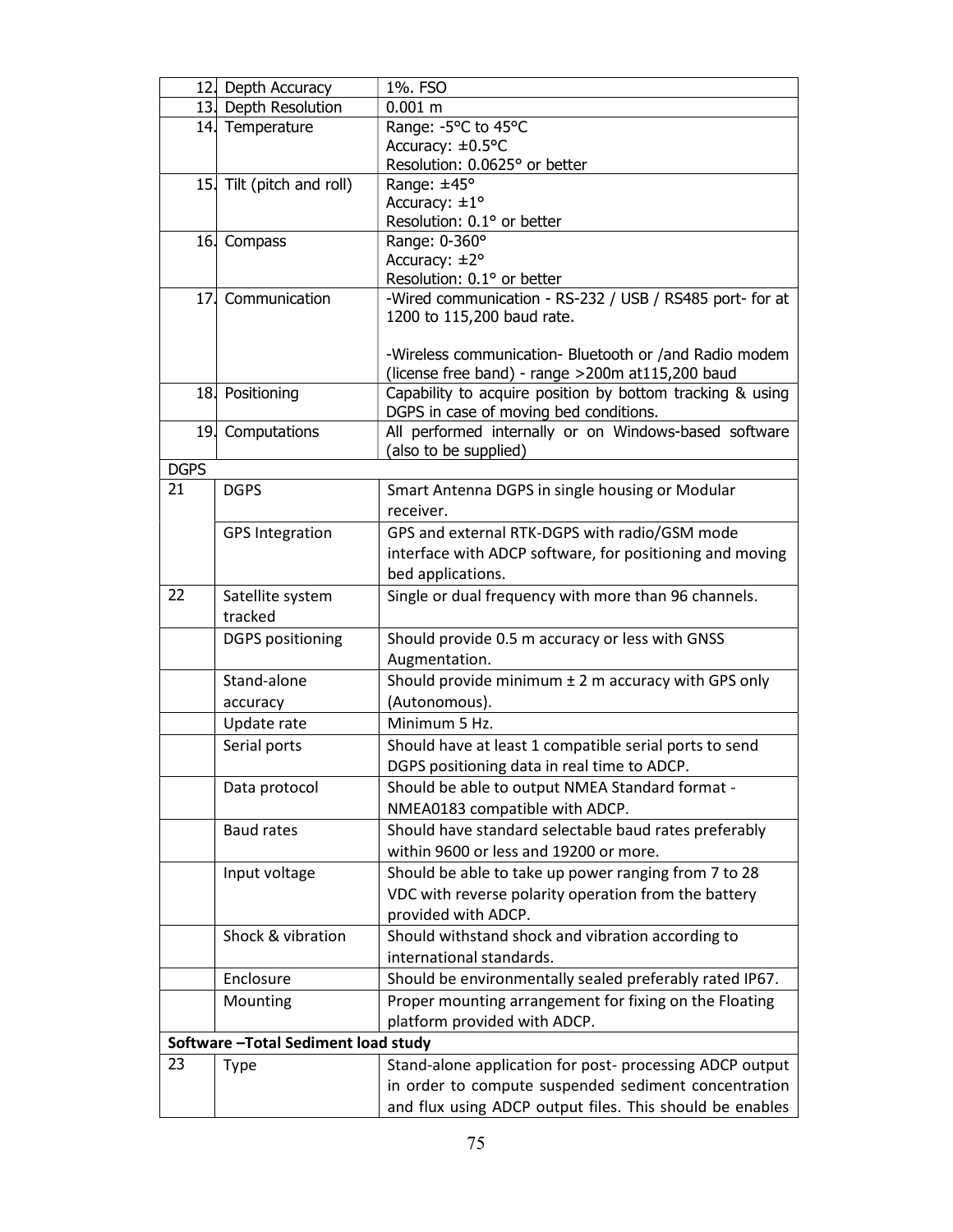|    |                                            | to measure sediment concentration (suspended) and bed                                                       |
|----|--------------------------------------------|-------------------------------------------------------------------------------------------------------------|
|    |                                            | load transport rate from the supplied ADCP output data<br>(measurements) and compatible with ADCP software. |
| 24 | Features                                   | Load multiple transects, enter and edit water samples,                                                      |
|    |                                            | choose parameters, validate data, and generate output.                                                      |
|    |                                            | Calculate sediment attenuation using an iterative                                                           |
|    |                                            | calculation procedure.                                                                                      |
| 25 | Outputs                                    | Standard<br>Information<br>Code<br>For<br><b>ASCII</b><br>(American                                         |
|    |                                            | Interchange) output as a text file for each transect listing                                                |
|    |                                            | the values for the concentration and flux per bin, per                                                      |
|    |                                            | ensemble. Figure output as one figure for each transect                                                     |
|    |                                            | showing the contour plot of the concentrations and a                                                        |
|    |                                            | graph of the depth-averaged fluxes along the transect.                                                      |
|    | Accessories, Hardware, softwares and tools |                                                                                                             |
| 26 | <b>ADCP with Standard</b>                  | 2 (two)units                                                                                                |
|    | Sensor and                                 |                                                                                                             |
|    | Transducer (inbuilt)                       |                                                                                                             |
| 27 | DGPS -                                     | 2 units                                                                                                     |
|    | 2units                                     |                                                                                                             |
| 28 | Float                                      | 2 units                                                                                                     |
|    | 2units                                     |                                                                                                             |
| 29 | <b>Battery</b>                             | 2 units                                                                                                     |
|    | 2units with charger                        |                                                                                                             |
|    | (for complete                              |                                                                                                             |
|    | operation)                                 |                                                                                                             |
| 30 | Tools for ADCP sets                        | 2 units                                                                                                     |
|    | 2 units                                    |                                                                                                             |
| 31 | Spare parts for                            | 2 units                                                                                                     |
|    | <b>ADCP</b> sets                           |                                                                                                             |
|    | 2units                                     |                                                                                                             |
| 32 | Mounting brackets                          | 2 units                                                                                                     |
|    | for<br>2units                              |                                                                                                             |
| 33 | Shipping case for                          | 2 units                                                                                                     |
|    | <b>ADCP sets</b>                           |                                                                                                             |
| 34 | Software - Sediment                        | one licence                                                                                                 |
|    | studies                                    |                                                                                                             |
| 35 | Two Data                                   | 2units                                                                                                      |
|    | <b>Acquisition System</b>                  |                                                                                                             |
|    | (Laptop)                                   |                                                                                                             |
| 36 | Software                                   | Windows-based software for display of velocity, discharge,                                                  |
|    |                                            | depth, and width information in real-time. Software should                                                  |
|    |                                            | be part of ADCP system and can be loaded in any                                                             |
| 37 | <b>Tools</b>                               | numbers of PC/Laptop.<br>Complete tool kit for installation and routine maintenance                         |
| 38 | Manuals                                    | Full documentation and maintenance instructions in                                                          |
|    |                                            | English                                                                                                     |
| 39 | Mounting                                   | Stable/unwavering Floating platform to accommodate                                                          |
|    |                                            | ADCP, Battery, DGPS equipment and other related                                                             |
|    |                                            | accessories. Also proper arrangement shall be provided for                                                  |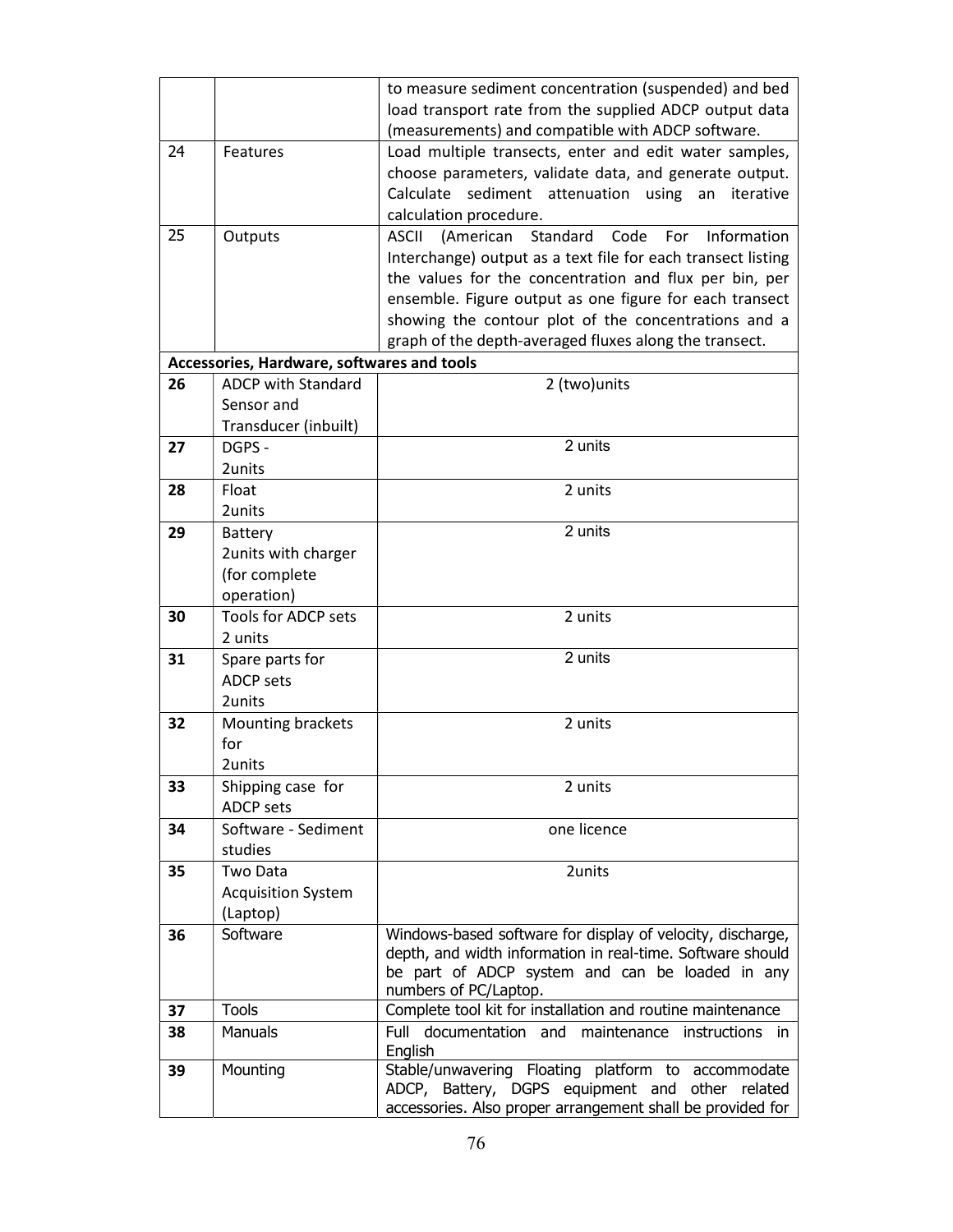| mounting it with outboard engine boats, cableway and |  |  |  |
|------------------------------------------------------|--|--|--|
| bridge cranes.                                       |  |  |  |

#### 1. Hardware and software:

Laptop/PC suitable for communicating with the ADCP and other devices for running the associated ADCP software in the field, and for communicating with office based PCs for subsequent data transfer

Laptop should be of standard brand and should have the following minimum specification:

- Intel Core i7Processor (2.8GHz, 6MB L2 cache, 1066 MHz FSB)
- 15.6 inch LED Screen; 2 USB Ports
- 8GB DDR3 RAM upgradeable to 16GB or More
- HDD 1 TB 7200rpm or better.
- Windows 10 Operating System Preloaded or better and MS Office 2010 licensed copy software and Carry Bag will be part of delivery
	- o Antivirus software during warranty and CAMC period.
- With Bluetooth Connectivity with 200mts range
- USB to RS-232 converter for communication 1200 to 115,200 baud.
- And relevant accessories.
- 2. Set-up: Preparation of the instrument for data collection, setting of depth-cell size, number of depth cells and ping rate, averaging, storage interval. In case the instrument features in-built compass then software assisted compass calibration shall be supported. Set-up of bottom tracking
- 3. Data collection: The PC software shall control the data collection process, record the data in a file system on disk and report aberrations.
- 4. Monitoring: The collected data shall be graphically visualized.
- 5. Processing:
	- Calculation of bin-wise discharge and total discharge
	- User input/selection of extrapolation methods to bottom, surface and stream banks
	- Display of input data and processing results in graphical and numerical format
	- Having the capability of internal memory storage
- **6.** Data export: Data export to spreadsheet and ASCII formats shall be supported.
- 7. Accessories:
	- Tools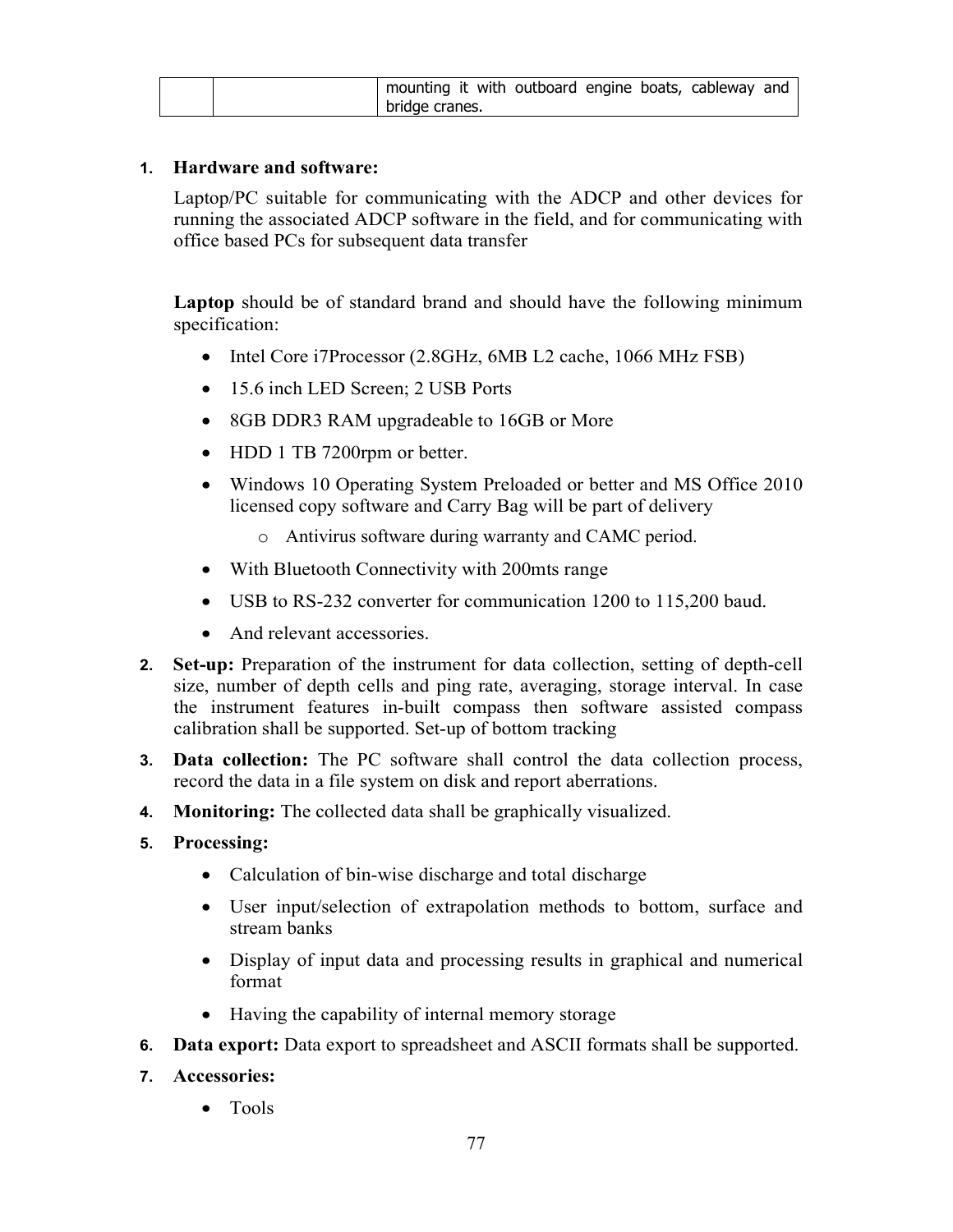- Mounting brackets
- Shipping case
- Consumables

Note: Training shall beat field /site office, Location for training shall be specified by purchaser.

#### D. Testing and Acceptance

#### 1. Factory Acceptance Testing

The Bidder shall provide factory calibration & type testing certificate in respect of each component of the ADCP and its major sub-assemblies to the department before delivery/shipment.

#### 2. Site Acceptance Protocol

In order to facilitate the site acceptance of the system by the engineer  $-$  in  $$ charges, the Bidder should give a list of deliverables for each site to the respective sites as well as to the headquarters. The list shall be verified by the engineer – in – charge and accordingly will give a verification report whether all deliverables have been delivered properly at the site. For site acceptance test, the supplier should give a check – list of all components and their functions. This check list shall be decided in consultation with the engineer  $-$  in  $-$  charges. This check list shall indicate the tests to be conducted at the site and the results that are expected for each and every component that are to be installed at the site. This check list will have to be provided to each and every ADCP before the installation begins.

#### E. Documentation

Detailed operating and maintenance manuals for the instruments and other equipment supplied under the contract shall be provided. 2 hard as well as soft copies for each ADCP of the final manuals have to be given at Office of the Director, River Research Institute, I&W Directorate, Mohanpur, Nadia-741246, West Bengal.

The manuals shall indicate full detail of the equipment supplied , including test certificates, and the software section shall be comprehensive with sufficient detail to allow personnel to easily modify any setting or operational parameter.

### F. Trainings

The Bidder shall provide trainings as training modules as part of the Tender given as under: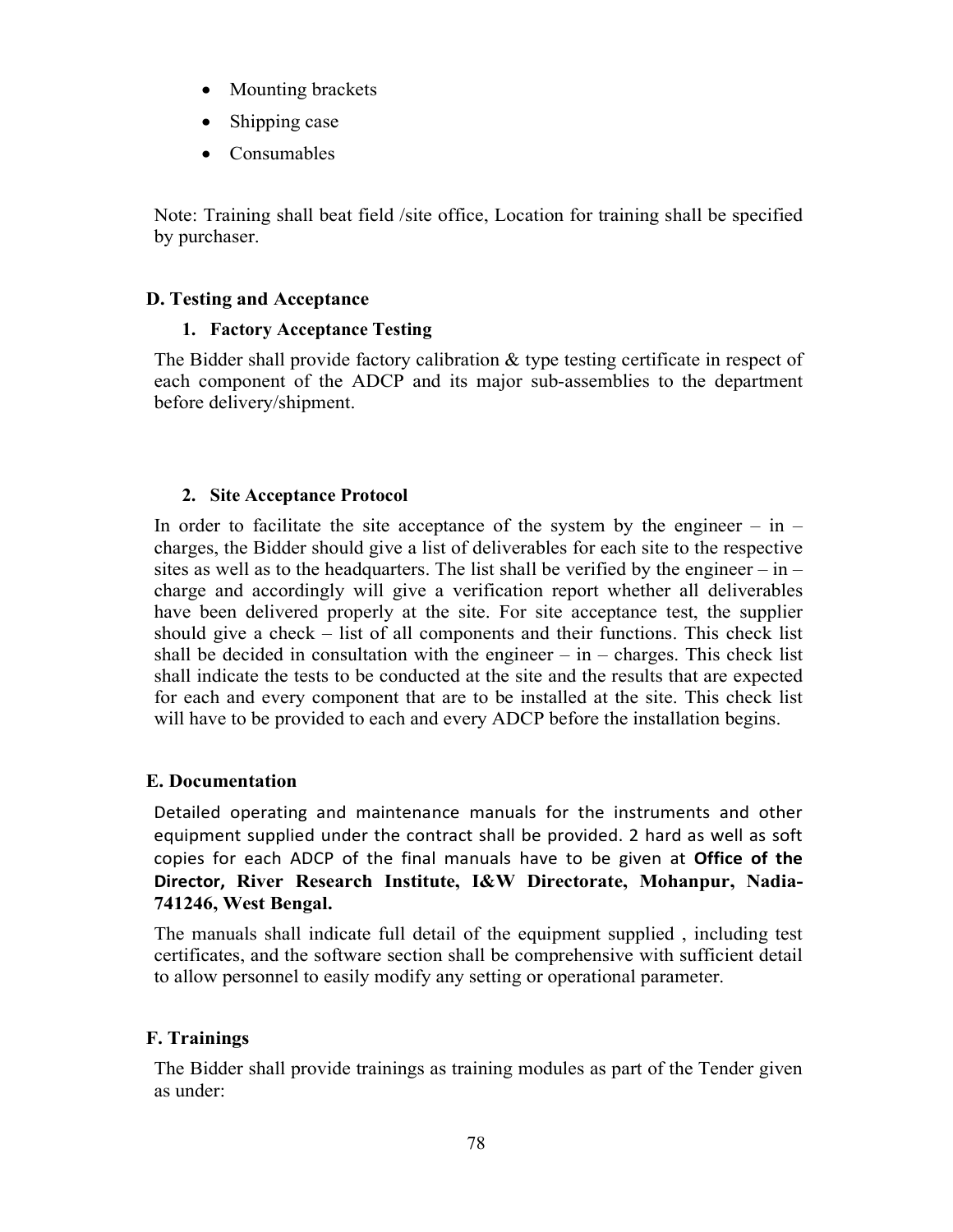| SI.<br>No.     | <b>Description</b>                                                                                                                                                                                                                                                                                                                                                                                                                                                                                                                                                     | <b>Numbers of training</b>                                                    | Number of<br><b>Participants</b><br>per session |
|----------------|------------------------------------------------------------------------------------------------------------------------------------------------------------------------------------------------------------------------------------------------------------------------------------------------------------------------------------------------------------------------------------------------------------------------------------------------------------------------------------------------------------------------------------------------------------------------|-------------------------------------------------------------------------------|-------------------------------------------------|
| $\mathbf{1}$   | User Training Course<br>for<br>senior management(during<br>commissioning).                                                                                                                                                                                                                                                                                                                                                                                                                                                                                             | 1 (One) for two days<br>(one day at river site).                              | 10                                              |
| $\overline{2}$ | Training of the purchaser's<br>personnel at the site in<br>assembly, startup& operation<br>of ADCP. Course topics will<br>include installation, testing,<br>operation at minimum<br>$\mathcal{R}$<br>different locations (to<br>be<br>specified by purchaser) with<br>different flow conditions.<br>Also include retrieval of data,<br>procedure for generating<br>rating curve and maintenance<br>requirements<br>&equipment<br>configuration,<br>including<br>training kit containing course<br>material in soft and hard<br>copies etc. complete in all<br>respect. | $4(3 \, \text{during})$<br>commissioning and<br>1during one warranty<br>year) | 20                                              |

#### G. Spare parts

Bidder shall ensure the availability of sufficient spare parts in its godown at Kolkata (preferably) in India for fulfilling its service obligations during warranty period of 3years&CAMC (Comprehensive Annual Maintenance Contract)period. The same can be inspected by Engineer-in Charge or its authorized representative.

#### H. Preventive Maintenance

The bidder shall be responsible for maintenance of all ADCPs /components of installations, commissioning, site acceptance and operation tests. All equipment maintenance cost, repairs & replacements shall be borne by the bidder during the warranty Period. The scope of maintenance support would include all materials and services including major replacement components, Consumables, mandatory spare parts required to ensure smooth and sustainable operations of the entire system. The bidder shall supply a Manual specifying all the faults experienced by the system together with an account of how such faults have been rectified.

The bidders shall ensure the following visits at remote site for preventive maintenance.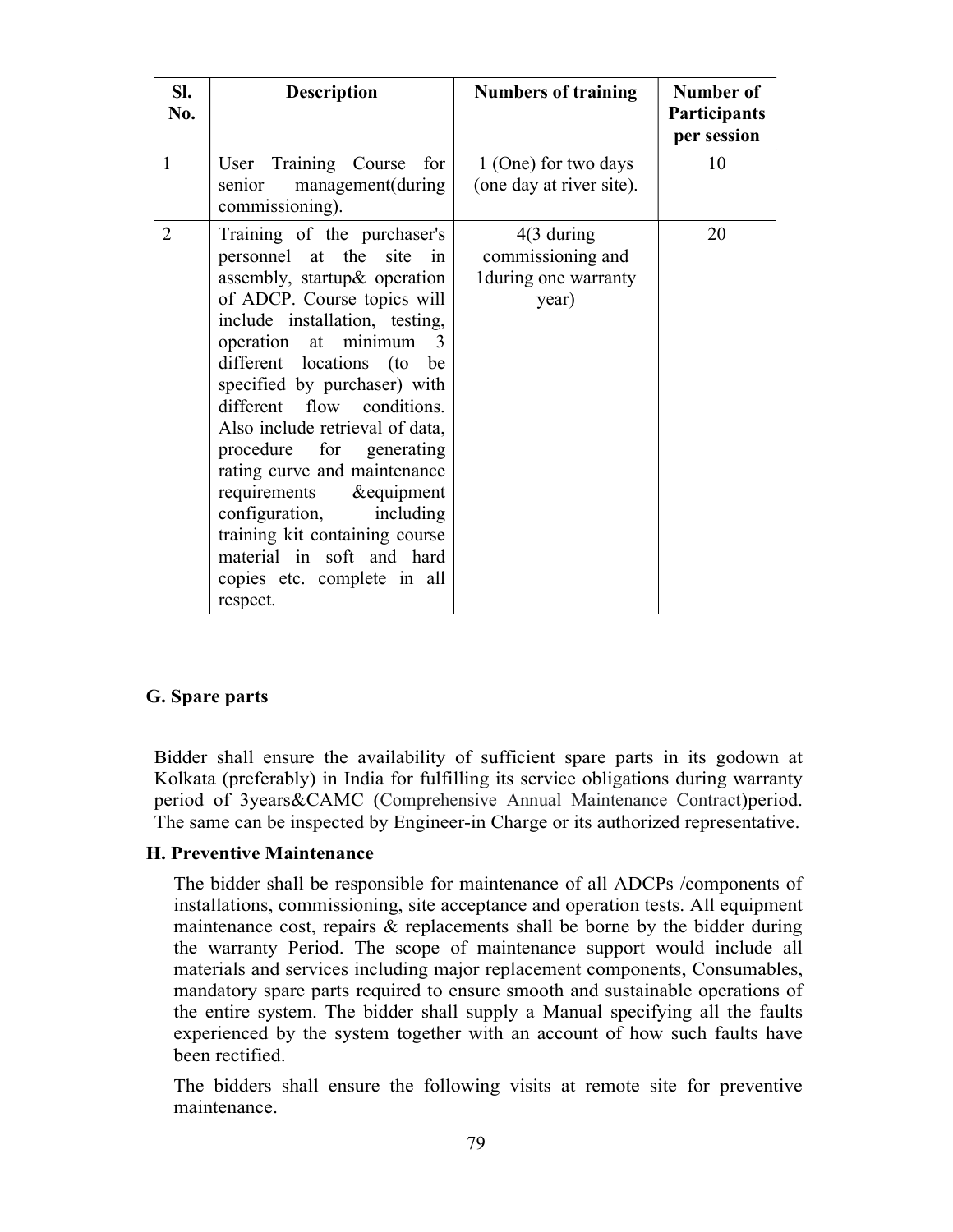#### SCHEDULE SHOWING FREQUENCY OF SCHEDULED VISITS FOR ROUTINE AND PREVENTIVE MAINTENANCE

| Sl.<br>No. | <b>Station Category</b>                                  | Minimum<br>Preventive<br>Visits / Year | Remarks                                     |
|------------|----------------------------------------------------------|----------------------------------------|---------------------------------------------|
|            | ADCPs with DGPS & its<br>peripherals with spare<br>parts |                                        | Every Six months and also on<br>need basis. |

#### N. INSPECTIONS AND TESTS

The following inspections and tests shall be performed:

- 1. Inspection and tests prior to shipment of Goods and at final acceptance are as follows:
	- i. The inspection of the goods shall be carried out to check whether the goods are in conformity with the approved technical specifications and shall be in line with the inspection/test procedures laid down in the technical specifications and the General Conditions of contract. The supplier will dispatch the goods to the ultimate consignee after approval of engineer-in charge against the submission of internal inspection testing along with the supplier's inspection report, manufacturer's warranty certificate etc. The purchaser will test the equipment after completion of the installation and commissioning at the site of the installation. For site preparation, the supplier should furnish all details to the purchaser sufficiently in advance so as to get the works completed before receipt of the equipment. Complete hardware and software as specified in section VI should be supplied, installed and commissioned properly by the supplier prior to commencement of performance tests.
	- ii. The acceptance test will be conducted by the purchaser/their consultant or any other person nominated by the purchaser, at its option as per Section-3 Technical Specification. The acceptance will involve trouble- free operation for three consecutive days. There shall not be any additional charges for carrying out acceptance tests. No malfunction, partial or complete failure of any part of hardware or bugs in the software should occur. All the software should be complete and no missing modules/sections will be allowed. The supplier shall maintain necessary log in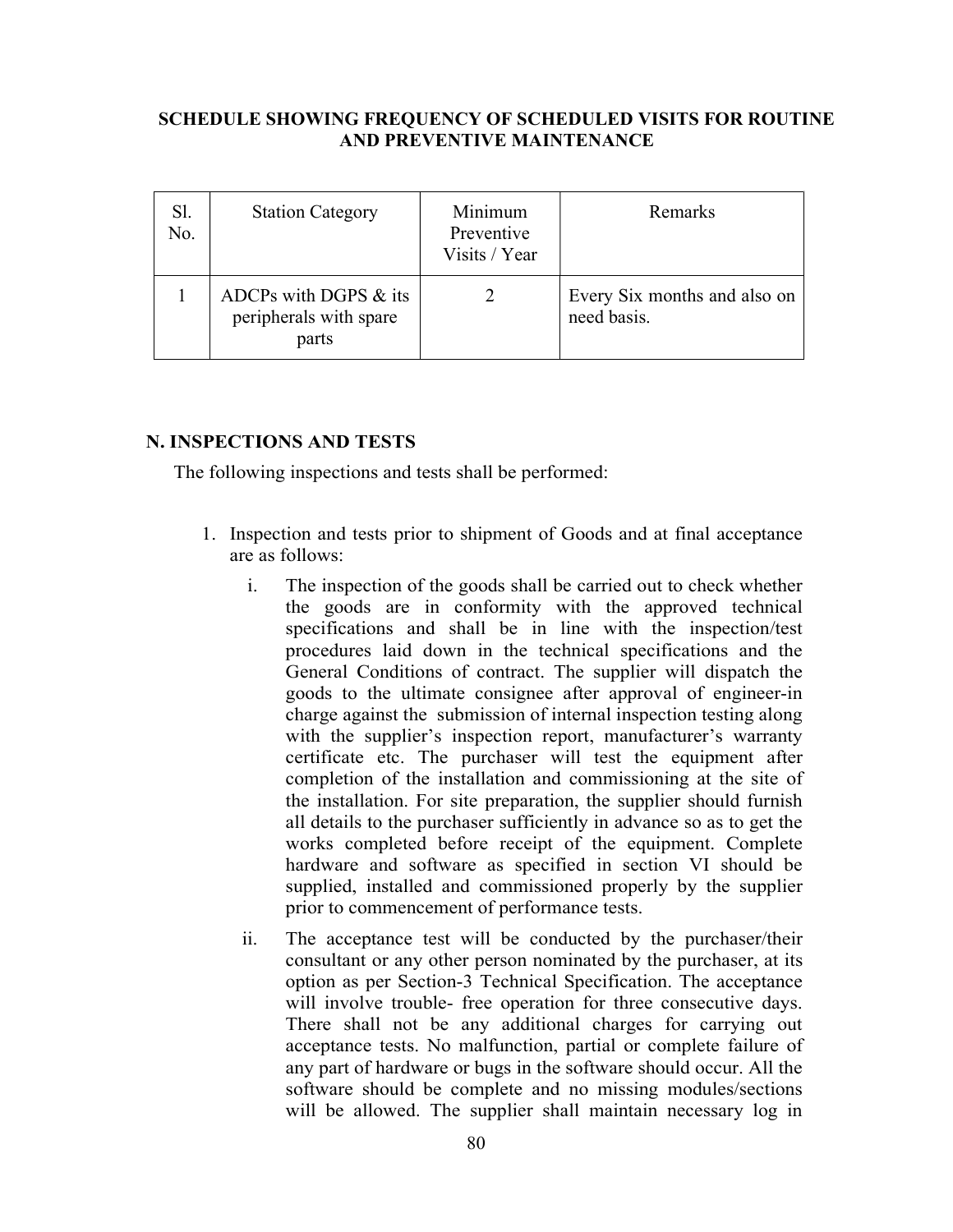respect of the results of the tests to establish to the entire satisfaction of the purchaser, the successful completion of the test specified. An average uptake efficiency of 95% for the duration of test period shall be considered as satisfactory.

- iii. In the event of the hardware and software failing to pass the acceptance test, a period not exceeding two weeks will be given to rectify the defects and clear the acceptance test, failing which the purchaser reserves the rights to get the equipment replaced by the supplier at no extra cost to the purchaser.
- 2. Manuals
	- i. Before the goods and equipment are taken over by the Purchaser, the Supplier shall supply operation and maintenance manuals of the goods and equipment. These shall be in such detail as will enable the Purchaser to operate, maintain, adjust and repair all parts of the equipment as stated in the specifications.
	- ii. The manuals shall be in the ruling language (English) and in such form and numbers as stated in the contract.
	- iii. Unless and otherwise agreed, the goods and equipment shall not be considered to be completed for the purpose of taking over until such manuals have been supplied to the Purchaser.
- 3. For the System and Other Software the following will apply:
	- i. The Supplier shall provide complete and legal documentation of hardware, and licensed operating systems. The supplier shall also indemnify the purchaser against any levies/penalties on account of any default in this regard.
	- ii. To be reviewed and revised for each procurement depending on the equipment to be procured.
- 4. Acceptance Certificates:

On successful completion of acceptability test, receipt of deliverables etc., and after the purchaser is satisfied with the working on the system, the acceptance certificate signed by the supplier and the representative of the purchaser will be issued. The date on which such certificate is signed shall be deemed to be the date of successful commissioning of the system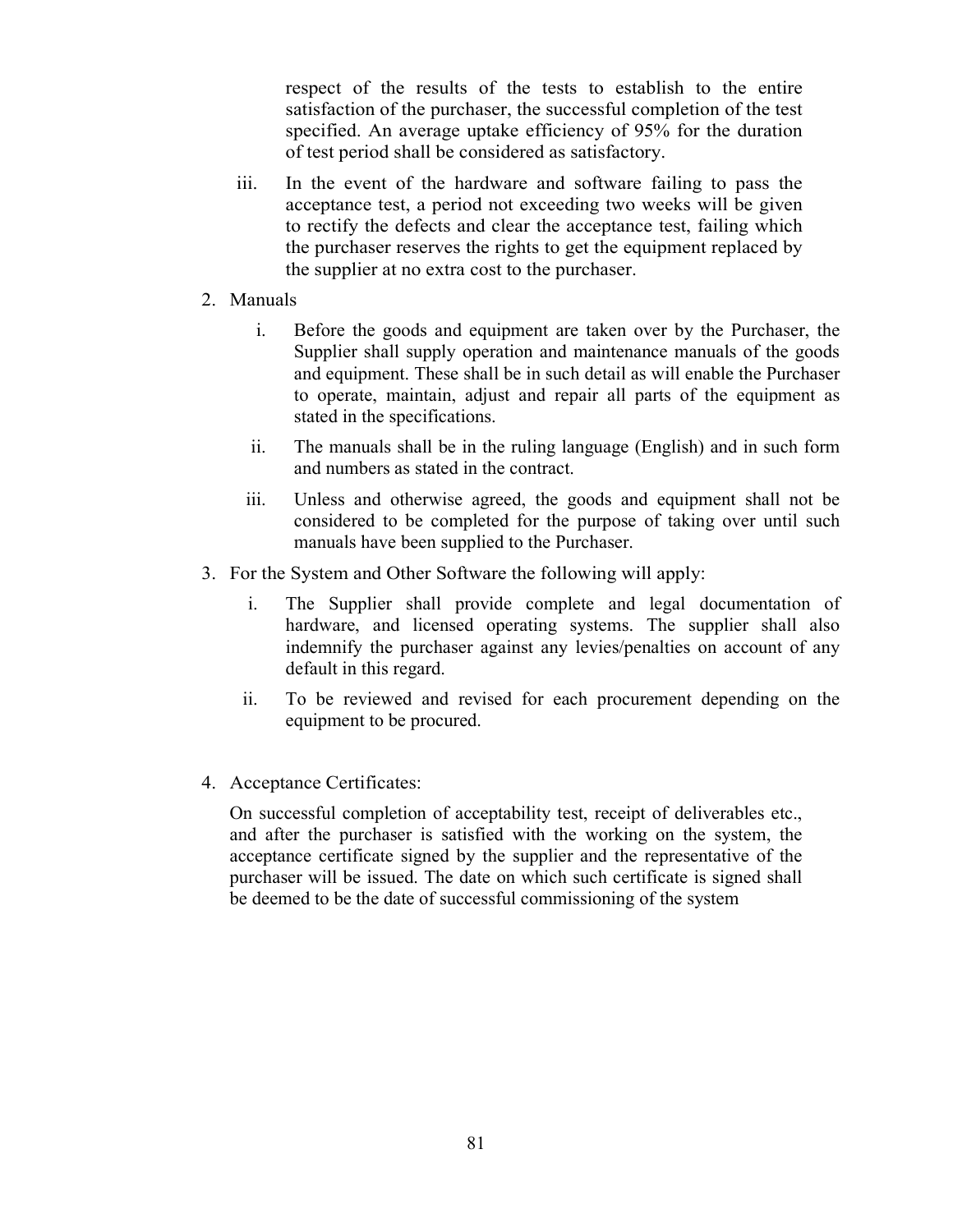## TECHNICAL RESPONSIVENESS FORM

### (A) Summary of Instructions

- i. Particulars of Manufacturer and local agent cum representative are to be given under rows Model and Address.
- ii. All entry boxes in column "Specification and Standards as offered in by Bidder" shall be filled-in accurately and comprehensively. Quantitative fields shall be filled in accurately. It is not acceptable to use 'Yes', No, Compliant or similar evading words. Following format is designed to help the Bidder to understand the requirements of the equipment being procured. The Bidder must describe in the format how his bid responds to the technical requirements of the equipment. Bidder to note that one- or two-word responses (e.g. "Yes", "No" "will comply" or similar evading words) are normally not sufficient to confirm the responsiveness with the technical requirements, hence elaborate responses are sought from the bidders. Even if any one of the following technical requirements of equipment is not as per the minimum criteria mentioned, the bids would be declared "non-responsive" and would not further be considered for evaluation purposes.
- iii. Requested materials and information shall be enclosed with the bid and be unambiguously associated with instruments as offered in the bid.
- iv. Negligence to comply with the instructions and requirements as stated above makes the bid liable to be rejected.

#### (B) Bidder shall provide information in the formats given below:

| <b>Bidder</b>     | <b>ADCP</b> make/ model |
|-------------------|-------------------------|
| Name /            | <b>Model:</b>           |
| Complete Address/ | <b>Manufacturer:</b>    |
| Website/          | Name:                   |
| Email             | Place:                  |
|                   | Tel:                    |
|                   | Fax:                    |
|                   | E-mail:                 |
|                   | WWeb:                   |

i) Make/ Model/ Local Agent:

#### Bidder shall furnish clause by clause commentary against the laid down technical specification and standards as per theformat given below

ii) Clause by Clause Commentary against laid down technical specifications: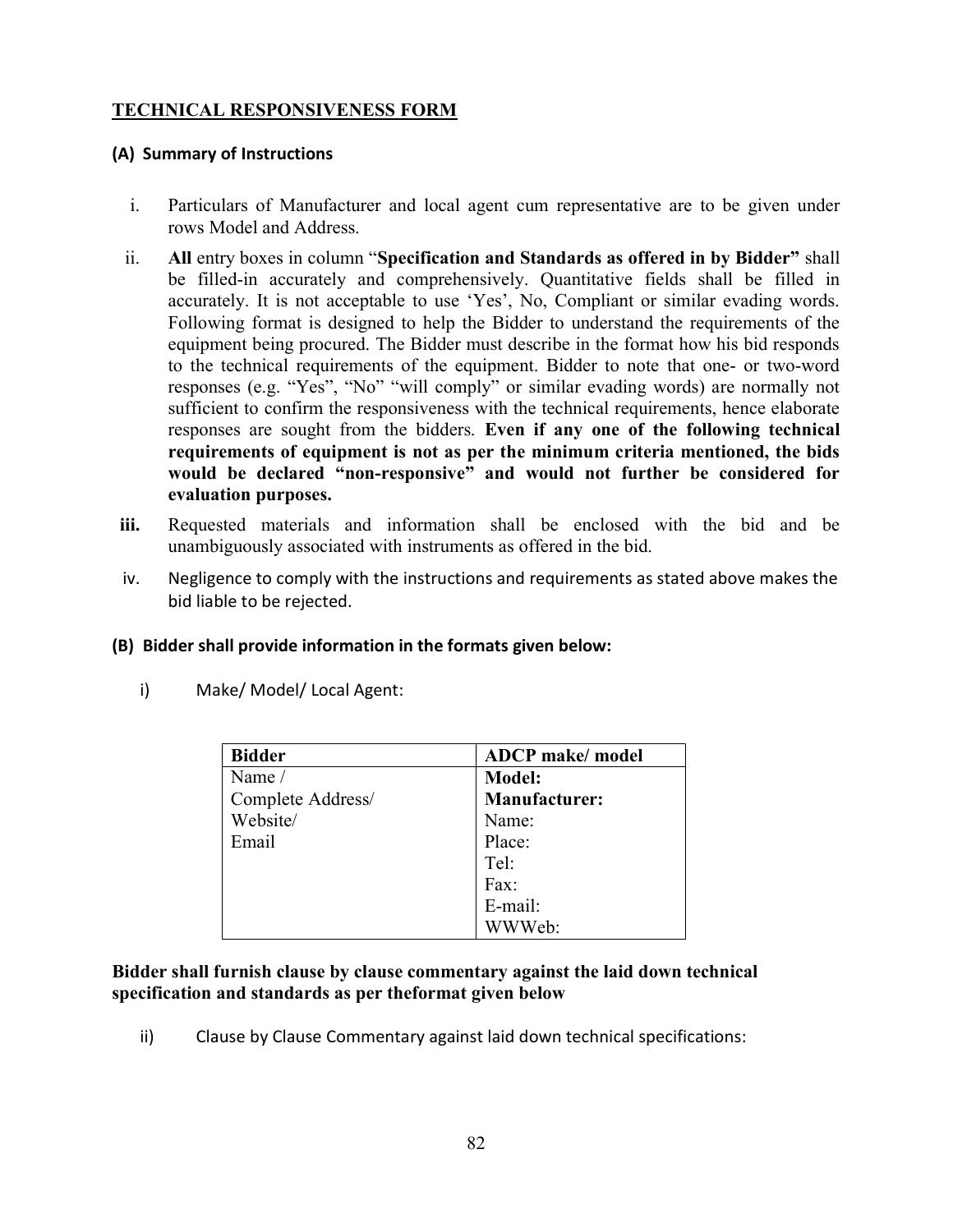| <b>Name of Goods-</b><br><b>Its Features</b> | <b>Required Specifications</b><br>and standards as per<br>bidding document                       | <b>Specification and</b><br>standard as offered<br>in by Bidder | <b>Remarks</b> |
|----------------------------------------------|--------------------------------------------------------------------------------------------------|-----------------------------------------------------------------|----------------|
|                                              | <b>Acoustic Doppler Current Profiler (ADCP)</b>                                                  | Make:                                                           |                |
|                                              |                                                                                                  | <b>Model:</b>                                                   |                |
|                                              |                                                                                                  | Manufacturer                                                    |                |
|                                              |                                                                                                  | Name, address,                                                  |                |
|                                              |                                                                                                  | email, phone,<br>website, fax                                   |                |
| <b>Site Conditions</b>                       |                                                                                                  |                                                                 |                |
| Ambient<br>Temperature                       | -5 to 50 Degree C                                                                                |                                                                 |                |
| Humidity                                     | 5-100 %                                                                                          |                                                                 |                |
| Altitude                                     | $0-2500$ meter                                                                                   |                                                                 |                |
| mode of operation                            | real time from a sailing<br>boat/Bridge/cableway                                                 |                                                                 |                |
| Sensor                                       |                                                                                                  |                                                                 |                |
| ADCP Type                                    | Down looking ADCP for<br>measurement of<br>discharge in River with<br>bottom tracking facilities |                                                                 |                |
| <b>Velocity Profiling</b><br>Range           | 0.4 to 40 meter or better                                                                        |                                                                 |                |
| Profiling Velocity                           | $+/-20$ m/s                                                                                      |                                                                 |                |
| Overall Discharge<br>measurement<br>accuracy | Less than $4\%$                                                                                  |                                                                 |                |
| <b>Velocity Accuracy</b>                     | $\pm 0.25\%$ of measured<br>velocity                                                             |                                                                 |                |
| Velocity<br>Resolution                       | 0.001m/s                                                                                         |                                                                 |                |
| Depth Range                                  | $0.4 - 80m$                                                                                      |                                                                 |                |
| Depth Accuracy                               | 1%. FSO                                                                                          |                                                                 |                |
| Depth Resolution                             | $0.001$ m                                                                                        |                                                                 |                |
| Temperature                                  | Range: $-5^{\circ}$ C to $45^{\circ}$ C;<br>Accuracy: $\pm 0.5$ °C;<br>Resolution: 0.0625°       |                                                                 |                |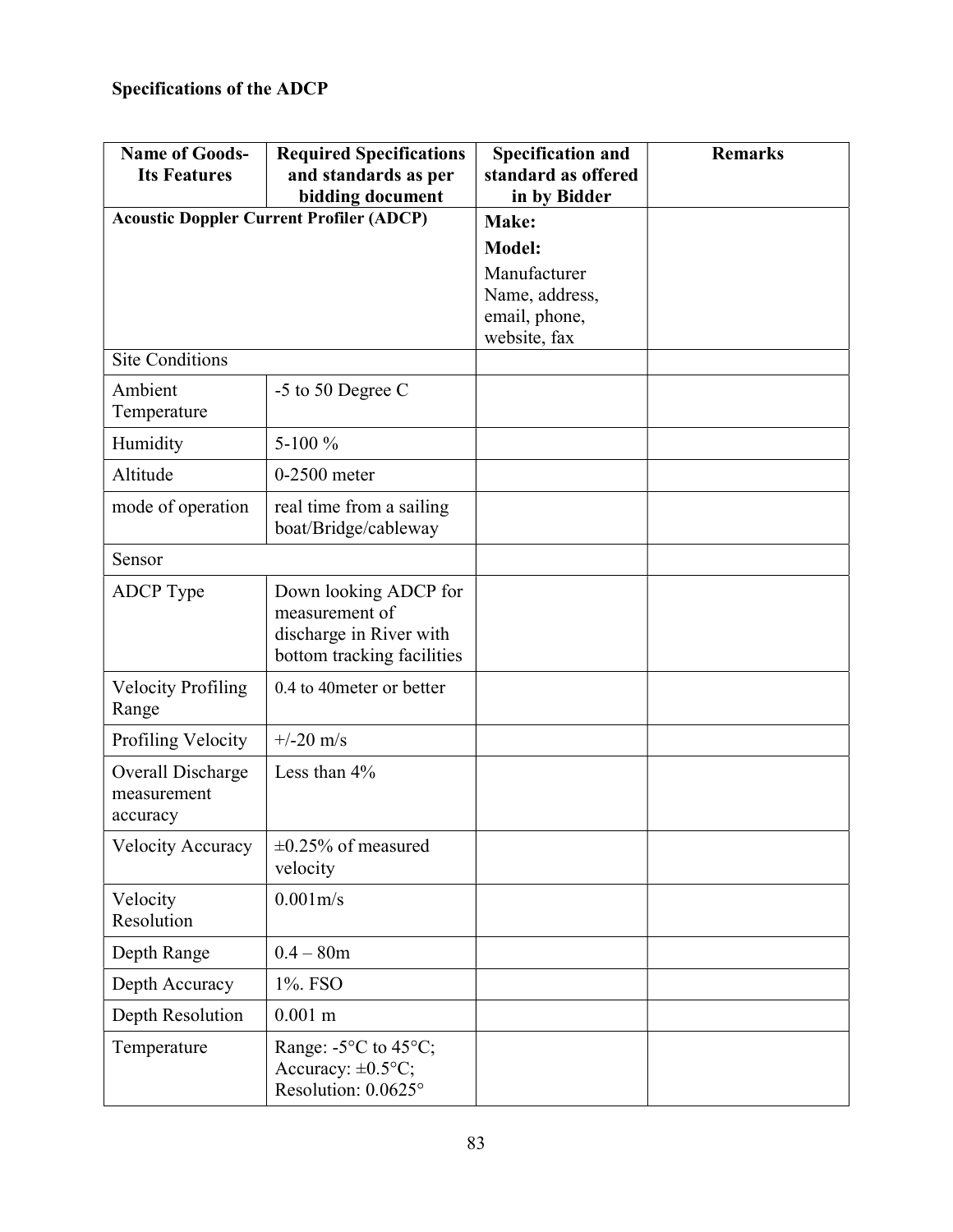| Tilt (pitch and roll)       | Range: $\pm 45^\circ$ ;<br>Accuracy: $\pm 1^{\circ}$ ;<br>Resolution: 0.1°                                                                                                                                                 |  |
|-----------------------------|----------------------------------------------------------------------------------------------------------------------------------------------------------------------------------------------------------------------------|--|
| Compass                     | Range: 0-360°;<br>Accuracy: $\pm 2^{\circ}$ ;<br>Resolution: $0.1^\circ$                                                                                                                                                   |  |
| Communication               | Wired communication -<br>RS-232 / USB / RS485<br>port-for<br>at 1200 to 115,200 baud<br>rates.<br>Wireless communication<br>$-$ Bluetooth or /and<br>Radio modem (license<br>free band) - range $>200$ m<br>at115,200 baud |  |
| Positioning                 | Capability to acquire<br>position by bottom<br>tracking.                                                                                                                                                                   |  |
| Computations                | All performed internally<br>or on Windows-based<br>software (also to be<br>supplied)                                                                                                                                       |  |
|                             |                                                                                                                                                                                                                            |  |
| <b>DGPS</b>                 | Smart Antenna DGPS in<br>single housing.                                                                                                                                                                                   |  |
| Satellite system<br>tracked | Single or dual frequency<br>with more than 96<br>channels                                                                                                                                                                  |  |
| DGPS positioning            | Should provide 0.5 m<br>accuracy or less with<br><b>GNSS</b> Augmentation.                                                                                                                                                 |  |
| Stand-alone<br>accuracy     | Should provide minimum<br>$\pm$ 2 m accuracy with GPS<br>only (Autonomous)                                                                                                                                                 |  |
| Update rate                 | minimum 5 Hz                                                                                                                                                                                                               |  |
| Serial ports                | Should have at least 1<br>compatible serial ports to<br>send DGPS positioning<br>data in real time to<br><b>ADCP</b>                                                                                                       |  |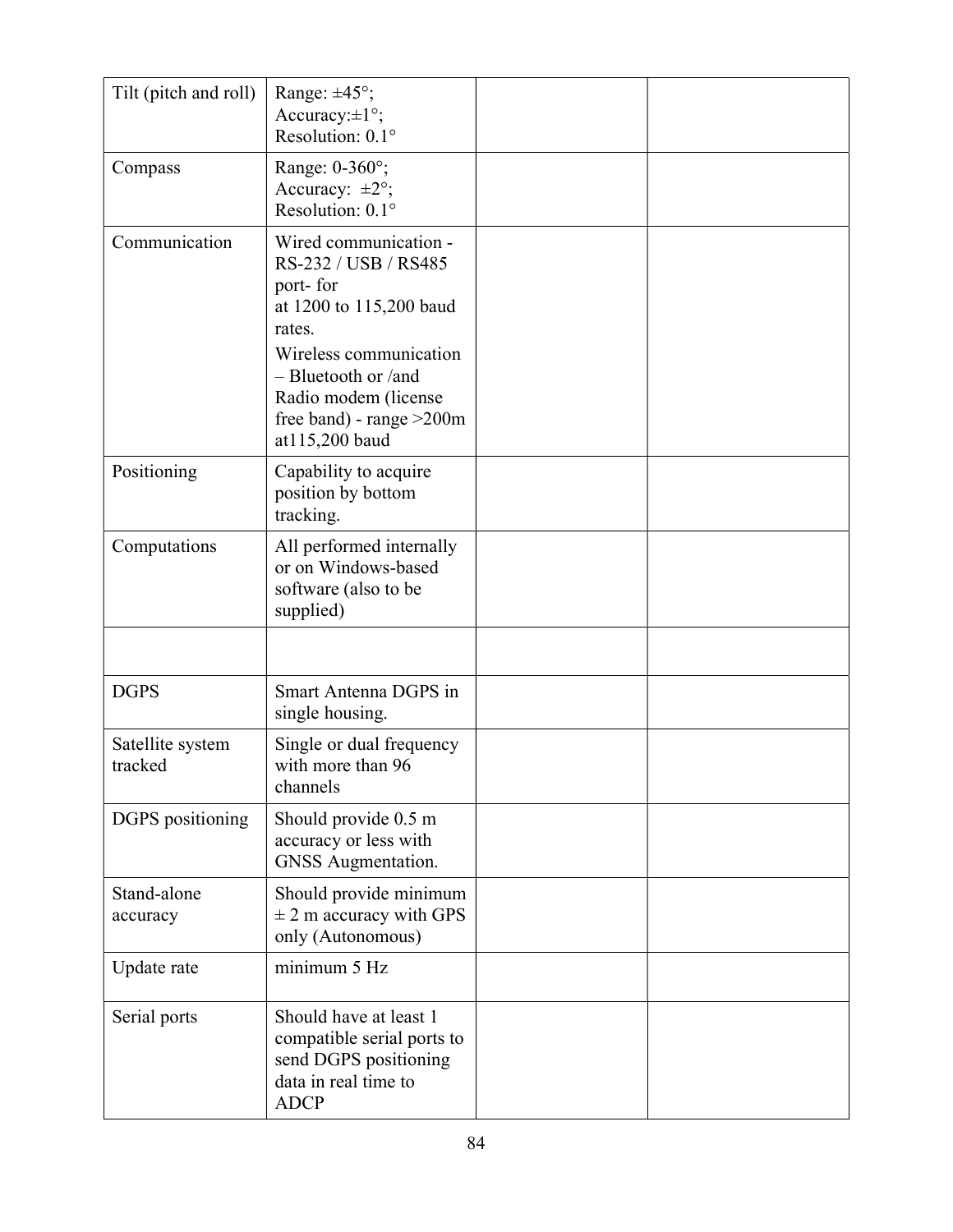| Data protocol                             | Should be able to output<br>NMEA Standard format -<br>NMEA0183 compatible<br>with ADCP                                                                                                                                                                                                                                                                                         |  |
|-------------------------------------------|--------------------------------------------------------------------------------------------------------------------------------------------------------------------------------------------------------------------------------------------------------------------------------------------------------------------------------------------------------------------------------|--|
| <b>Baud</b> rates                         | Should have standard<br>selectable baud rates<br>preferably within 9600<br>or less and 19200 or<br>more                                                                                                                                                                                                                                                                        |  |
| Input voltage                             | Should be able to take up<br>power ranging from 7 to<br>28 VDC with reverse<br>polarity operation from<br>the battery provided with<br><b>ADCP</b>                                                                                                                                                                                                                             |  |
| Shock & vibration                         | Should withstand shock<br>and vibration according<br>to international standards                                                                                                                                                                                                                                                                                                |  |
| Enclosure                                 | Should be<br>environmentally sealed<br>preferably rated IP67                                                                                                                                                                                                                                                                                                                   |  |
| Weight                                    | Should be 1.2Kg or less                                                                                                                                                                                                                                                                                                                                                        |  |
| Mounting                                  | Proper mounting<br>arrangement for fixing on<br>the Floating platform<br>provided with ADCP.                                                                                                                                                                                                                                                                                   |  |
| <b>Software-Total Sediment load study</b> |                                                                                                                                                                                                                                                                                                                                                                                |  |
| Type                                      | Stand-alone application<br>for post-processing<br>ADCP output in order to<br>compute suspended<br>sediment concentration<br>and flux using ADCP<br>output files. This should<br>be enables to measure<br>sediment concentration<br>(suspended) and bed load<br>transport rate from the<br>supplied ADCP output<br>data (measurements) and<br>compatible with ADCP<br>software. |  |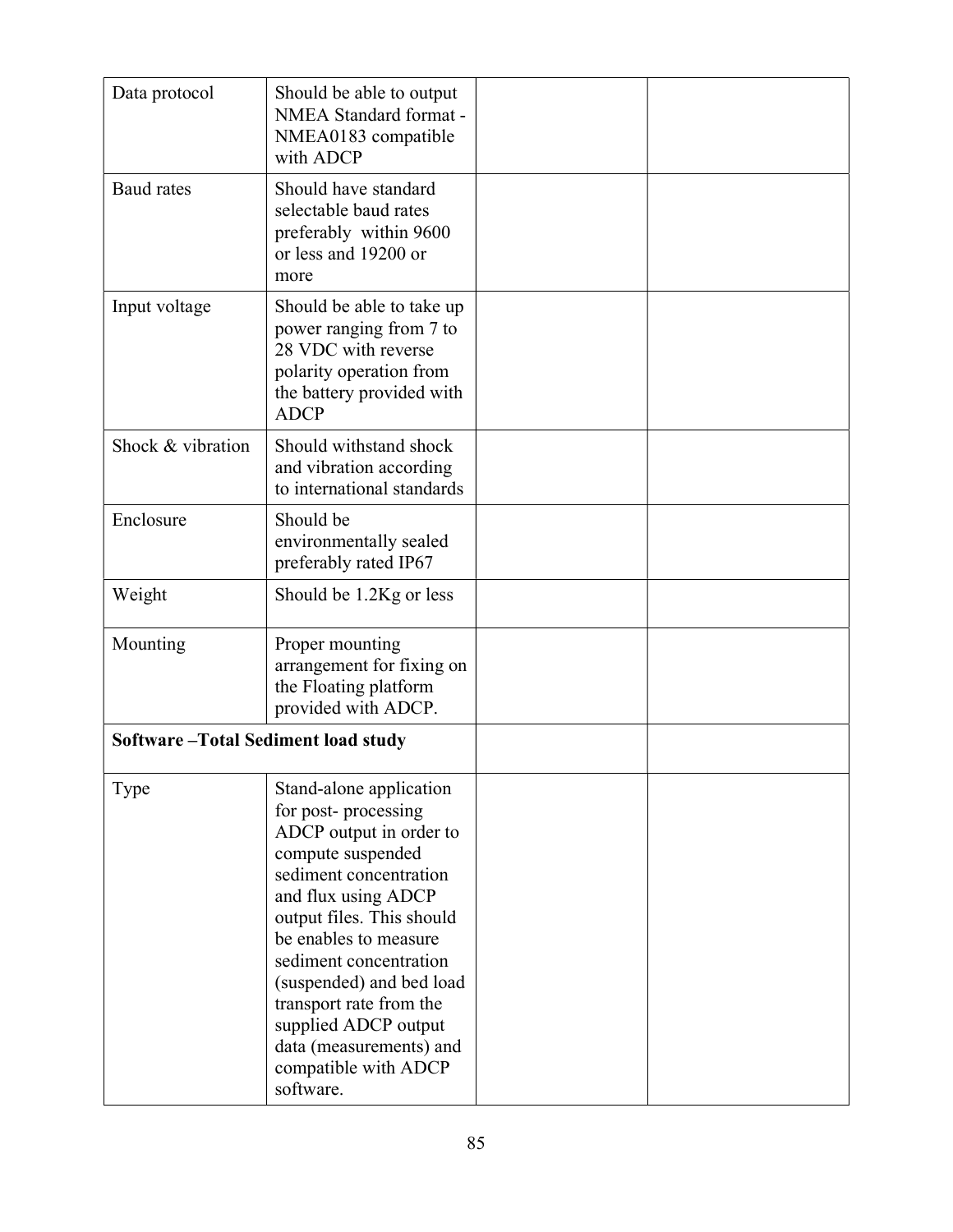| Features                                                             | Load multiple transects,<br>enter and edit water<br>samples, choose<br>parameters, validate data,<br>and generate output.<br>Calculate sediment<br>attenuation using an<br>iterative calculation<br>procedure.                                                                                                                                                                                 |  |
|----------------------------------------------------------------------|------------------------------------------------------------------------------------------------------------------------------------------------------------------------------------------------------------------------------------------------------------------------------------------------------------------------------------------------------------------------------------------------|--|
| Outputs                                                              | <b>ASCII</b> (American<br><b>Standard Code For</b><br>Information Interchange)<br>output as a text file for<br>each transect listing the<br>values for the<br>concentration and flux<br>per bin, per ensemble.<br>Figure output as one<br>figure for each transect<br>showing the contour plot<br>of the concentrations and<br>a graph of the depth-<br>averaged fluxes along the<br>transect. |  |
| Accessories                                                          |                                                                                                                                                                                                                                                                                                                                                                                                |  |
| ADCP with<br><b>Standard Sensor</b><br>and Transducer<br>(inbuilt)   | 2 (two)units                                                                                                                                                                                                                                                                                                                                                                                   |  |
| DGPS -<br>2units                                                     | 2 units                                                                                                                                                                                                                                                                                                                                                                                        |  |
| Float<br>2units                                                      | 2 units                                                                                                                                                                                                                                                                                                                                                                                        |  |
| <b>Battery</b><br>2units with charger<br>(for complete<br>operation) | 2 units                                                                                                                                                                                                                                                                                                                                                                                        |  |
| <b>Tools for ADCP</b><br>sets<br>2 units                             | 2 units                                                                                                                                                                                                                                                                                                                                                                                        |  |
| Spare parts for<br><b>ADCP</b> sets<br>2units                        | 2 units                                                                                                                                                                                                                                                                                                                                                                                        |  |
| Mounting brackets                                                    | 2 units                                                                                                                                                                                                                                                                                                                                                                                        |  |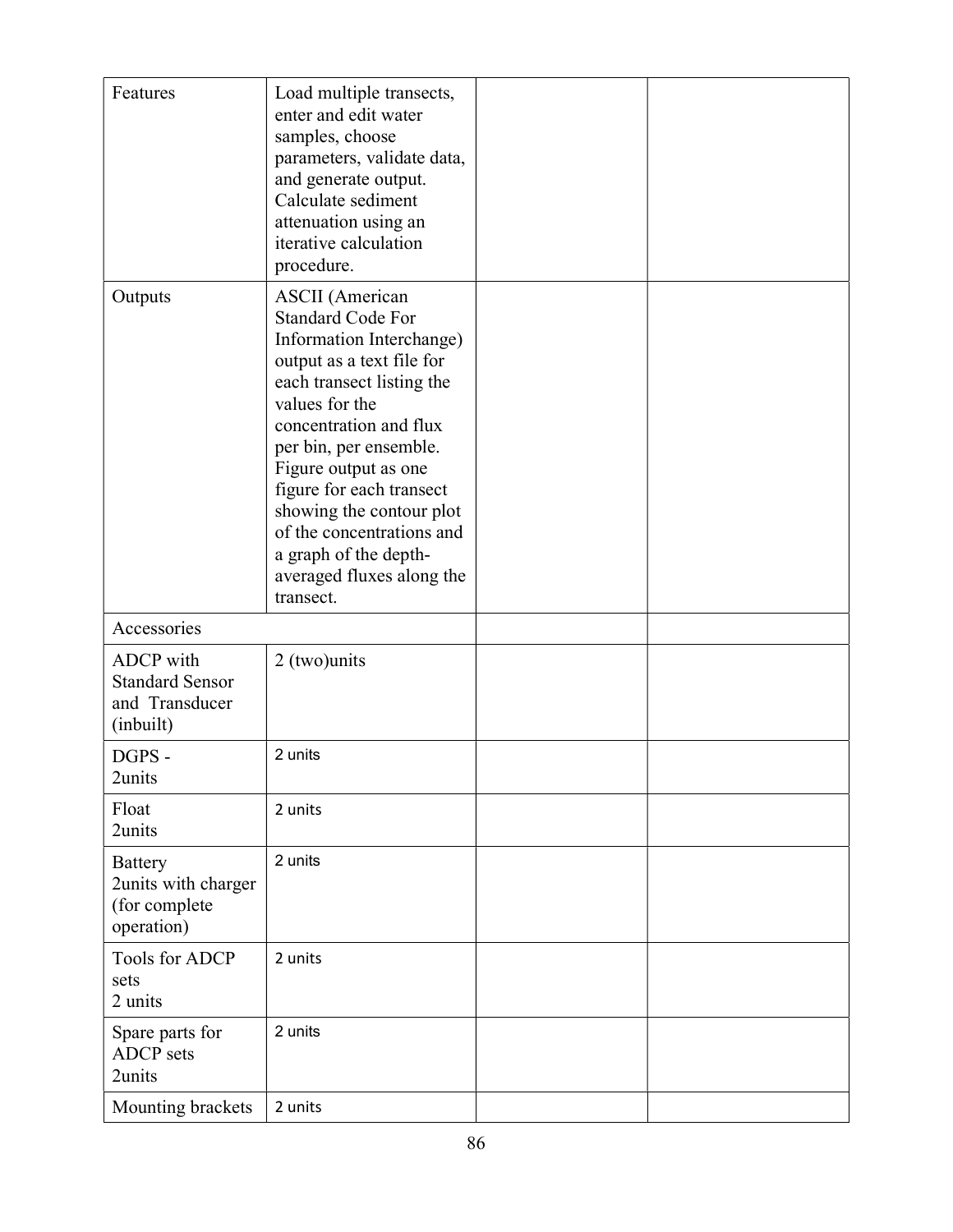| for<br>2units                                     |                                                                                                                                                                                                                                                              |  |
|---------------------------------------------------|--------------------------------------------------------------------------------------------------------------------------------------------------------------------------------------------------------------------------------------------------------------|--|
| Shipping case for<br><b>ADCP sets</b>             | 2 units                                                                                                                                                                                                                                                      |  |
| Software - Sediment<br>studies                    | Two licences                                                                                                                                                                                                                                                 |  |
| Two Data<br><b>Acquisition System</b><br>(Laptop) | 2units                                                                                                                                                                                                                                                       |  |
| Software                                          | Windows-based software<br>for display of velocity,<br>discharge, depth, and width<br>information in real-time.<br>Software should be part of<br>ADCP system and can be<br>loaded in any numbers of<br>PC/Laptop.                                             |  |
| <b>Tools</b>                                      | Complete tool kit for<br>installation and routine<br>maintenance                                                                                                                                                                                             |  |
| Manuals                                           | Full documentation and<br>maintenance instructions in<br>English                                                                                                                                                                                             |  |
| Mounting                                          | Stable/unwavering Floating<br>platform to accommodate<br>ADCP, Battery, DGPS<br>equipment and other<br>related accessories. Also<br>proper arrangement shall<br>be provided for mounting it<br>with outboard engine<br>boats, cableway and bridge<br>cranes. |  |
| <b>General Features</b>                           |                                                                                                                                                                                                                                                              |  |
| Tools                                             | Complete tool kit for<br>installation and routine<br>maintenance                                                                                                                                                                                             |  |
| Manuals                                           | Full documentation and<br>maintenance instructions<br>in English                                                                                                                                                                                             |  |
| Mounting                                          | Stable/unwavering Floating<br>platform to accommodate ADCP,<br>Battery, DGPS equipment and<br>other related accessories. Also,<br>proper arrangement shall be<br>provided for mounting it with<br>outboard engine boats, cableway<br>and bridge cranes.      |  |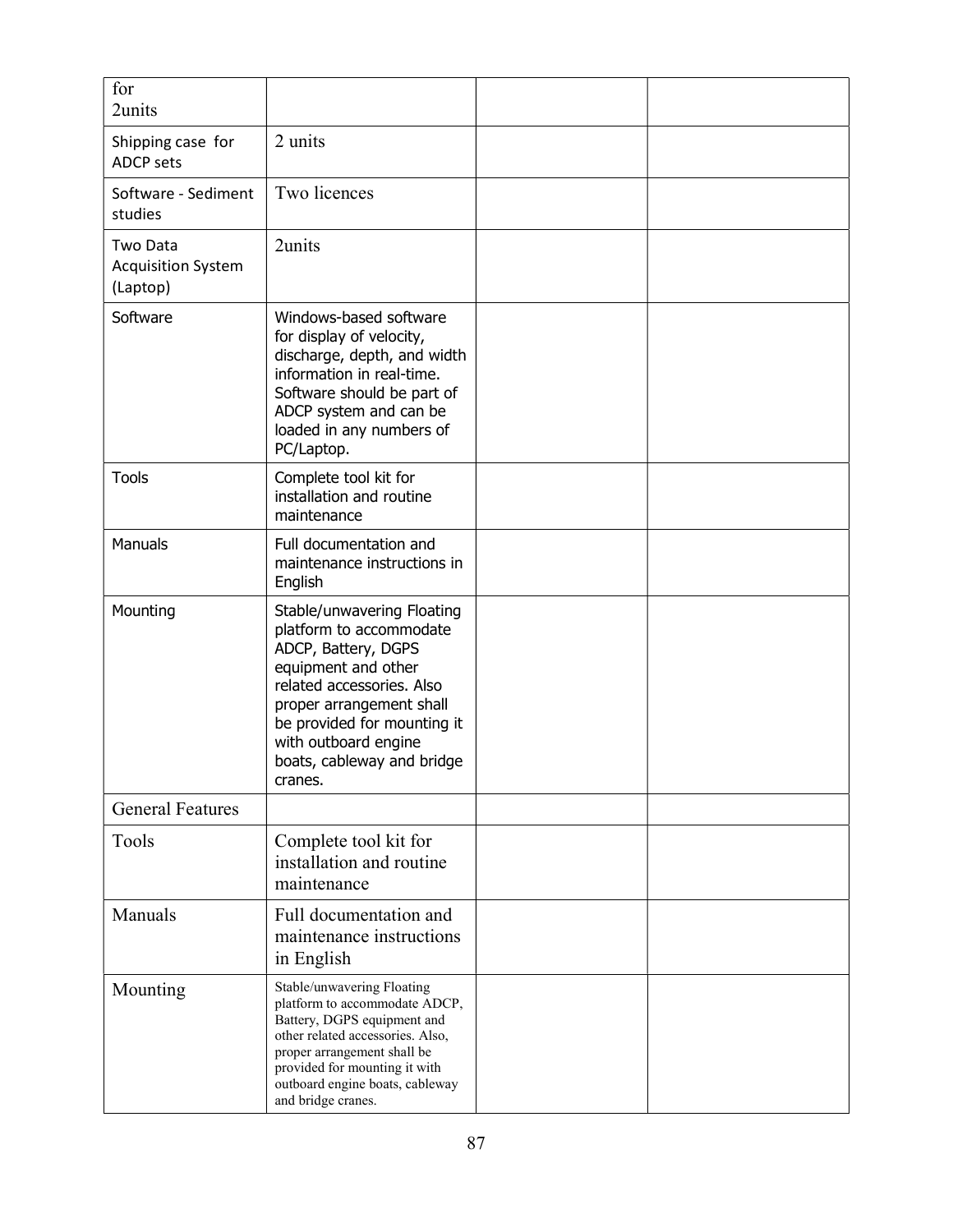### 1. PROFORMA OF CERTIFICATE FOR ISSUE BY THE PURCHASER AFTER SUCCESSFUL INSTALLATION AND STARTUP OF THE SUPPLIED GOODS.

[This is to be attached for supply, erection, supervision of erection and startup contracts only]

No. Date:

M/S

Sub: Certificate of startup of the supplied Goods

1. This is to certify that the plants / Equipment as detailed below has/have been received in good condition along with all the standard and special accessories (subject to remarks in Para No. 2) and a set of spares in accordance with the Contract/Specifications. The same has been installed and commissioned.

| Contract No.<br>a)                     | dated |
|----------------------------------------|-------|
| b) Description of the Equipment        |       |
| c) Sl. No.                             |       |
| d) Quantity                            |       |
| e) Rail / Road ways Receipt No.        |       |
| Name of the consignee                  |       |
| Date of startup and proving test<br>g) |       |

2. Details of accessories/spares not yet supplied and recoveries to be made on that account.

| Sl. No.<br>Description | Amount to be recovered |
|------------------------|------------------------|
|------------------------|------------------------|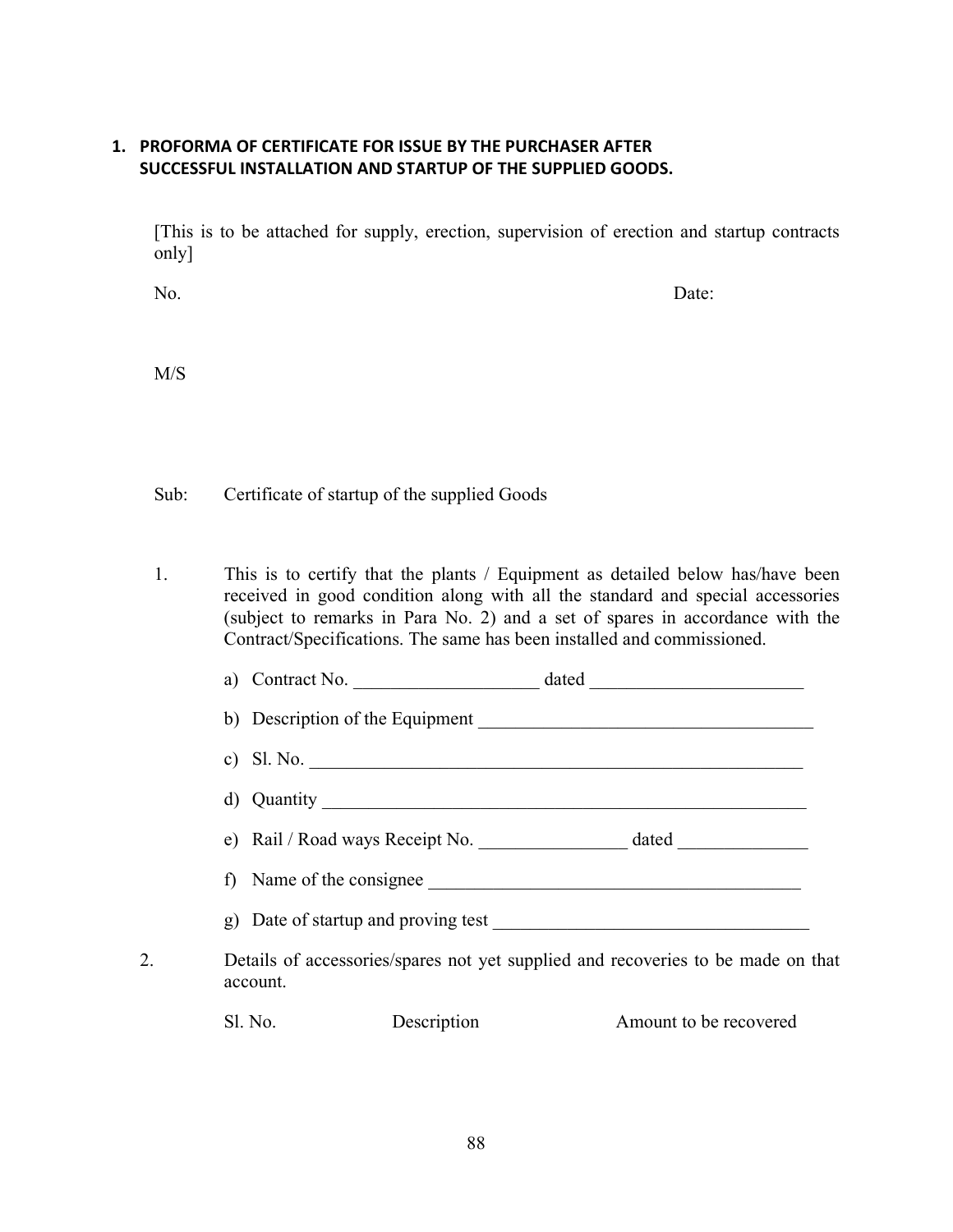- 1. The proving test has been done to our entire satisfaction and operators have been trained to operate the plant.
- 2. The supplier has fulfilled his contractual obligations satisfactorily. \*

Or

 The supplier has failed to fulfill his contractual obligations with regard to the following.

(a)

(b)

(c)

(d)

- 3. The amount of recovery on account of non-supply of accessories and spares is given under Para No. 2
- 4. The amount of recovery on account of failure of the supplier to meet his contractual obligations is as indicated in endorsement of the letter.

Signature

Name

Designation with Stamp

\* Explanatory notes for filling up the certificates

- a) He has adhered to the time schedule specified in the contract in dispatching the documents/drawings pursuant to Technical Specifications.
- b) He has supervised the startup of the plan in time i.e., within the period specified in the contract from the date of intimation by the Purchaser in respect of the installation of the plant.
- c) Training of personnel has been done by the supplier as specified in the contract
- d) In the event of documents/drawings having not been supplied or installation and startup of the plant have been delayed on account of the supplier, the extent of delay should always be mentioned.

Note: This form is for the information only. It is not to be filled and submitted / uploaded along with the bid.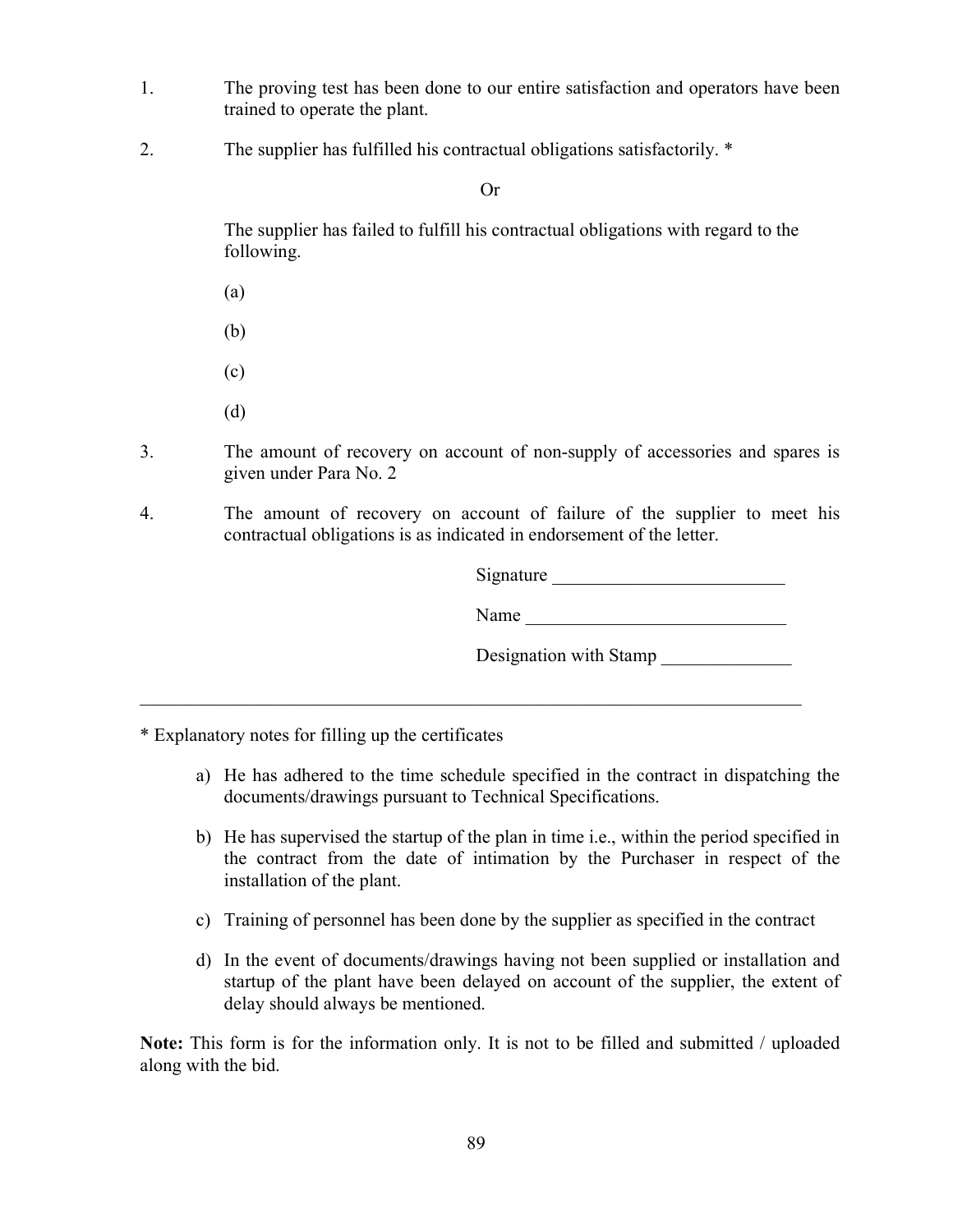# PART 3 – CONTRACT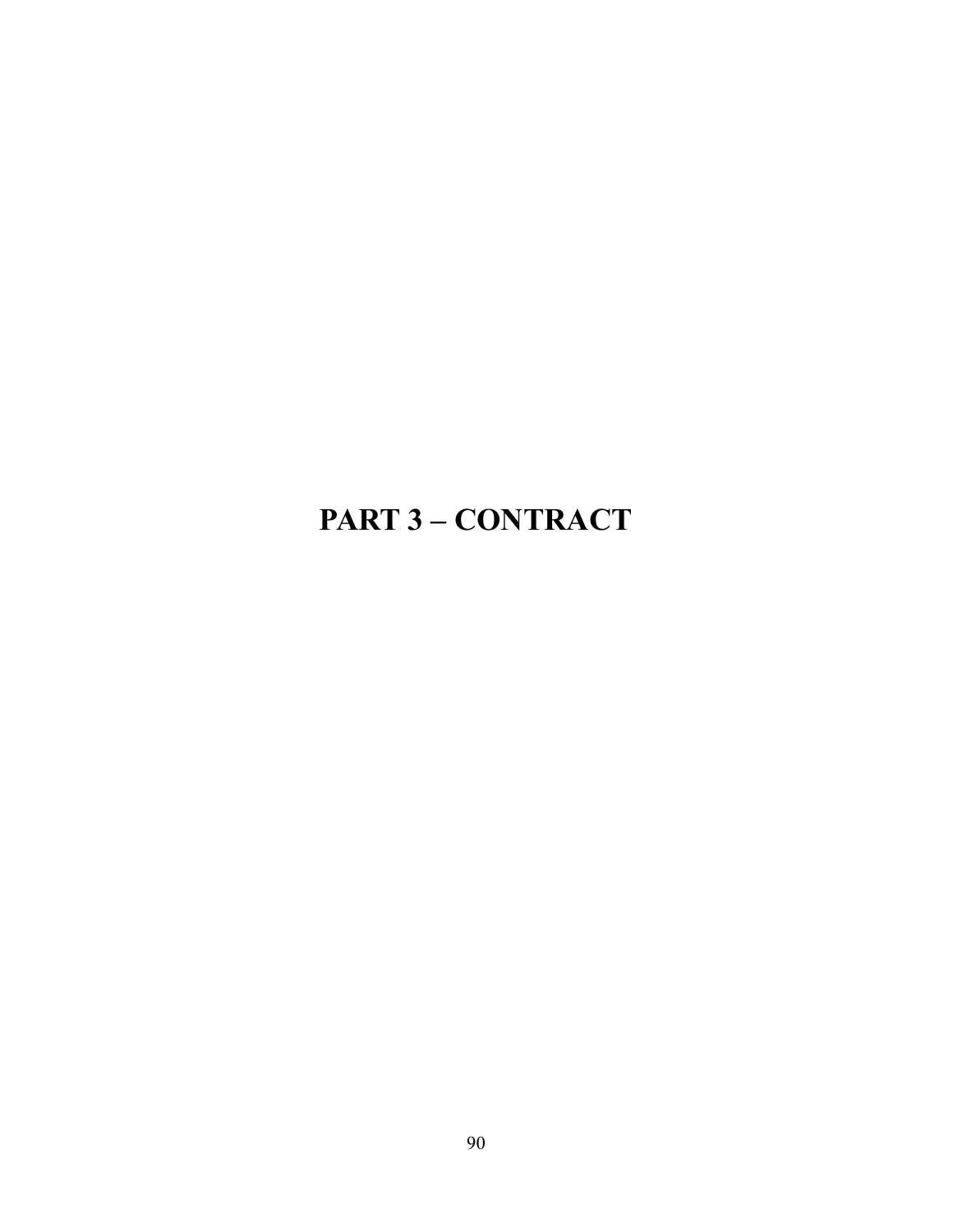SECTION VIII – GENERAL CONDITIONS OF CONTRACT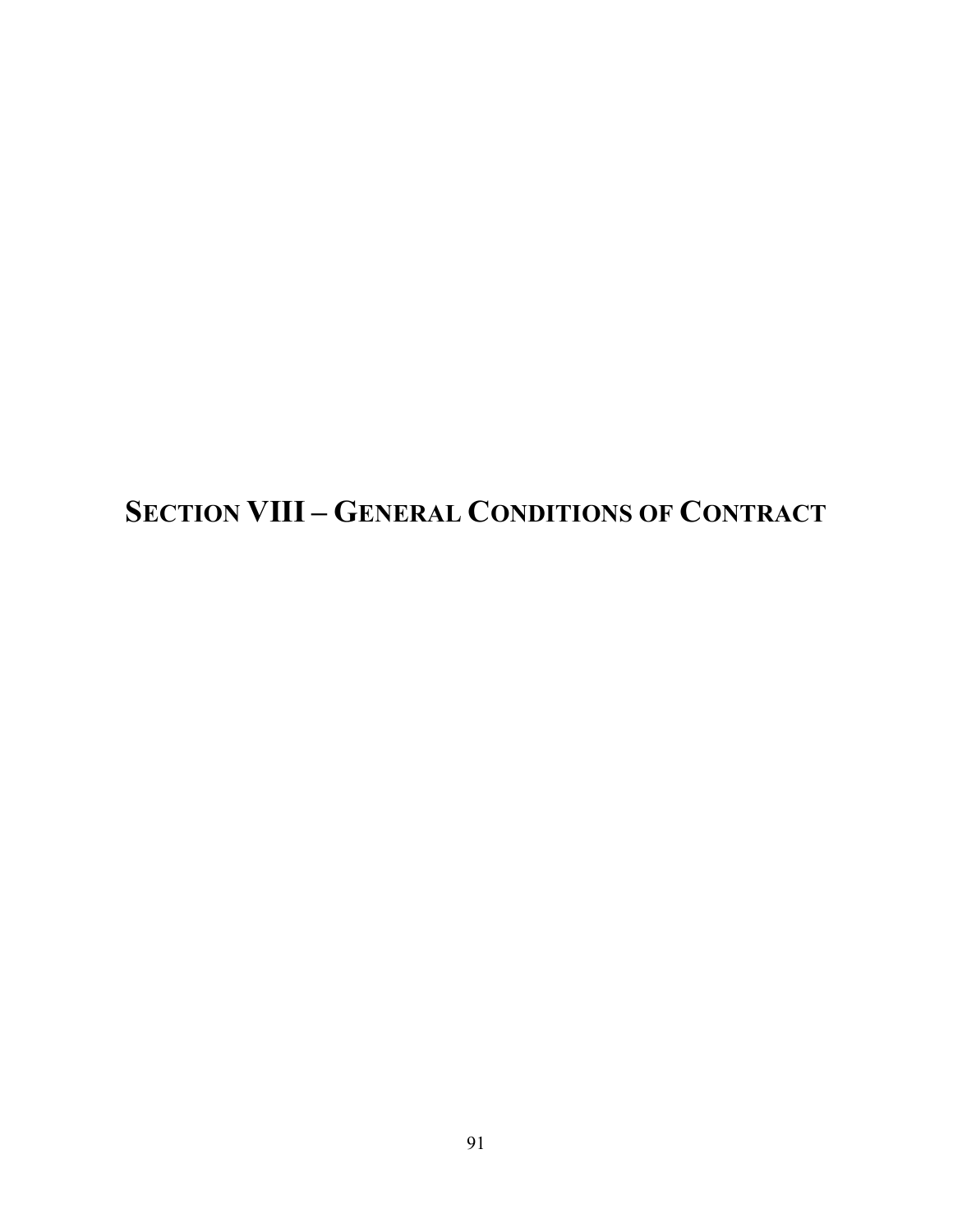# **Section VII. General Conditions of Contract**

# **Table of Clauses**

| 1.  |  |
|-----|--|
| 2.  |  |
| 3.  |  |
| 4.  |  |
| 5.  |  |
| 6.  |  |
| 7.  |  |
| 8.  |  |
| 9.  |  |
| 10. |  |
| 11. |  |
| 12. |  |
| 13. |  |
| 14. |  |
| 15. |  |
| 16. |  |
| 17. |  |
| 18. |  |
| 19. |  |
| 20. |  |
| 21. |  |
| 22. |  |
| 23. |  |
| 24. |  |
| 25. |  |
| 26. |  |
| 27. |  |
| 28. |  |
| 29. |  |
| 30. |  |
| 31. |  |
| 32. |  |
| 33. |  |
| 34. |  |
| 35. |  |
| 36. |  |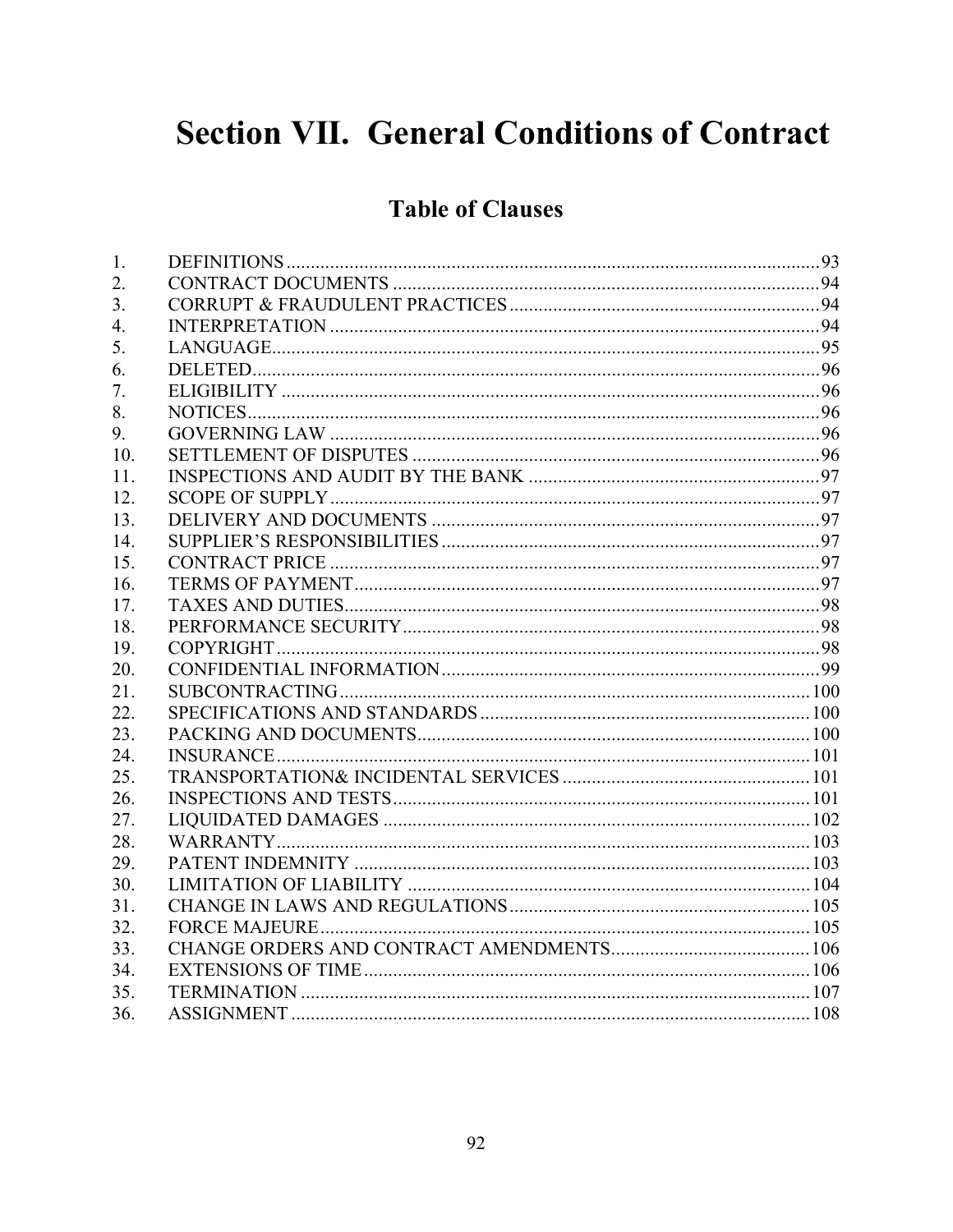## Section VIII. General Conditions of Contract

- 1. Definitions The following words and expressions shall have the meanings hereby assigned to them:
	- (a) "Bank" means the World Bank and refers to the International Bank for Reconstruction and Development (IBRD) or the International Development Association (IDA).
	- (b) "Contract" means the Contract Agreement entered into between the Purchaser and the Supplier, together with the Contract Documents referred to therein, including all attachments, appendices, and all documents incorporated by reference therein.
	- (c) "Contract Documents" means the documents listed in the Contract Agreement, including any amendments thereto.
	- (d) "Contract Price" means the price payable to the Supplier as specified in the Contract Agreement, subject to such additions and adjustments thereto or deductions there from, as may be made pursuant to the Contract.
	- (e) "Day" means calendar day.
	- (f) "Completion" means the fulfillment of the Related Services by the Supplier in accordance with the terms and conditions set forth in the Contract.
	- (g) "GCC" means the General Conditions of Contract.
	- (h) "Goods" means all of the commodities, raw material, machinery and equipment, and/or other materials that the Supplier is required to supply to the Purchaser under the Contract.
	- (i) "Purchaser's Country" is India.
	- (j) "Purchaser" means the entity purchasing the Goods and Related Services, as specified in the SCC.
	- (k) "Related Services" means the services incidental to the supply of the goods, such as insurance, installation, start-up, training and initial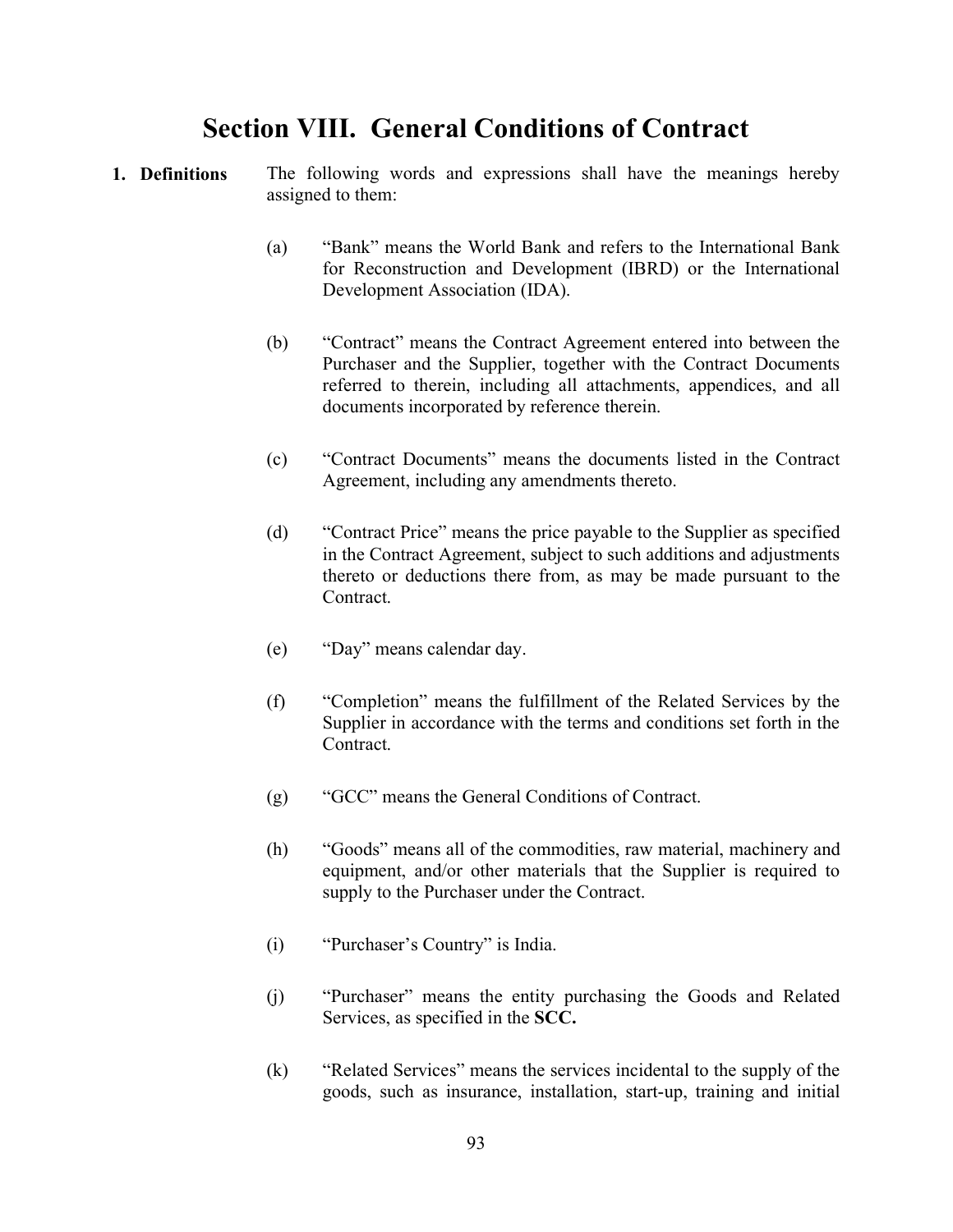maintenance and other such obligations of the Supplier under the Contract.

- (l) "SCC" means the Special Conditions of Contract.
- (m) "Subcontractor" means any natural person, private or government entity, or a combination of the above, to whom any part of the Goods to be supplied or execution of any part of the Related Services is subcontracted by the Supplier.
- (n) "Supplier" means the natural person, private or government entity, or a combination of the above, whose bid to perform the Contract has been accepted by the Purchaser and is named as such in the Contract Agreement.
- (o) "The Project Site," where applicable, means the place named in the SCC.
- 2. Contract **Documents** 2.1 Subject to the order of precedence set forth in the Contract Agreement, all documents forming the Contract (and all parts thereof) are intended to be correlative, complementary, and mutually explanatory. The Contract Agreement shall be read as a whole.
- 3. Corrupt & Fraudulent 3.1 The Bank requires compliance with its policy in regard to corrupt and fraudulent practices as set forth in Appendix to the GCC.
	- 3.2 The Purchaser requires the Supplier to disclose any commissions or fees that may have been paid or are to be paid to agents or any other party with respect to the bidding process or execution of the Contract. The information disclosed must include at least the name and address of the agent or other party, the amount and currency, and the purpose of the commission, gratuity or fee.
- 4. Interpretation 4.1 If the context so requires it, singular means plural and vice versa.
	- 4.2 Incoterms.

**Practices** 

(a) Unless inconsistent with any provision of the Contract, the meaning of any trade term and the rights and obligations of parties thereunder shall be as prescribed by Incoterms.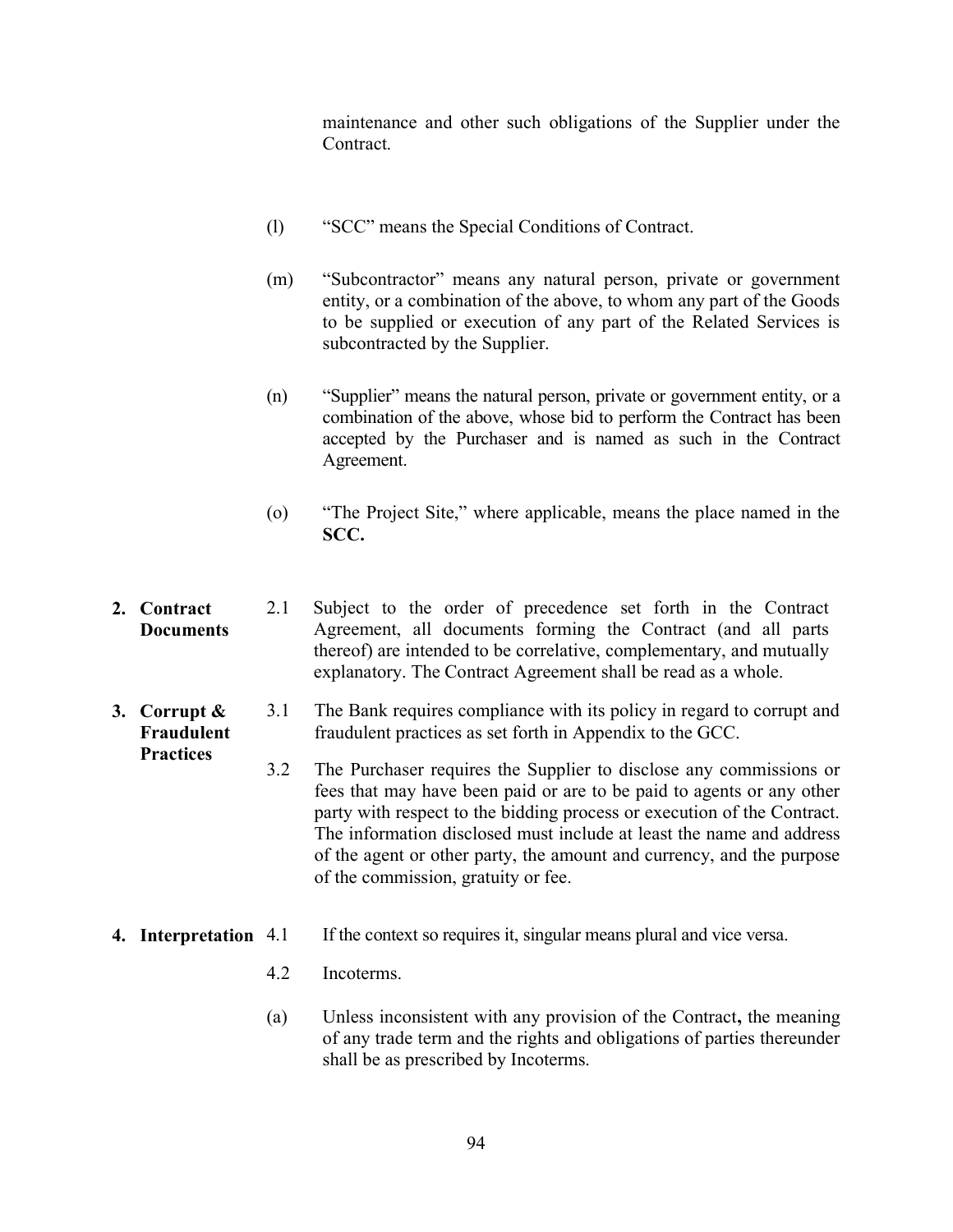- (b) The terms EXW and other similar terms, when used, shall be governed by the rules prescribed in the current edition of Incoterms specified in the SCC and published by the International Chamber of Commerce in Paris, France.
- 4.3 Entire Agreement

The Contract constitutes the entire agreement between the Purchaser and the Supplier and supersedes all communications, negotiations and agreements (whether written or oral) of the parties with respect thereto made prior to the date of Contract.

4.4 Amendment

No amendment or other variation of the Contract shall be valid unless it is in writing, is dated, expressly refers to the Contract, and is signed by a duly authorized representative of each party thereto.

- 4.5 Nonwaiver
- (a) Subject to GCC Sub-Clause 4.5(b) below, no relaxation, forbearance, delay, or indulgence by either party in enforcing any of the terms and conditions of the Contract or the granting of time by either party to the other shall prejudice, affect, or restrict the rights of that party under the Contract, neither shall any waiver by either party of any breach of Contract operate as waiver of any subsequent or continuing breach of Contract.
- (b) Any waiver of a party's rights, powers, or remedies under the Contract must be in writing, dated, and signed by an authorized representative of the party granting such waiver, and must specify the right and the extent to which it is being waived.
- 4.6 Severability

If any provision or condition of the Contract is prohibited or rendered invalid or unenforceable, such prohibition, invalidity or unenforceability shall not affect the validity or enforceability of any other provisions and conditions of the Contract.

5. Language 5.1 The Contract as well as all correspondence and documents relating to the Contract exchanged by the Supplier and the Purchaser, shall be English. Supporting documents and printed literature that are part of the Contract may be in another language provided they are accompanied by an accurate translation of the relevant passages in English language, in which case, for purposes of interpretation of the Contract, this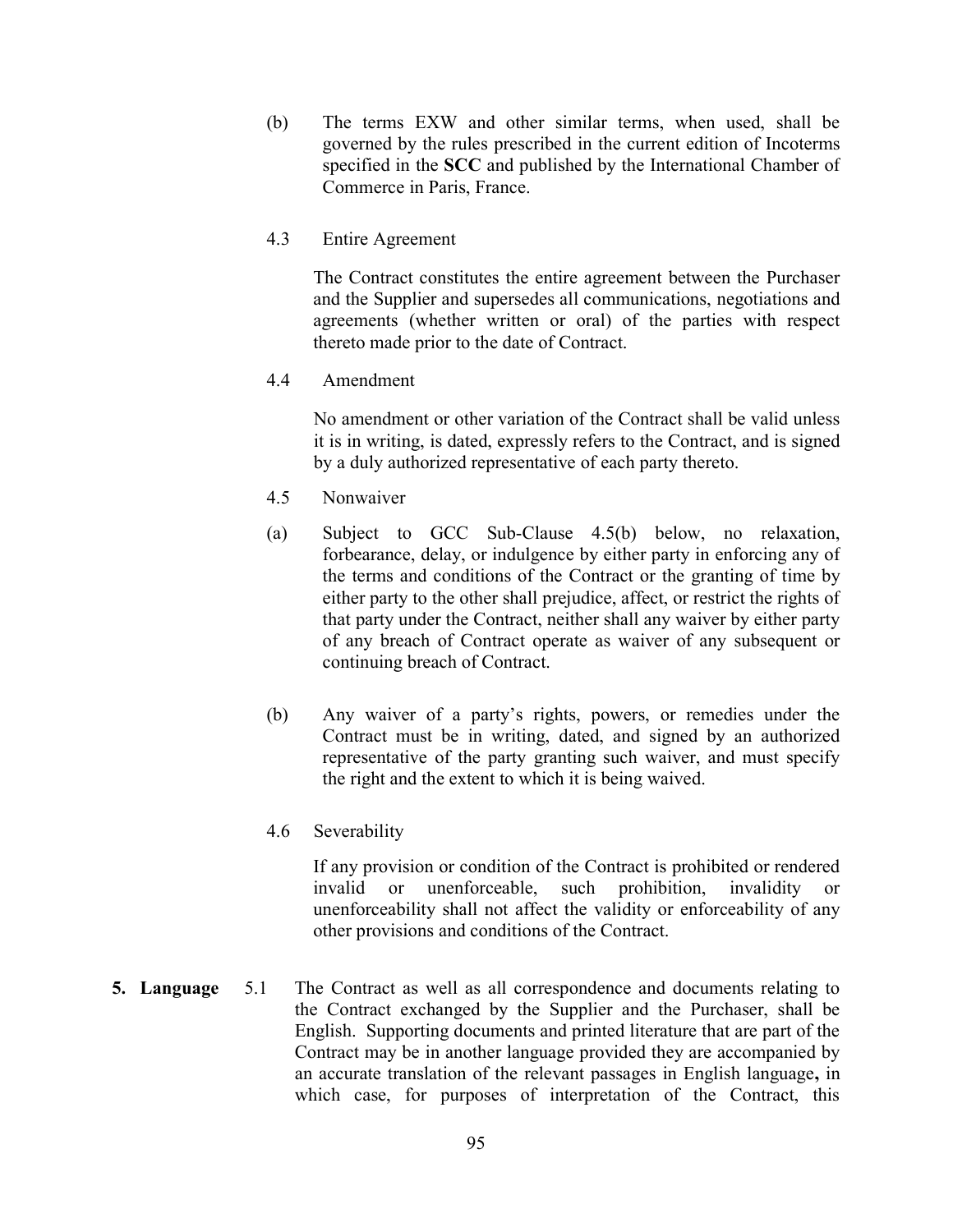translation shall govern.

5.2 The Supplier shall bear all costs of translation to the governing language and all risks of the accuracy of such translation, for documents provided by the Supplier.

### 6. Deleted

- 7. Eligibility 7.1 The Supplier and its Subcontractors shall have the nationality of an eligible country. A Supplier or Subcontractor shall be deemed to have the nationality of a country if it is a citizen or constituted, incorporated, or registered, and operates in conformity with the provisions of the laws of that country.
	- 7.2 All Goods and Related Services to be supplied under the Contract and financed by the Bank shall have their origin in Eligible Countries. For the purpose of this Clause, origin means the country where the goods have been grown, mined, cultivated, produced, manufactured, or processed; or through manufacture, processing, or assembly, another commercially recognized article results that differs substantially in its basic characteristics from its components.
- 8. Notices 8.1 Any notice given by one party to the other pursuant to the Contract shall be in writing to the address specified in the SCC. The term "in writing" means communicated in written form with proof of receipt.
	- 8.2 A notice shall be effective when delivered or on the notice's effective date, whichever is later.
- 9. Governing Law 9.1 The Contract shall be governed by and interpreted in accordance with the laws of the Union of India.
- 10. Settlement of **Disputes** 10.1 The Purchaser and the Supplier shall make every effort to resolve amicably by direct informal negotiation any disagreement or dispute arising between them under or in connection with the Contract.
	- 10.2 If, after twenty-eight (28) days, the parties have failed to resolve their dispute or difference by such mutual consultation, then either the Purchaser or the Supplier may give notice to the other party of its intention to commence arbitration, as hereinafter provided, as to the matter in dispute, and no arbitration in respect of this matter may be commenced unless such notice is given. Any dispute or difference in respect of which a notice of intention to commence arbitration has been given in accordance with this Clause shall be finally settled by arbitration. Arbitration may be commenced prior to or after delivery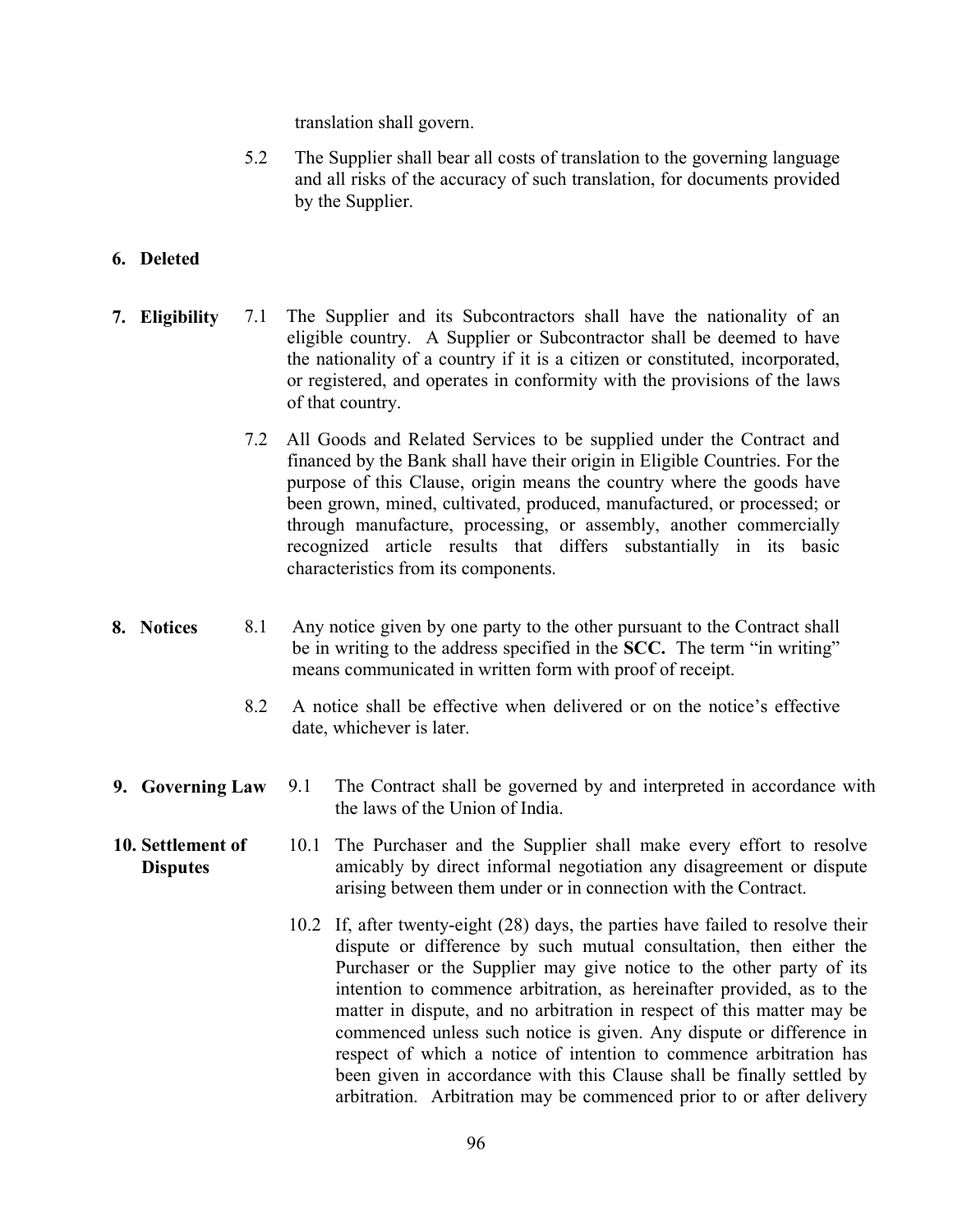of the Goods under the Contract. Arbitration proceedings shall be conducted in accordance with the rules of procedure specified in the SCC.

- 10.3 Notwithstanding any reference to arbitration herein,
	- (a) the parties shall continue to perform their respective obligations under the Contract unless they otherwise agree; and
	- (b) the Purchaser shall pay the Supplier any monies due the Supplier.
- 11. Inspections and Audit by the Bank 11.1 The Supplier shall keep, and shall make all reasonable efforts to cause its Subcontractors to keep, accurate and systematic accounts and records in respect of the Goods in such form and details as will clearly identify relevant time changes and costs
	- 11.2 The Supplier shall permit, and shall cause its Subcontractors to permit, the Bank and/or persons appointed by the Bank to inspect the Supplier's offices and all accounts and records relating to the performance of the Contract and the submission of the bid, and to have such accounts and records audited by auditors appointed by the Bank if requested by the Bank. The Supplier's and its Subcontractors and consultants' attention is drawn to Clause 3 [Fraud and Corruption], which provides, inter alia, that acts intended to materially impede the exercise of the Bank's inspection and audit rights provided for under this Sub-Clause 11.1 constitute a prohibited practice subject to contract termination (as well as to a determination of ineligibility pursuant to the Bank's prevailing sanctions procedures)
- 12. Scope of Supply 12.1 The Goods and Related Services to be supplied shall be as specified in the Special Conditions of Contract.
- 13. Delivery and **Documents** 13.1 Subject to GCC Sub-Clause 33.1, the Delivery of the Goods and Completion of the Related Services shall be in accordance with the Delivery and Completion Schedule specified in the Schedule of Requirements. The details of shipping and other documents to be furnished by the Supplier are specified in the SCC.
- 14. Supplier's Responsibilities 14.1 The Supplier shall supply all the Goods and Related Services included in the Scope of Supply in accordance with GCC Clause 12, and the Delivery and Completion Schedule, as per GCC Clause 13.
- 15. Contract Price 15.1 Prices charged by the Supplier for the Goods supplied and the Related Services performed under the Contract shall not vary from the prices quoted by the Supplier in its bid, with the exception of any price adjustments authorized in the SCC.
- 16. Terms of 16.1 The Contract Price, including any Advance Payments, if applicable,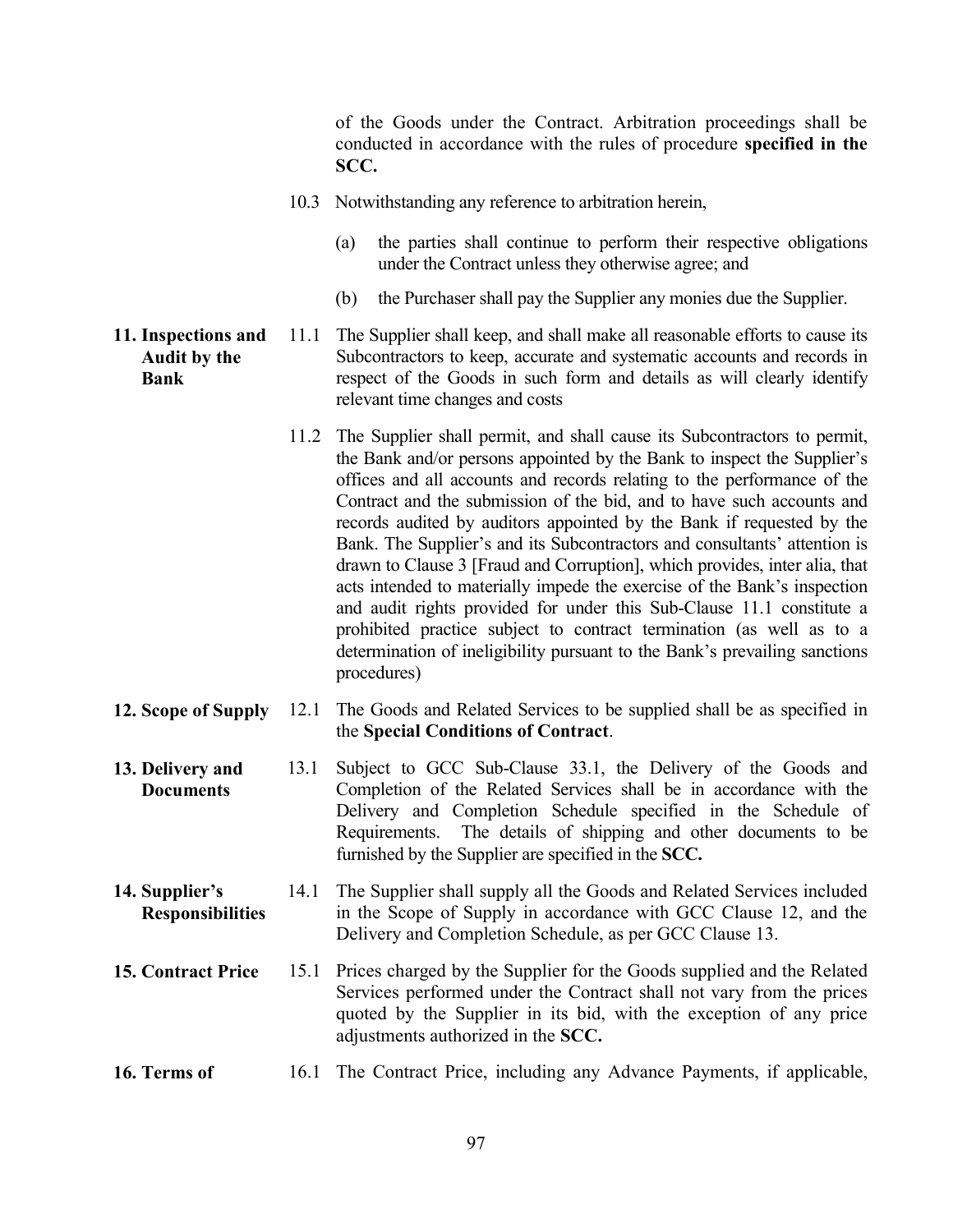| Payment                            |      | shall be paid as specified in the SCC.                                                                                                                                                                                                                                                                                                                                                      |
|------------------------------------|------|---------------------------------------------------------------------------------------------------------------------------------------------------------------------------------------------------------------------------------------------------------------------------------------------------------------------------------------------------------------------------------------------|
|                                    |      | 16.2 The Supplier's request for payment shall be made to the Purchaser in<br>writing, accompanied by invoices describing, as appropriate, the<br>Goods delivered and Related Services performed, and by the<br>documents submitted pursuant to GCC Clause 13 and upon fulfillment<br>of all other obligations stipulated in the Contract.                                                   |
|                                    |      | 16.3 Payments shall be made promptly by the Purchaser, but in no case<br>later than sixty $(60)$ days after submission of an invoice or request for<br>payment by the Supplier, and after the Purchaser has accepted it.                                                                                                                                                                    |
|                                    |      | 16.4 The payments shall be made in Indian Rupees to the Supplier under<br>this Contract.                                                                                                                                                                                                                                                                                                    |
|                                    |      | 16.5 In the event that the Purchaser fails to pay the Supplier any payment<br>by its due date or within the period set forth in the SCC, the Purchaser<br>shall pay to the Supplier interest on the amount of such delayed<br>payment at the rate shown in the SCC, for the period of delay until<br>payment has been made in full, whether before or after judgment or<br>arbitrage award. |
| 17. Taxes and<br><b>Duties</b>     | 17.1 | The Supplier shall be entirely responsible for all taxes, duties, license<br>fees, etc., incurred until delivery of the contracted Goods to the<br>Purchaser.                                                                                                                                                                                                                               |
| 18. Performance<br><b>Security</b> | 18.1 | If required as specified in the SCC, the Supplier shall, within twenty-<br>one (21) days of the notification of contract award, provide a<br>performance security for the performance of the Contract in the<br>amount specified in the SCC.                                                                                                                                                |
|                                    | 18.2 | The proceeds of the Performance Security shall be payable to the<br>Purchaser as compensation for any loss resulting from the Supplier's<br>failure to complete its obligations under the Contract.                                                                                                                                                                                         |
|                                    |      | 18.3 As specified in the SCC, the Performance Security shall be<br>denominated in the Indian Rupees, and shall be in the format<br>stipulated by the Purchaser in the SCC, or in another format<br>acceptable to the Purchaser.                                                                                                                                                             |
|                                    |      | 18.4 The Performance Security shall be discharged by the Purchaser and<br>returned to the Supplier not later than twenty-eight (28) days following<br>the date of Completion of the Supplier's performance obligations<br>under the Contract, including any warranty obligations, unless<br>specified otherwise in the SCC.                                                                 |
| 19. Copyright                      | 19.1 | The copyright in all drawings, documents, and other materials<br>containing data and information furnished to the Purchaser by the                                                                                                                                                                                                                                                          |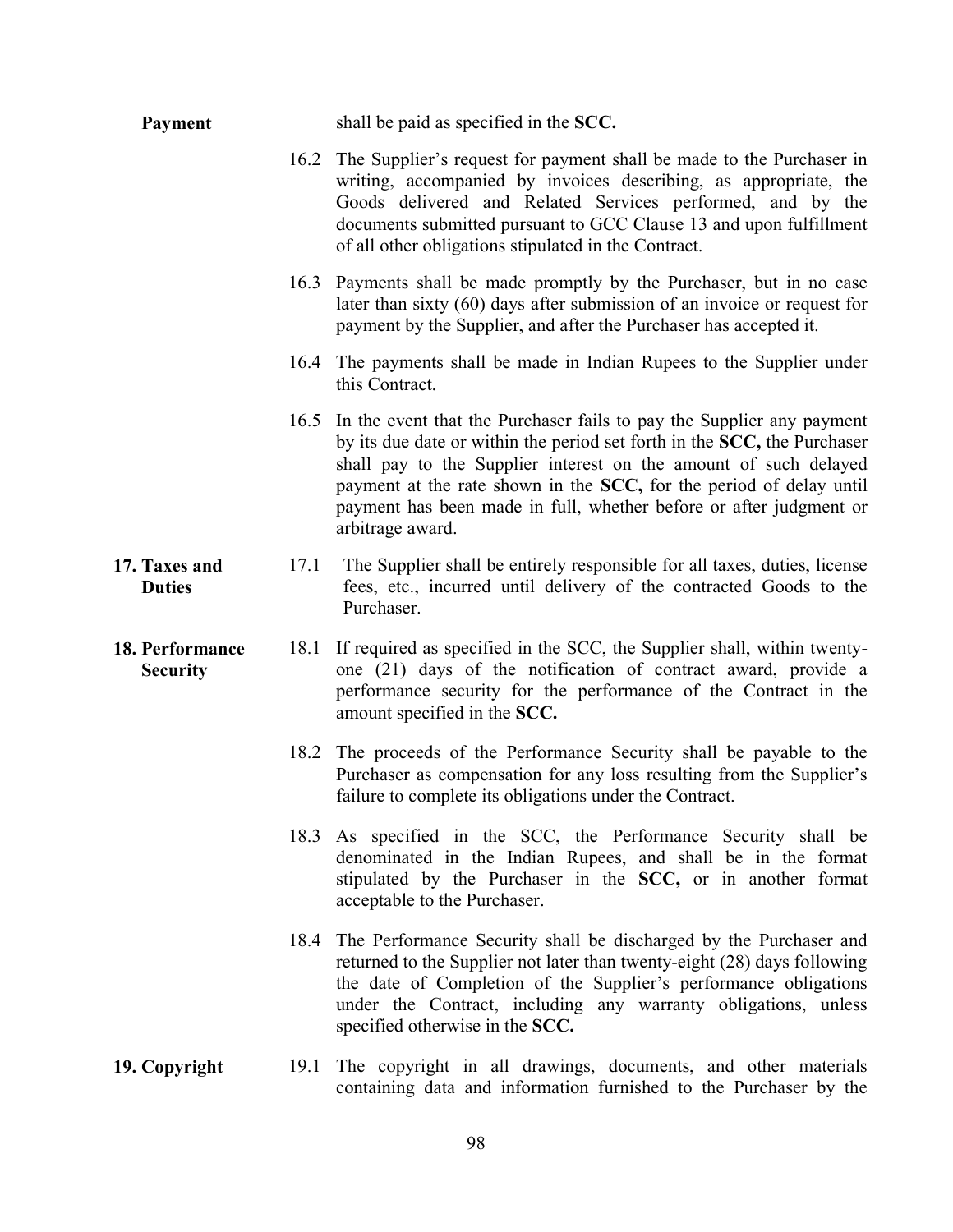Supplier herein shall remain vested in the Supplier, or, if they are furnished to the Purchaser directly or through the Supplier by any third party, including suppliers of materials, the copyright in such materials shall remain vested in such third party.

- 20. Confidential Information 20.1 The Purchaser and the Supplier shall keep confidential and shall not, without the written consent of the other party hereto, divulge to any third party any documents, data, or other information furnished directly or indirectly by the other party hereto in connection with the Contract, whether such information has been furnished prior to, during or following completion or termination of the Contract. Notwithstanding the above, the Supplier may furnish to its Subcontractor such documents, data, and other information it receives from the Purchaser to the extent required for the Subcontractor to perform its work under the Contract, in which event the Supplier shall obtain from such Subcontractor an undertaking of confidentiality similar to that imposed on the Supplier under GCC Clause 20.
	- 20.2 The Purchaser shall not use such documents, data, and other information received from the Supplier for any purposes unrelated to the contract. Similarly, the Supplier shall not use such documents, data, and other information received from the Purchaser for any purpose other than the performance of the Contract.
	- 20.3 The obligation of a party under GCC Sub-Clauses 20.1 and 20.2 above, however, shall not apply to information that:
	- (a) the Purchaser or Supplier need to share with the Bank or other institutions participating in the financing of the Contract;
	- (b) now or hereafter enters the public domain through no fault of that party;
	- (c) can be proven to have been possessed by that party at the time of disclosure and which was not previously obtained, directly or indirectly, from the other party; or
	- (d) otherwise lawfully becomes available to that party from a third party that has no obligation of confidentiality.
	- 20.4 The above provisions of GCC Clause 20 shall not in any way modify any undertaking of confidentiality given by either of the parties hereto prior to the date of the Contract in respect of the Supply or any part thereof.
	- 20.5 The provisions of GCC Clause 20 shall survive completion or termination, for whatever reason, of the Contract.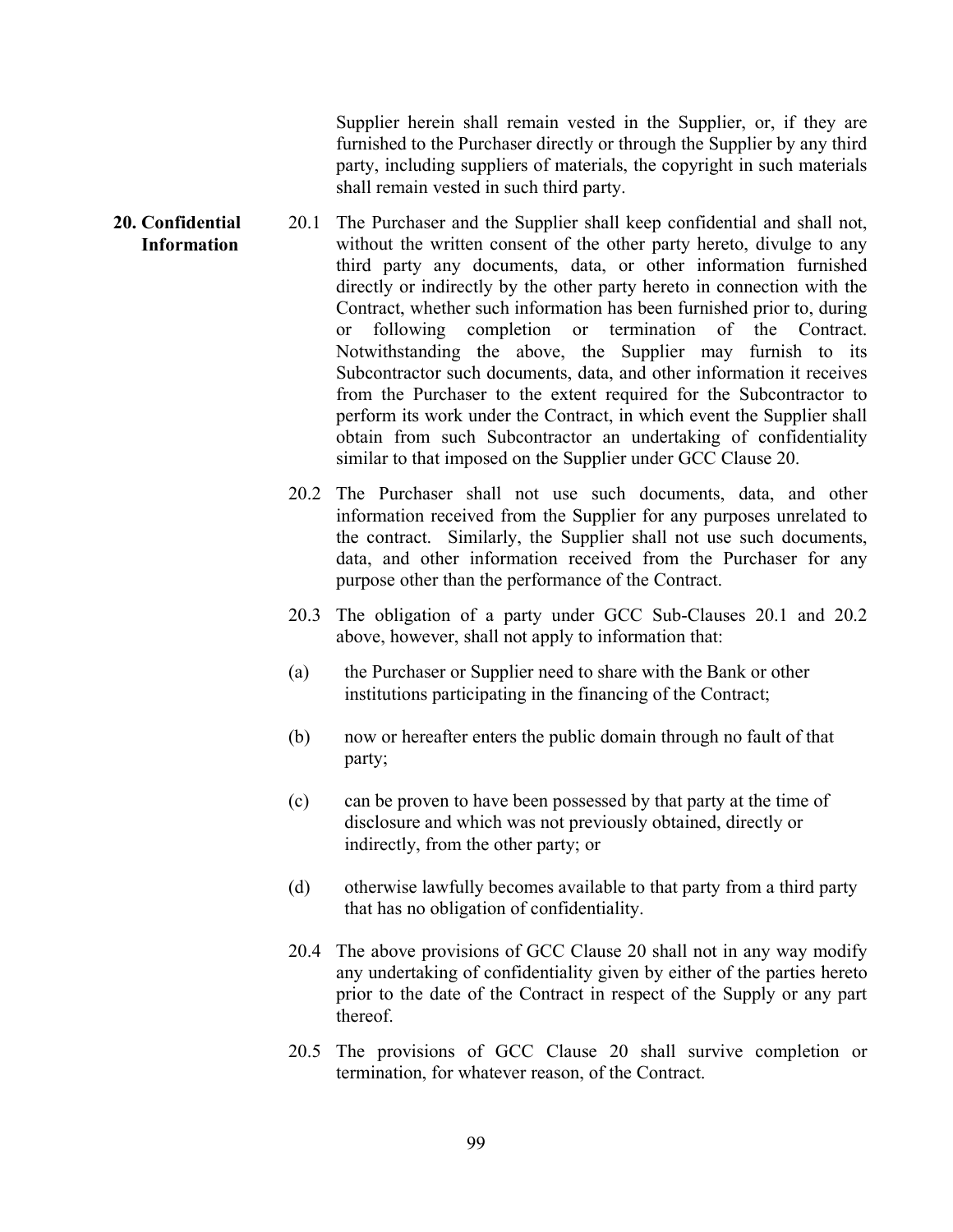- 21. Subcontracting 21.1 The Supplier shall notify the Purchaser in writing of all subcontracts awarded under the Contract if not already specified in the bid. Such notification, in the original bid or later shall not relieve the Supplier from any of its obligations, duties, responsibilities, or liability under the Contract.
	- 21.2 Subcontracts shall comply with the provisions of GCC Clauses 3 and 7.
	- 22.1 Technical Specifications and Drawings
	- and Standards

22. Specifications

- (a) The Goods and Related Services supplied under this Contract shall conform to the technical specifications and standards mentioned in Section VII, Schedule of Requirements and, when no applicable standard is mentioned, the standard shall be equivalent or superior to the official standards whose application is appropriate to the Goods' country of origin.
- (b) The Supplier shall be entitled to disclaim responsibility for any design, data, drawing, specification or other document, or any modification thereof provided or designed by or on behalf of the Purchaser, by giving a notice of such disclaimer to the Purchaser.
- (c) Wherever references are made in the Contract to codes and standards in accordance with which it shall be executed, the edition or the revised version of such codes and standards shall be those specified in the Schedule of Requirements. During Contract execution, any changes in any such codes and standards shall be applied only after approval by the Purchaser and shall be treated in accordance with GCC Clause 33.
- 23. Packing and **Documents** 23.1 The Supplier shall provide such packing of the Goods as is required to prevent their damage or deterioration during transit to their final destination, as indicated in the Contract. During transit, the packing shall be sufficient to withstand, without limitation, rough handling and exposure to extreme temperatures, salt and precipitation, and open storage. Packing case size and weights shall take into consideration, where appropriate, the remoteness of the goods' final destination and the absence of heavy handling facilities at all points in transit.
	- 23.2 The packing, marking, and documentation within and outside the packages shall comply strictly with such special requirements as shall be expressly provided for in the Contract, including additional requirements, if any, specified in the SCC, and in any other instructions ordered by the Purchaser.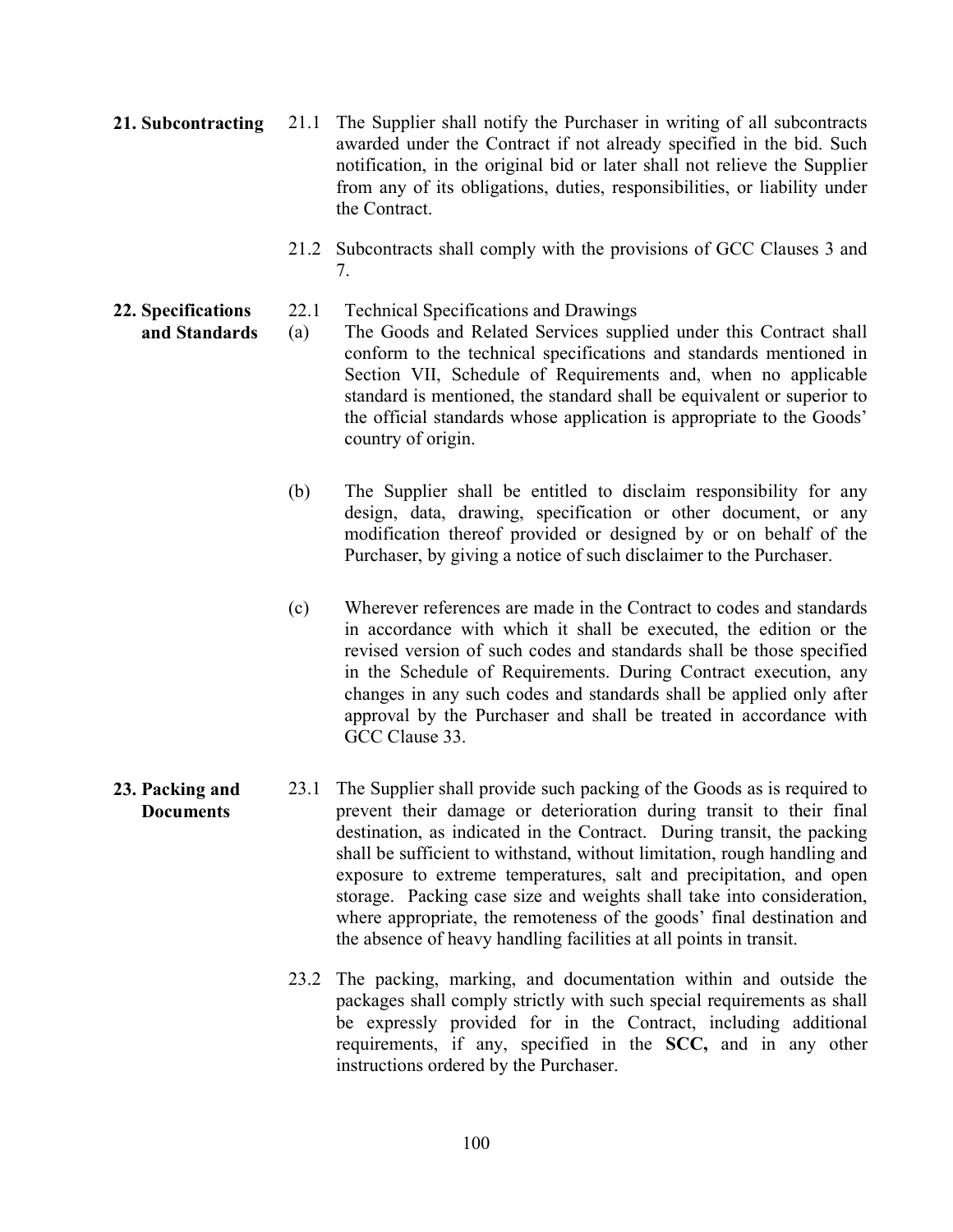| 24. Insurance                                         |      | 24.1 Unless otherwise specified in the SCC, the Goods supplied under the<br>Contract shall be fully insured—against loss or damage incidental to<br>manufacture or acquisition, transportation, storage, and delivery, in<br>accordance with the applicable Incoterms or in the manner specified in<br>the SCC. |                                                                                                                                                                                                                                                                                                                                                                                                                                                                                                                             |  |  |
|-------------------------------------------------------|------|-----------------------------------------------------------------------------------------------------------------------------------------------------------------------------------------------------------------------------------------------------------------------------------------------------------------|-----------------------------------------------------------------------------------------------------------------------------------------------------------------------------------------------------------------------------------------------------------------------------------------------------------------------------------------------------------------------------------------------------------------------------------------------------------------------------------------------------------------------------|--|--|
| 25. Transportation<br>& Incidental<br><b>Services</b> | 25.1 |                                                                                                                                                                                                                                                                                                                 | Unless otherwise specified in the SCC, responsibility for arranging<br>transportation of the Goods shall be in accordance with the specified<br>Incoterms.                                                                                                                                                                                                                                                                                                                                                                  |  |  |
|                                                       |      |                                                                                                                                                                                                                                                                                                                 | 25.2 The Supplier may be required to provide any or all of the following<br>services, including additional services, if any, specified in Schedule of<br><b>Requirements and SCC:</b>                                                                                                                                                                                                                                                                                                                                       |  |  |
|                                                       |      | (a)                                                                                                                                                                                                                                                                                                             | performance or supervision of on-site assembly and/or start-up of<br>the supplied Goods;                                                                                                                                                                                                                                                                                                                                                                                                                                    |  |  |
|                                                       |      | (b)                                                                                                                                                                                                                                                                                                             | furnishing of tools required for assembly and/or maintenance of<br>the supplied Goods;                                                                                                                                                                                                                                                                                                                                                                                                                                      |  |  |
|                                                       |      | (c)                                                                                                                                                                                                                                                                                                             | furnishing of a detailed operations and maintenance manual for<br>each appropriate unit of the supplied Goods;                                                                                                                                                                                                                                                                                                                                                                                                              |  |  |
|                                                       |      | (d)                                                                                                                                                                                                                                                                                                             | performance or supervision or maintenance and/or repair of the<br>supplied Goods, for a period of time agreed by the parties,<br>provided that this service shall not relieve the Supplier of any<br>warranty obligations under this Contract; and                                                                                                                                                                                                                                                                          |  |  |
|                                                       |      | (e)                                                                                                                                                                                                                                                                                                             | training of the Purchaser's personnel, at the Supplier's plant and/or<br>on-site, in assembly, start-up, operation, maintenance, and/or repair<br>of the supplied Goods                                                                                                                                                                                                                                                                                                                                                     |  |  |
|                                                       | 25.3 |                                                                                                                                                                                                                                                                                                                 | Prices charged by the Supplier for incidental services, if not included in<br>the Contract Price for the Goods, shall be agreed upon in advance by the<br>parties and shall not exceed the prevailing rates charged to other parties<br>by the Supplier for similar services.                                                                                                                                                                                                                                               |  |  |
| 26. Inspections and<br><b>Tests</b>                   | 26.1 |                                                                                                                                                                                                                                                                                                                 | The Supplier shall at its own expense and at no cost to the Purchaser<br>carry out all such tests and/or inspections of the Goods and Related<br>Services as are specified in the SCC.                                                                                                                                                                                                                                                                                                                                      |  |  |
|                                                       | 26.2 |                                                                                                                                                                                                                                                                                                                 | The inspections and tests may be conducted on the premises of the<br>Supplier or its Subcontractor, at point of delivery, and/or at the Goods'<br>final destination, or in another place in the Purchaser's Country as<br>specified in the SCC. Subject to GCC Sub-Clause 26.3, if conducted<br>on the premises of the Supplier or its Subcontractor, all reasonable<br>facilities and assistance, including access to drawings and production<br>data, shall be furnished to the inspectors at no charge to the Purchaser. |  |  |
|                                                       |      |                                                                                                                                                                                                                                                                                                                 | 26.3 The Purchaser or its designated representative shall be entitled to                                                                                                                                                                                                                                                                                                                                                                                                                                                    |  |  |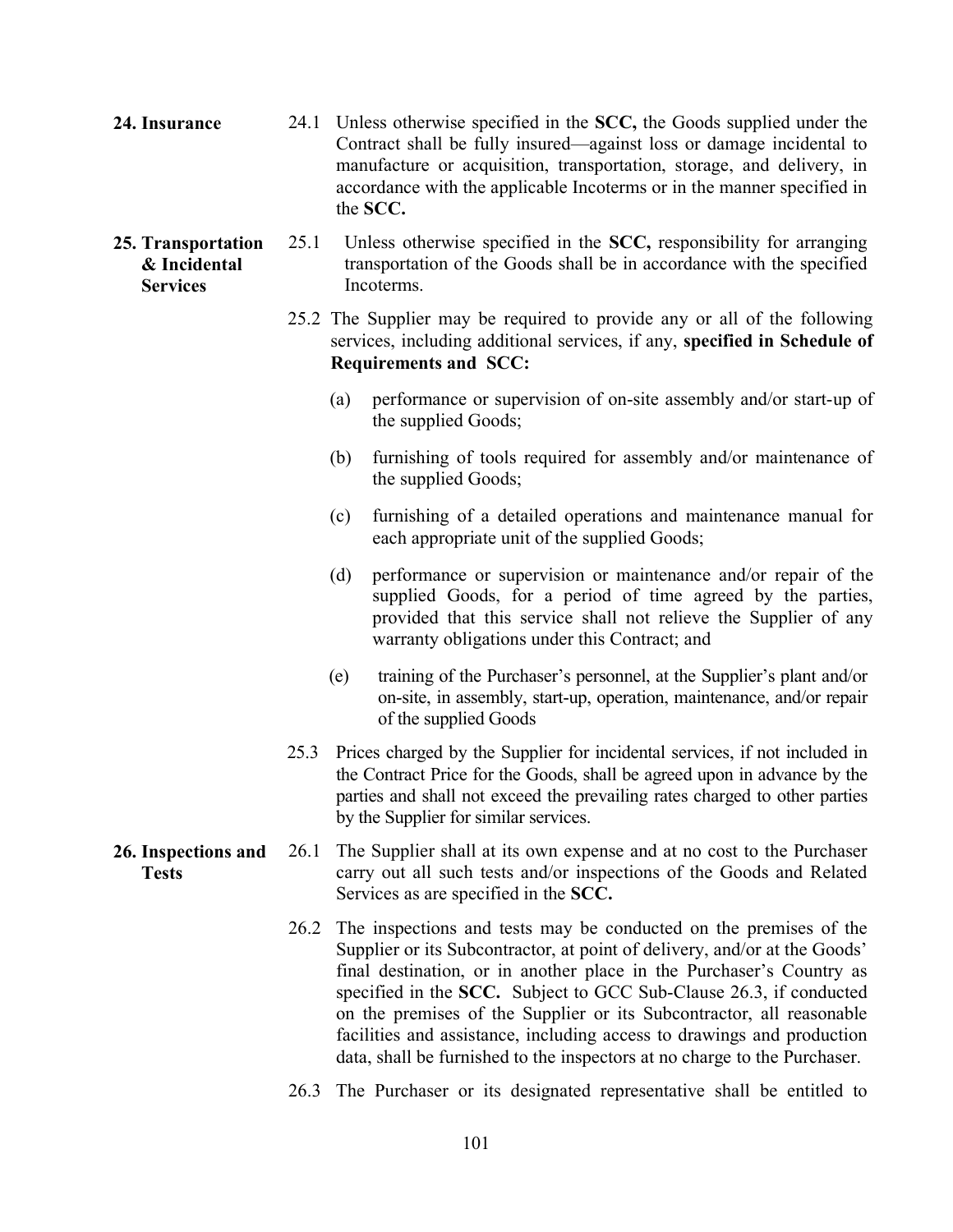attend the tests and/or inspections referred to in GCC Sub-Clause 26.2, provided that the Purchaser bear all of its own costs and expenses incurred in connection with such attendance including, but not limited to, all traveling and board and lodging expenses.

- 26.4 Whenever the Supplier is ready to carry out any such test and inspection, it shall give a reasonable advance notice, including the place and time, to the Purchaser. The Supplier shall obtain from any relevant third party or manufacturer any necessary permission or consent to enable the Purchaser or its designated representative to attend the test and/or inspection.
- 26.5 The Purchaser may require the Supplier to carry out any test and/or inspection not required by the Contract but deemed necessary to verify that the characteristics and performance of the Goods comply with the technical specifications codes and standards under the Contract, provided that the Supplier's reasonable costs and expenses incurred in the carrying out of such test and/or inspection shall be added to the Contract Price. Further, if such test and/or inspection impedes the progress of manufacturing and/or the Supplier's performance of its other obligations under the Contract, due allowance will be made in respect of the Delivery Dates and Completion Dates and the other obligations so affected.
- 26.6 The Supplier shall provide the Purchaser with a report of the results of any such test and/or inspection.
- 26.7 The Purchaser may reject any Goods or any part thereof that fail to pass any test and/or inspection or do not conform to the specifications. The Supplier shall either rectify or replace such rejected Goods or parts thereof or make alterations necessary to meet the specifications at no cost to the Purchaser, and shall repeat the test and/or inspection, at no cost to the Purchaser, upon giving a notice pursuant to GCC Sub-Clause 26.4.
- 26.8 The Supplier agrees that neither the execution of a test and/or inspection of the Goods or any part thereof, nor the attendance by the Purchaser or its representative, nor the issue of any report pursuant to GCC Sub-Clause 26.6, shall release the Supplier from any warranties or other obligations under the Contract.
- 27.Liquidated Damages 27.1 Except as provided under GCC Clause 32, if the Supplier fails to deliver any or all of the Goods by the Date(s) of delivery or perform the Related Services within the period specified in the Contract, the Purchaser may without prejudice to all its other remedies under the Contract, deduct from the Contract Price, as liquidated damages, a sum equivalent to the percentage specified in the SCC of the delivered price of the delayed Goods or unperformed Services for each week or part thereof of delay until actual delivery or performance, up to a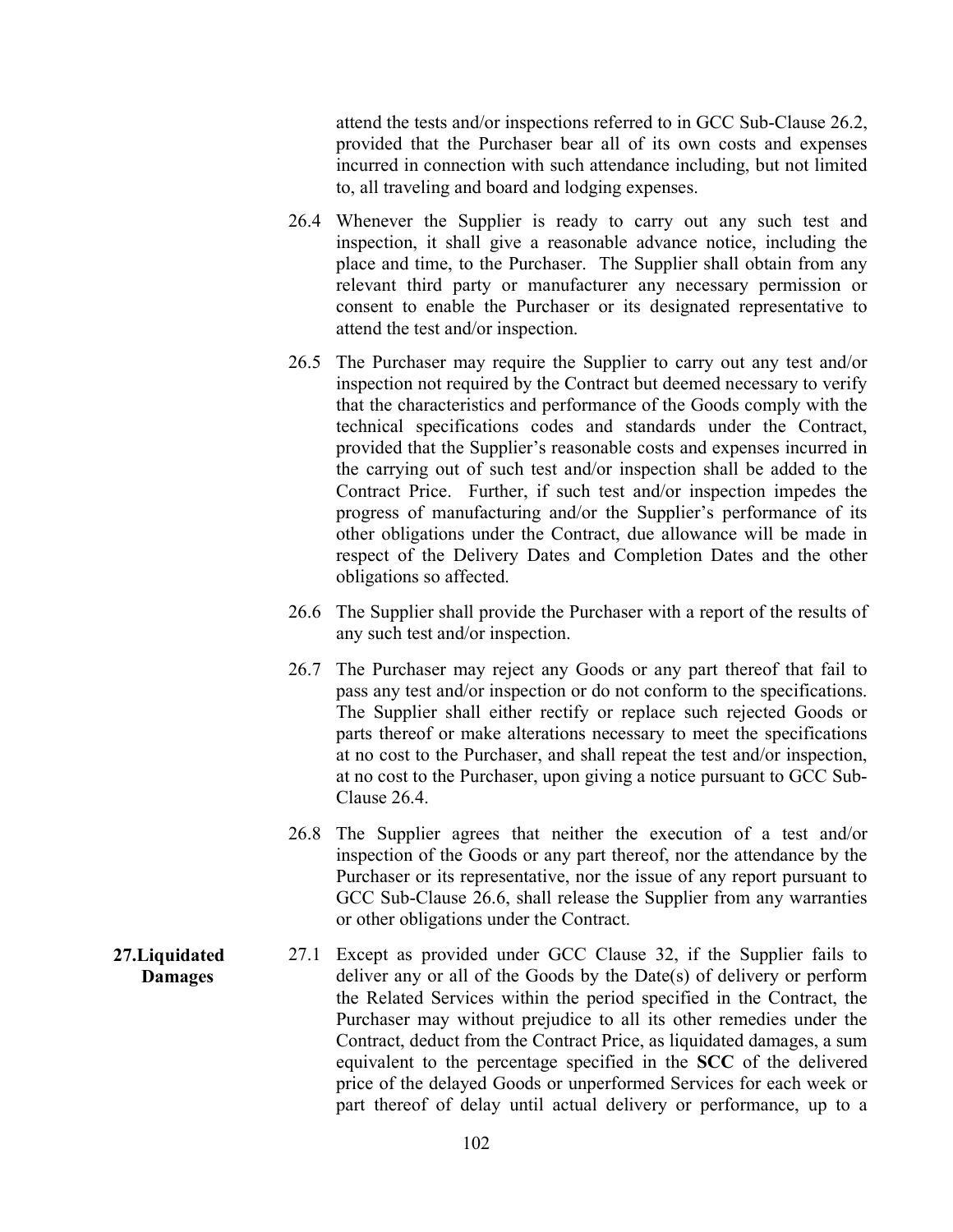maximum deduction of the percentage specified in those SCC. Once the maximum is reached, the Purchaser may terminate the Contract pursuant to GCC Clause 35.

- 28. Warranty 28.1 The Supplier warrants that all the Goods are new, unused, and of the most recent or current models, and that they incorporate all recent improvements in design and materials, unless provided otherwise in the Contract.
	- 28.2 Subject to GCC Sub-Clause 22.1(b), the Supplier further warrants that the Goods shall be free from defects arising from any act or omission of the Supplier or arising from design, materials, and workmanship, under normal use in the conditions prevailing in the country of final destination.
	- 28.3 Unless otherwise specified in the SCC, the warranty shall remain valid for twelve (12) months after the Goods, or any portion thereof as the case may be, have been delivered to and accepted at the final destination indicated in the SCC, or for eighteen (18) months after the date of shipment from the port or place of loading in the country of origin, whichever period concludes earlier.
	- 28.4 The Purchaser shall give notice to the Supplier stating the nature of any such defects together with all available evidence thereof, promptly following the discovery thereof. The Purchaser shall afford all reasonable opportunity for the Supplier to inspect such defects.
	- 28.5 Upon receipt of such notice, the Supplier shall, within the period specified in the SCC, expeditiously repair or replace the defective Goods or parts thereof, at no cost to the Purchaser.
	- 28.6 If having been notified, the Supplier fails to remedy the defect within the period specified in the SCC, the Purchaser may proceed to take within a reasonable period such remedial action as may be necessary, at the Supplier's risk and expense and without prejudice to any other rights which the Purchaser may have against the Supplier under the Contract.
- 29. Patent Indemnity 29.1 The Supplier shall, subject to the Purchaser's compliance with GCC Sub-Clause 29.2, indemnify and hold harmless the Purchaser and its employees and officers from and against any and all suits, actions or administrative proceedings, claims, demands, losses, damages, costs, and expenses of any nature, including attorney's fees and expenses, which the Purchaser may suffer as a result of any infringement or alleged infringement of any patent, utility model, registered design, trademark, copyright, or other intellectual property right registered or otherwise existing at the date of the Contract by reason of: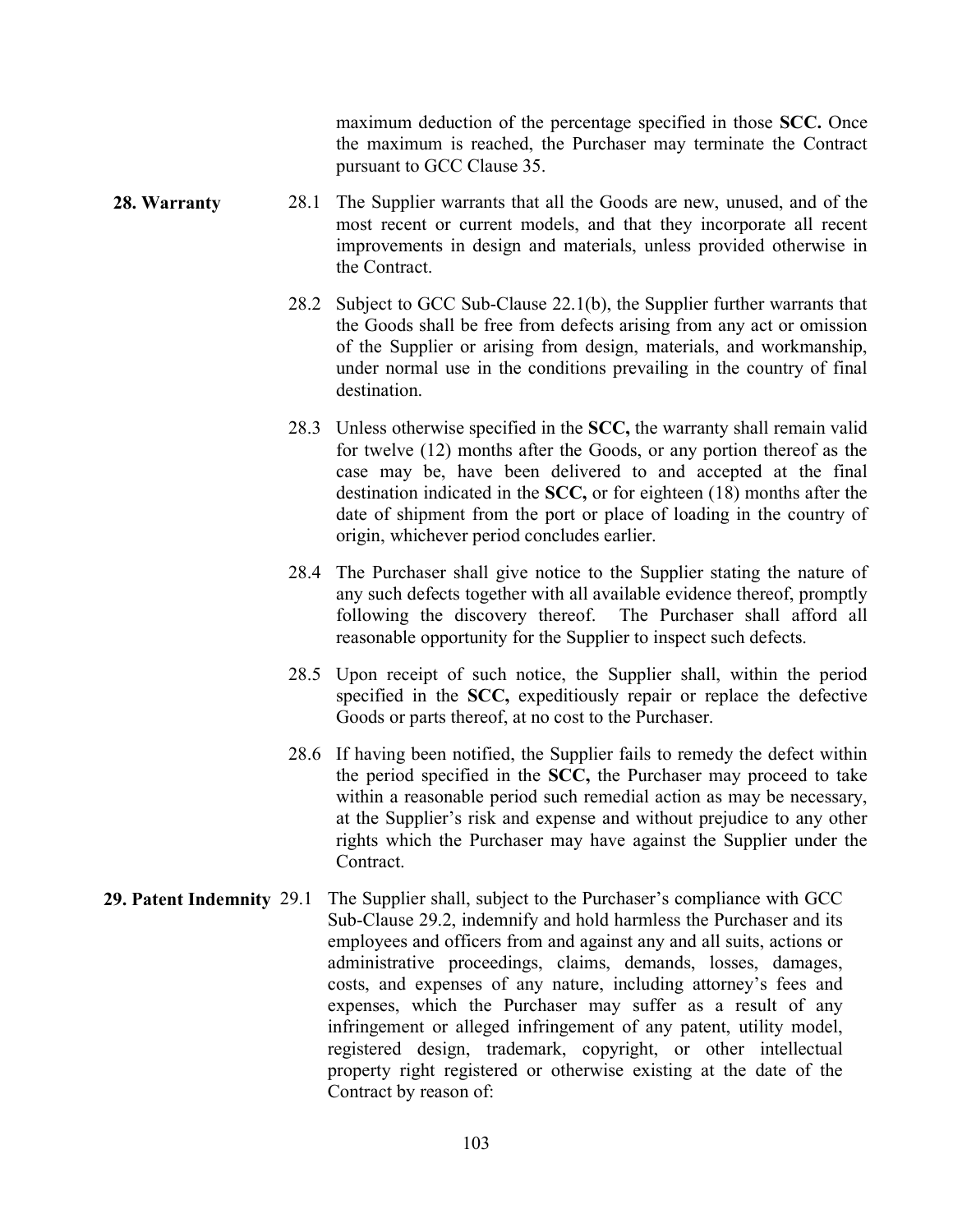- (a) the installation of the Goods by the Supplier or the use of the Goods in the country where the Site is located; and
- (b) the sale in any country of the products produced by the Goods.

Such indemnity shall not cover any use of the Goods or any part thereof other than for the purpose indicated by or to be reasonably inferred from the Contract, neither any infringement resulting from the use of the Goods or any part thereof, or any products produced thereby in association or combination with any other equipment, plant, or materials not supplied by the Supplier, pursuant to the Contract.

- 29.2 If any proceedings are brought or any claim is made against the Purchaser arising out of the matters referred to in GCC Sub-Clause 29.1, the Purchaser shall promptly give the Supplier a notice thereof, and the Supplier may at its own expense and in the Purchaser's name conduct such proceedings or claim and any negotiations for the settlement of any such proceedings or claim.
- 29.3 If the Supplier fails to notify the Purchaser within twenty-eight (28) days after receipt of such notice that it intends to conduct any such proceedings or claim, then the Purchaser shall be free to conduct the same on its own behalf.
- 29.4 The Purchaser shall, at the Supplier's request, afford all available assistance to the Supplier in conducting such proceedings or claim, and shall be reimbursed by the Supplier for all reasonable expenses incurred in so doing.
- 29.5 The Purchaser shall indemnify and hold harmless the Supplier and its employees, officers, and Subcontractors from and against any and all suits, actions or administrative proceedings, claims, demands, losses, damages, costs, and expenses of any nature, including attorney's fees and expenses, which the Supplier may suffer as a result of any infringement or alleged infringement of any patent, utility model, registered design, trademark, copyright, or other intellectual property right registered or otherwise existing at the date of the Contract arising out of or in connection with any design, data, drawing, specification, or other documents or materials provided or designed by or on behalf of the Purchaser.

### 30. Limitation 30.1 Except in cases of criminal negligence or willful misconduct,

of Liability

(a) the Supplier shall not be liable to the Purchaser, whether in contract, tort, or otherwise, for any indirect or consequential loss or damage, loss of use, loss of production, or loss of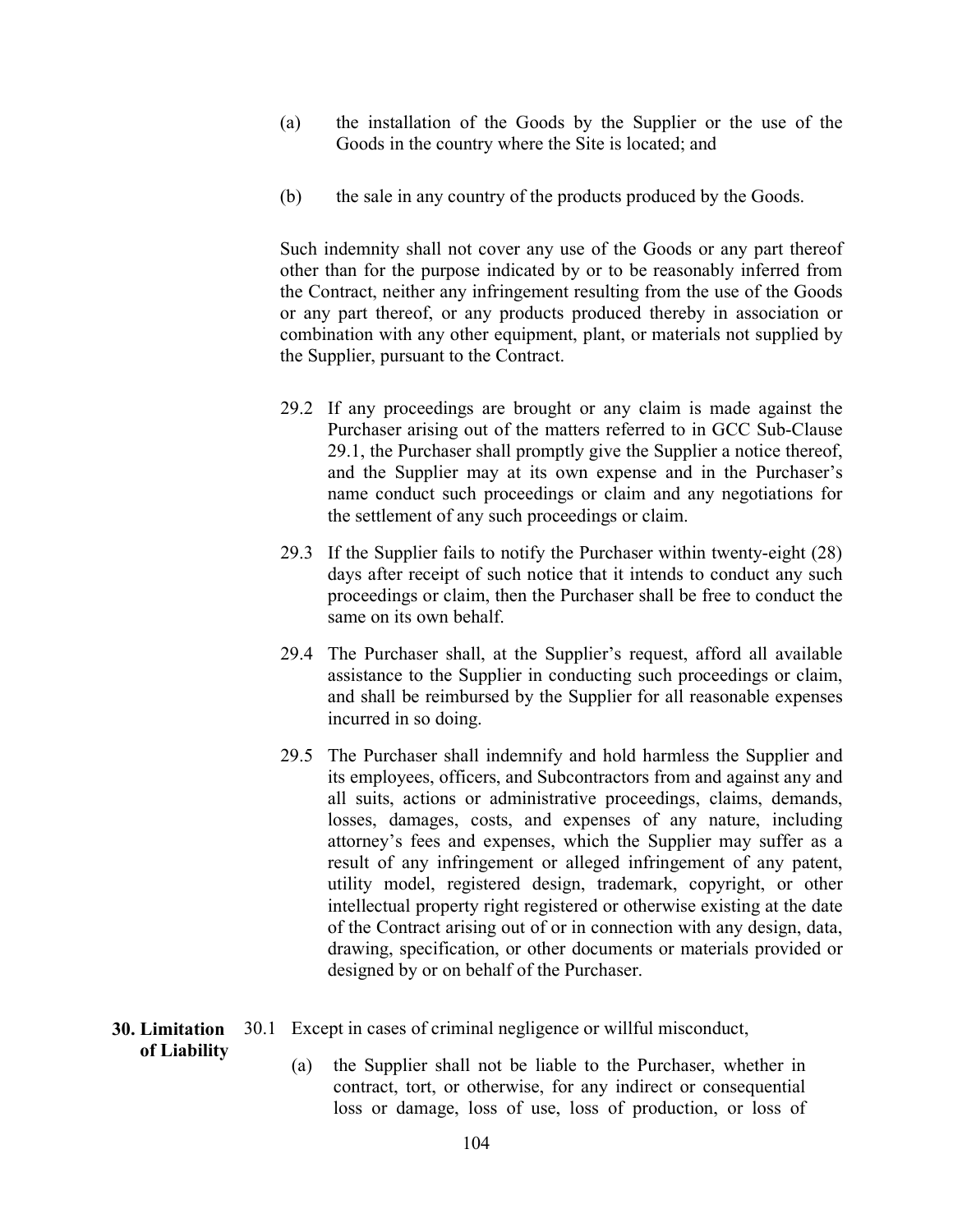profits or interest costs, provided that this exclusion shall not apply to any obligation of the Supplier to pay liquidated damages to the Purchaser, and

- (b) the aggregate liability of the Supplier to the Purchaser, whether under the Contract, in tort or otherwise, shall not exceed the total Contract Price, provided that this limitation shall not apply to the cost of repairing or replacing defective equipment, or to any obligation of the supplier to indemnify the purchaser with respect to patent infringement.
- 31. Change in Laws and Regulations 31.1 Unless otherwise specified in the Contract, if after the date of 28 days prior to date of Bid submission, any law, regulation, ordinance, order or bylaw having the force of law is enacted, promulgated, abrogated, or changed in India, where the Site is located (which shall be deemed to include any change in interpretation or application by the competent authorities) that subsequently affects the Delivery Date and/or the Contract Price, then such Delivery Date and/or Contract Price shall be correspondingly increased or decreased, to the extent that the Supplier has thereby been affected in the performance of any of its obligations under the Contract. Notwithstanding the foregoing, such additional or reduced cost shall not be separately paid or credited if the same has already been accounted for in the price adjustment provisions where applicable, in accordance with GCC Clause 15.
- 32. Force Majeure 32.1 The Supplier shall not be liable for forfeiture of its Performance Security, liquidated damages, or termination for default if and to the extent that its delay in performance or other failure to perform its obligations under the Contract is the result of an event of Force Majeure.
	- 32.2 For purposes of this Clause, "Force Majeure" means an event or situation beyond the control of the Supplier that is not foreseeable, is unavoidable, and its origin is not due to negligence or lack of care on the part of the Supplier. Such events may include, but not be limited to, acts of the Purchaser in its sovereign capacity, wars or revolutions, fires, floods, epidemics, quarantine restrictions, and freight embargoes.
	- 32.3 If a Force Majeure situation arises, the Supplier shall promptly notify the Purchaser in writing of such condition and the cause thereof. Unless otherwise directed by the Purchaser in writing, the Supplier shall continue to perform its obligations under the Contract as far as is reasonably practical, and shall seek all reasonable alternative means for performance not prevented by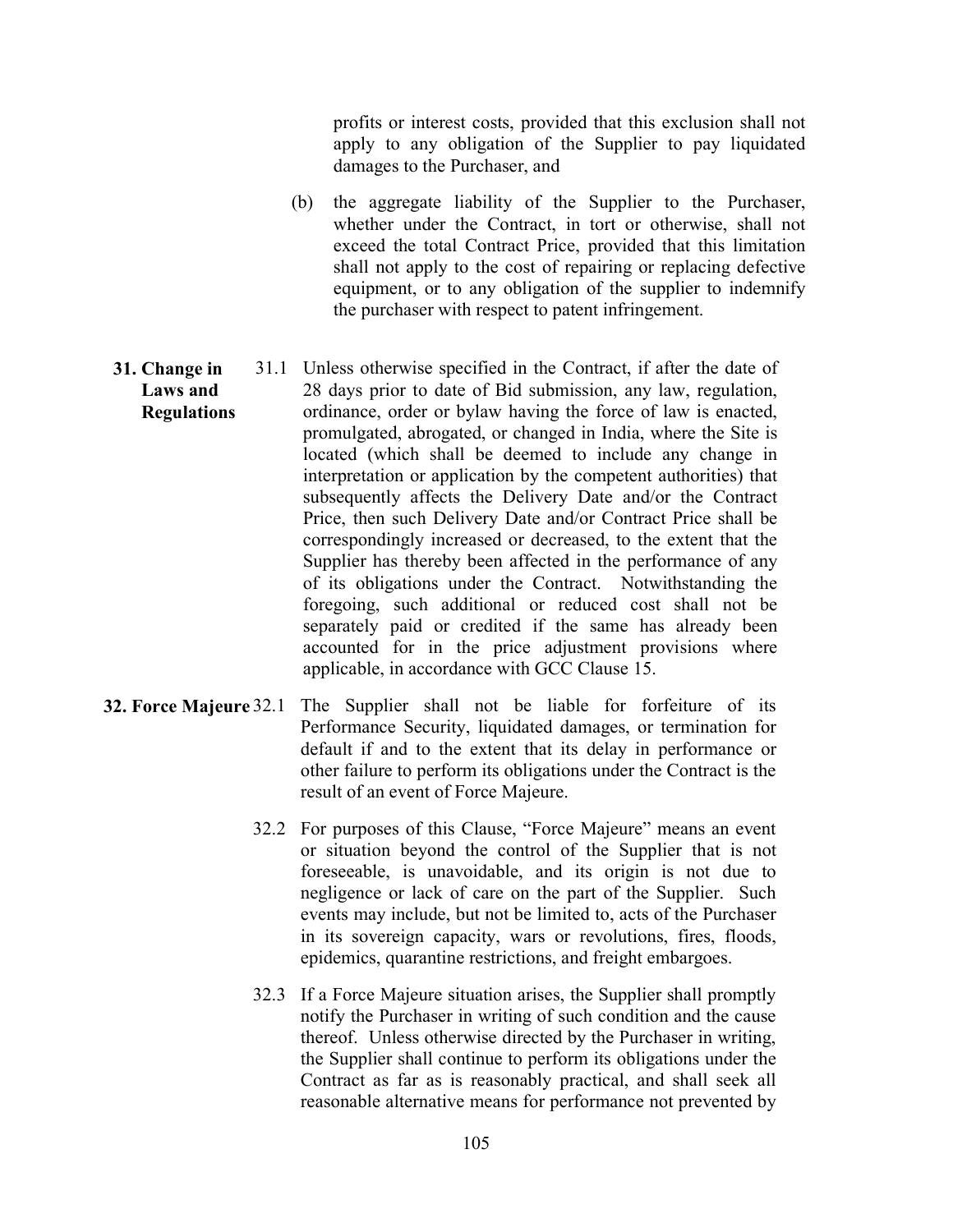#### the Force Majeure event.

#### 33. Change Orders and Contract **Amendments**

- 33.1 The Purchaser may at any time order the Supplier through notice in accordance GCC Clause 8, to make changes within the general scope of the Contract in any one or more of the following:
- (a) drawings, designs, or specifications, where Goods to be furnished under the Contract are to be specifically manufactured for the Purchaser;
- (b) the method of shipment or packing;
- (c) the place of delivery; and
- (d) the Related Services to be provided by the Supplier.
- 33.2 If any such change causes an increase or decrease in the cost of, or the time required for, the Supplier's performance of any provisions under the Contract, an equitable adjustment shall be made in the Contract Price or in the Delivery/Completion Schedule, or both, and the Contract shall accordingly be amended. Any claims by the Supplier for adjustment under this Clause must be asserted within twenty-eight (28) days from the date of the Supplier's receipt of the Purchaser's change order.
- 33.3 Prices to be charged by the Supplier for any Related Services that might be needed but which were not included in the Contract shall be agreed upon in advance by the parties and shall not exceed the prevailing rates charged to other parties by the Supplier for similar services.
- 33.4 Subject to the above, no variation in or modification of the terms of the Contract shall be made except by written amendment signed by the parties.
- 34. Extensions of 34.1 If at any time during performance of the Contract, the Supplier or its Time subcontractors should encounter conditions impeding timely delivery of the Goods or completion of Related Services pursuant to GCC Clause 13, the Supplier shall promptly notify the Purchaser in writing of the delay, its likely duration, and its cause. As soon as practicable after receipt of the Supplier's notice, the Purchaser shall evaluate the situation and may at its discretion extend the Supplier's time for performance, in which case the extension shall be ratified by the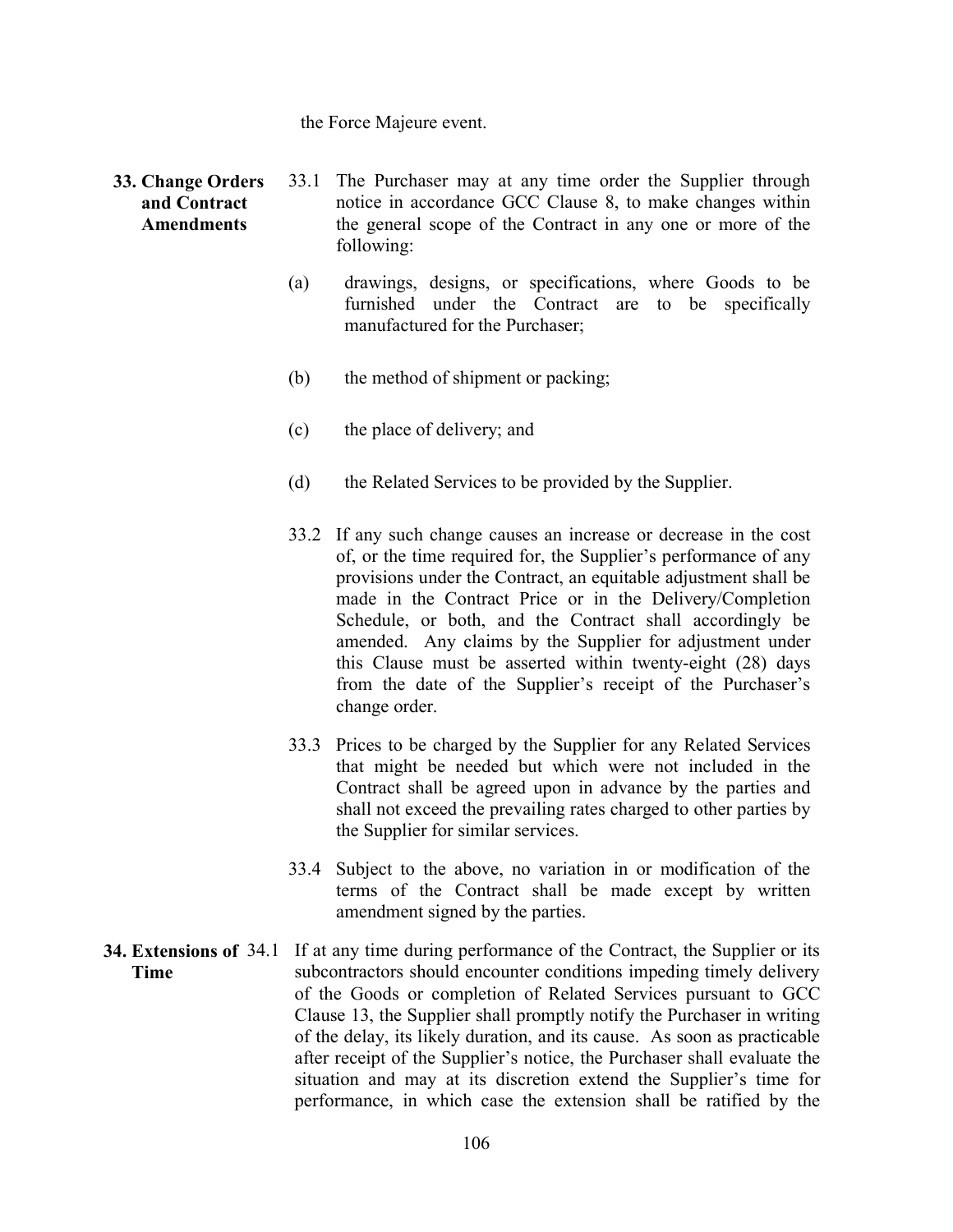parties by amendment of the Contract.

34.2 Except in case of Force Majeure, as provided under GCC Clause 32, a delay by the Supplier in the performance of its Delivery and Completion obligations shall render the Supplier liable to the imposition of liquidated damages pursuant to GCC Clause 26, unless an extension of time is agreed upon, pursuant to GCC Sub-Clause 34.1.

#### 35. Termination 35.1 Termination for Default

- (a) The Purchaser, without prejudice to any other remedy for breach of Contract, by written notice of default sent to the Supplier, may terminate the Contract in whole or in part:
	- (i) if the Supplier fails to deliver any or all of the Goods within the period specified in the Contract, or within any extension thereof granted by the Purchaser pursuant to GCC Clause 34;
	- (ii) if the Supplier fails to perform any other obligation under the Contract; or
	- (iii) if the Supplier, in the judgment of the Purchaser has engaged in fraud and corruption, as defined in GCC Clause 3, in competing for or in executing the Contract.
- (b) In the event the Purchaser terminates the Contract in whole or in part, pursuant to GCC Clause 35.1(a), the Purchaser may procure, upon such terms and in such manner as it deems appropriate, Goods or Related Services similar to those undelivered or not performed, and the Supplier shall be liable to the Purchaser for any additional costs for such similar Goods or Related Services. However, the Supplier shall continue performance of the Contract to the extent not terminated.
- 35.2 Termination for Insolvency.
- (a) The Purchaser may at any time terminate the Contract by giving notice to the Supplier if the Supplier becomes bankrupt or otherwise insolvent. In such event, termination will be without compensation to the Supplier, provided that such termination will not prejudice or affect any right of action or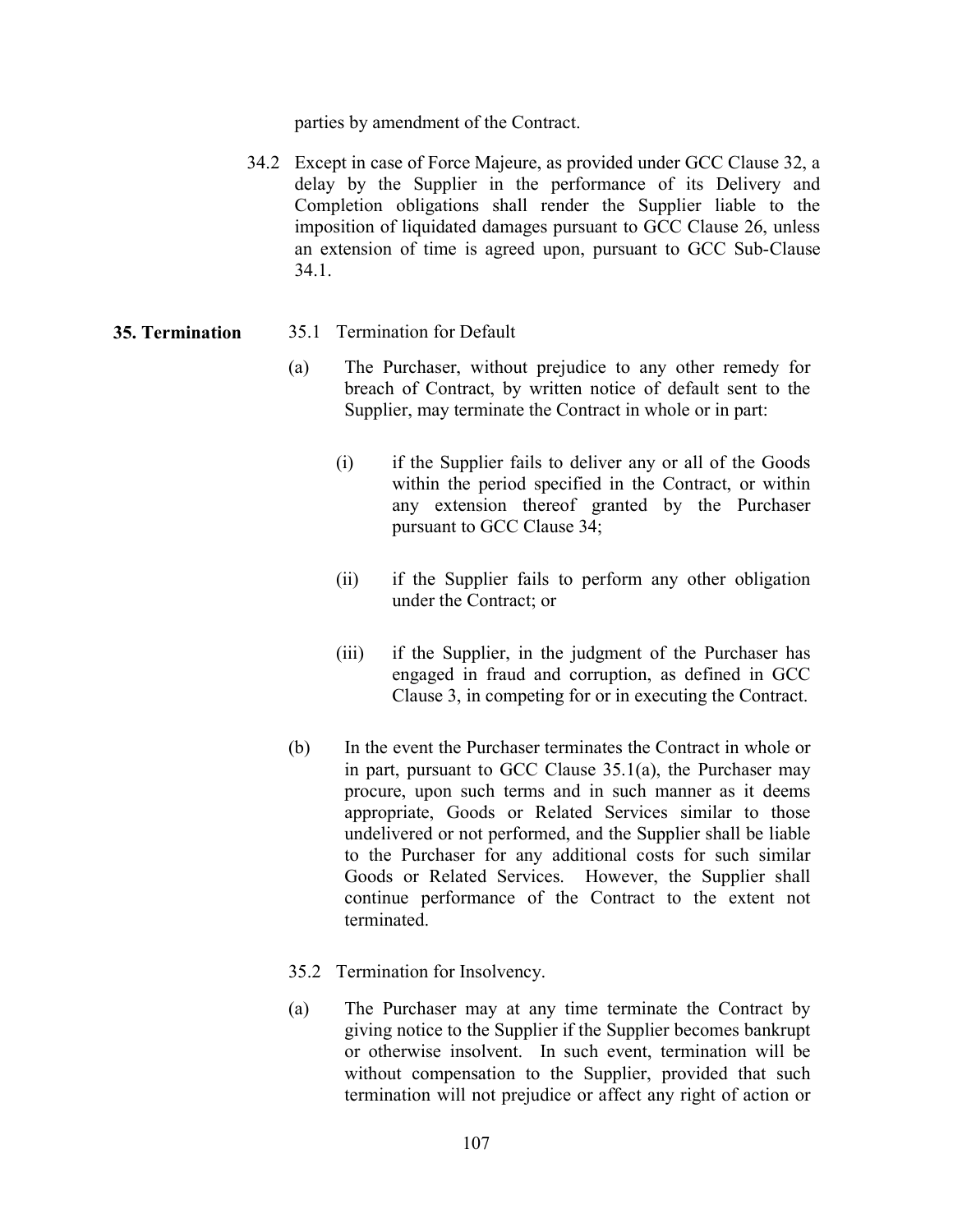remedy that has accrued or will accrue thereafter to the Purchaser.

- 35.3 Termination for Convenience.
- (a) The Purchaser, by notice sent to the Supplier, may terminate the Contract, in whole or in part, at any time for its convenience. The notice of termination shall specify that termination is for the Purchaser's convenience, the extent to which performance of the Supplier under the Contract is terminated, and the date upon which such termination becomes effective.
- (b) The Goods that are complete and ready for shipment within twenty-eight (28) days after the Supplier's receipt of notice of termination shall be accepted by the Purchaser at the Contract terms and prices. For the remaining Goods, the Purchaser may elect:
	- (i) to have any portion completed and delivered at the Contract terms and prices; and/or
	- (ii) to cancel the remainder and pay to the Supplier an agreed amount for partially completed Goods and Related Services and for materials and parts previously procured by the Supplier.
- 36. Assignment 36.1 Neither the Purchaser nor the Supplier shall assign, in whole or in part, their obligations under this Contract, except with prior written consent of the other party.

.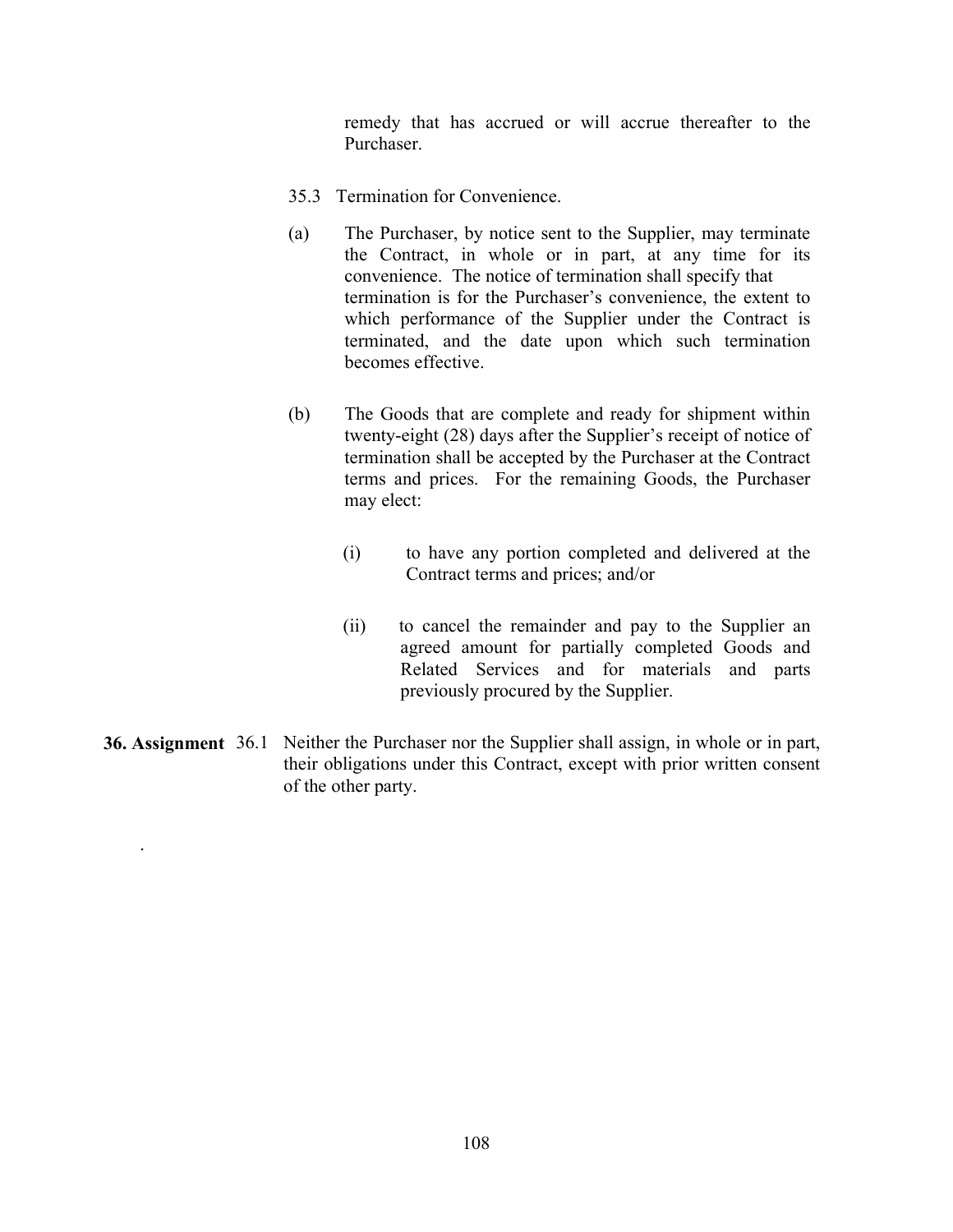# APPENDIX TO GENERAL CONDITIONS Bank's Policy- Corrupt and Fraudulent Practices

Guidelines for Procurement of Goods, Works, and Non-Consulting Services under IBRD Loans and IDA Credits & Grants by World Bank Borrowers, dated January 2011:

#### "Fraud and Corruption:

- 1.16 It is the Bank's policy to require that Borrowers (including beneficiaries of Bank loans), bidders, suppliers, contractors and their agents (whether declared or not), sub-contractors, sub-consultants, service providers or suppliers, and any personnel thereof, observe the highest standard of ethics during the procurement and execution of Bank-financed contracts.<sup>i</sup> In pursuance of this policy, the Bank:
	- (a) defines, for the purposes of this provision, the terms set forth below as follows:
		- (i) "corrupt practice" is the offering, giving, receiving, or soliciting, directly or indirectly, of anything of value to influence improperly the actions of another party; $i$ :
		- (ii) "fraudulent practice" is any act or omission, including a misrepresentation, that knowingly or recklessly misleads, or attempts to mislead, a party to obtain a financial or other benefit or to avoid an obligation;<sup>111</sup>
		- (iii) "collusive practice" is an arrangement between two or more parties designed to achieve an improper purpose, including to influence improperly the actions of another party; $\mathrm{N}^{\mathrm{IV}}$
		- (iv) "coercive practice" is impairing or harming, or threatening to impair or harm, directly or indirectly, any party or the property of the party to influence improperly the actions of a party;  $\overline{v}$
		- (v) "obstructive practice" is:
			- (aa) deliberately destroying, falsifying, altering, or concealing of evidence material to the investigation or making false statements to investigators in order to materially impede a Bank investigation into allegations of a corrupt, fraudulent, coercive or collusive practice; and/or threatening, harassing or intimidating any party to prevent it from disclosing its knowledge of matters relevant to the investigation or from pursuing the investigation, or
			- (bb) acts intended to materially impede the exercise of the Bank's inspection and audit rights provided for under paragraph 1.16(e) below.
	- (b) will reject a proposal for award if it determines that the bidder recommended for award, or any of its personnel, or its agents, or its sub-consultants, sub-contractors,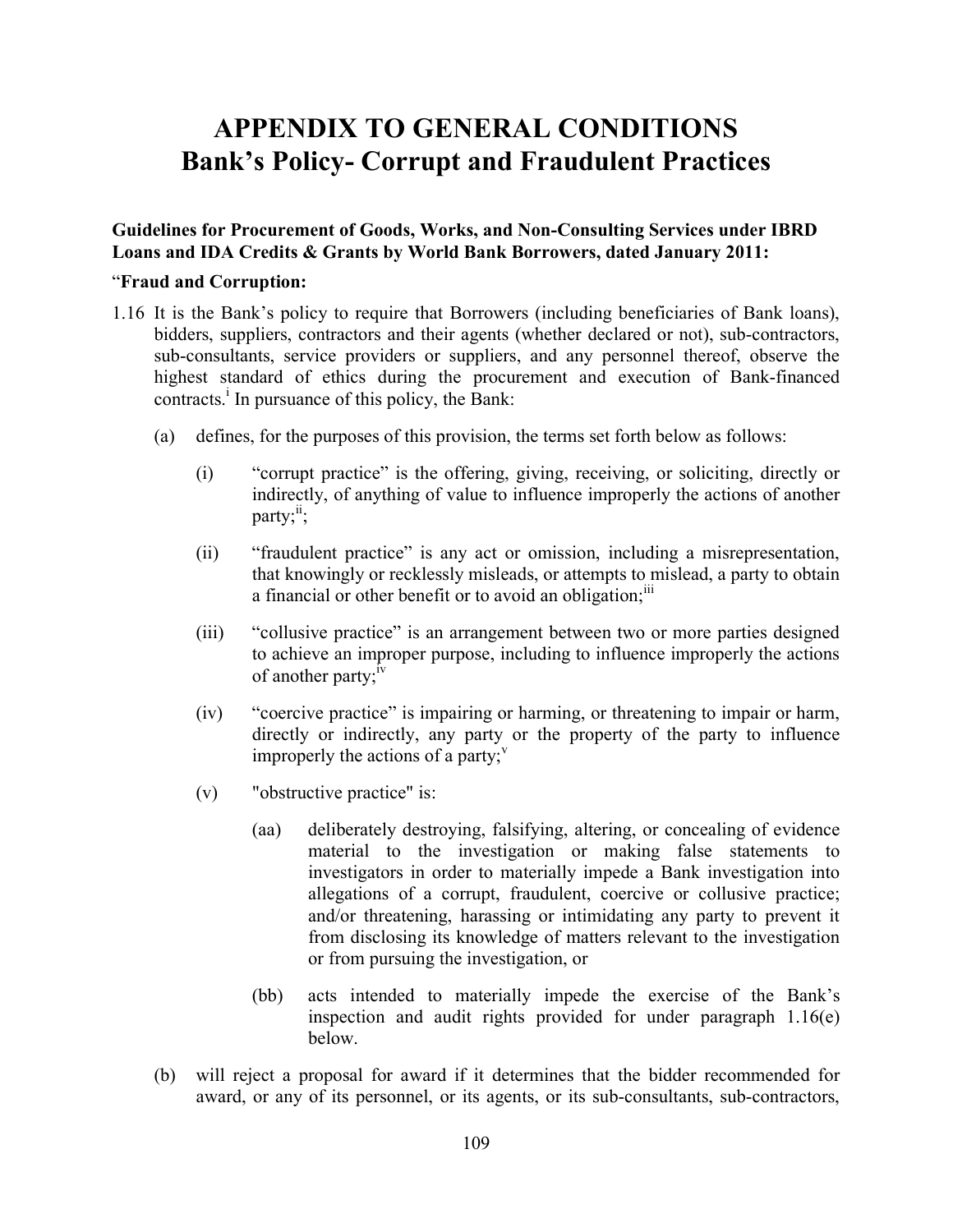service providers, suppliers and/or their employees, has, directly or indirectly, engaged in corrupt, fraudulent, collusive, coercive, or obstructive practices in competing for the contract in question;

- (c) will declare misprocurement and cancel the portion of the loan allocated to a contract if it determines at any time that representatives of the Borrower or of a recipient of any part of the proceeds of the loan engaged in corrupt, fraudulent, collusive, coercive, or obstructive practices during the procurement or the implementation of the contract in question, without the Borrower having taken timely and appropriate action satisfactory to the Bank to address such practices when they occur, including by failing to inform the Bank in a timely manner at the time they knew of the practices;
- (d) will sanction a firm or individual, at any time, in accordance with the prevailing Bank's sanctions procedures,  $\frac{12}{12}$  including by publicly declaring such firm or individual ineligible, either indefinitely or for a stated period of time: (i) to be awarded a Bank-financed contract; and (ii) to be a nominated  $13$ ;
- (e) will require that a clause be included in bidding documents and in contracts financed by a Bank loan, requiring bidders, suppliers and contractors, and their subcontractors, agents, personnel, consultants, service providers, or suppliers, to permit the Bank to inspect all accounts, records, and other documents relating to the submission of bids and contract performance, and to have them audited by auditors appointed by the Bank."

 $\overline{a}$ 

<sup>&</sup>lt;sup>12</sup> A firm or individual may be declared ineligible to be awarded a Bank financed contract upon: (i) completion of the Bank's sanctions proceedings as per its sanctions procedures, including, inter alia, cross-debarment as agreed with other International Financial Institutions, including Multilateral Development Banks, and through the application the World Bank Group corporate administrative procurement sanctions procedures for fraud and corruption; and (ii) as a result of temporary suspension or early temporary suspension in connection with an ongoing sanctions proceeding. See footnote 14 and paragraph 8 of Appendix 1 of these Guidelines.

 $13$  A nominated sub-contractor, consultant, manufacturer or supplier, or service provider (different names are used depending on the particular bidding document) is one which has either been: (i) included by the bidder in its pre-qualification application or bid because it brings specific and critical experience and know-how that allow the bidder to meet the qualification requirements for the particular bid; or (ii) appointed by the Borrower.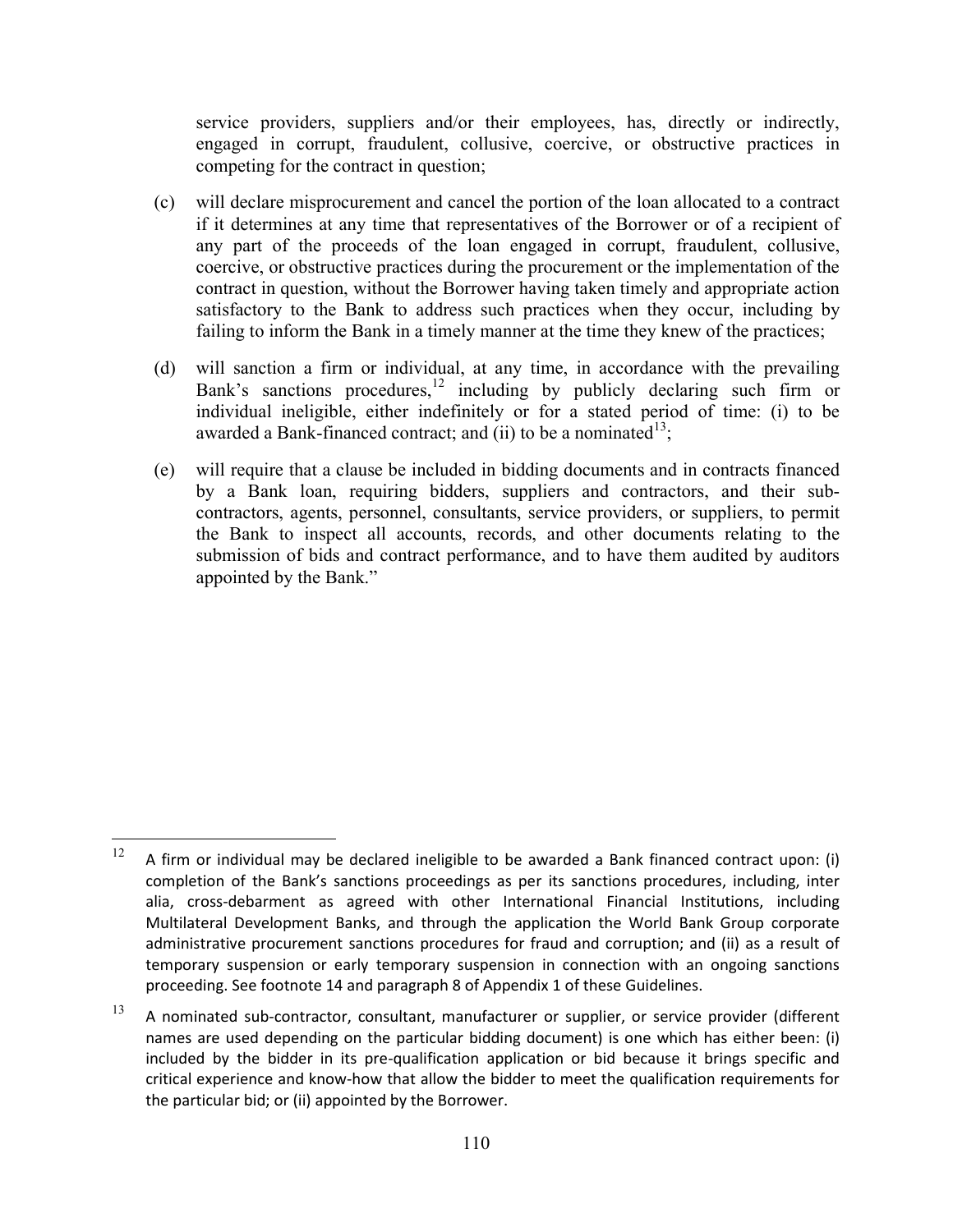## SECTION IX. SPECIAL CONDITIONS OF CONTRACT

7.

The following Special Conditions of Contract (SCC) shall supplement and / or amend the General Conditions of Contract (GCC). Whenever there is a conflict, the provisions herein shall prevail over those in the GCC.

| GCC 1.1(j)                               | The Purchaser is:                                                              |  |
|------------------------------------------|--------------------------------------------------------------------------------|--|
|                                          | The Executive Engineer, Burdwan Investigation & Planning Division              |  |
|                                          | I&W Department, Govt. of West Bengal-713103                                    |  |
|                                          | E mail: eebipd2022@gmail.com                                                   |  |
|                                          | Tel: 0342 2646799                                                              |  |
|                                          |                                                                                |  |
| GCC 1.1(0)                               | The Project Site(s)/Final Destination(s) is/are: as mentioned in               |  |
|                                          | Schedule of Requirements Section IV.                                           |  |
|                                          |                                                                                |  |
| GCC 4.2(a)                               | The meaning of the trade terms shall be as prescribed by Incoterms.            |  |
| GCC 4.2(b)                               | The version edition of Incoterms shall be 2010.                                |  |
|                                          |                                                                                |  |
| <b>GCC 8.1</b>                           | For <b>notices</b> , the Purchaser's address shall be:                         |  |
| <b>Attention:</b> The Executive Engineer |                                                                                |  |
|                                          | Burdwan Investigation & Planning Division                                      |  |
|                                          | Irrigation & Waterways Directorate Govt. of West Bengal                        |  |
|                                          | PurtaBhawan, 3 <sup>rd</sup> Floor Purba Burdwan-713103, West Bengal, Pin code |  |
|                                          | :713103                                                                        |  |
|                                          | E mail: eebipd2022@gmail.com                                                   |  |
|                                          | Tel: 0342 2646799                                                              |  |
|                                          |                                                                                |  |
|                                          |                                                                                |  |
|                                          | Country: INDIA                                                                 |  |
|                                          |                                                                                |  |
|                                          |                                                                                |  |
| <b>GCC 10.2</b>                          | <b>Settlement of Disputes</b>                                                  |  |
|                                          | The dispute settlement mechanism to be applied for adhoc arbitration           |  |
|                                          | shall be as follows:                                                           |  |
|                                          |                                                                                |  |
|                                          | (a) (a) In case of Dispute or difference arising between the Purchaser         |  |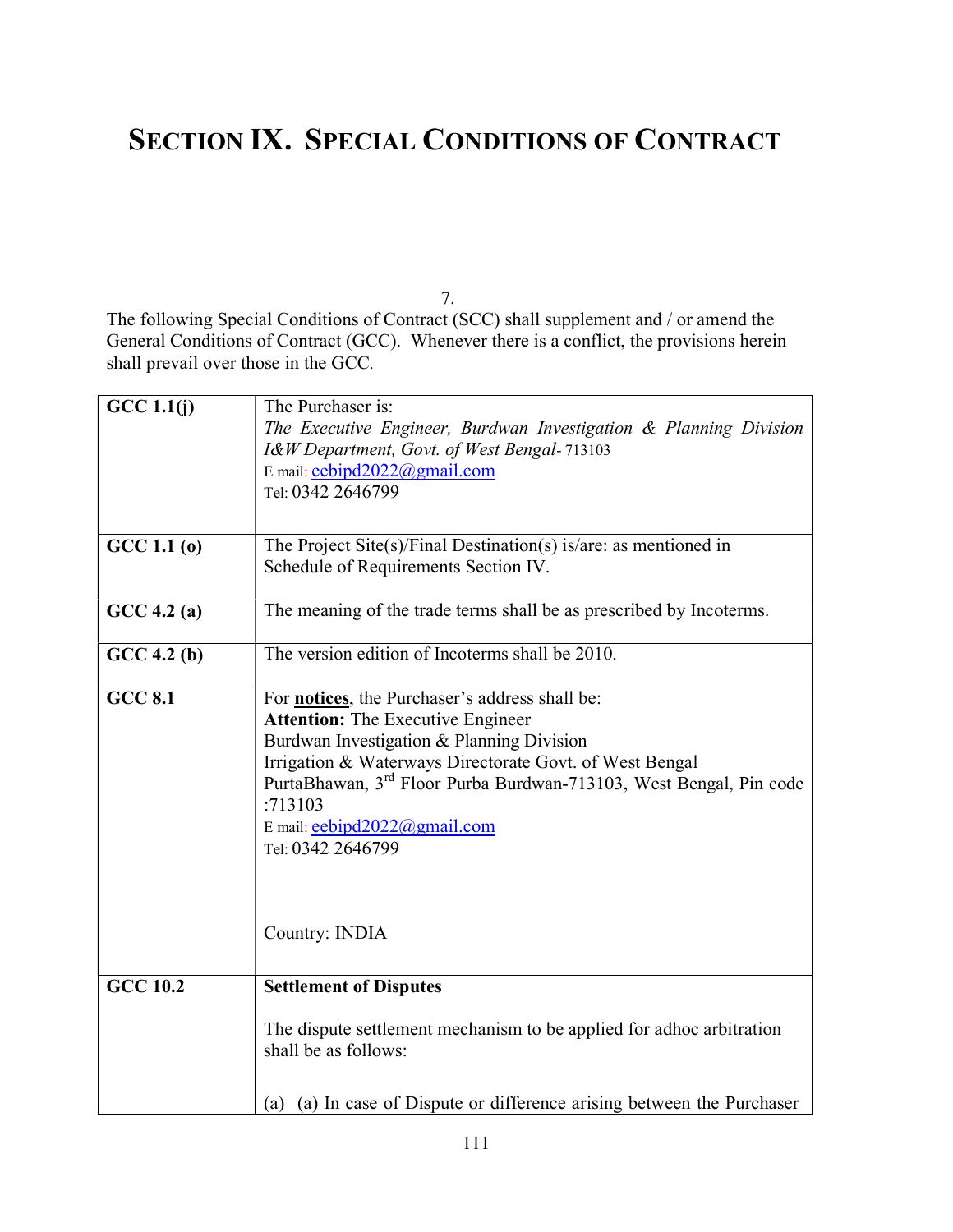and a domestic supplier relating to any matter arising out of or connected with this agreement, such disputes or difference shall be settled in accordance with the Arbitration and Conciliation Act 1996 as amended up-to date. The arbitral tribunal shall consist of 3 arbitrators one each to be appointed by the Purchaser and the Supplier. The third Arbitrator shall be chosen by the two Arbitrators so appointed by the Parties and shall act as presiding arbitrator. In case of failure of the two arbitrators appointed by the parties to reach upon a consensus within a period of 30 days from the appointment of the arbitrator appointed subsequently, the Presiding Arbitrator shall be appointed by the president of the institution of Engineers (India).

(b)In the case of a dispute with a Foreign Supplier, the dispute shall be settled in accordance with provisions of UNCITRAL (United Nations Commission on International Trade Law) Arbitration Rules. The Arbitral Tribunal shall consist of three Arbitrators one each to be appointed by the Purchaser and the Supplier. The third Arbitrator shall be chosen by the two Arbitrators so appointed by the parties, and shall act as presiding arbitrator. In case of failure of the two arbitrators appointed by the parties to reach upon a consensus within a period of 30 days from the appointment of the arbitrator appointed subsequently, the Presiding Arbitrator shall be appointed by the President of the Institution of Engineers (India).

- (c) If one of the parties fails to appoint its arbitrator in pursuance of subclause (a) and (b) above, within 30 days after receipt of the notice of the appointment of its arbitrator by the other party, then the president of the Institution of Engineers (India), both in cases of the Foreign supplier as well as Indian supplier, shall appoint the arbitrator. A certified copy of the order of the President of the Institution of Engineers (India), making such an appointment shall be furnished to each of the parties.
- (d)Arbitration proceedings shall be held at Kolkata, and the language of the arbitration proceedings and that of all documents and communications between the parties shall be English
- (e) The decision of the majority of arbitrators shall be final and binding upon both parties. The cost and expenses of Arbitration proceedings will be paid as determined by the arbitral tribunal. However, the expenses incurred by each party in connection with the preparation, presentation etc. of its proceedings as also the fees and expenses paid to the arbitrator appointed by such party or on its behalf shall be borne by each party itself.
- (f) Where the value of the contract is Rs. 10 million and below, the disputes or differences arising shall be referred to the Sole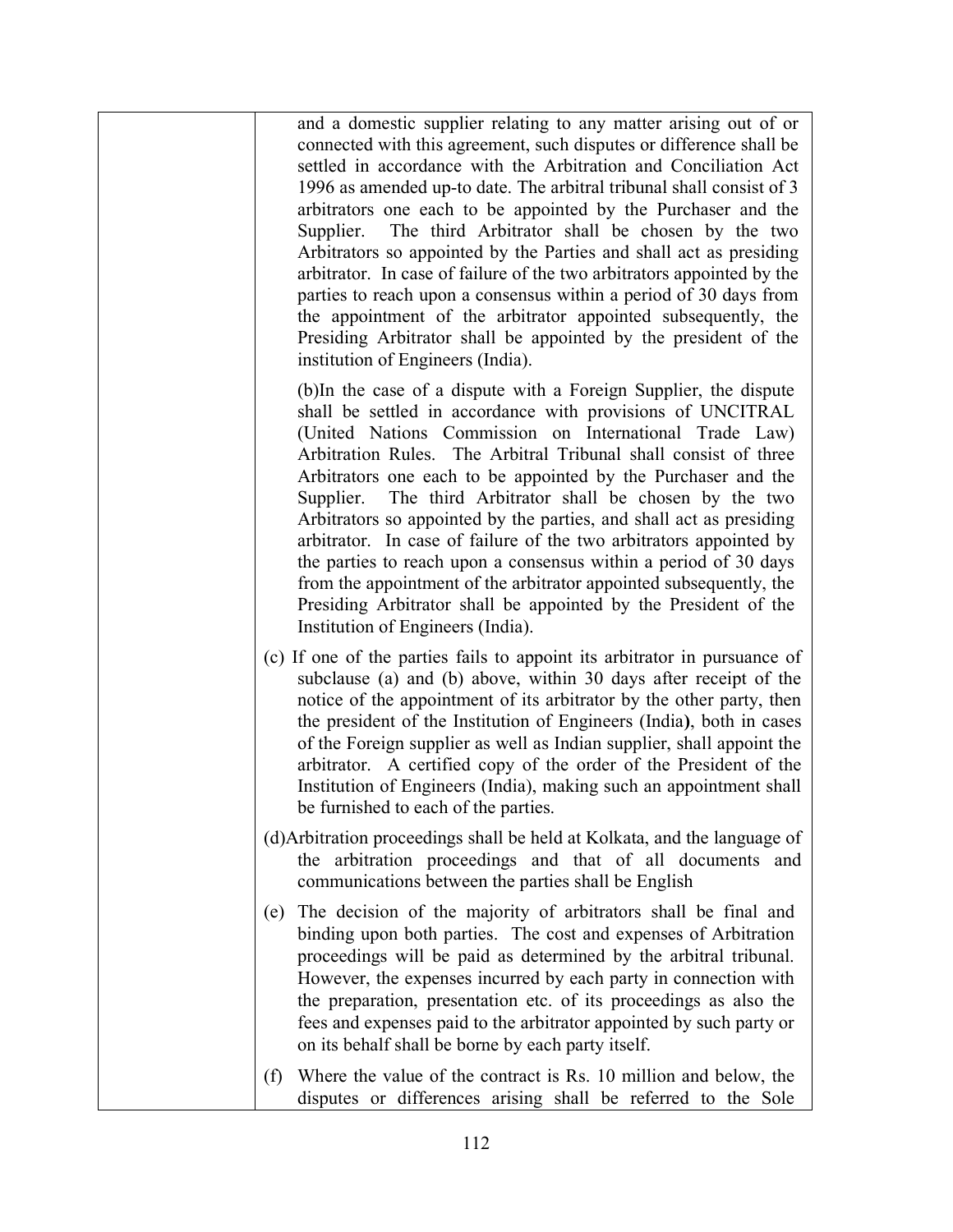|                             | Arbitrator. The Sole Arbitrator should be appointed by agreement<br>between the parties; failing such agreement, by the appointing<br>authority namely the President of the Institution of Engineers<br>(India).<br>Except otherwise agreed to by the Parties, Arbitrators should give<br>(g)<br>a decision in writing within 120 days of receipt of notification of<br>dispute. |  |  |
|-----------------------------|----------------------------------------------------------------------------------------------------------------------------------------------------------------------------------------------------------------------------------------------------------------------------------------------------------------------------------------------------------------------------------|--|--|
|                             |                                                                                                                                                                                                                                                                                                                                                                                  |  |  |
| <b>GCC 12.1 and</b><br>25.2 | The scope of supply for the Goods and Related Services to be supplied<br>shall be as specified in the Schedule of requirement.                                                                                                                                                                                                                                                   |  |  |
| <b>GCC 13.1</b>             | Details of Shipping and other Documents to be furnished by the<br>Supplier are given below:                                                                                                                                                                                                                                                                                      |  |  |
|                             | <b>GCC 13.1</b><br>Upon delivery of the goods to the transporter/consignee,<br>the supplier shall notify the purchaser and mail the<br>following documents to the Purchaser :                                                                                                                                                                                                    |  |  |
|                             | Four Copies of the Supplier invoice showing contract<br>(i)<br>number, goods description, quantity, unit price, total<br>amount;                                                                                                                                                                                                                                                 |  |  |
|                             | Delivery note, Railway receipt, or Road consignment<br>(ii)<br>equivalent<br>transport<br>document<br>note<br><b>or</b><br><sub>or</sub><br>acknowledgement of receipt of goods from the<br>Consignee;                                                                                                                                                                           |  |  |
|                             | Four Copies of packing list identifying contents of<br>(iii)<br>each package;                                                                                                                                                                                                                                                                                                    |  |  |
|                             | (iv)<br>Insurance certificate;                                                                                                                                                                                                                                                                                                                                                   |  |  |
|                             | Manufacturer's/Supplier's warranty certificate;<br>(v)                                                                                                                                                                                                                                                                                                                           |  |  |
|                             | Inspection certificate issued by the nominated<br>(vi)<br>inspection agency, and the Supplier's factory<br>inspection report; and                                                                                                                                                                                                                                                |  |  |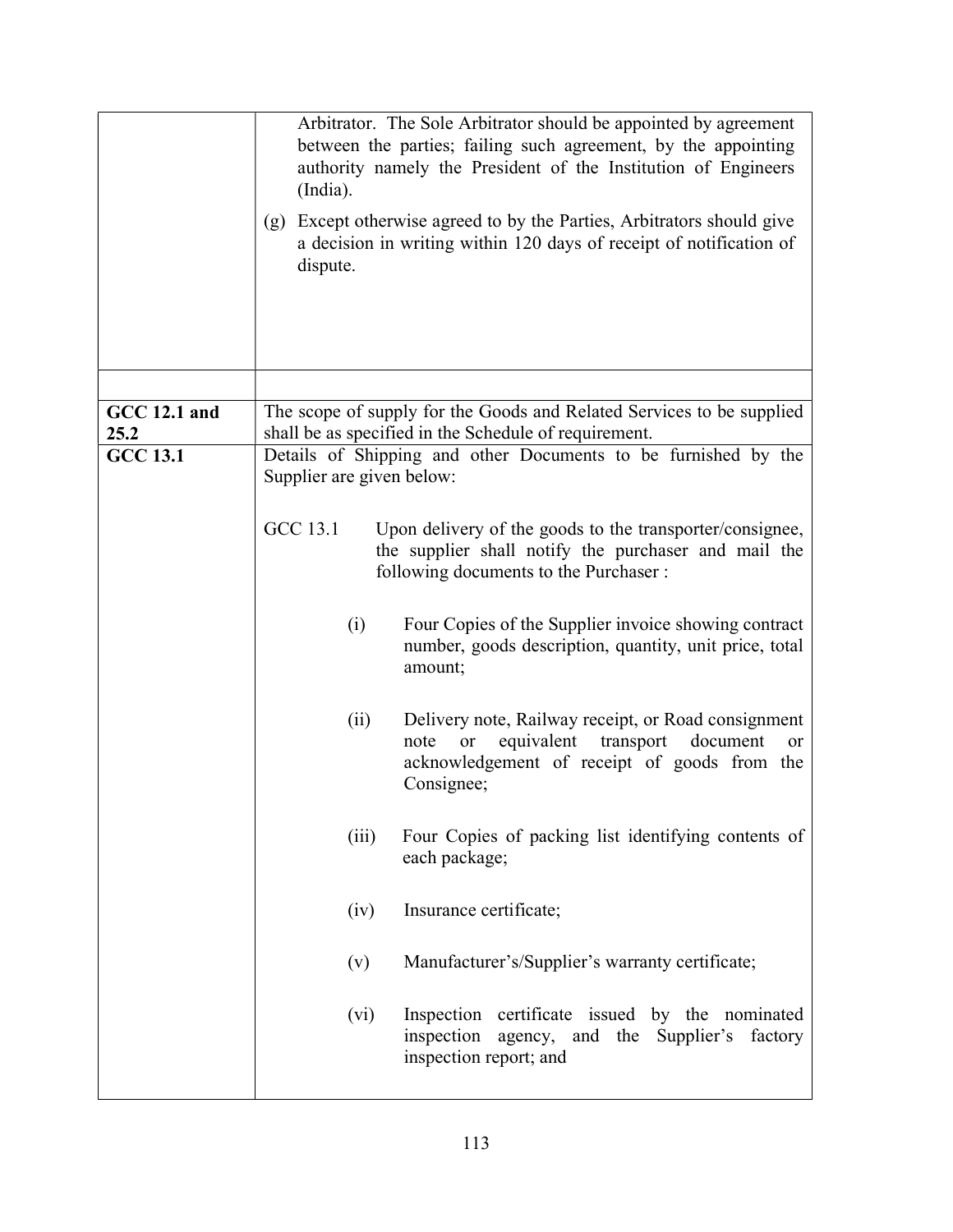|                 | Certificate or origin.<br>(vii)                                                                                                                                                                                                                                                                                                                                       |  |  |
|-----------------|-----------------------------------------------------------------------------------------------------------------------------------------------------------------------------------------------------------------------------------------------------------------------------------------------------------------------------------------------------------------------|--|--|
|                 | The above documents shall be received by the Purchaser<br>before arrival of the Goods (except where it is handed over<br>to the Consignee with all documents) and if not received, the<br>supplier will be responsible for any consequent expenses.                                                                                                                   |  |  |
| <b>GCC 14.1</b> | ADD to GCC;                                                                                                                                                                                                                                                                                                                                                           |  |  |
|                 | The supplier is responsible for and obliged to conduct all contracted<br>activities in accordance with the contract using state- of- the- art<br>methods and economic principles and exercising all means available to<br>achieve the performance specified in the Contract                                                                                           |  |  |
|                 | The Supplier is obliged to work closely with the Purchaser's staff, act<br>within its own authority and abide by directives issued by the Purchaser<br>and implementation activities.                                                                                                                                                                                 |  |  |
|                 | The Supplier will abide by the job safety measures prevalent in India<br>and will free the Purchaser from all demands or responsibilities arising<br>from accidents or loss of life the cause of which is the supplier's<br>negligence. The Supplier will pay all indemnities arising from such<br>incidents and will not hold the purchaser responsible or obligated |  |  |
|                 | The Supplier is responsible for managing the activities of its personnel<br>or sub- contracted personnel and will hold itself responsible for any<br>misdemeanors                                                                                                                                                                                                     |  |  |
|                 | The Supplier will treat as confidential all data and information about the<br>purchaser, obtained in the execution of his responsibilities, in strict<br>confidence and will not reveal such information to any other party<br>without the prior written approval of the Purchaser                                                                                    |  |  |
| <b>GCC 15.1</b> | The prices charged for the Goods supplied and the related Services<br>performed shall not be adjustable.                                                                                                                                                                                                                                                              |  |  |
| <b>GCC 16.1</b> | GCC 16.1 Payment shall be made in Indian Rupees in the following<br>manner:                                                                                                                                                                                                                                                                                           |  |  |
|                 | 70% (Seventy Percent) of the contract price excluding AMC<br>a.<br>released<br>after<br>shall<br>be<br>the<br>successful<br>testing,<br>cost<br>commissioning and training before/during commissioning and<br>it's the final acceptance.                                                                                                                              |  |  |
|                 | b. 30% (Thirty Percent) of the Contract Price excluding AMC                                                                                                                                                                                                                                                                                                           |  |  |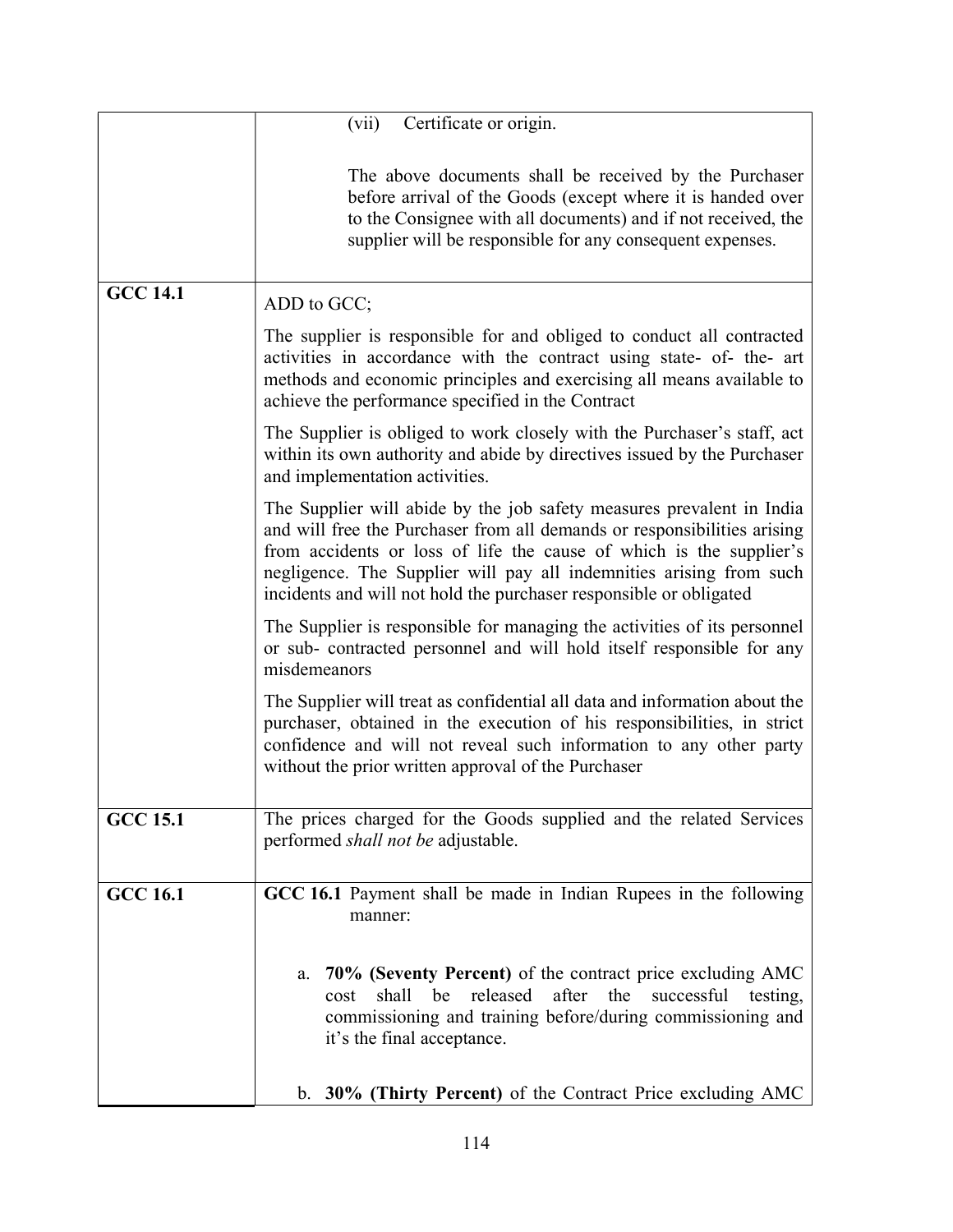|                 | cost (for 2 years of warranty period) to be paid on Half Yearly<br>basis (7.5% at every six month) inclusive of GST payable,<br>subjected to satisfactory completion of warranty support<br>&mandatory training as mentioned in technical specifications<br>apart from above payment                                                                                                                                                                                                                                                                                                                                             |  |
|-----------------|----------------------------------------------------------------------------------------------------------------------------------------------------------------------------------------------------------------------------------------------------------------------------------------------------------------------------------------------------------------------------------------------------------------------------------------------------------------------------------------------------------------------------------------------------------------------------------------------------------------------------------|--|
|                 | c. AMC cost for three years inclusive of GST payable on it, shall<br>be paid on half yearly basis after 2 years of onsite<br>manufacturer warranty period.                                                                                                                                                                                                                                                                                                                                                                                                                                                                       |  |
|                 | d. Payment of GST will be against valid Invoice as per GST Act<br>& Rules and submission of GST Registration Certificate<br>along with declaration that GST Registration is valid and all<br>liabilities towards GST have been discharged by the vendor.<br>GST amount will be reimbursed after submission of valid<br>Invoice and all required documents and declaration by<br>vendor.                                                                                                                                                                                                                                          |  |
|                 | The bidder shall indicate in the Price Schedules specifying all items<br>prices shown therein including the unit prices and total prices of the<br>goods and related services along with GST or any other duties and taxes<br>applicable against the schedule of requirements. GST if liveable shall<br>be paid as applicable. Any statutory variation shall be paid on<br>submission of documentary evidence. Bidders shall be required to quote<br>HSN code and applicable tax rates.<br>"GST" means all four Acts CGST, SGST, UTGST, IGST and any<br>other regulations by Government in relation to GST and rules<br>thereto. |  |
|                 |                                                                                                                                                                                                                                                                                                                                                                                                                                                                                                                                                                                                                                  |  |
|                 | Note: The award of CAMC for 3 Years after expiring of warranty will<br>be at the discretion of purchaser, subjected to NHP tenure                                                                                                                                                                                                                                                                                                                                                                                                                                                                                                |  |
| <b>GCC 16.5</b> | The payment-delay period after which the Purchaser shall pay interest<br>to the supplier shall be 60 days.                                                                                                                                                                                                                                                                                                                                                                                                                                                                                                                       |  |
|                 | The interest rate that shall be applied is $02\%$ per annum                                                                                                                                                                                                                                                                                                                                                                                                                                                                                                                                                                      |  |
| <b>GCC 17</b>   | In the case of tax/ duty waiver, the purchaser will issue only the<br>certificates in terms of the Government of India's notification as per<br>information given by supplier in form stipulated in Section IV.<br>Supplier is solely responsible for obtaining such benefits and in case of<br>failure to receive such benefits, the purchaser will not compensate the<br>supplier separately.                                                                                                                                                                                                                                  |  |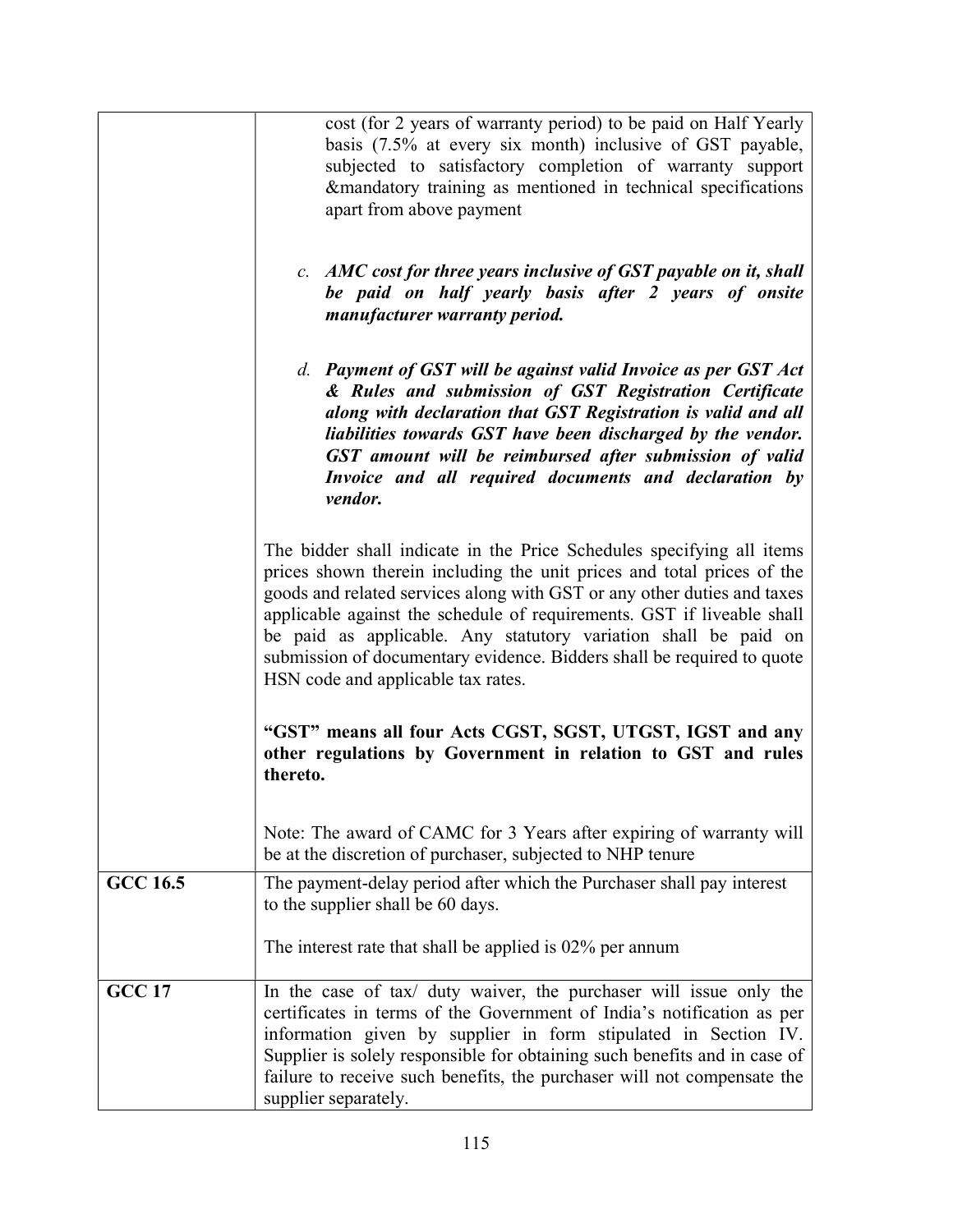| <b>GCC 18.1</b> | Within 21 days of notification of award, the supplier shall furnish<br>the <i>Performance Security</i> to the Purchaser shall be for an amount of<br>5% of the contract value, valid up to 60 days after the date of<br>completion of performance obligations including warranty obligations<br>and Annual Maintenance services obligations.                                    |
|-----------------|---------------------------------------------------------------------------------------------------------------------------------------------------------------------------------------------------------------------------------------------------------------------------------------------------------------------------------------------------------------------------------|
|                 | In the event of any correction of defects or replacement of defective<br>material during the warranty period, the warranty for the corrected/<br>replaced material shall be extended to a further period of 12 months and<br>the Performance Bank guarantee for proportionate value shall be<br>extended 60 days over and above the extended warranty period.                   |
| <b>GCC 18.3</b> | The Performance Security shall be in the form of a "Bank Guarantee"<br>drawn in favour of the Purchaser.<br>The Executive Engineer<br>Burdwan Investigation & Planning Division.<br>Purta Bhaban, Purba Bardhaman -713103<br>I & W D, West Bengal.                                                                                                                              |
| $GCC$ 18.4      | Discharge of the performance Security shall take place not later than 60<br>days following the date of completion of the Supplier's performance<br>obligations, including the warranty obligation, and comprehensive<br>AMC under the contract.                                                                                                                                 |
| <b>GCC 18.5</b> | Add as Clause 18.5 to the GCC the following:                                                                                                                                                                                                                                                                                                                                    |
|                 | In the event of any contractual amendment, the Supplier shall, within 21<br>days of receipt of such amendment, furnish the amendment to the<br>Performance Security, rendering the same valid for the duration of the<br>Contract, as amended for 60 days after the completion of performance<br>obligations including warranty and Annual Maintenance services<br>obligations. |
| <b>GCC 23.2</b> | Packing Instructions: The Supplier will be required to make separate<br>packages for each Consignee. Each package will be marked on three<br>sides with proper paint/indelible ink with the following:                                                                                                                                                                          |
|                 | (i) Project; (ii) Contract No.; (iii) Country of Origin of Goods; (iv)<br>Supplier's Name; (v) Packing List Reference Number.                                                                                                                                                                                                                                                   |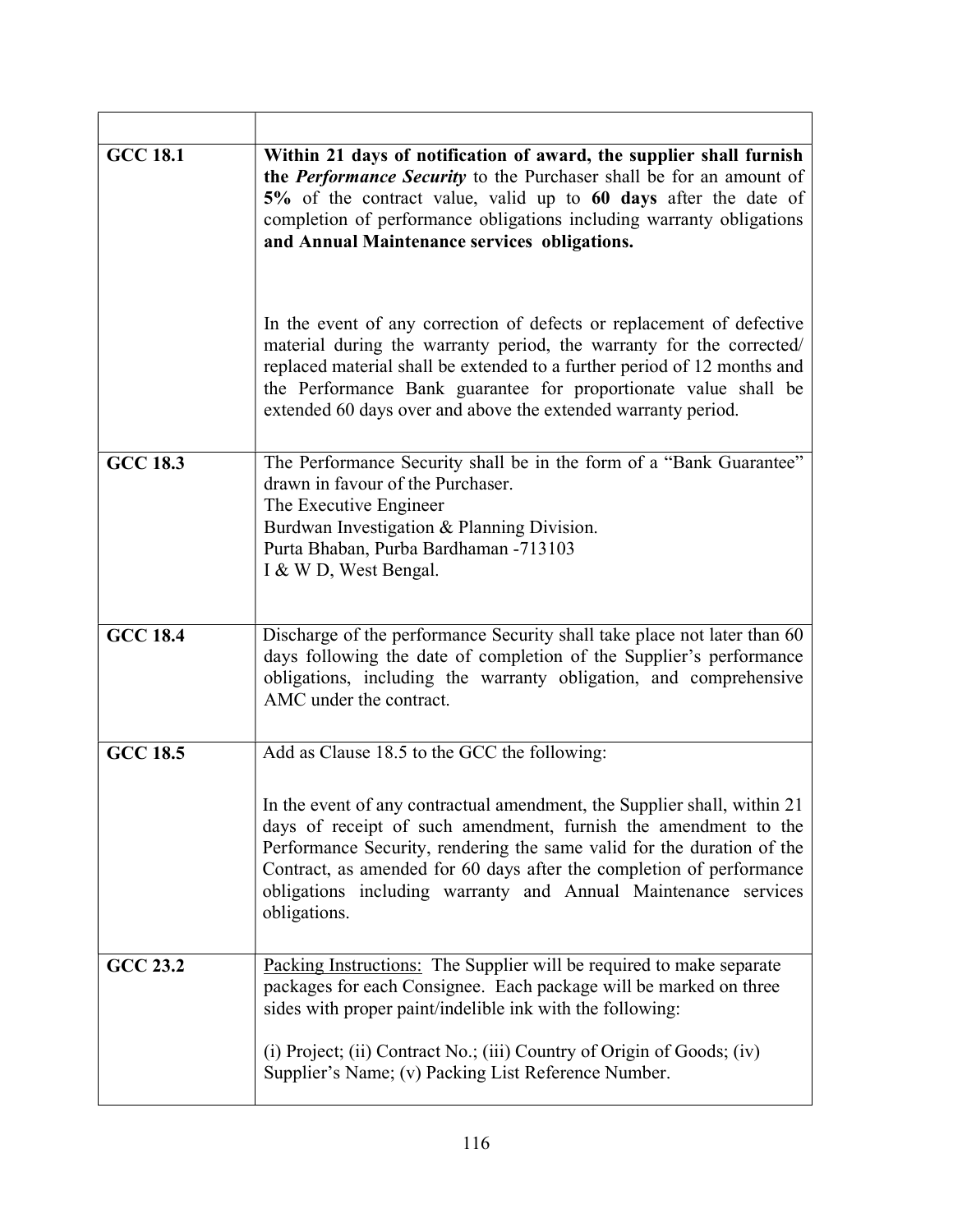|                 | Suppliers should use recycled materials as much as possible for packing                                                                                                                                                                                                                                                                                                                                                                                                                                                                                                                                                                                                                                                                                                                                                                                                                                                                                                                                                                                                                 |
|-----------------|-----------------------------------------------------------------------------------------------------------------------------------------------------------------------------------------------------------------------------------------------------------------------------------------------------------------------------------------------------------------------------------------------------------------------------------------------------------------------------------------------------------------------------------------------------------------------------------------------------------------------------------------------------------------------------------------------------------------------------------------------------------------------------------------------------------------------------------------------------------------------------------------------------------------------------------------------------------------------------------------------------------------------------------------------------------------------------------------|
| <b>GCC 24.1</b> | The insurance shall be paid in an amount equal to 110 percent of the<br>EXW value of the Goods from "Warehouse to warehouse (final<br>destination)" on "All Risks" basis including War Risks and Strikes.                                                                                                                                                                                                                                                                                                                                                                                                                                                                                                                                                                                                                                                                                                                                                                                                                                                                               |
| <b>GCC 25.1</b> | The Supplier is required under the Contract to transport the Goods duly<br>insured to the specified final destination, and until the commissioning $\&$<br>final acceptance of each equipment, and all related costs shall be<br>included in the Contract Price.                                                                                                                                                                                                                                                                                                                                                                                                                                                                                                                                                                                                                                                                                                                                                                                                                        |
| <b>GCC 25.2</b> | Incidental services to be provided are: All services under GCC clause<br>25.2                                                                                                                                                                                                                                                                                                                                                                                                                                                                                                                                                                                                                                                                                                                                                                                                                                                                                                                                                                                                           |
| <b>GCC 26.1</b> | The inspections and tests shall be as detailed in Para 5 of Section VII-<br>Schedule of Requirement:<br>(a) The supplier shall get each item indicated in the Schedule of<br>requirement inspected in manufacturer's works or at the<br>premises of supplier and submit a test certificate and also<br>manufacturer's guarantee /warranty certificate that the items<br>are conforms to the laid down specification.<br>The Purchaser or its representative may inspect and /or test<br>any or all the items to confirm their conformity to the contract<br>specification, prior to dispatch from the manufacturer's<br>premises/supplier's premises. Such inspection and clearance<br>will not prejudice the right of the consignee to inspect and test<br>the items on receipt at destination to verify conformity to<br>technical specification.<br>If the items are fails to meet the laid down specifications the<br>supplier shall take immediate steps to remedy the deficiency or<br>replace the defective parts of the each to the satisfaction of the<br>purchaser/consignee. |
| <b>GCC 26.2</b> | The Inspections and tests shall be also be conducted at: at<br>remote site and Office of the Director, R.R.I,<br>Mohanpur, Nadia-741246, West Bengal., India as<br>specified in technical specification.                                                                                                                                                                                                                                                                                                                                                                                                                                                                                                                                                                                                                                                                                                                                                                                                                                                                                |
| <b>GCC 27.1</b> | The liquidated damages shall be: 0.1% of contract price per week or<br>part thereof.                                                                                                                                                                                                                                                                                                                                                                                                                                                                                                                                                                                                                                                                                                                                                                                                                                                                                                                                                                                                    |
| GCC 27.2        | The maximum amount of liquidated damages shall be: 10% of the<br>contract price.                                                                                                                                                                                                                                                                                                                                                                                                                                                                                                                                                                                                                                                                                                                                                                                                                                                                                                                                                                                                        |
| <b>GCC 28.3</b> | The period of validity of the onsite Warranty shall be 24 (twenty four)                                                                                                                                                                                                                                                                                                                                                                                                                                                                                                                                                                                                                                                                                                                                                                                                                                                                                                                                                                                                                 |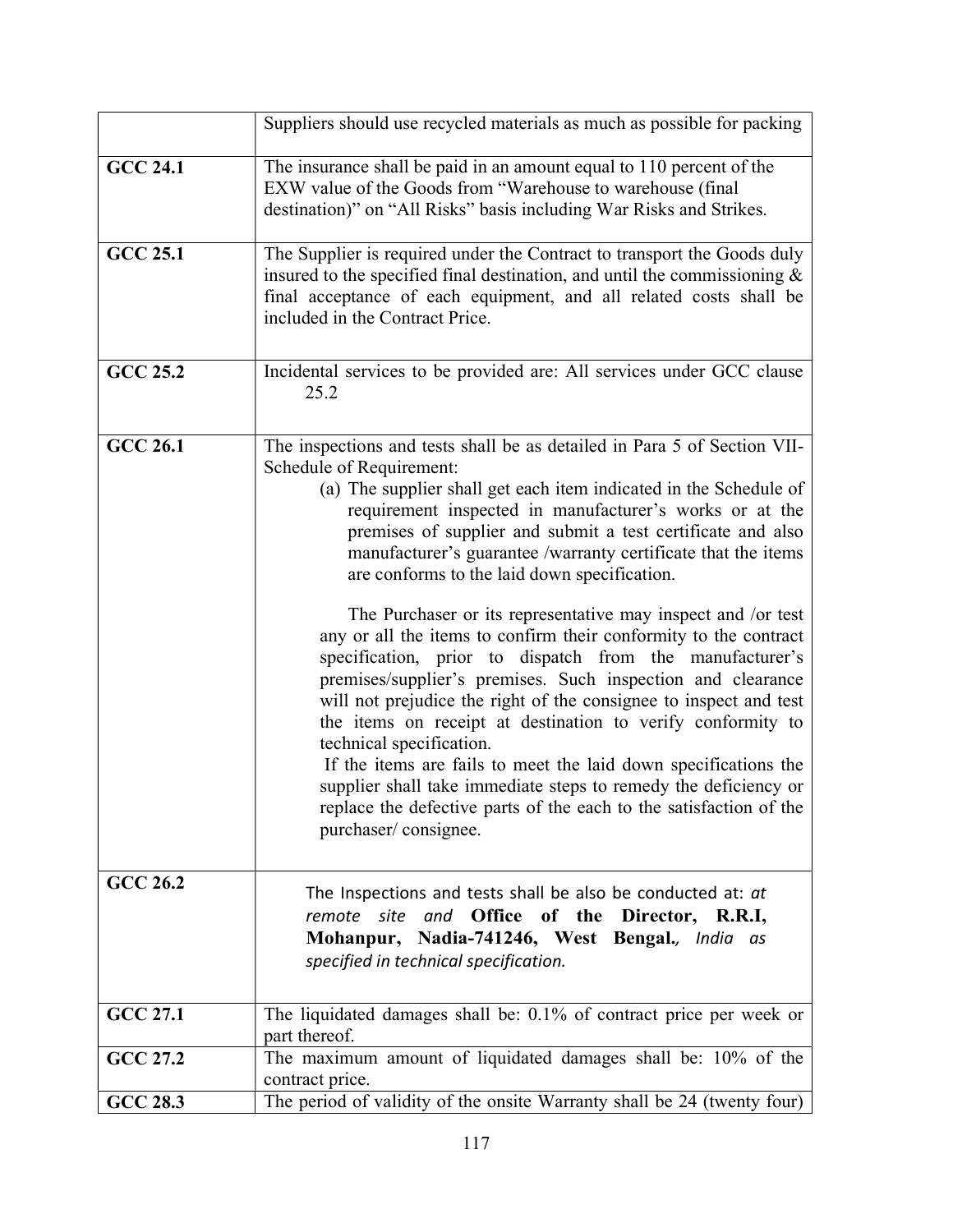|                 | months after successful installation, testing, commissioning and<br>acceptance. Warranty period shall be followed by 3 years<br>comprehensive AMC.<br>For purposes of the Warranty, the place(s) of final destination(s) shall<br>be: Office of the Director, R.R.I, Mohanpur, Nadia-741246, West<br>Bengal.                                                                                                                                                                                                                                                                                                                                                                                                                                                                                                                                                                                                     |
|-----------------|------------------------------------------------------------------------------------------------------------------------------------------------------------------------------------------------------------------------------------------------------------------------------------------------------------------------------------------------------------------------------------------------------------------------------------------------------------------------------------------------------------------------------------------------------------------------------------------------------------------------------------------------------------------------------------------------------------------------------------------------------------------------------------------------------------------------------------------------------------------------------------------------------------------|
| <b>GCC 28.5</b> | The period for repair or replacement shall be: 15 days. The maximum<br>response time for a complaint from the Purchaser/ authorized officer for<br>the defect/breakdown after a request sms/ fax /e-mail is made or letter is<br>written shall not exceed 48 hours. Upon receipt of such notice, the<br>Supplier shall, visit the site and repair or replace the defective Goods or<br>parts thereof, without cost to the Department within stipulated time of<br>15 days.<br>If any one equipment continues to remain "breakdown" for more than<br>15 days, the Supplier is liable to pay penalty @ Rs.1000/- per Day/<br>equipment. The Day for the purpose of penalty shall be taken as failure<br>period of 24 hours or part thereof for a particular equipment. The<br>amount of penalty will be recovered from performance bank guarantee<br>or payment due to bidder during warranty period or AMC period |
| <b>GCC 28.6</b> | The period shall be 14 days                                                                                                                                                                                                                                                                                                                                                                                                                                                                                                                                                                                                                                                                                                                                                                                                                                                                                      |
| <b>GCC 31.1</b> | This clause will apply only to variations in GST and other taxes payable<br>in India on the final product which is being supplied and not for<br>variations in tax on the individual components / raw materials which go<br>into the product.                                                                                                                                                                                                                                                                                                                                                                                                                                                                                                                                                                                                                                                                    |
| <b>GCC 33.5</b> | The supplier shall replace/re-install / re-commission Goods in case of<br>damage/theft or vandalism not attributable to the supplier of the line<br>items listed in table 3A-Price Schedule for supply of goods as per<br>schedule of requirement and table 3B- Price and completion schedule –<br>related services of the contract and payment shall be accordingly made<br>at the quoted rates in this contract by the supplier for line item. The<br>procedure adopted shall be in accordance with GCC 33- change orders<br>and contract Amendments                                                                                                                                                                                                                                                                                                                                                           |
| <b>GCC 37</b>   | Add the following additional sub clauses.<br>37.1<br>Supplier integrity:<br>The supplier is responsible for and obliged to conduct all contracted<br>activities in accordance with the contract using state- of- the- art<br>methods and economic principles and exercising all means available to<br>achieve the performance specified in the Contract.                                                                                                                                                                                                                                                                                                                                                                                                                                                                                                                                                         |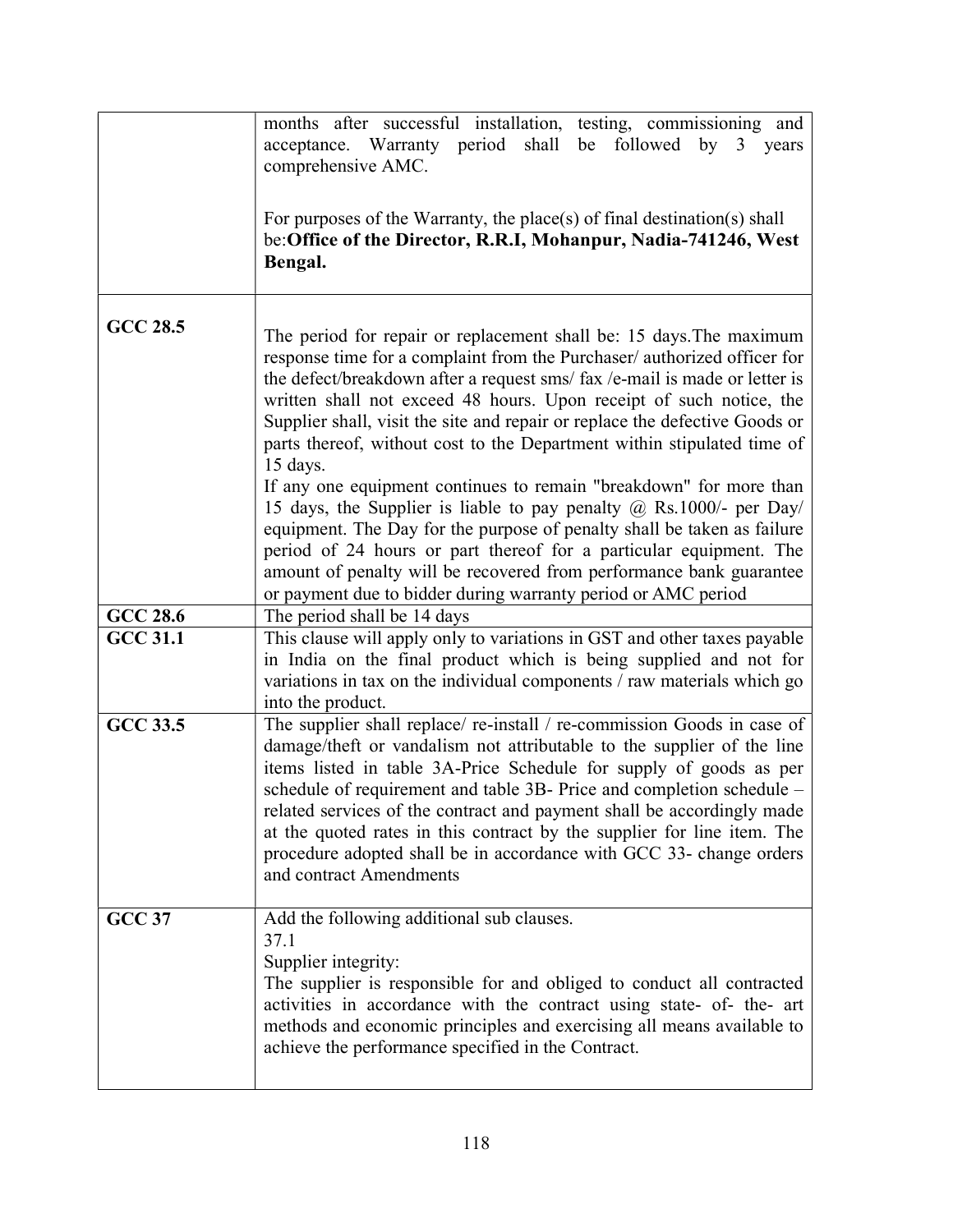| 37.2<br>Supplier's obligations :                                                                                                                                                                                                                                                                                                                                       |
|------------------------------------------------------------------------------------------------------------------------------------------------------------------------------------------------------------------------------------------------------------------------------------------------------------------------------------------------------------------------|
| The Supplier is obliged to work closely with the Purchaser's staff, act<br>within its own authority and abide by directives issued by the Purchaser<br>and implementation activities.                                                                                                                                                                                  |
| The Supplier will abide by the job safety measures prevalent in India<br>and will free the Purchaser from all demands or responsibilities arising<br>from accidents or loss of life the cause of which is the supplier's<br>negligence. The Supplier will pay all indemnities arising from such<br>incidents and will not hold the purchaser responsible or obligated. |
| The Supplier is responsible for managing the activities of its personnel<br>or sub- contracted personnel and will hold itself responsible for any<br>misdemeanors.                                                                                                                                                                                                     |
| The Supplier will treat as confidential all data and information about the<br>purchaser, obtained in the execution of his responsibilities, in strict<br>confidence and will not reveal such information to any other party<br>without the prior written approval of the Purchaser.                                                                                    |
| 37.3                                                                                                                                                                                                                                                                                                                                                                   |
| Site preparation and installation                                                                                                                                                                                                                                                                                                                                      |
| The supplier is responsible for associated civil work required for<br>installation and commissioning of the supplies in the Schedule of<br>Requirement under the heading of Relative services                                                                                                                                                                          |
| 37.4                                                                                                                                                                                                                                                                                                                                                                   |
| Hardware installation:                                                                                                                                                                                                                                                                                                                                                 |
| The Supplier is responsible for all unpacking, assemblies, wiring,<br>installations, cabling between hardware units and connecting to power<br>supplies. The Supplier will test all hardware operations and accomplish<br>all adjustments necessary for successful and continuous operation of the<br>hardware at all installation sites.                              |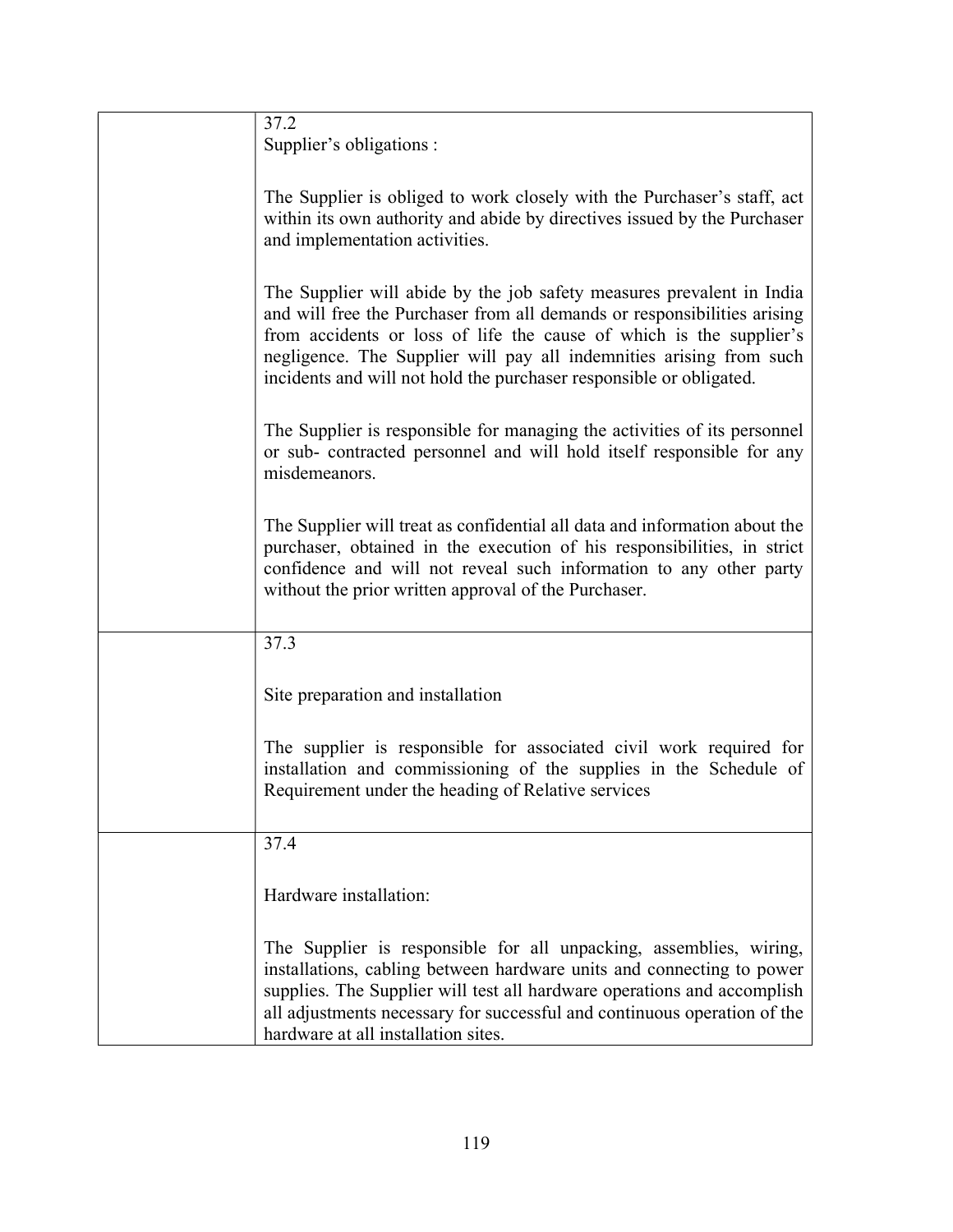Attachment: Price Adjustment Formula

(DELETED)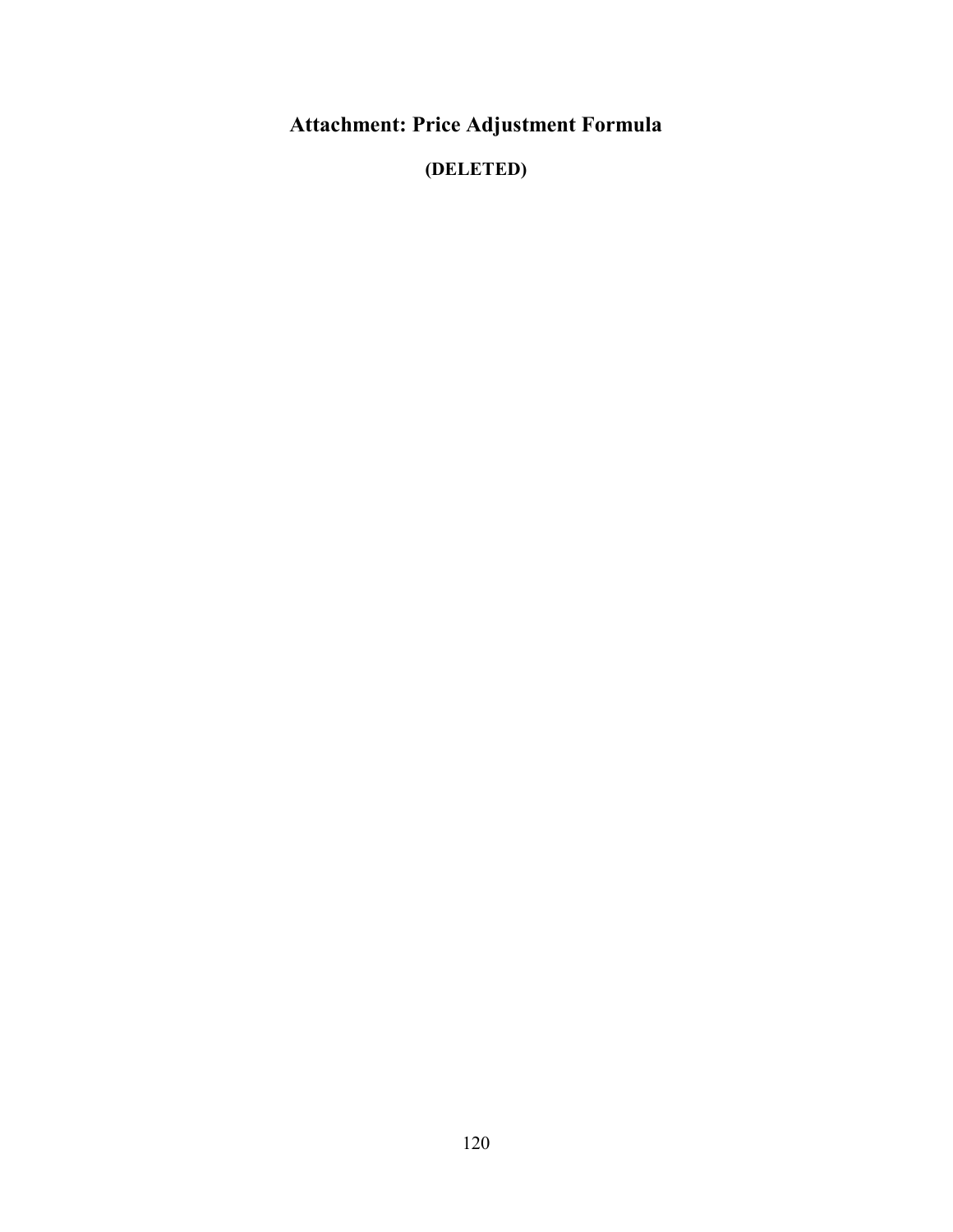# SECTION X – CONTRACT FORMS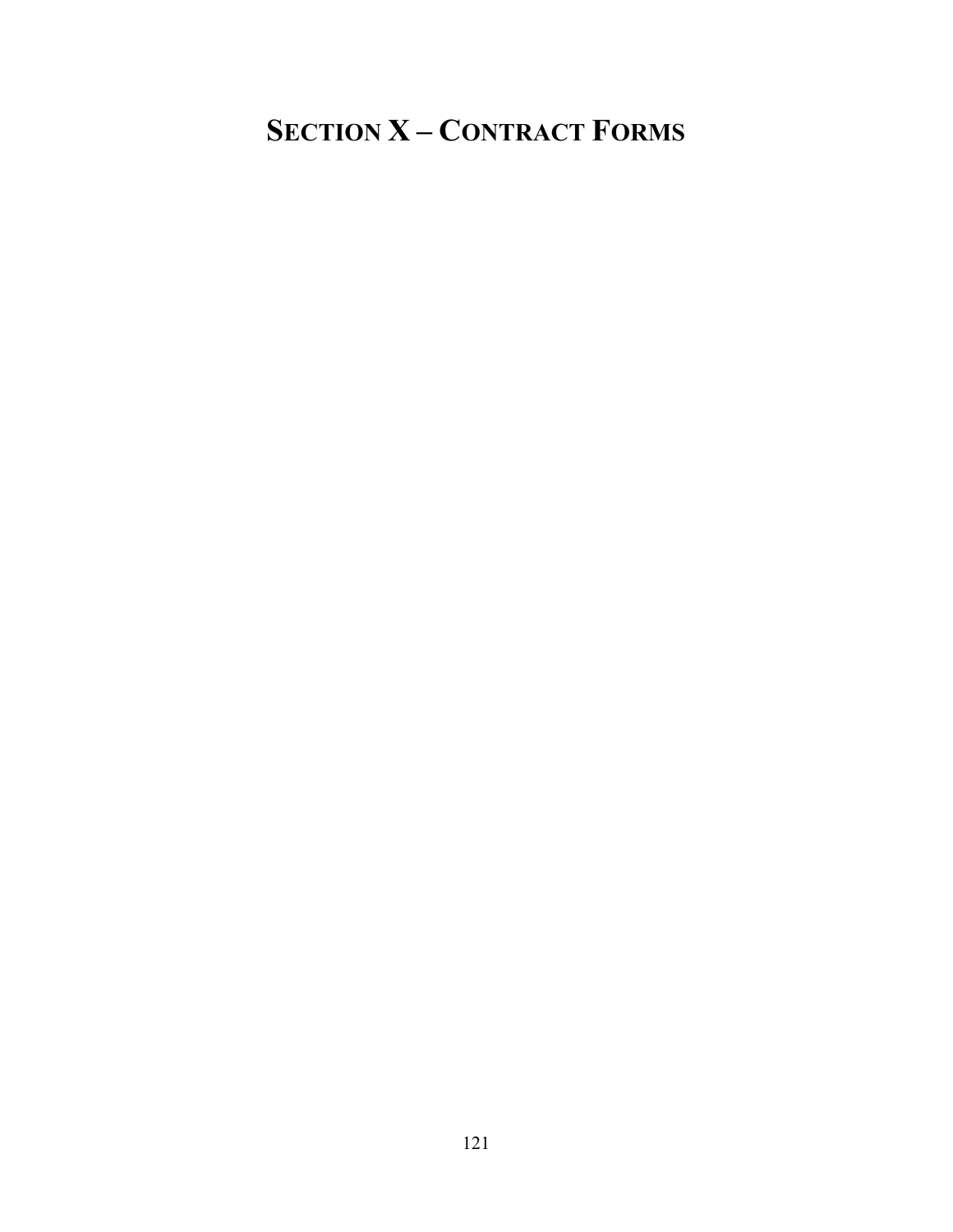### 1. LETTER OF ACCEPTANCE

[letterhead paper of the Purchaser]

To: [name and address of the Supplier]

[date]

Subject: *Notification of Award Contract No.* . . . . . . . . . .

This is to notify you that your Bid dated .... *[insert date]* .... for execution of the ......... *... [insert name of* the contract and identification number, as given in the  $SCC$ ]. . . . . . . . . . . for the Accepted Contract Amount of . . . . . . . . .[insert amount in numbers and words in Rupees], as corrected and modified in accordance with the Instructions to Bidders is hereby accepted by our Agency.

You are requested to furnish the Performance Security within 21 days in accordance with the Conditions of Contract, using for that purpose the of the Performance Security Form included in Section X, Contract Forms, of the Bidding Document.

Authorized Signature: Name and Title of Signatory: Name of Agency:

Attachment: Contract Agreement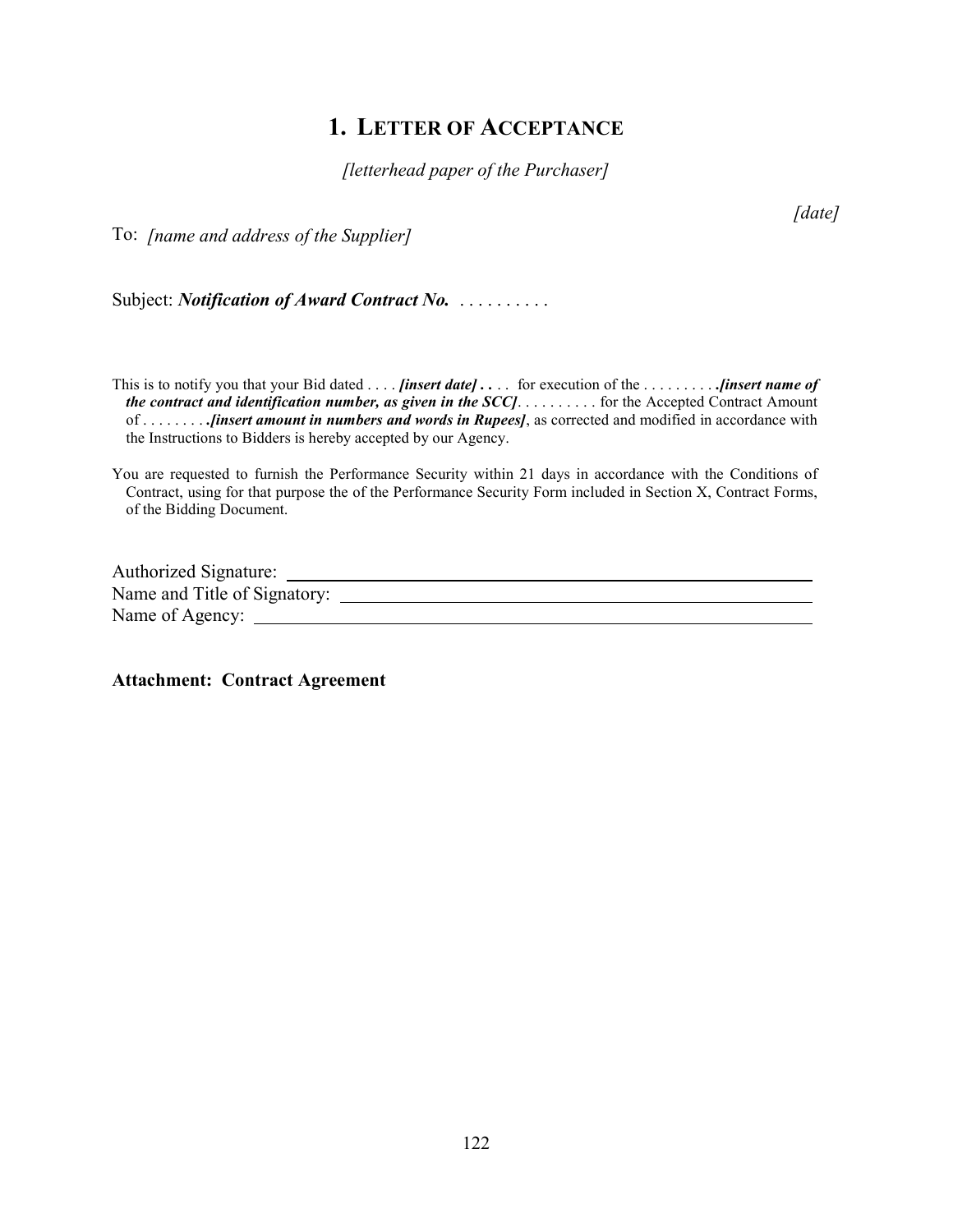## 2. CONTRACT AGREEMENT

[The successful Bidder shall fill in this form in accordance with the instructions indicated]

#### THIS CONTRACT AGREEMENT is made

the [insert: **number**] day of [insert: **month**], [insert: **year**].

#### **BETWEEN**

- (1)  $\int$  [insert complete name of Purchaser], a  $\int$  insert description of type of legal entity, for example, an agency of the Ministry of  $\ldots$  of the Government of  $\{$  insert name of Country of Purchaser *{, or corporation incorporated under the laws of* { insert name of Country of Purchaser  $\}$  ] and having its principal place of business at *[insert address of Purchaser]* (hereinafter called "the Purchaser"), and
- (2)  $\int$  *[ insert name of Supplier]*, a corporation incorporated under the laws of  $\int$  *insert:* country of Supplier] and having its principal place of business at  $\int$  insert: address of Supplier ] (hereinafter called "the Supplier").

WHEREAS the Purchaser invited bids for certain Goods and ancillary services, viz., *[insert brief* description of Goods and Services] and has accepted a Bid by the Supplier for the supply of those Goods and Services in the sum of *[insert Contract Price in words and figures, expressed in* Rs] (hereinafter called "the Contract Price").

#### NOW THIS AGREEMENT WITNESSETH AS FOLLOWS:

- 1. In this Agreement words and expressions shall have the same meanings as are respectively assigned to them in the Conditions of Contract referred to.
- 2. The following documents shall constitute the Contract between the Purchaser and the Supplier, and each shall be read and construed as an integral part of the Contract Agreement. This Agreement shall prevail over all other contract documents: In the event of any discrepancy or inconsistency within the Contract documents, then the documents shall prevail in the order listed below.
- (a) The letter of Acceptance
- (b) this Contract Agreement
- (c) The Supplier's letter of Bid and original completed Schedules including Price Schedules
- (d) Special Conditions of Contract
- (e) General Conditions of Contract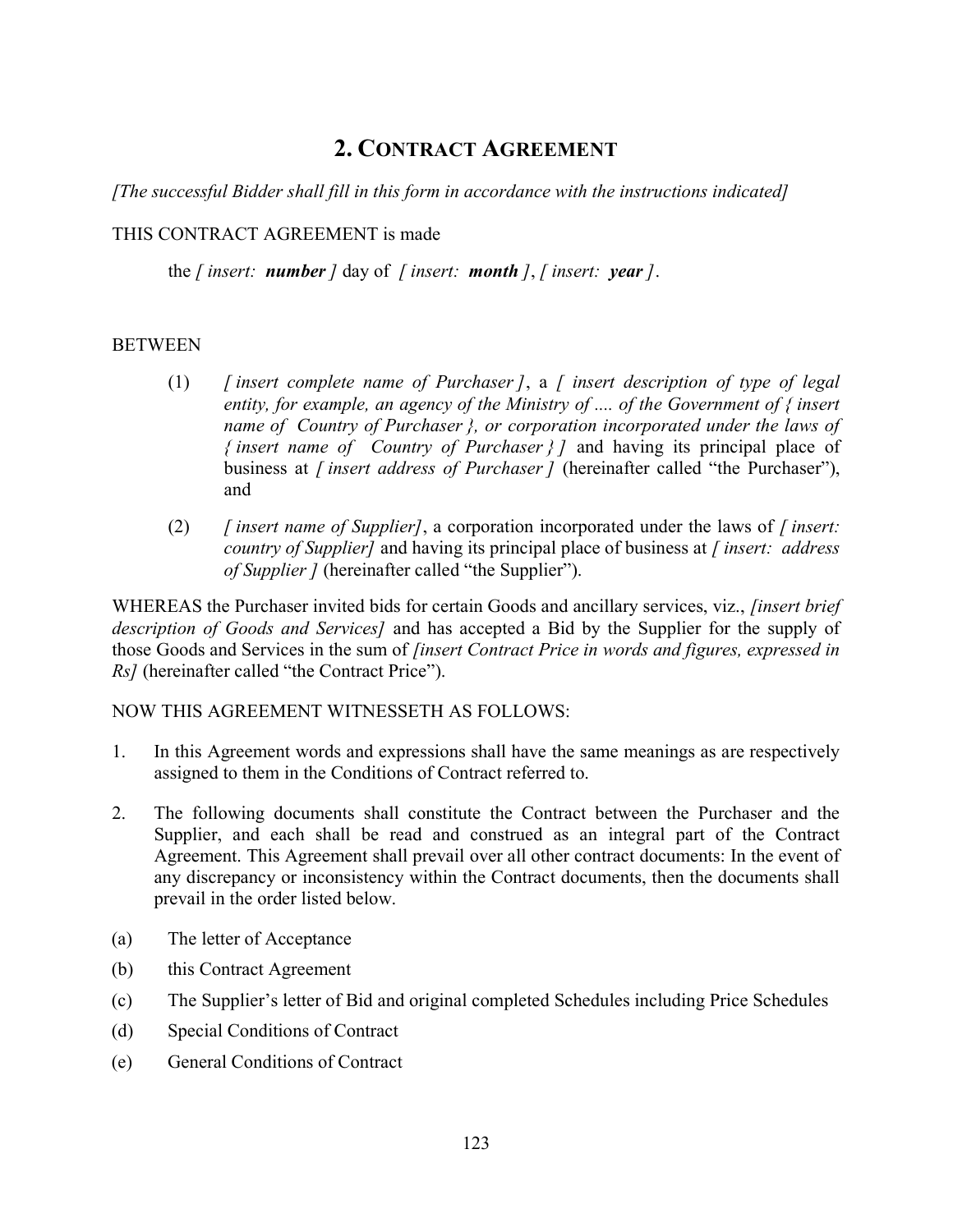- (f) Technical Requirements (including Schedule of Requirements and Technical Specifications)
- (g)  $[Add \text{ here any other document(s)}]$  and  $GCC/SCC$  as part of contract
- 3. In consideration of the payments to be made by the Purchaser to the Supplier as hereinafter mentioned, the Supplier hereby covenants with the Purchaser to provide the Goods and Services and to remedy defects therein in conformity in all respects with the provisions of the Contract.
- 4. The Purchaser hereby covenants to pay the Supplier in consideration of the provision of the Goods and Services and the remedying of defects therein, the Contract Price or such other sum as may become payable under the provisions of the Contract at the times and in the manner prescribed by the Contract.

IN WITNESS whereof the parties hereto have caused this Agreement to be executed in accordance with the laws of *[insert the name of the Contract governing law country]* on the day, month and year indicated above.

For and on behalf of the Purchaser

Signed: [insert signature] in the capacity of  $\int$  insert title or other appropriate designation  $\int$ in the presence of *[insert identification of official witness]* 

For and on behalf of the Supplier

Signed: *[insert signature of authorized representative(s) of the Supplier]* in the capacity of  $\int$  insert title or other appropriate designation  $\int$ in the presence of  $\int$  insert identification of official witness $\int$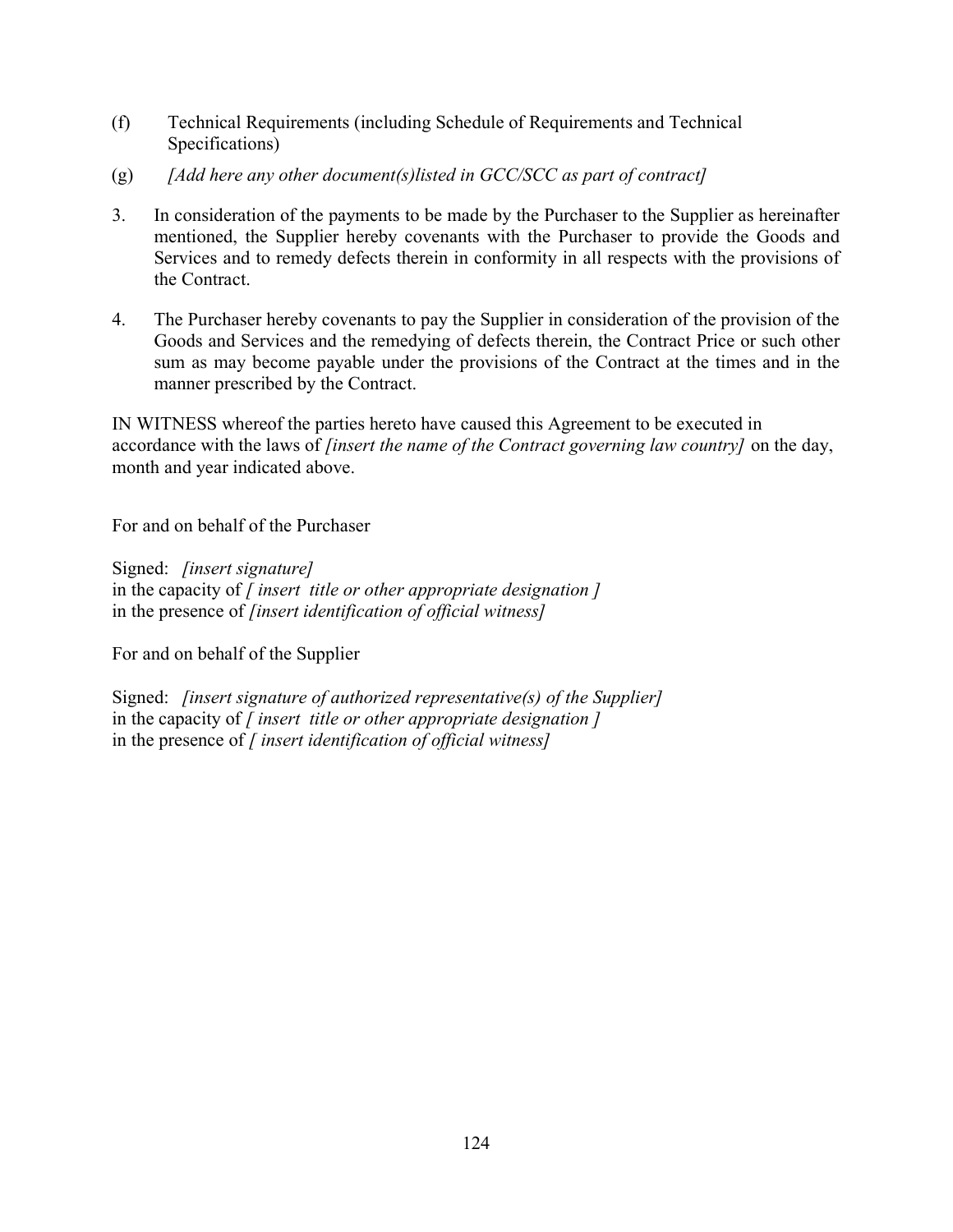### 2. Performance Security - Bank Guarantee

[Guarantor letterhead or SWIFT identifier code]

Performance Guarantee No…………………….[insert guarantee reference number] Date……………………………………....finsert date of issue of the guarantee]

To:  $[name of Purchaser]$ \_\_\_\_\_\_\_\_\_\_\_\_\_\_\_\_\_\_\_\_\_\_\_\_\_\_\_\_\_\_\_\_\_\_\_\_\_\_\_\_\_ [address of Purchaser]

WHEREAS  $\int$  [name and address of Supplier<sup>14</sup>] (hereinafter called "the Applicant") has undertaken, in pursuance of Contract No. \_\_\_\_ dated  $\qquad \qquad$  to execute **Figure 1** [name of Contract and brief description of Goods and related Services] (hereinafter called "the Contract");

 AND WHEREAS it has been stipulated by you in the said Contract that the Applicant shall furnish you with a Bank Guarantee by a recognized bank for the sum specified therein as security for compliance with his obligations in accordance with the Contract;

AND WHEREAS we have agreed to give the Applicant such a Bank Guarantee;

 NOW THEREFORE we hereby affirm that we are the Guarantor and responsible to you, on behalf of the Applicant, up to a total of  $\frac{1}{2}$  [amount of guarantee<sup>15</sup>] *lin words]*, such sum being payable in the types and proportions of currencies in which the Contract Price is payable, and we undertake to pay you, upon your first written demand and without cavil or argument, any sum or sums within the limits of [amount of guarantee] as aforesaid without your needing to prove or to show grounds or reasons for your demand for the sum specified therein.

 We hereby waive the necessity of your demanding the said debt from the Applicant before presenting us with the demand.

 $\overline{a}$ 

 $14$ In the case of a JV, insert the name of the Joint Venture

 $15$ An amount shall be inserted by the Guarantor, representing the percentage of the Contract Price specified in the Contract and denominated in Indian Rupees.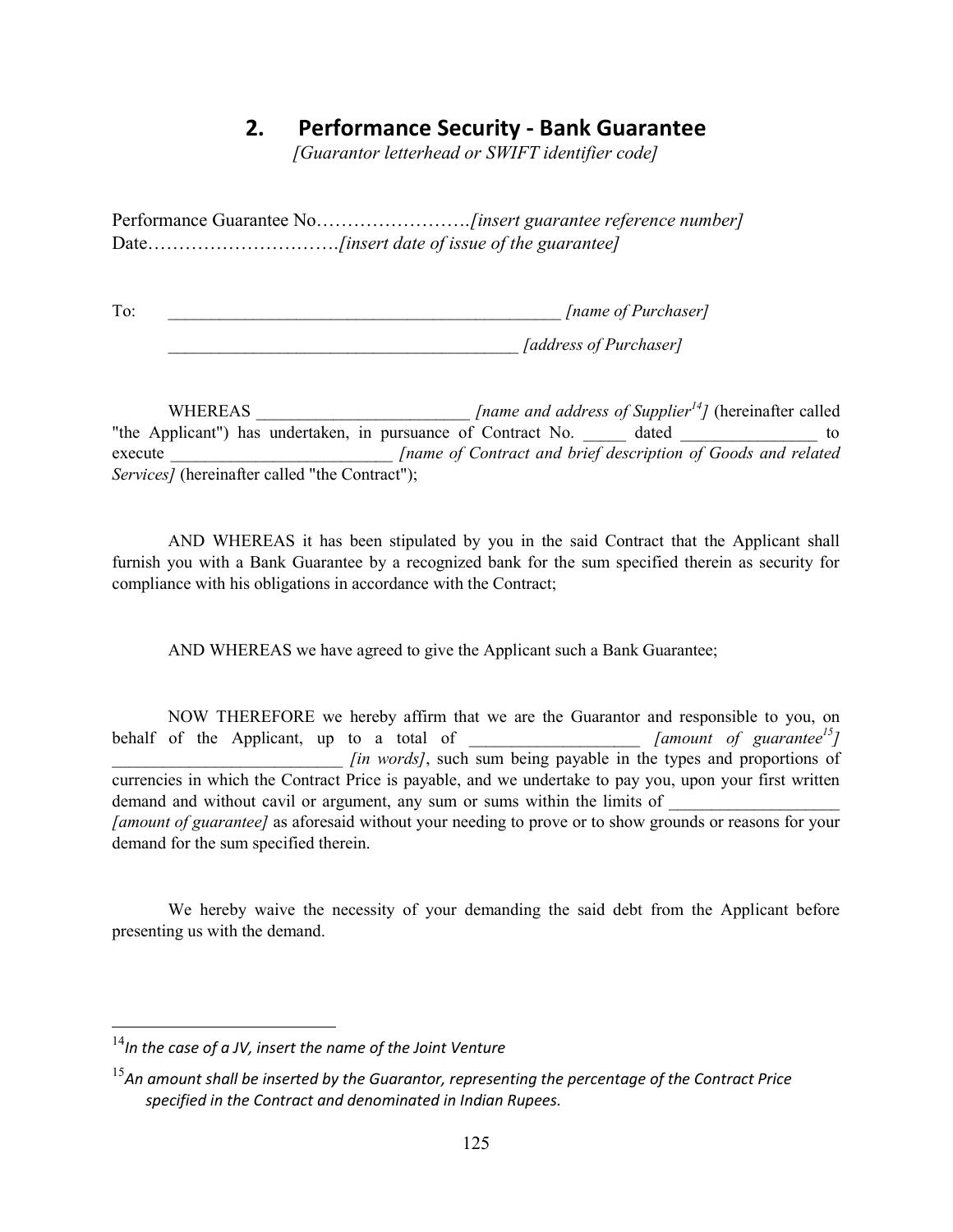We further agree that no change or addition to or other modification of the terms of the Contract or of the Goods and related Services to be supplied there under or of any of the Contract documents which may be made between you and the Applicant shall in any way release us from any liability under this guarantee, and we hereby waive notice of any such change, addition or modification.

 This guarantee shall be valid until ……… (i.e.) 60 days following the Completion date of the Contract including any warranty obligations<sup>16</sup>, and any demand for payment under it must be received by us at this office on or before that date.

| Signature and seal of the guarantor |  |
|-------------------------------------|--|
| Name of Bank                        |  |
| Address                             |  |
| Date                                |  |

Note: All italicized text (including footnotes) is for use in preparing this form and shall be deleted from the final product.

 $\overline{a}$ 

 $^{16}$  Completion date as described in GC Clause 18.4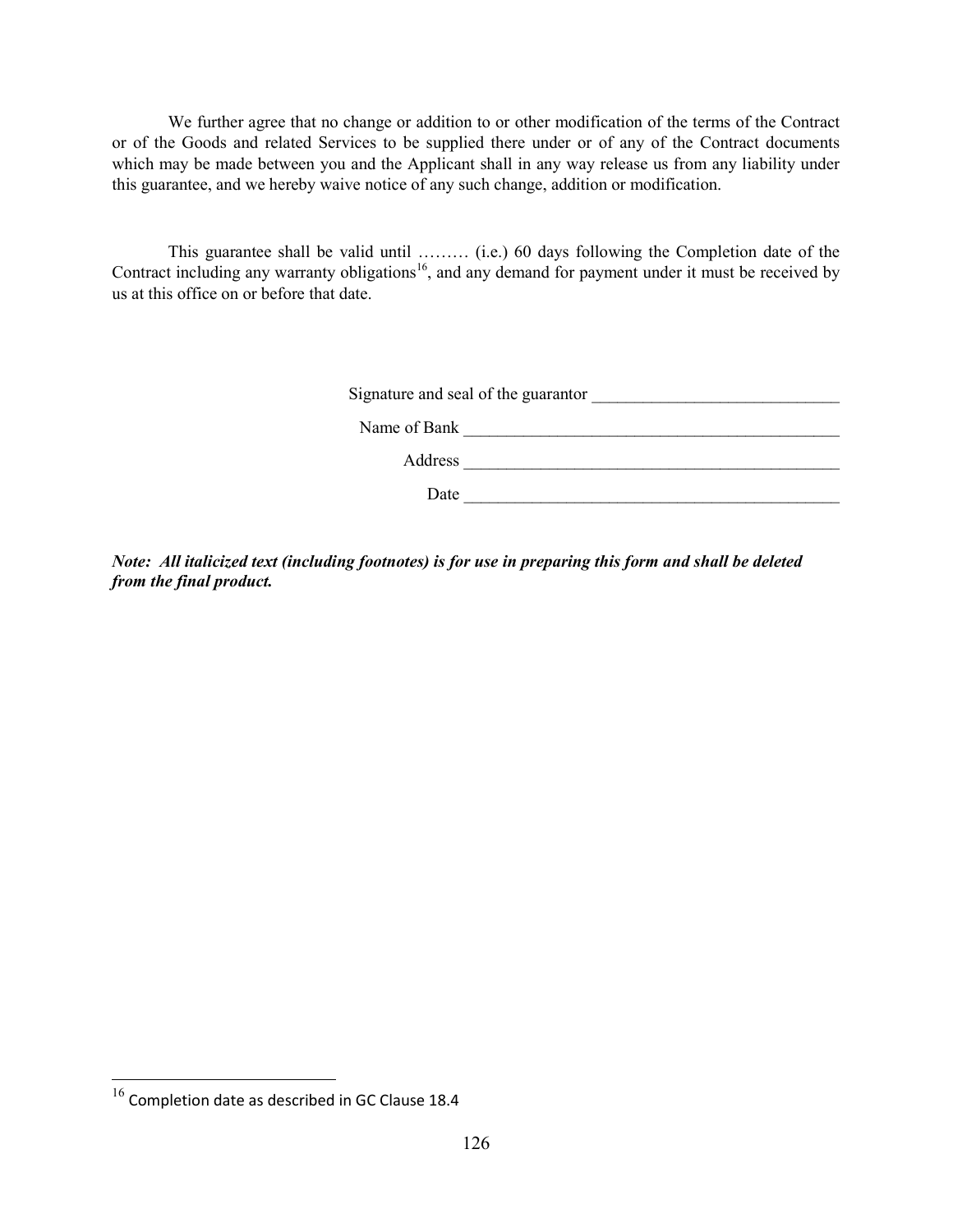# 3. Advance Payment Security

Demand Guarantee

[Guarantor letterhead or SWIFT identifier code]

Advance Payment Guarantee No…………………….[insert guarantee reference number] Date……………………………………....finsert date of issue of the guarantee]

| To: | [name of Purchaser]    |
|-----|------------------------|
|     | [address of Purchaser] |
|     | [name of Contract]     |

Gentlemen:

 $\overline{a}$ 

 In accordance with the provisions of the Conditions of Contract, Clause 16 ("Terms of Payment") of the above-mentioned Contract,  $\Box$  [name and address of Supplier<sup>17</sup>] (hereinafter called "the Applicant") shall deposit with  $\lceil$  [name of Purchaser] a bank guarantee to guarantee his proper and faithful performance under the said Clause of the Contract in an amount of  $\left\{\text{amount of} \right\}$   $\left\{\text{amount of} \right\}$  $\int$ [in words].

We, the *[bank or financial institution]*, as instructed by the Applicant, agree unconditionally and irrevocably to guarantee as primary obligator and not as Surety merely, the payment to https://www.fhame of Purchaser] on his first demand without whatsoever right of objection on our part and without his first claim to the Applicant, in the amount not exceeding [amount of guarantee]  $\left\{\text{in words}\right\}$ .

 We further agree that no change or addition to or other modification of the terms of the Contract or of Goods and related Services to be supplied thereunder or of any of the Contract documents which may be made between  $\qquad \qquad$  [name of Purchaser] and the Applicant, shall in any way release us from any liability under this guarantee, and we hereby waive notice of any such change, addition or modification.

 $17$ In the case of a JV, insert the name of the Joint Venture

 $18$ An amount shall be inserted by the bank representing the amount of the Advance Payment, and denominated in Indian Rupees.